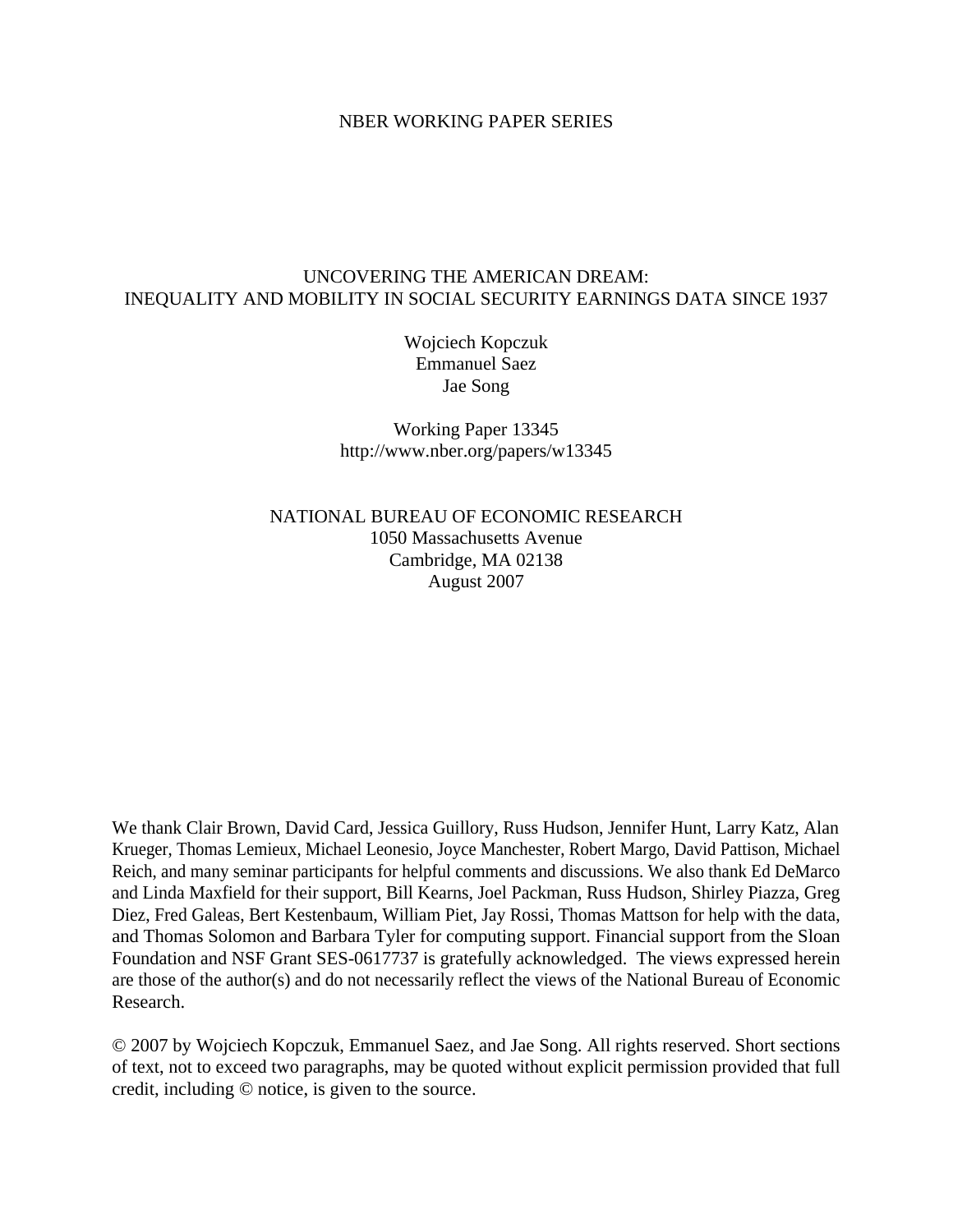Uncovering the American Dream: Inequality and Mobility in Social Security Earnings Data since 1937 Wojciech Kopczuk, Emmanuel Saez, and Jae Song NBER Working Paper No. 13345 August 2007 JEL No. D3,J3

## **ABSTRACT**

This paper uses Social Security Administration longitudinal earnings micro data since 1937 to analyze the evolution of inequality and mobility in the United States. Earnings inequality follows a U-shape pattern, decreasing sharply up to 1953 and increasing steadily afterwards. We find that short-term and long-term (rank based) mobility among all workers has been quite stable since 1950 (after a temporary surge during World War II). Therefore, the pattern of annual earnings inequality is very close to the pattern of inequality of longer term earnings. Mobility at the top has also been very stable and has not mitigated the dramatic increase in annual earnings concentration since the 1970s. However, the stability in long-term earnings mobility among all workers masks substantial heterogeneity across demographic groups. The decrease in the gender earnings gap and the substantial increase in upward mobility over a career for women is the driving force behind the relative stability of overall mobility measures which mask declines in mobility among men. In contrast, overall inequality and mobility patterns are not significantly influenced by the changing size and structure of immigration nor by changes in the black/white earnings gaps.

Wojciech Kopczuk Columbia University 420 West 118th Street, Rm. 1022 IAB MC 3323 New York, NY 10027 and NBER wk2110@columbia.edu

Emmanuel Saez University of California 549 Evans Hall #3880 Berkeley, CA 94720 and NBER saez@econ.berkeley.edu

Jae Song Social Security Administration, Office of Research 500 E Street, SW, 9th Floor Washington, DC 20254 jae.song@ssa.gov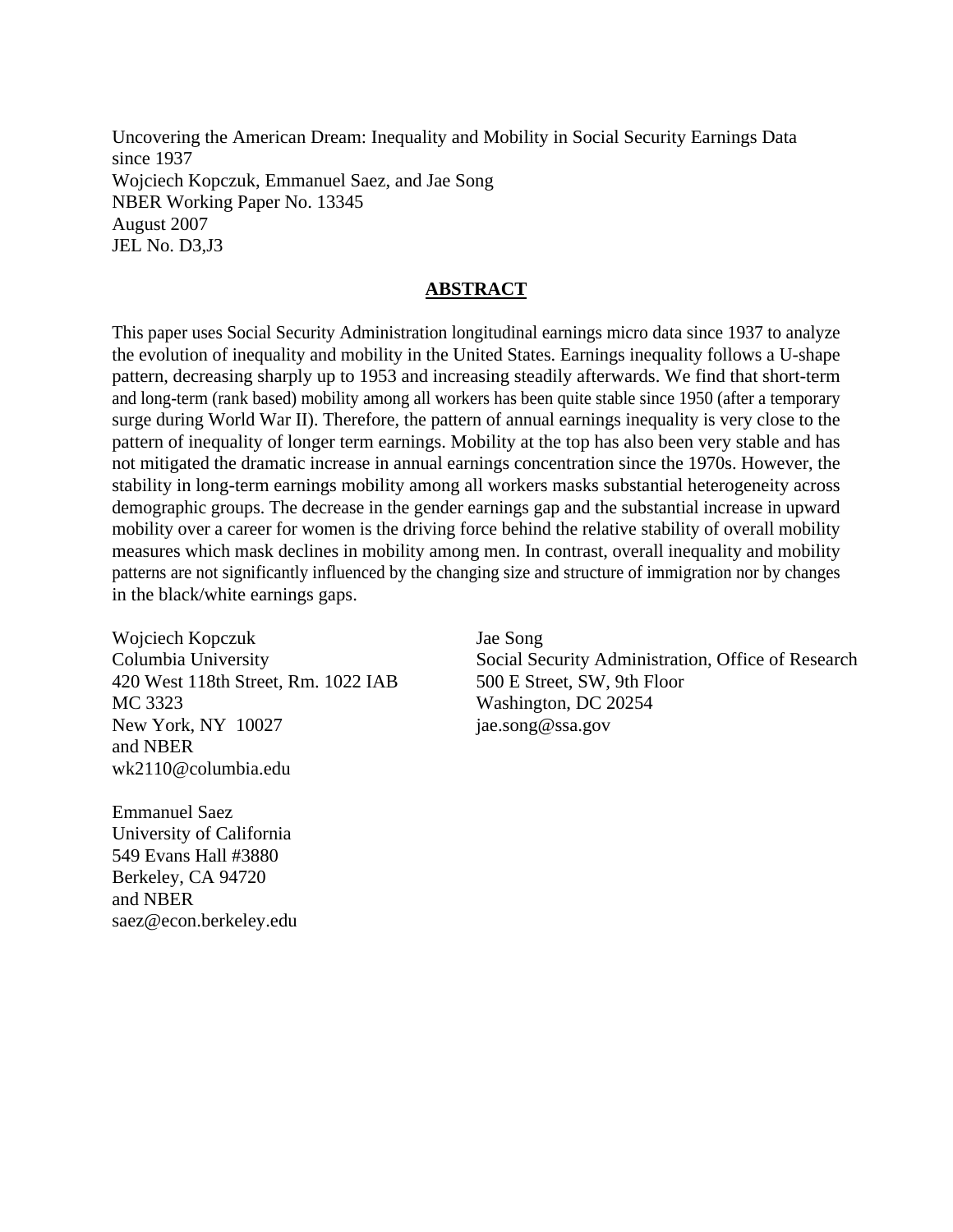## 1 Introduction

One of America's most celebrated values is giving its people the opportunity to move up the economic ladder over their lifetimes. This opportunity, often summarized by the "American Dream" expression, is considered as a key building block of the U.S. social fabric. It is seen as the best antidote against the high levels of annual earnings inequality which the free market American economy generates. It also carries the promise that economically disadvantaged groups such as women, ethnic minorities, or immigrants can achieve economic success within their lifetime.<sup>1</sup> Although the concept of the "American Dream" is hotly debated in the press and among policy makers and the broader public, it has never been rigorously measured over long periods of time due to lack of suitable data. In order to understand fully the evolution of economic disparity and opportunity in the United States, it is therefore crucial to combine the analysis of earnings inequality with the analysis of long-term mobility.

A large body of academic work has analyzed earnings inequality and mobility in the United States. A number of key facts on earnings inequality from the pre-World War II years to the present have been established:<sup>2</sup> (1) Earnings inequality decreased substantially during the "Great Compression" of the 1940s (Goldin and Margo, 1992) and remained low over the next two decades, (2) Earnings inequality has increased substantially since the 1970s and especially during the 1980s (Katz and Murphy, 1992; Katz and Autor, 1999), (3) the top of the earnings distribution experienced enormous gains over the last 25 years (Piketty and Saez, 2003), (4) short-term rank-based mobility has remained fairly stable (Gottschalk, 1997) since the 1970s, (5) the gender gap has narrowed substantially since the 1970s (Goldin, 1990; O'Neill and Polachek, 1993; Blau, 1998; Goldin, 2006a). There are, however, important questions that remain open due primarily to lack of homogenous and longitudinal earnings data covering a long period of time.

First, no annual earnings survey data covering most of the US workforce are available before the 1960s so that it is difficult to measure overall earnings inequality on a consistent basis before the 1960s and in particular analyze the mechanisms of the Great Compression during the World War II decade. Second and as mentioned above, studies of mobility have focused primarily on short term mobility measures due to lack of long and large longitudinal data. Therefore, little is known about earnings mobility across a full career such as the likelihood that a worker starting in the bottom quintiles ends up in the top quintile by the end of his/her career. We know even less about the evolution of such long-term mobility over time, and how mobility over a career has contributed to reducing economic disparity across gender and ethnic groups.

<sup>&</sup>lt;sup>1</sup>The American Dream expression is also used for intergenerational upward mobility. Our paper focuses only on mobility within a life-time. See Solon (1999) for a survey on intergenerational earnings mobility.

<sup>&</sup>lt;sup>2</sup>A number of studies have also analyzed inequality in America in earlier periods (see Lindert, 2000, for a survey)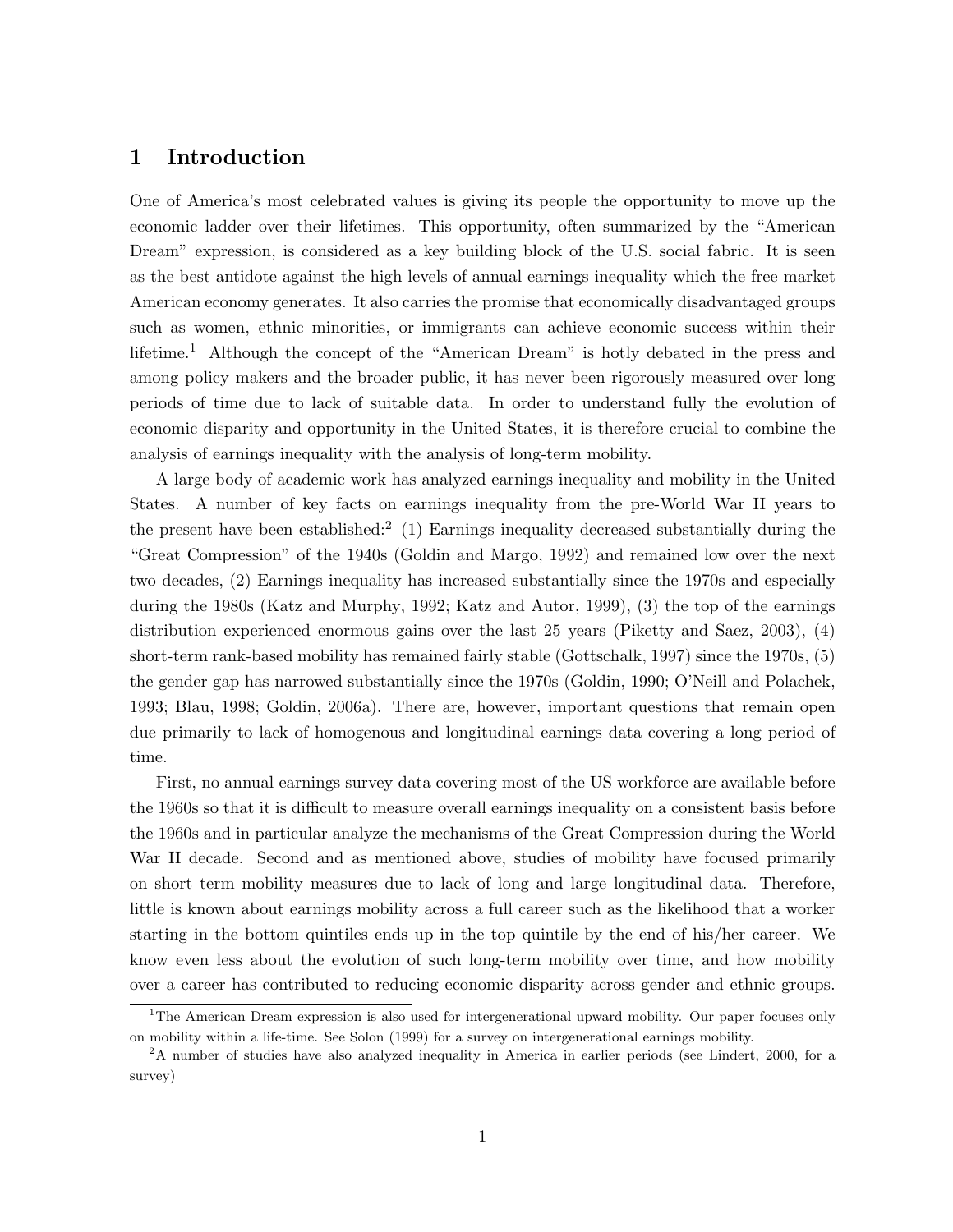Third and related, there is a controversial debate on whether the increase in inequality since the 1970s have been offset by increases in earnings mobility. To the extent that individuals can smooth transitory shocks in earnings using savings and credit markets, inequality based on longer periods than a year is a better measure of true economic disparity. Two recent findings in the literature suggest that mobility might have mitigated inequality increases. Krueger and Perri (2006) and Slesnick (2001) argue that consumption inequality has not increased despite an increase in income inequality.<sup>3</sup> Kopczuk and Saez (2004), Kennickell (2006) and Scholz (2003) find no major increase in wealth concentration in the 1980s and 1990s in spite of the surge in top income shares.<sup>4</sup>

The goal of this paper is to use the large Social Security Administration (SSA) micro data available since 1937 to make progress on those questions. The SSA data we use combine four key advantages relative to the data that have been used in previous studies on inequality and mobility in the United States. First, the SSA data we use for our research purposes are very large: a 1% sample of the full US population is available since 1957, and a 0.1% sample since 1937. Second, the SSA data are annual and cover a very long time period of almost 70 years. Third, the SSA data are longitudinal as samples are selected based on the same Social Security Numbers every year. Finally, the earnings data have very little measurement error and are fully uncapped (with no top code) since 1978.

Although Social Security earnings data have been used in a number of previous studies<sup>5</sup> (often matched to survey data such as the Current Population Survey), the data we have assembled for this study overcome three important previous limitations. First, from 1951 to 1977, quarterly earnings information can be used to extrapolate earnings up to 4 times the Social Security annual cap, allowing us to study groups up to the top percentile of the earnings distribution.<sup>6</sup> Second, we can match the data to employers and industry information starting in 1957 allowing us to control for expansions in Social Security coverage which started in the 1950s. Finally, and perhaps surprisingly, the Social Security annual earnings data before 1951 have never been used

<sup>&</sup>lt;sup>3</sup>Those results are challenged by Attanasio et al. (2007) who question the quality of the Consumer Expenditure Survey (CEX) data used in those studies. The earlier study by Cutler and Katz (1991) found an increase in consumption inequality in CEX data.

<sup>&</sup>lt;sup>4</sup>Edlund and Kopczuk (2007) argue that an increase in *intergenerational* mobility at the top of the distribution explains this pattern.

 ${}^{5}$ For example, Leonesio and Del Bene (2006) have recently used SSA data since 1951 to analyze life-time inequality. They use, however, top-coded earnings data. Congressional Budget Office (2007) use uncapped SSA earnings data since 1981 and focus on short-term mobility and earnings instability.

<sup>&</sup>lt;sup>6</sup>Previous work using SSA data before the 1980s has almost always used data capped at the Social Security annual maximum (which was around the median in the 1960s) making it impossible to study the top half of the distribution. To our knowledge, the quarterly earnings information is not stored in the main administrative SSA database and it seems to have been retained only in the 1% sample since 1957 and in the 0.1% sample since 1951 that we are using in this study.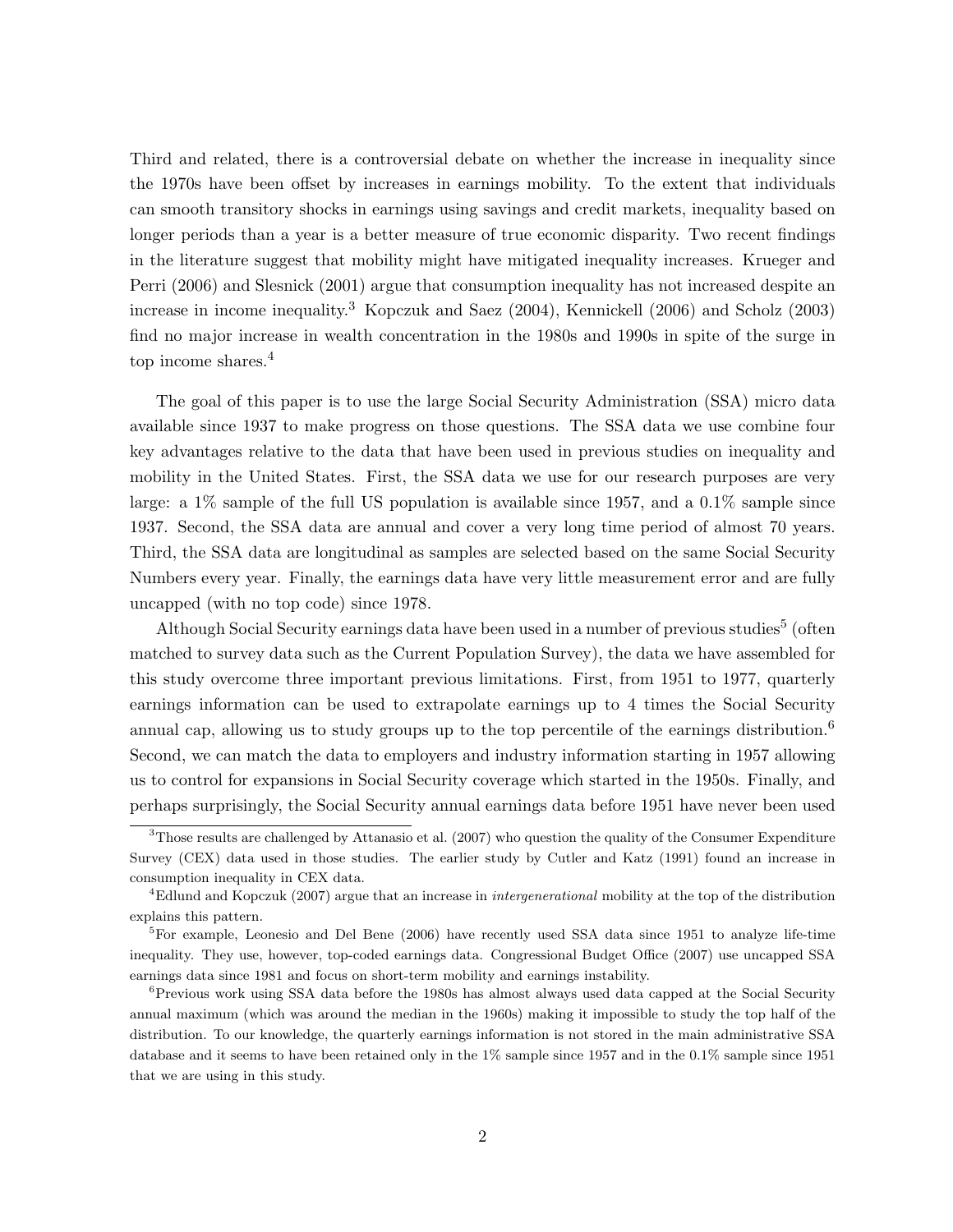outside SSA for research purposes.<sup>7</sup>

As most administrative data, the main drawback is that few socio-demographic variables are available relative to standard survey data. Date of birth, gender, place of birth (including a foreign birth indicator), and race are available since 1937. Furthermore, employer information (such as geographic location, industry and size) is available since 1957. Because we do not have information on important variables such as family structure, education, and hours of work, our analysis will focus only on earnings rather than wage rates and will not attempt to explain the links between family structure, education, labor supply and earnings, as many previous studies have done. In contrast to studies relying on income tax returns and official Census Bureau inequality measures, the whole analysis is also based on individual rather than familylevel data. We also focus only of wage earnings and hence exclude self-employment earnings as well as all other forms of income such as capital income, business income, and transfers. Because of expansion in social security coverage, we focus exclusively on employment earnings from commerce and industry workers (representing about 70% of all US employees) which is the core group always covered since 1937.

We construct continuous and homogeneous series of employment earnings inequality and mobility for the period 1937-2004 for commerce and industry workers.<sup>8</sup> First, we construct inequality measures such as Gini coefficients, and income shares of various groups such as quintiles, and smaller upper income groups. We construct these measures based on annual incomes but also based on longer measures such as 3 or 5 year earnings averages. Second, we construct measures of group gaps such as the fraction of Women, Blacks, or foreign born in quintiles and smaller upper groups of the earnings distribution relative to population ratios. Third, we construct short-term mobility series showing the probability of moving from one quantile to another quantile after 1, 3, or 5 years. Fourth, we construct two types of long-term mobility series. The first type measures mobility of long term 11 year earnings spans after 10, 15 or 20 years relative to the full work force. The second type measures mobility within one's birth cohort: we divide full careers from age 25 to age 60 into three stages of 12 years each (early, middle, and late). We then compute probabilities of moving from one quintile group to another quintile group across stages. Finally, we compute cohort-level measures of career long earnings inequality.

Our series allow us to uncover three main findings. First, our annual series confirm the Ushape pattern of earnings inequality since the 1930s, decreasing sharply up to 1953 and increasing steadily and continuously afterwards. The U-shape pattern of inequality is also present within

<sup>&</sup>lt;sup>7</sup>The only study we found was Leimer (2003). The existence of the pre-1951 electronic micro data seems to be unknown to academic researchers. Social Security Administration (1937-1952) provided detailed annual statistical reports on reported earnings before the data were put in electronic format.

<sup>8</sup>Some of the series are constructed for sub-periods, due to top coding before 1978, the lack of quarterly earnings before 1951 (which affects our imputation procedure) and smaller sample size before 1957.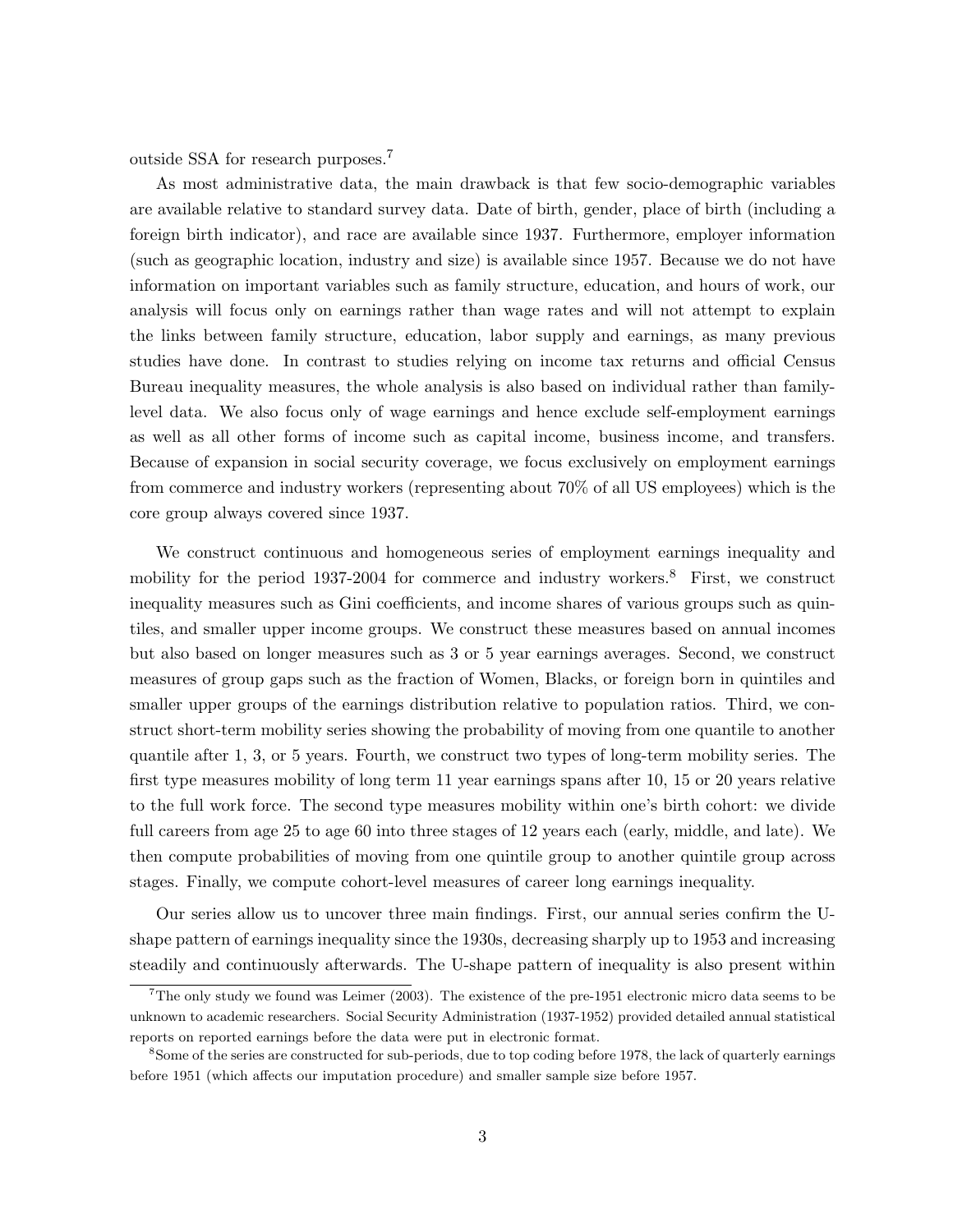each gender group and is more pronounced for men. The Great Compression in earnings from 1938 to 1953 took place in two distinct phases. Inequality decreased sharply during the war years. This process is clear at the top of the distribution, and present but masked by changes in the composition of the labor force during World War II at the bottom. Inequality rebounded partially in 1945-1946 and then decreased again, especially at the bottom, but more slowly till the early 1950s. Uncapped earnings data since 1978 show that earnings shares of all groups except the top 5% have decreased over the last 25 years. Furthermore, the increases within the top 5% have been concentrated among the top  $1\%$  and especially the top 0.1%. Therefore the pattern of *individual* top earnings shares is very close to the *family* top earnings shares constructed with tax return data in Piketty and Saez (2003).

Second, we find that short-term and long-term mobility among all workers has been quite stable since the 1950s.<sup>9</sup> Therefore, the pattern of annual earnings inequality is very close to the pattern of inequality of longer term earnings. Those findings cast some doubts on consumption based studies ((Krueger and Perri, 2006), (Slesnick, 2001)) claiming that increases in annual earnings inequality overstate increases in economic welfare inequality. Furthermore, mobility at the top of the earnings distribution, measured by the probability of staying in a top group after 1, 3, or 5 years has also been very stable since 1978 and therefore has not mitigated the dramatic increase in annual earnings concentration. Long term career mobility measures for all workers are also quite stable since 1951 either when measured unconditionally or when measured within cohorts.

Third, we find that the stability in long-term earnings mobility among all workers masks substantial heterogeneity across demographic groups. The decrease of the gender gap in earnings, which started in the late 1960s, has taken place throughout the distribution, including the very top, and has contributed greatly to reducing long-term inequality and increasing long-term mobility across all workers. Upward mobility over a career was much lower for women than for men but this mobility gap has also been reduced significantly in recent decades. This is therefore the driving force behind relative stability of overall mobility measures which mask declines in mobility among men. We also find that while the closing of the gender gap in career earnings was evident for all cohorts in the labor force at the time, it nevertheless displays a sharp break starting with the 1941 cohort suggesting that changes taking place in the 1960s made a large difference in women career choices and achievement.<sup>10</sup> In contrast, overall inequality and mobility patterns are not significantly influenced by the changing size and structure of immigration nor by changes in the black/white earnings gaps. Consistent with previous work (e.g., Smith and Welch, 1989; Donohue and Heckman, 1991; Chandra, 2000), we find a sharp narrowing of the Black vs. White

<sup>9</sup>Mobility was unsurprisingly higher during the World War II decade but this was a temporary increase due to the large turnover in the labor market generated by the War.

<sup>&</sup>lt;sup>10</sup>Those findings are consistent with the analysis presented in Goldin (2004, 2006a) emphasizing breaks in a number of gender gaps series.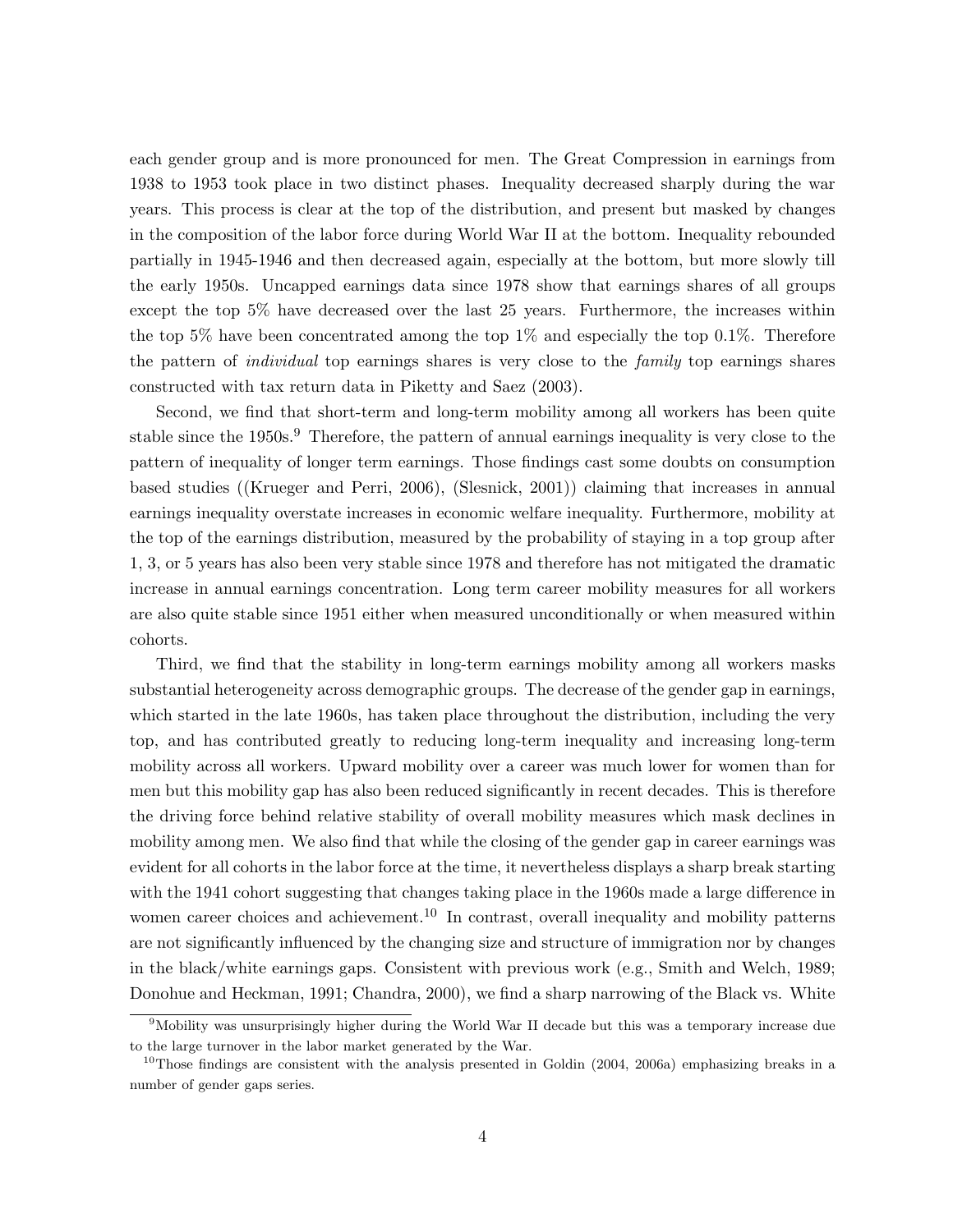gap exactly during World War II and resuming in the early 1960s but ending abruptly in the late 1970s except within the top percentile of the earnings distribution.

The paper is organized as follows. Section 2 describes the data and our estimation methods. Section 3 presents inequality results based on annual earnings. Section 4 focuses on shortterm mobility and its effects on inequality while Section 5 focuses on long-term career mobility and inequality. Section 6 explains how the evolution of gender and ethnic gaps has affected overall patterns of long-term mobility and inequality. Finally, Section 7 offers some concluding remarks. The complete details on the data and our methodology, as well as sensitivity analysis are presented in appendix. Complete tabulated results in electronic format are posted online.

# 2 Data, Methodology, and Previous Work

## 2.1 Social Security Administration Data

### • Data

We will rely on datasets constructed in the Social Security Administration for analytical purposes known as the Continuous Work History Sample (CWHS) system. Detailed documentation of these datasets can be found in Panis et al. (2000). These datasets are derived from the administrative-level data and their primary purpose is to support research and statistical analysis. The annual samples are selected based on a fixed subset of digits of the transformation of the Social Security Number. The same digits are used every year and the sample can be treated as a random sample of the data (see, Harte, 1986, for the algorithm and more discussion). We will use three main datasets from SSA.<sup>11</sup>

(1) The 1% CWHS file contains information about taxable social security earnings from 1951 to date (2004), basic demographic characteristics such as year of birth, sex and race, type of work (farm or non-farm, wage or self-employment), self-employment taxable income, insurance status for the Social Security Programs, and several other variables. Because Social Security taxes apply up to a maximum level of annual earnings, however, earnings in this dataset are effectively top-coded at the annual cap before 1978. Starting in 1978, the dataset also contains information about full compensation from the W-2 forms, and hence earnings are no longer top coded. W-2 wage forms report the full wage income compensation including all salaries, bonuses, and exercised stock-options exactly as wage income reported on individual income tax returns.

(2) The second file is known as the Employee-Employer file (EE-ER) and we will rely on its

 $11$ As explained in the appendix we also make a very limited use of the  $1\%$  extract from the Master Earnings File. Furthermore, we derive the foreign place of birth indicator from the Numident dataset — the administrative database of information about each assigned SSN.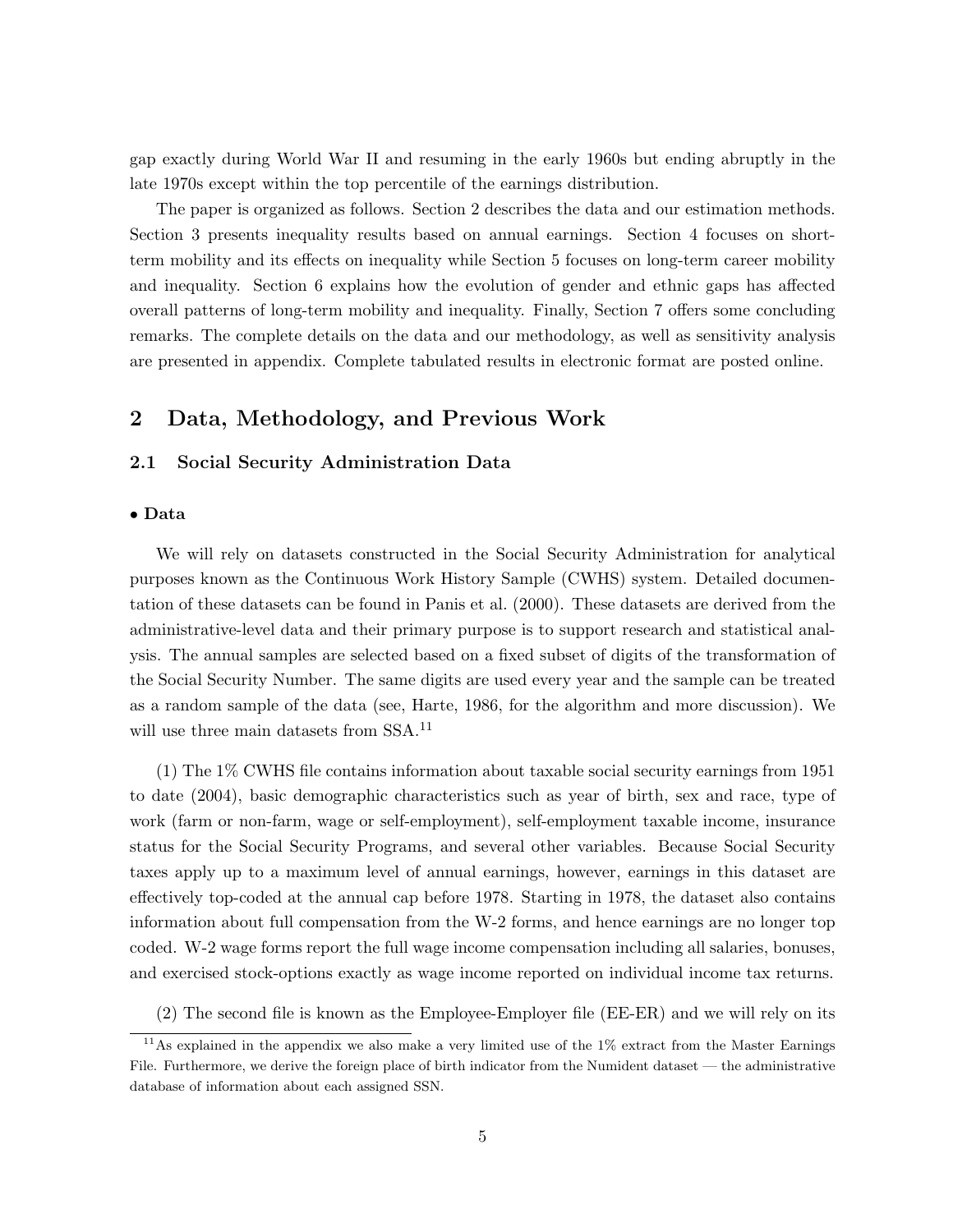longitudinal version (LEED) that covers 1957 to date. While the sampling approach based on the SSN is the same as the 1% CWHS, individual earnings are reported at the employer level so that there is a record for each employer a worker is employed by in a year. This dataset contains basic demographic characteristics, compensation information subject to top-coding at the employer-employee record level (and with no top code after 1978), and information about the employer including geographic information and industry at the three digit (major group and industry group) level.

Importantly, the LEED (and EE-ER) dataset also includes imputed wages above the taxable maximum from 1957 to 1977. The imputation procedure is based on the quarter in which a person reached the taxable maximum and is discussed in more detail in Kestenbaum (1976, his method II). The idea is to use earnings for quarters when they are observed to impute earnings in quarters that are not observed (because the annual taxable maximum has been reached) and to rely on a Pareto interpolation when the taxable maximum is reached in the first quarter. Taxable maximums varied over time and before 1978, depending on the year, between less than 20% (in the late 1970s) to more than 40% (in the mid-1960s) of individuals are affected. The number of individuals who were top-coded in the first quarter and whose earnings are imputed based on the Pareto imputation is less than  $1\%$  of the sample for almost all years.<sup>12</sup> Consequently, high-quality earnings information is available for more than 99% of the sample allowing us to study both inequality and mobility up to the top percentile.

(3) Third, we also have access to the so-called .1% CWHS file (one tenth of one percent) that is constructed as a subset of the 1% file but covers 1937-1977. This is of course a smaller sample and the data in this file also suffers from the top-coding issue, but it is unique in its covering the 1940s which is the period when most of the drop in earnings inequality documented by Goldin and Margo (1992) and Piketty and Saez (2003) took place. The .1% file contains quarterly earnings information starting with 1951 (and quarter at which the top code was reached for 1946-1950), thereby extending our ability to deal with top-coding problems.

The combination of the 1% CWHS, .1% CWHS and LEED allows for constructing a consistent longitudinal dataset covering the period from 1951 to 2004, and it allows for studying mobility and inequality up to the top percentile throughout this period and within the top percentile starting in 1978. The .1% CWHS allows us to study the distribution up to the top quintile from 1937 to 1950.

#### • Top Coding Issues

Earnings above the top code (from 1937 to 1945) and above 4 times the top code (from 1946 to 1977) are imputed based on Pareto distributions from wage income tax statistics published by

<sup>&</sup>lt;sup>12</sup>The exceptions are 1964 (1.08%) and 1965 (1.17%)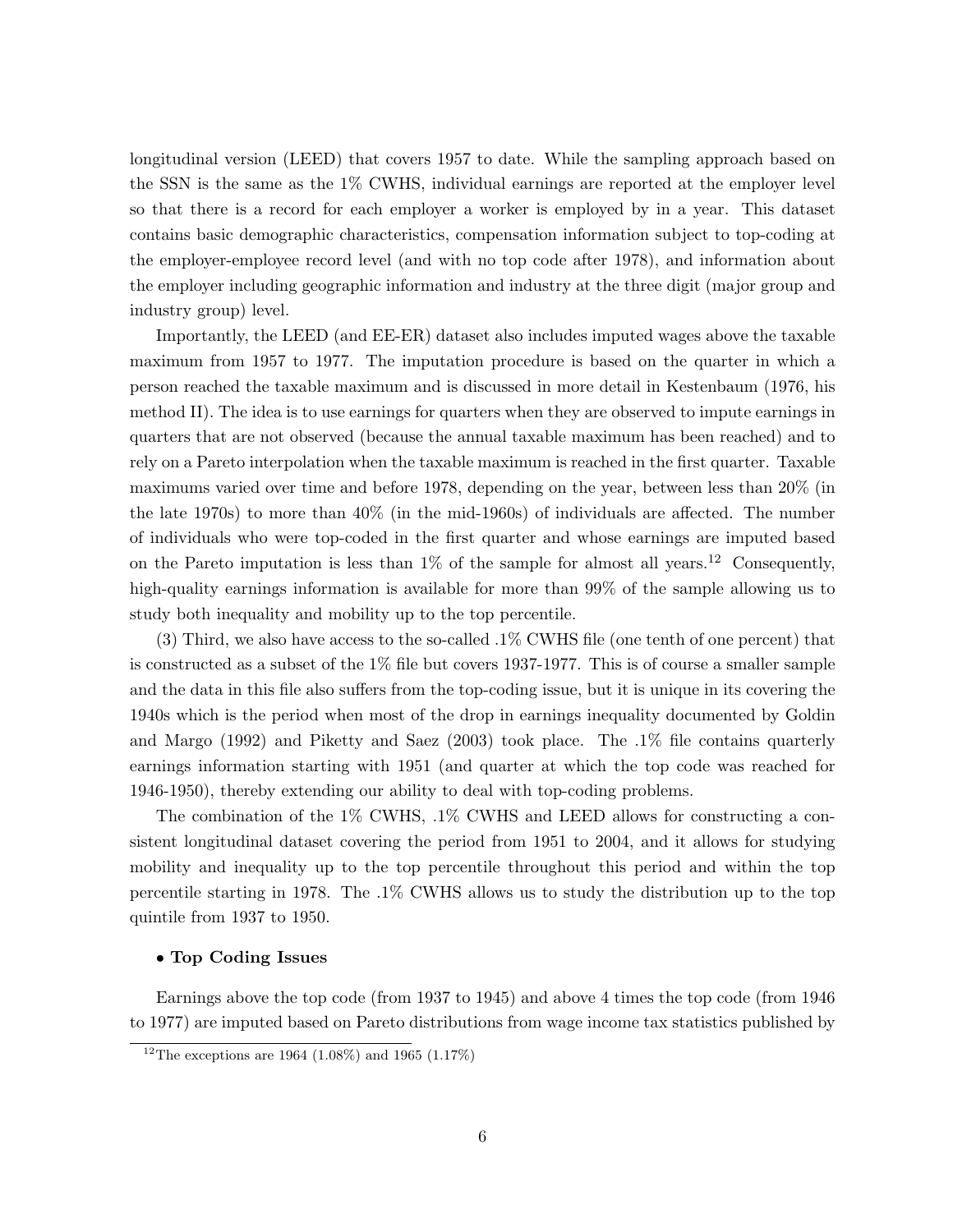the Internal Revenue Service and the wage income series estimated in Piketty and Saez (2003).<sup>13</sup> From 1937 to 1945, the fraction of workers top coded increased from about 3% in 1937 to 19.4% in 1944 and 17.3% in 1945. The number of top-coded observations increased to 33% by 1950, but the quarter when a person reached taxable maximum helps in classifying people into broad income categories. This implies that we cannot study groups smaller than the top 1% from 1951 on and we cannot study groups smaller than the top quintile from 1937 to 1950.

It is important to keep in mind therefore that annual earnings shares in top groups before 1978 are imputed from wage income tax statistics and hence are by definition calibrated to the estimates of Piketty and Saez (2003). Hence, we will restrict our mobility series and multi-annual income shares to groups and years where those imputations do not have a significant impact on our series.

### • Changing Coverage Issues

Initially, Social Security covered only commerce and industry employees defined as most private for-profit sector employees and excluding farm and domestic employees as well as selfemployed workers. Over time, there has been an expansion in the workers covered by Social Security and hence included in the data. An important expansion took place in 1951 when self-employed workers, farm and domestic employees were included. This reform also expanded coverage to some government and non-profit employees (including large parts of education and health care industries), with coverage further significantly increasing in 1954 and then slowly expanding since then. In order to focus on a consistent definition of workers, we include in our sample only commerce and industry employment earnings. In 2004, commerce and industry employees are about 70% of all employees and this proportion has declined only very modestly since  $1937.^{14}$ 

#### • Sample Selection

For our primary analysis, we are restricting the sample to adult individuals aged 18 and above (by January 1st of the corresponding year) up to age 70 (by January 1st of the corresponding year). This top age restriction allows us to concentrate on the working-age population, while recognizing that some high-income individuals may continue making very high incomes even beyond the standard retirement age. Second, we consider for our main sample only workers with annual (commerce and industry) employment earnings above a minimum threshold presently defined as one-fourth of a full year-full time minimum wage in 2004 (\$2575 in 2004), and then

 $13$ For 1946-1950, the imputation procedure preserves the rank order based on the quarter when the taxable maximum was reached.

 $14$ We provide in appendix some sensitivity analysis of extending our sample to all covered workers and show that the key results for recent decades are robust to including all covered workers.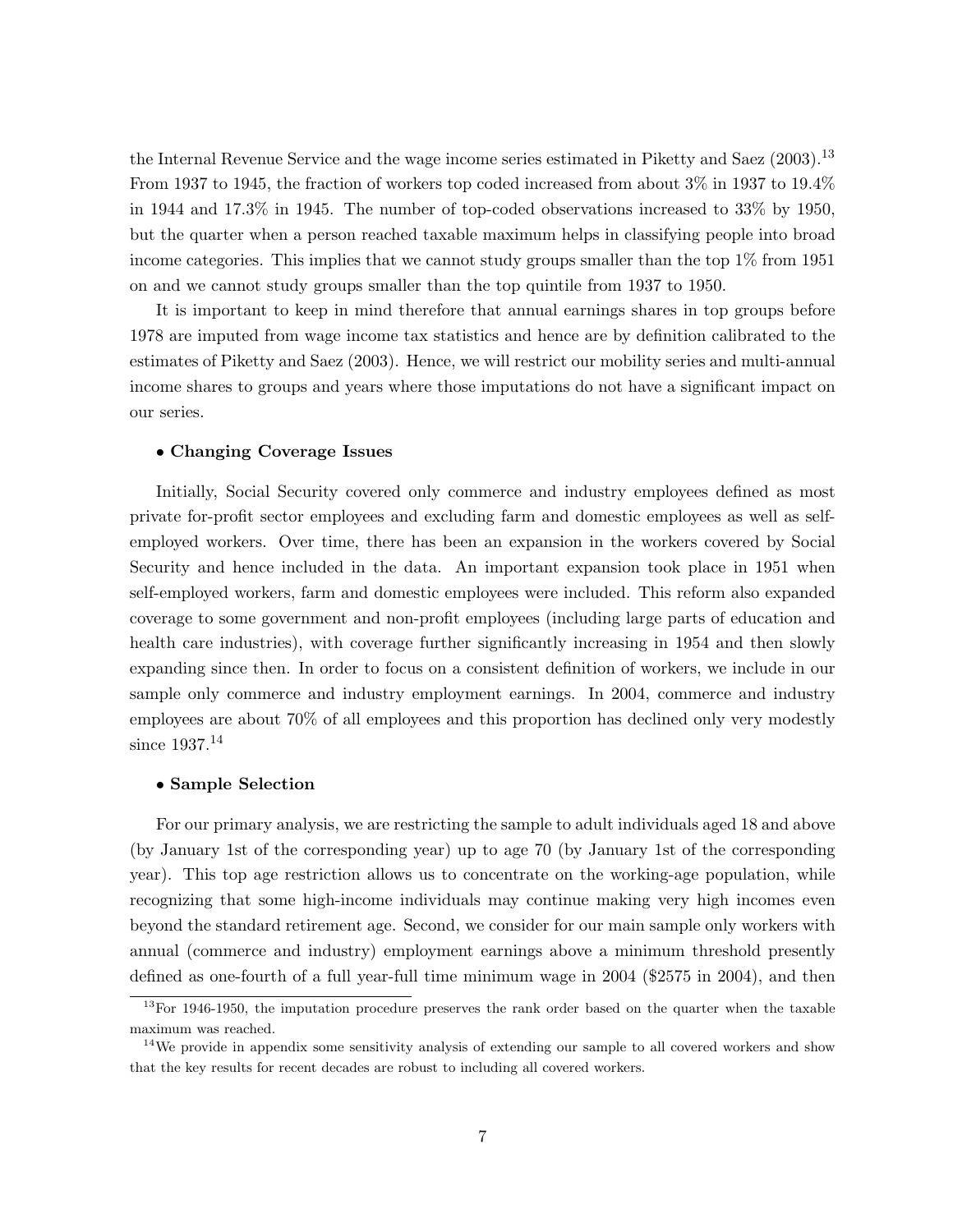indexed by nominal average wage growth for earlier years.<sup>15</sup> From now on, we denote this sample the "core sample".

Figure 0 presents (on the left axis) the average and median real annual earnings for our sample of interest (age 18 to 70 and earnings above the minimum threshold). The figure shows that average earnings (expressed in 2004 dollar using the standard CPI deflator) have increased from \$15,000 in 1937 to \$39,200 in 2004. As is well known, median earnings grew quickly from 1938 to 1973 and have hardly increased over the last 30 years. Figure 0 also displays (on the right axis) the number of workers in our sample. The number of adult covered workers has increased from 27 million to 95 millions over the period (130 million without the commerce and industry restriction).

## 2.2 Constructing Inequality and Mobility Series

#### • Dividing Individuals into Groups

The first step of the analysis is to divide individuals into various income groups. For this purpose, for each year t from 1937 to 2004, all commerce and industry earnings records of individuals in the sample with earnings above the minimum threshold are divided into 10 groups from the bottom quintile P0-20 to the top 0.1% (P99.9-100). The rest of the records for year t (those not yet 18, those above 70, those who are deceased and those who have earnings below the minimum threshold) form an 11th group called the Missing group. Such groups are in general defined relative to the full population of interest. Sometimes, we will restrict the population of interest to men or women only, or smaller age or cohort groups. Table 1 displays the level of earnings for each of the groups we consider in  $2004<sup>16</sup>$ 

We will refer to P0-20 and P20-40 (the bottom two quintile) as the bottom groups. The median quintile P40-60 with average earnings of \$26,715 will be referred as the moderate income group. P60-80 and P80-90 with average earnings of \$41,869 and \$63,114 are considered as the middle-class groups. P90-95 and P95-99 with average earnings of \$85,304 and \$134,639 are considered as upper middle class. Groups within the top percentile (earnings above \$219,000) are considered as top groups.

In order to focus on longer term measures of inequality, we also divide individuals based on earnings averaged over 3, 5, or 11 years. In that case, zeros will be included in the average and the minimum threshold is imposed on earnings in the middle year.<sup>17</sup> The age restriction is

 $15$ We show in appendix that virtually all of our results are unaffected if we choose alternative minimum thresholds.

<sup>&</sup>lt;sup>16</sup>Table A1 in appendix shows analogous figures for the full sample without the commerce-and-industry restriction.

<sup>&</sup>lt;sup>17</sup>This is to keep the sample criteria the same for annual earnings and earnings over a number of years. The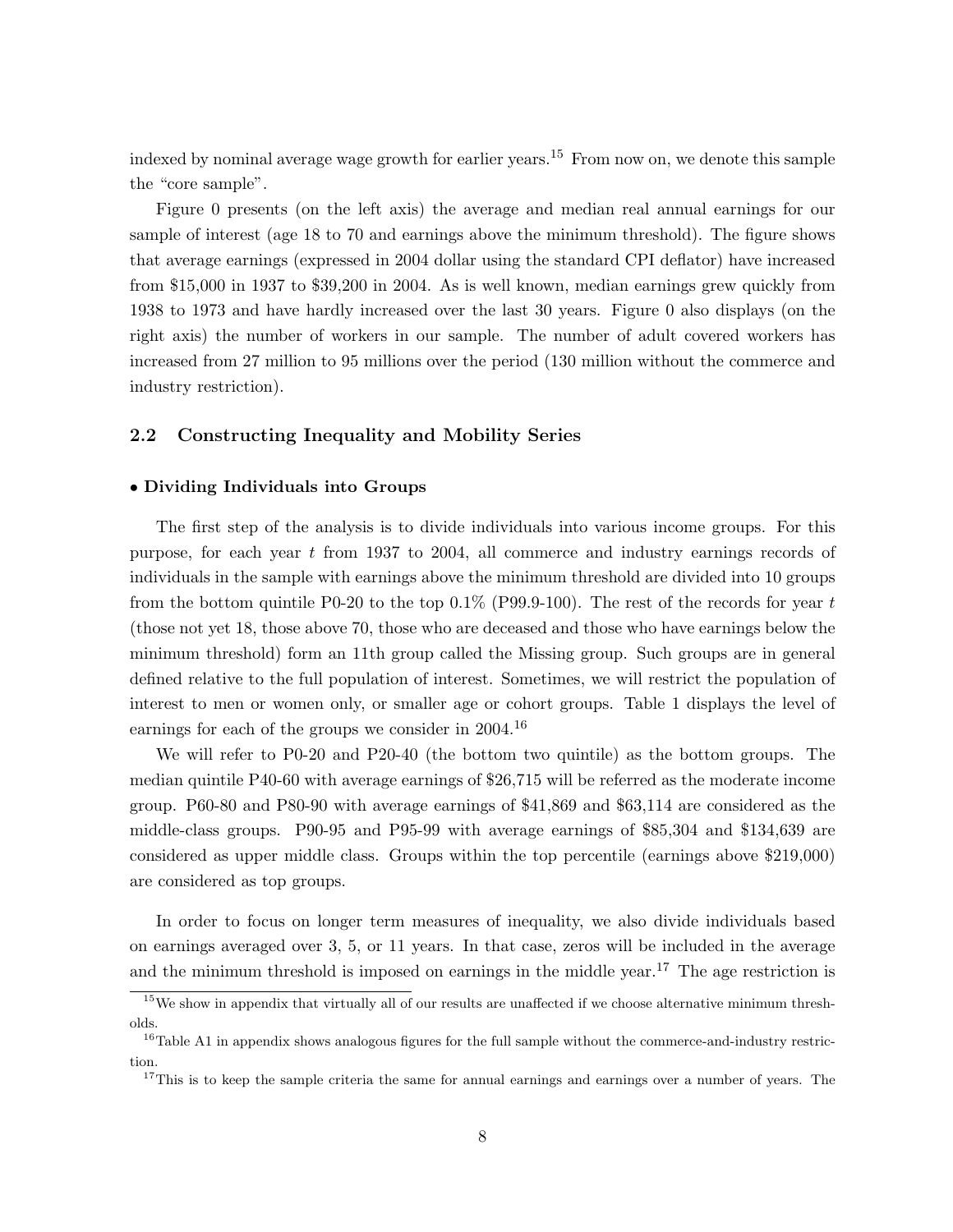imposed so that individuals are alive and aged 18 or more and 70 or less in all years included in the average.

#### • Inequality Series

We compute several types of inequality series. Those inequality series are always defined relative to our sample of interest and including only individuals earning at least the minimum earnings threshold on average. We estimate Gini coefficients. We compute shares of total earnings accruing to the income groups we have defined.

For gender and Black-White gaps, we compute the fraction of Women, Black, and immigrants in various earnings groups relative to adult population ratios. This measure has the great advantage of being a final outcome measure which is of direct interest without requiring a correction for labor force participation selection issues (see our discussion below). We also compute the fraction of Women and Blacks in quantiles cohort by cohort and based on longer term measures of earnings.

### • Mobility Series

For each year from 1937 to present, we estimate a mobility matrix showing in each cell  $(a,b)$ the number of individuals falling in group a in year t and in group b in year  $t + 1$ . Groups are defined as 11 earnings groups (or an aggregated subset of them) above. Conditional mobility series are then estimated as the fraction of individuals in group  $\alpha$  in year  $t$  who are in group  $\delta$  in year  $t+1$  conditional on not being missing in year  $t+1$  (due to any reason such as age over 70, earnings below the minimum threshold, or death). We then repeat the same procedure but for mobility between year t and year  $t+3$ , and  $t+5$ . Some of those mobility series are computed for specific demographic groups but quantiles are defined relative to the full population of workers (unless otherwise stated).

We estimates two types of long term mobility series. The first type is unconditional. We use 11 year earnings spans and estimate mobility matrices between year t and year  $t + 10$ ,  $t + 15$ ,  $t + 20$ . The sample is selected conditional on having earnings in the middle year t above the minimum threshold (other years can be zero) and meeting the age restriction 18-70 in all years of the 11 year span. The second is conditional on birth cohort. We estimate mobility matrices from the early career to middle career, middle to late career, and early to late career. Early career is defined as the calendar year the person reaches 25 to the calendar year the person reaches 36. Middle and later careers are defined similarly from age 37 to 48 and age 49 to 60 respectively. For example, for a person born in 1944, the early career is calendar years 1969-1980, middle career is 1981-1992, and late career is 1993-2004. Those long-term career mobility matrices are

only source of the difference between samples averaged over different number of years is due to the age restriction.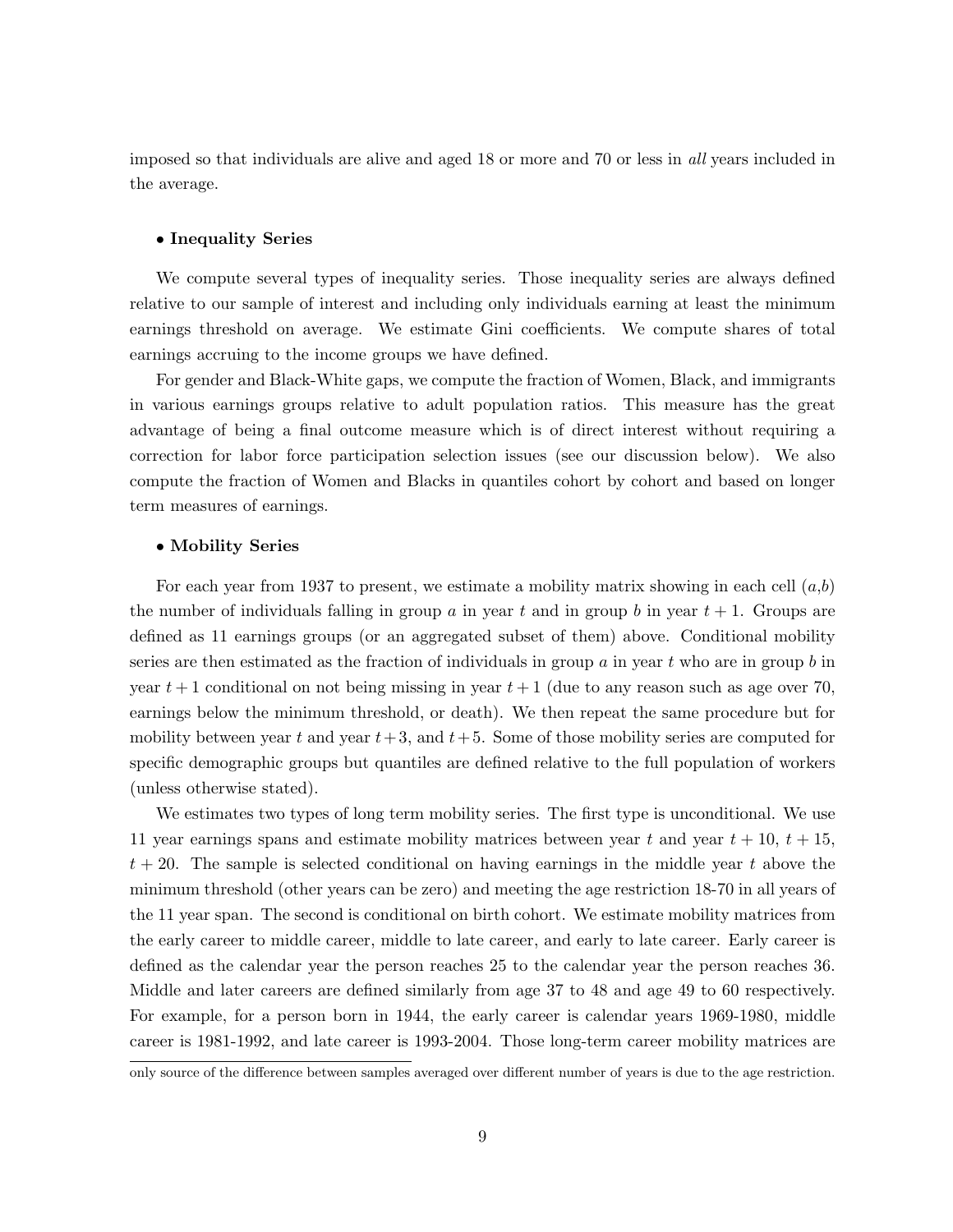always computed conditional on having *average* earnings in each career stage above the minimum threshold. Those mobility matrices are based on cohorts (so that we always compare individuals relative to the individuals born in the same year) and hence will always be presented by year of birth.

## 2.3 Previous Work

As we discussed in introduction, there is a very large body of work on inequality, mobility, and gender gaps in the United States. Therefore, it is important to provide a very brief summary of the key studies so that we can place our own study in its proper context and understand the precise value added of the data we use and series we present.

#### • Inequality

Most studies of wage and earnings inequality in the United States have focused on survey data, primarily CPS micro-data available annually since  $1961<sup>18</sup>$  Before the 1960s, the only survey data covering most of the US workforce is the decennial Census which contains earnings since in 1940. Katz and Autor (1999) provide an extensive summary of the literature on the US earnings inequality using CPS and Census data.<sup>19</sup> The Census studies (e.g. Goldin and Margo, 1992; Murphy and Welch, 1993; Juhn, 1999) find a sharp narrowing of inequality from 1939 to 1949 (called the Great Compression by Goldin and Margo) followed by a slow reversal which accelerates in the 1970s and especially the 1980s. The CPS based studies also find a sharp increase in inequality especially during the 1980s and among men. There is, however, a controversial debate about the explanation for the widening of inequality since 1970. Some authors emphasize secular shifts in the supply of and demand for skills (see e.g. Katz and Murphy, 1992; Acemoglu, 2002; Autor et al., 2007), while others emphasize the erosion in the 1980s of labor market institutions such labor unions and the minimum wage favoring low wage workers (Lee, 1999; Card and DiNardo, 2002; Lemieux, 2006). Key to this debate is the exact timing on the widening in inequality and different survey datasets point to somewhat different patterns.<sup>20</sup> Finally, tax return data show a dramatic increase in the concentration of family wage income starting in the 1970s and accelerating in the 1980s and 1990s (Piketty and Saez, 2003).

<sup>&</sup>lt;sup>18</sup>This is the data that is used for the official Census Bureau inequality series produced annually by the US government. The CPS started in 1940 but unfortunately the micro-data before 1961 are lost and only some tabulations are available.

 $19$ Before 1940, the literature has relied on annual series of wages for given occupations to construct occupational wage ratios.

<sup>&</sup>lt;sup>20</sup>The March CPS surveys show continuous increases of residual wage inequality since the 1970s while the May CPS and outgoing CPS rotation groups show that increases in residual wage inequality happened primarily in the 1980s.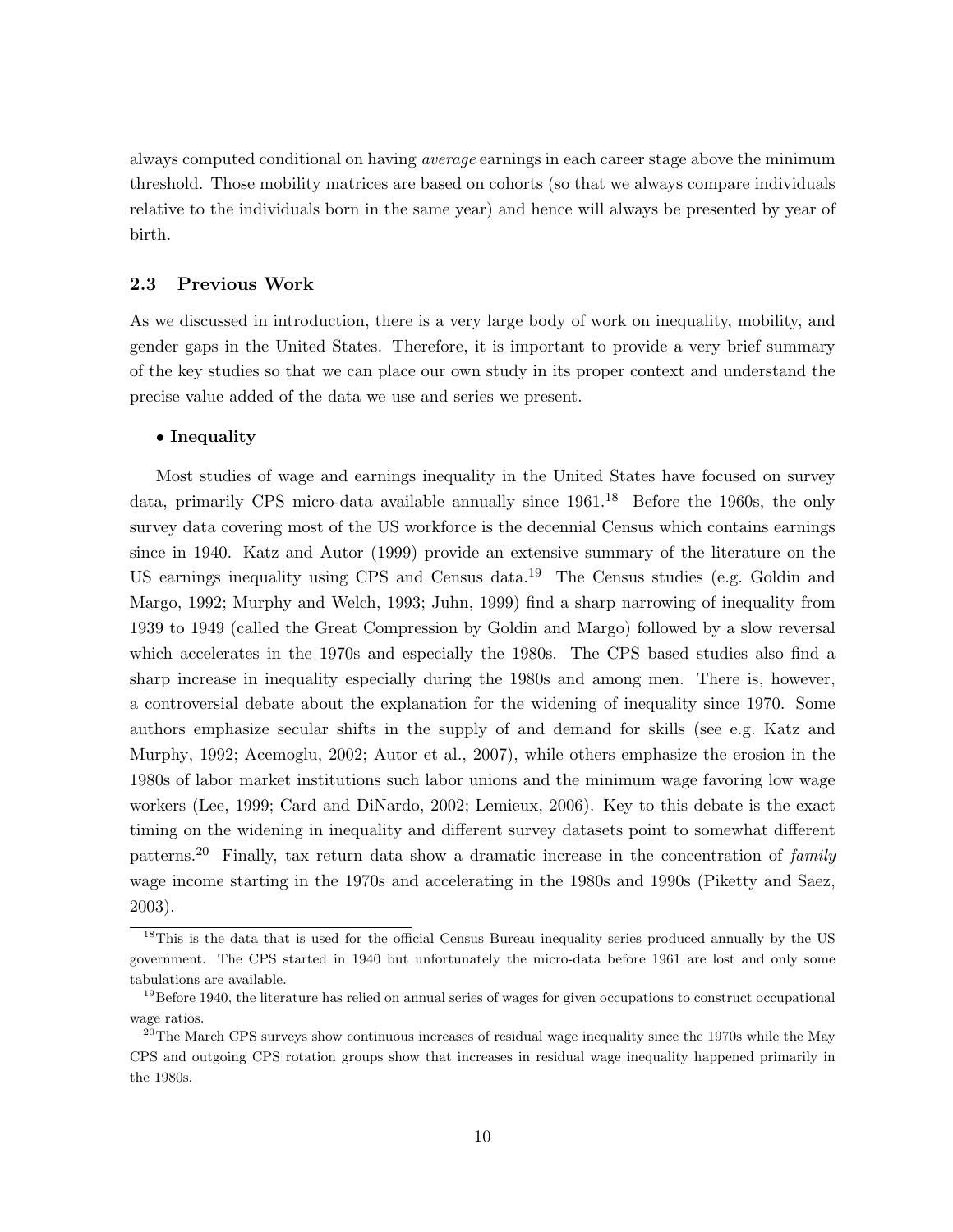The SSA data have the advantage of being annual, starting in 1937, and contain little measurement error.<sup>21</sup> A number of studies have used matched SSA earnings records from the MEF (from 1951 on) to survey data. However, such matched data are always top coded at the Social Security cap before 1978 because the MEF is top-coded.<sup>22</sup>

#### • Mobility

There are many different ways to measure mobility and different mobility measures can sometime evolve in different ways (see e.g., Fields and Ok, 1999; Fields et al., 2003, for a theoretical discussion and a US application using PSID data from 1970 to 1995). In this paper, we focus only on rank based measures of mobility such as transition matrices across quantiles because this measure fits naturally with our analysis of inequality based on quantile shares. Another concept often used is "directional income movement", which indicates whether the earnings changes are positive or negative and by how much earnings have changed.<sup>23</sup> Finally, other authors have been concerned with the variability or uncertainty of incomes. This later approach is in general more structural and aims at estimating earnings dynamics processes using variance-covariance regression analysis. Authors have been particularly interested in decomposing changes in earnings inequality into its persistent and transitory components. This approach has often been preferred to the non-parametric approaches previously described because it can provide more precise estimates with relatively small survey samples. Baker and Solon (2003), however, use a large longitudinal administrative earnings data from Canada and show that the Canadian data rejects a number of restrictions often imposed in the U.S. literature (such as homogeneity of initial conditions across cohorts). Furthermore, this approach is also much less transparent and harder to interpret than the non-parametric measures. As the large SSA data allow us to obtain fairly precise non-parametric estimates, we do not attempt the parametric approach in this paper. $^{24}$ 

Earnings mobility may be considered as welfare enhancing because high levels of mobility reduce long-term earnings inequality (relative to short-term earnings inequality). Long-term earnings inequality is more relevant for economic welfare than short-term inequality if households can use credit markets to smooth consumption. However, increased mobility also implies higher earnings instability and hence higher likelihood of earnings losses. Earnings instability is

 $^{21}$ A number of studies have compared survey data matched to administrative data in order to assess measurement error in survey data. See Bound et al. (2001) for a survey and Bound and Krueger (1991), Bollinger (1998) for CPS data matched to SSA earnings and Abowd and Stinson (2005) for SIPP data matched to SSA earnings.

 $^{22}$ As discussed above, only the 1% LEED file at SSA contains imputed earnings above the cap using the quarterly earnings structure.

<sup>&</sup>lt;sup>23</sup>The recent study by Congressional Budget Office (2007) based on SSA data since 1981 uses such concepts and reports probabilities of earnings increases (or drops) by over 25%, 50% from one year to the next.

 $^{24}$ It would, however, be methodologically valuable to repeat the Baker and Solon (2003) exercise using U.S. data.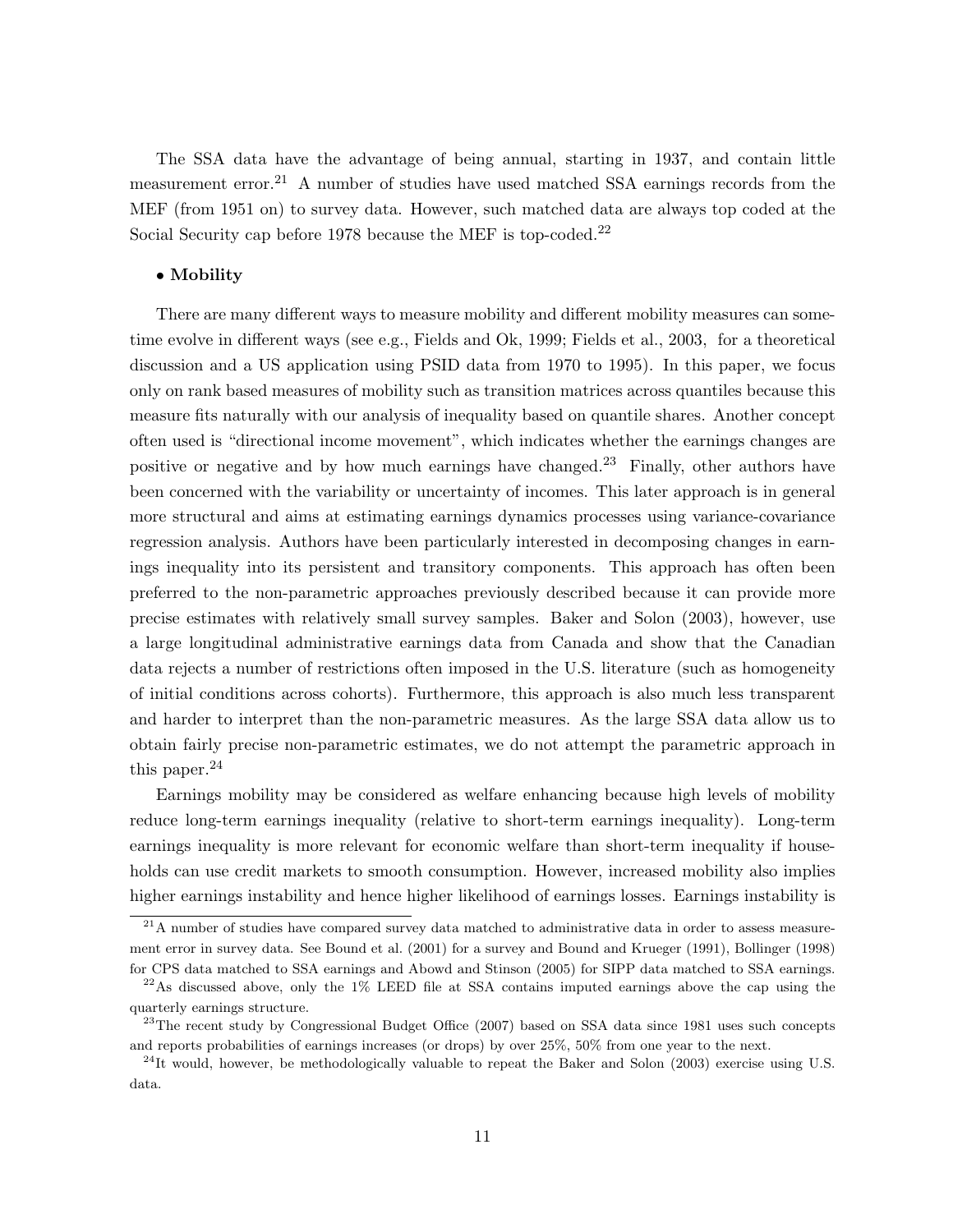welfare reducing if households cannot use credit markets (or other insurance devices) to smooth consumption.

There is a large literature on earnings mobility in the United States<sup>25</sup> based mostly on PSID data, which is the longest longitudinal US survey data. As a result, the literature has only been able to study mobility since the 1970s and has focused primarily on short-term mobility.<sup>26</sup> Gottschalk (1997) mentions: "Only a few studies have looked at changes in earnings mobility. Some have found declines, most have found no change, and none has found any increase." Indeed, Buchinsky and Hunt (1999) use NLSY data and find that mobility declined from 1979 to 1991, especially at the lower end of the earnings distribution. Moffitt and Gottschalk (1995), using PSID, find that five-year mobility rates have been stable from 1969 to 1987 but that year-to-year mobility began falling in the late 1970s. Gittleman and Joyce (1995) and Gittleman and Joyce (1996) using the short 2-year panel structure of the March CPS from 1967 to 1991 find stable year to year mobility in the 1970s and 1980s. Congressional Budget Office (2007) using SSA data finds stability in measures of absolute increases or decreases in earnings.

A number of studies have estimated the earnings variance structure and concluded that the increase in inequality since 1970s is due to increases in both the permanent and transitory components of earnings inequality. Haider (2001) uses PSID data from 1967-1991 and finds increases in earnings variability mostly in the 1970s. Gottschalk and Moffitt (1994) use PSID data from 1970 to 1987 and find that transitory variance increased from the 1970s to the 1980s. Moffitt and Gottschalk (2002) use PSID data from 1969-1996 and find that the variance of transitory earnings rose slightly in the 1980s but declined in the 1990s. Finally, Shin and Solon (2007), using PSID data from 1969 to 2004, find that earnings volatility increased in the 1970s with no clear trend afterwards (with a slight increase since 1998). If inequality increases and rank based mobility (such as the quantile mobility matrix) remains stable, then earnings instability will necessarily increase as well. This reconciles the stability of quantile mobility matrices with the increase in earnings instability documented in the United States since 1970.

As we pointed out, survey data contain significant measurement error that might affect mobility measures. Several studies (Pischke, 1995; Gottschalk and Huynh, 2006; Dragoset and Fields, 2006) compare mobility measures reported in the SIPP or PSID versus matched administrative data (SSA or tax records) and do not find systematic biases in a given direction across the two datasets although the measures of mobility can be quite different across the two datasets.

Finally, a number of studies have analyzed family income mobility (instead of individual wage earnings mobility). Hungerford (1993) uses PSID data and finds similar levels of family income mobility (rank based) in the 1970s and 1980s. Hacker (2006) and Dynan et al. (2007) using

 $25$ Atkinson et al. (1992) summarize the international literature on mobility.

 $26$ Ferrie (2005) used Census data matched by name from 1850 on to study occupational mobility over the life-time.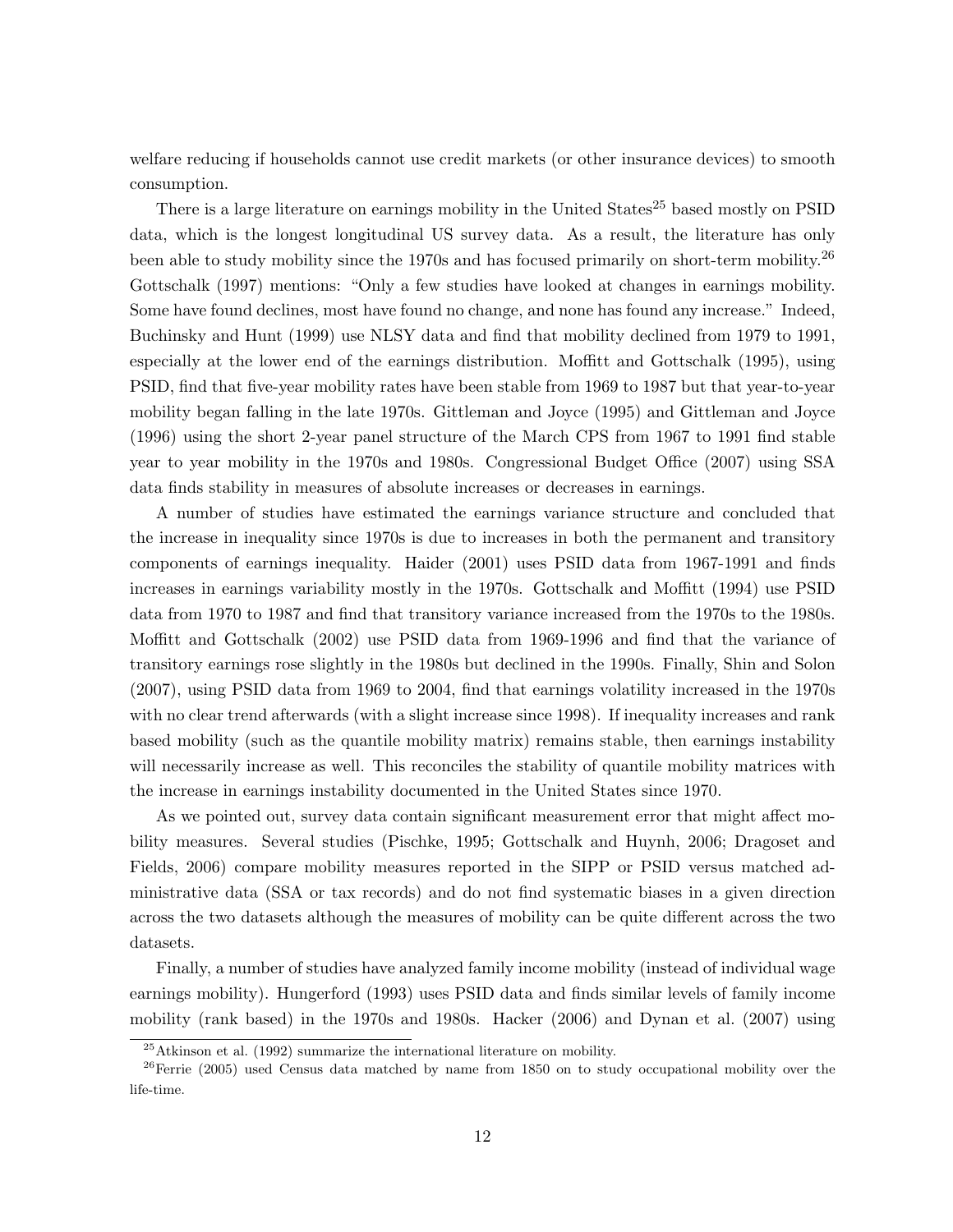PSID data since 1974 find substantial increases in family income instability (using a variance decomposition) especially in the 1990s. Auten and Gee (2007) and Carroll et al. (2007) have used tax return data to examine family income mobility in the 1980s and 1990s and find that (rank based) mobility has slightly declined over time. The difference between those two sets of family income studies could be due to data (survey vs. administrative) and volatility vs. rank based mobility measures.

## 3 Cross Sectional Inequality

### 3.1 General Trends

Figure 1 plots the Gini coefficient from 1937 to 2004 for all workers and for men and women separately. The Gini series for all workers follows a U-shape. It displays a sharp decrease from 0.45 in 1938 down to 0.38 in 1953 (the Great Compression) followed by a steady and continuous increase since 1953. The figure shows close to a linear increase in the Gini coefficient over the five decades from 1953 to 2004 which suggests a slow moving phenomenon rather than an episodic event concentrated primarily in the 1980s. The Gini coefficient surpassed the pre-war level in the early 1980s and is highest in 2004 at almost 0.5. Figure 1 also shows that the pattern for males and females separately displays the same U-shape pattern. Interestingly, the upward trend in inequality is even more pronounced for men than for all workers. This shows that the rise in the Gini coefficient since 1970 cannot be attributed to gender composition changes. Figure 1 also shows that the Great Compression was much more pronounced for men than for women and took place in two steps. The Gini coefficient decreased sharply during the war from 1941 to 1944, rebounded partly from 1944 to 1946 and then declined again from 1946 to 1953. The Gini for men shows a sharp increase from 1979 to 1988 which is consistent with the CPS evidence described above. On the other hand, stability of the Gini coefficients for men and for women from the late 1950s through 1960s highlights that the overall increase in the Gini coefficient in that period has been driven by the changes in the relative earnings of men and women. This provides the first hint of the importance of changes in women's labor market behavior and outcomes, the topic we are going to return to later in the paper.

In order to understand better the mechanisms behind this inverted U-shape pattern, Figure 2 plots the earnings shares for various groups of the earnings distribution. Figure 2A plots the shares of P20-40, P60-80, and P80-90.<sup>27</sup> The bottom group P20-40 first increases and peaks in 1953. After 1953, a slow decline starts which accelerates in the 1970s and 1980s. By the early 1980s, all the gains in relative incomes from the "Great Compression" are lost but the drop stabilizes in the late 1980s. By 2004, the P20-40 share is at its historical minimum, down by

 $^{27}$ The patterns for P0-20 and P40-60 are very similar to the pattern for P20-40 and not shown graphically. They are reported in appendix Table A3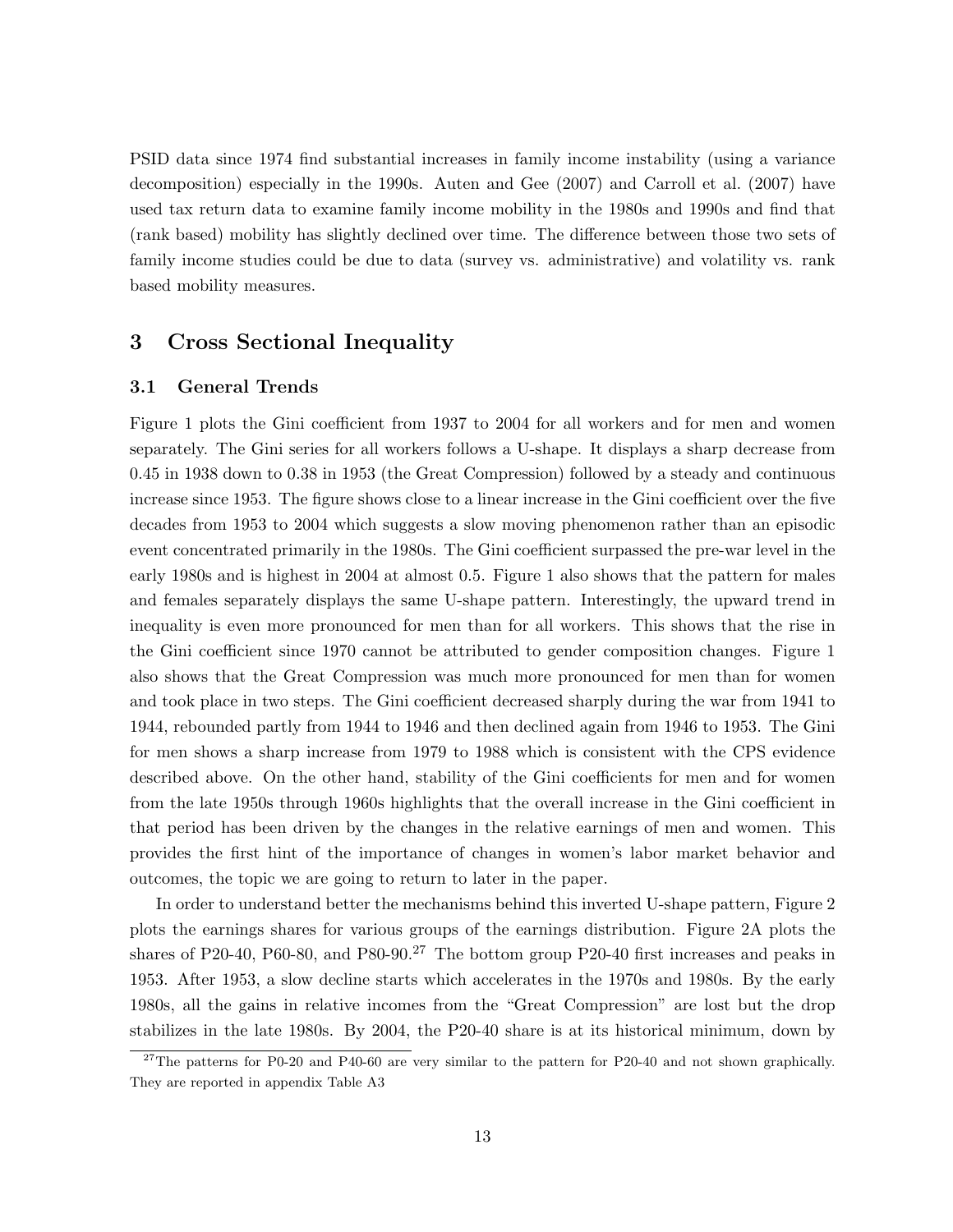about 30% from its peak levels in 1953. Figure 2A also displays the fourth quintile and the ninth decile earnings shares. As mentioned earlier, those groups earn on average \$42,000 and \$63,000 in 2004 and hence perhaps best represent the "middle-class". In contrast to the bottom quintiles, those two groups gain during the War but actually lose ground in the post-war years. Both groups' shares increase slightly from 1950 to 1970. Those two groups lose ground in the 1980s and especially the 1990s.

Figure 2B focuses on upper middle class groups (P90-95 and P95-99 with average earnings of \$85,000 and \$135,000 respectively in 2004) and the top percentile (all those with earnings above \$219,000 in 2004). The upper middle class groups lose in relative terms during both the war and the post war period (except for a jump upward from 1945 to 1946 for P95-99 share) and increase slowly starting in the 1950s.

The top percentile decreases sharply during the  $\text{war}^{28}$  and then decreases more slowly in the post war period and does not start to increase before the 1960s. The top percentile more than doubles from about 6% in the 1960s to almost 14% at the peak in 2000. Interestingly, P90-95 peaks in the early 1980s and is about flat over the last 2 decades. This shows that the increase in earnings concentration since 1970 is limited to the top 5% and that most of the gains actually accrue to the top percentile, and that not only the bottom quintiles but also the middle class and upper middle class (up to P95) has indeed be squeezed in relative terms by the gains at the top since 1970.

Finally, Figure 2C uses the uncapped data since 1978 to plot earnings shares at the top. It breaks the top percentile into three groups: the top 0.1% (P99.9-100), the next 0.4% (P99.9- 99.9), and the bottom half of the top percentile (P99-99.5). It confirms the finding of Piketty and Saez (2003) that the gains have been extremely concentrated even within the top 1%. The closeness of our SSA based (individual-level) results and the tax return based (family level) results of Piketty and Saez show that changes in assortative mating played at best a minor role in the surge of top wage incomes.

### 3.2 The Great Compression

No other annual data on the full distribution of earnings are available between census years 1939 and 1949.<sup>29</sup> Previous studies (Williamson and Lindert, 1980; Goldin and Margo, 1992; Goldin and Katz, 1999) have supplemented census data with occupational ratios and distribution of wages within industries (from BLS reports) available at a higher frequency. However, no study has been able to analyze earnings inequality in general based on annual data. The SSA data

 $^{28}$ This result is of course consistent with the Piketty and Saez (2003) series because our imputations are based on the wage income shares estimated by Piketty and Saez (2003).

 $^{29}$ Tax returns data analyzed in Kuznets (1953) and Piketty and Saez (2003) cover only the top 10% of the income distribution during this period.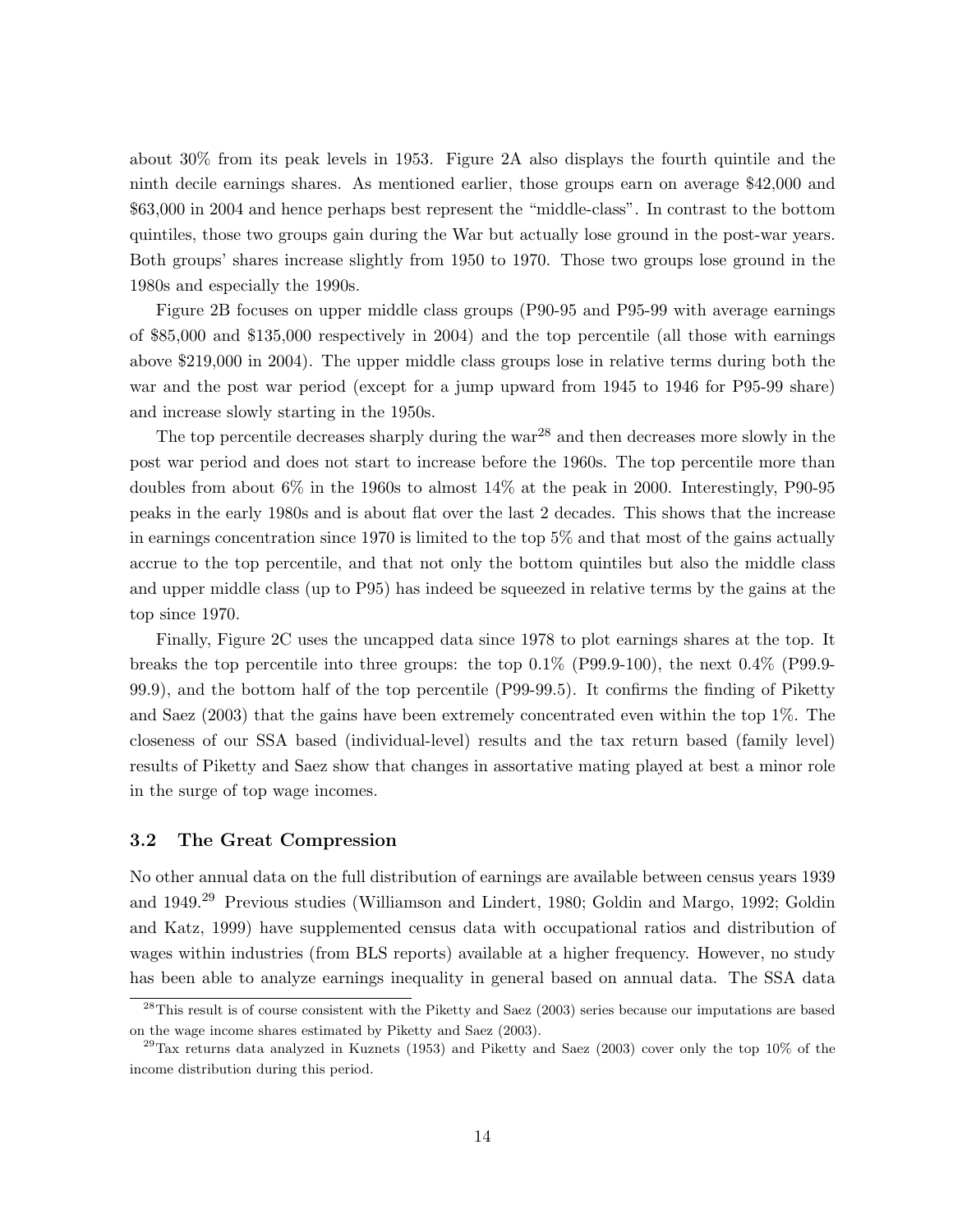allow us to cast further light on this key episode.

Figure 3A plots the (log) P90/P50 and P50/P10 ratios from 1937 to 1956 for white males reporting earnings at least equal to a full-time full-year 2004 minimum wage (\$10,300 in 2004 deflated using average wage income for earlier years) in order to be roughly comparable with Goldin and Margo (1992) Census based analysis. The compression in the upper half of the distribution (P90/P50) happened during early part of the period from 1938 to 1945 and is concentrated primarily in the War years. This evidence extends Piketty and Saez (2003) who showed using tax statistics on wage income that the large reduction in the top decile wage income share took place almost entirely during the War years of the Great Compression decade. P90/P50 remains stable during the full decade following the war and is virtually identical in 1945 and 1955. In contrast, P50/P10 actually increases slightly from 1938 to 1945 and does not change much during the wars year. P50/P10 does decline in the decade following the war but relatively modestly. P50/P10 is only slightly lower in 1956 than in 1937.

One difficulty is that the composition of the commerce and industry workforce changes drastically during the war as workers are drafted into the military and older workers re-enter the labor force, and after the war as veterans return to the work force. Although this movement out and back cannot erase the Great Compression, which is evident from comparing post-war and pre-war data as done in Goldin and Margo (1992), it might have affected significantly its timing. The magnitude of the movements in and out of the labor force is illustrated in Figure 3B. It shows share of the labor forced entering in each year and staying for at least two years, share of the labor force exiting following each year after having been in the sample for at least two years and share of the labor force present in a given year but not in the previous or the next. Some findings are expected: over 25% of the (white male) labor force in 1946 was not there in 1945. There is also clear evidence of increased draft-related exit from the labor force in 1942- 1945. On the other hand, there are massive flows into the labor force (or flows from non-covered sectors to commerce and industry) between 1939 and 1941. Much of these inflows corresponds to older workers and to very young workers. The latter is reflected, for example in the large number of workers present just in 1942: the number of individuals born in 1923 in the labor force almost doubled between 1941 and 1942 and fell by 60% in 1943 reflecting the draft. The older workers flows are responsible for increased exits in 1945 and much of the entry in 1939-1943: the representation of each of the single-year cohorts born between 1880 and 1900 increased by over 20% between 1939 and 1944.

In order to eliminate the effect of changing composition of the labor force during the war, we recomputed the P90/P50 and P50/P10 ratios on sub-samples less affected by the war exit and entry effects: those in the sample every year from 1937 to  $1956$ ,  $30$  those who did not exit/enter during the war<sup>31</sup> and those who are over 40. We show the P50 to P10 ratio for these three

 $30$ When they are between 21 and 60. The sample includes those between 21 and 60 in a given year.

<sup>31</sup>War exits are defined as being present in 1937-1939, but missing for at least one year in 1941-1945. War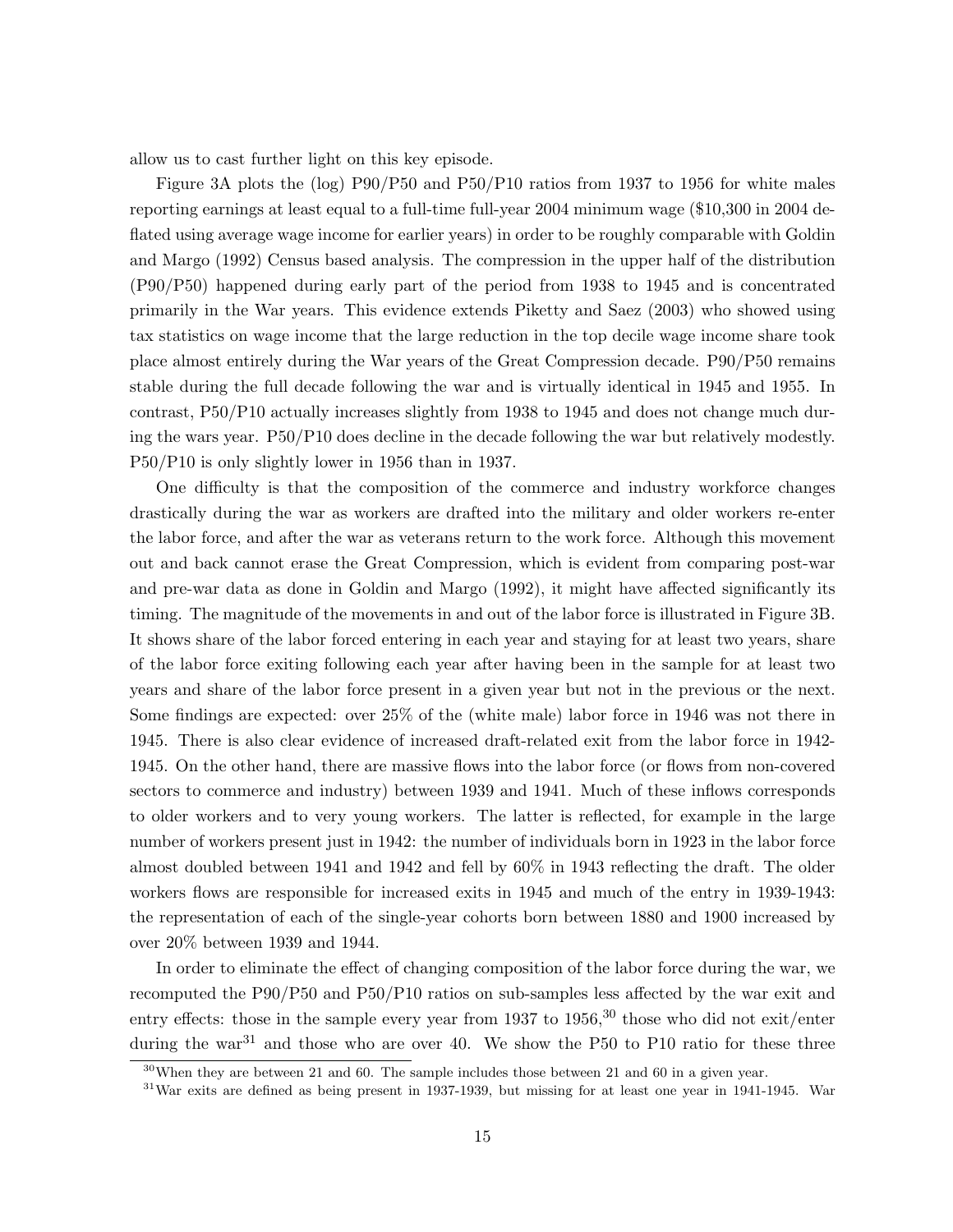samples in Figure 3C. For the two samples that explicitly eliminate entry/exit during the war, there is a clear pattern of compression starting from 1938. Compression does not occur for those over 40 until about 1943. However the composition of this group is not constant: it evolves during the war as older workers are joining the labor force. Thus, we conclude that Great Compression at the bottom of the distribution is masked by compositional problems in our baseline data and in fact began taking place in the late 1930s, at about the same time as compression at the top. Compression beginning as early as late 1930s suggests that wartime regulations are unlikely to be the full explanation, and instead suggests that increased demand for less skilled labor occurring during the military build-up and as a consequence of continuing industrialization played an important role.

In Figure 3D, we show that the compositional effects during the war worked through their effect at the bottom of the distribution. The figure shows  $10^{th}$ ,  $50^{th}$  and  $90^{th}$  quantiles of both the baseline sample including all white males with income above the minimum wage and the sample of those who were present in all years i.e. excluding wartime entries and exits.<sup>32</sup> P50 and P90 move in parallel, with a little bit of a level difference reflecting positive selection of the "always in" subsample. On the other hand, P10 for the two samples diverges: P10 in the full sample does not increase nearly as much in the early 1940s as P10 in the "always in" sub-sample. The gap between the two series decreases and then remains roughly constant after 1945. Hence, the net effect of entries and exits excluded from the "always in" sample was to disproportionately add to the sample below or remove above the  $10<sup>th</sup>$  percentile, thereby keeping the P10 artificially low.

Interestingly, the compression in the upper part of the distribution lasts for several decades after the war (see Figure 2B). In contrast, the compression in the lower part of the distribution starts to unravel by the mid 1950s (Figure 2A). The different timings of these later changes suggests that different mechanisms took place in the upper versus the lower part of the distribution.

## 4 Short Term Mobility and Multi-Year Income Shares

## 4.1 Mobility at the Top

As discussed above, one of the most striking changes in the U.S. earnings distribution has been the surge in the share of total earnings going to top groups such as the top percentile. The SSA data allow us to make progress in understanding the surge in top earnings by using the longitudinal property of the SSA data to analyze whether this surge in top incomes been

entries are defined as missing between 1937 and 1939, but present in at least one year in 1941-1945. The sample is restricted to those 30 or over to make the definition based on 1937-1939 labor force participation meaningful.

<sup>&</sup>lt;sup>32</sup>The quantiles are normalized by the average wage index.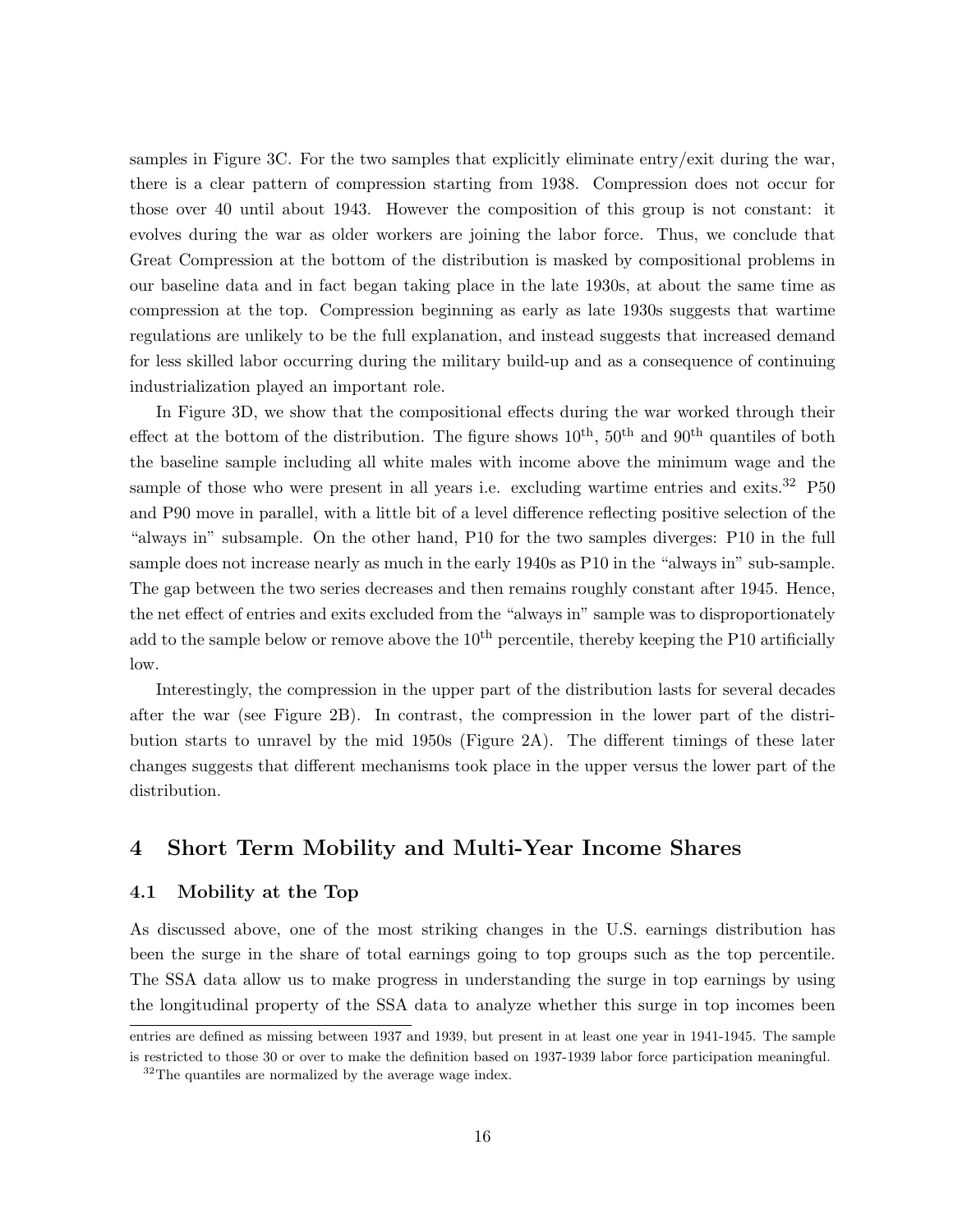mitigated by an increase in mobility for the high income groups.

Figure 4A shows the probability of staying in the top 0.1% of earnings after 1, 3, 5 and 10 years (conditional on staying in our core sample) starting in 1978. The one-year probability is between 60% and 70% and it shows no overall trend. This pattern gives little hope for attributing any part of the increase in earnings share of the top 0.1% over this period to increased short-term fluctuations of incomes at the top. Longer term mobility measures are largely consistent with this conclusion, showing no overall trend in the 1980s and 1990s.

Figure 4B further reinforces this point. It compares the share of earnings of the top 0.1% based on annual data with shares of the top 0.1% defined based on earnings averaged on the individual level over 3 and 5 years. These longer-term measures naturally smooth short-term fluctuations but show the same pattern of robust increase as annual measures do.

Figure 4C analyzes the transition from middle and upper middle class to the top  $1\%$ .<sup>33</sup> We consider top 1% income earners in a given year t and estimate in which group did those top  $1\%$ income earners belong to 10 years earlier (conditional on being in our core sample). The figure shows that, for top  $1\%$  earners in 2004, 38% belonged to the top  $1\%$  10 years earlier (in 1994), about 36% belonged to P95-99, only 15% belonged to the "middle-class" groups P80-95, and a mere 11% belonged to the bottom four quintiles P0-80. Overall, the graph displays an overall relative stability over the last 50 years. The graph shows that the fraction coming from the top (P99-100 or P95-99) has increased slightly since the mid 1970s. At the same time, the fraction coming from the "middle-class" has slightly declined. This is a reverse of the earlier pattern from the 1960s and 1970s where the odds of coming from middle class groups was actually increasing.

These findings suggest that while persistence of staying in the top of the distribution has remained stable, the very top is harder to reach unless you start very to close it. This graph provides some support for the notion of the "middle class" squeeze from the popular press: income earners in P90-95 (which earn about \$80,000 in 2004) have not done much better than the average since 1970 (see also Figure 2B). Meanwhile, top 1% incomes have doubled (relative to the average). Thus, at the same time as the gap in earnings between the upper middle class and the top percentile was drastically widening, it was becoming less likely that an upper middle class earner could reach the top percentile within 10 years.

### 4.2 Mobility in the rest of the distribution

Figures 5A and 5B display income shares averaged over 5 year (or 11 year) periods and compare the pattern with the annual earnings shares analyzed above. In order to make the comparison the simplest, we have computed the 5 year and 11 year shares using a very similar sample as

<sup>&</sup>lt;sup>33</sup>Because our data prior to 1978 is top-coded, the top  $1\%$  is the smallest group for which we can show longer term patterns.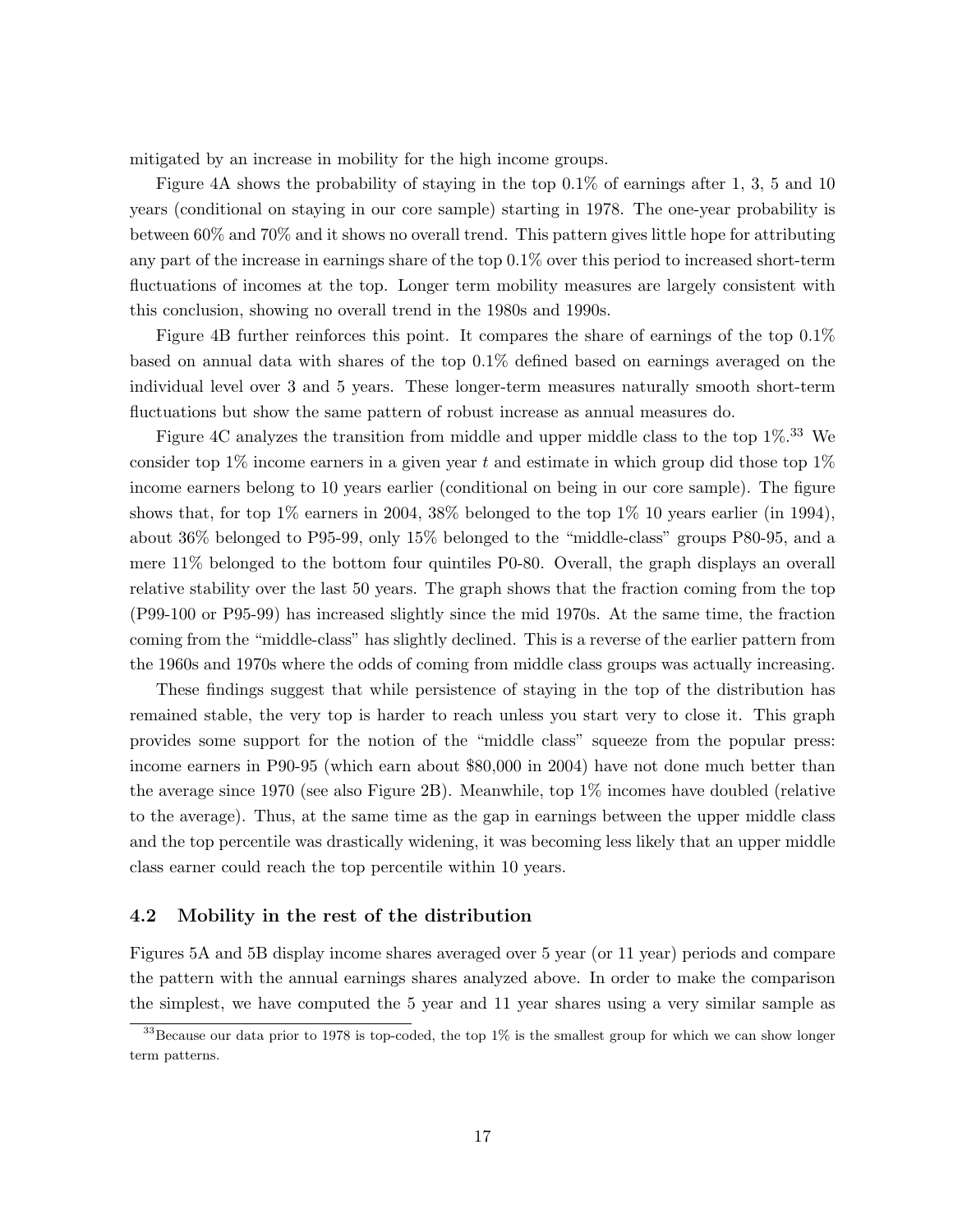in the the case of 1 year shares.<sup>34</sup> The patterns of annual inequality are virtually identical to the 5 and 11 year patterns. In particular, the surge in the top 1% income share for earnings averaged over 5 or 11 years is virtually the same as the surge for annual earnings. Those results show that year to year mobility has modest effects on the pattern of economic inequality. As a result, annual earnings inequality provide a very good proxy for the level and evolution of longer term earnings inequality in the United States. Those findings cast doubts on the findings from Krueger and Perri (2006) and Slesnick (2001) arguing that consumption inequality has not increased. It is difficult to understand how the dispersion of consumption could be stable when long-term earnings (averaged over a 11 year period) dispersion display such a dramatic increase, especially given lack of evidence of significant increases in wealth concentration.

Figure 6A reports the probability of staying in the bottom two quintiles P0-40 or top two quintiles P60-100 after 1 year. Two basic findings should be noted from those figures. First, the probability of staying in the top quintiles is higher than the probability of staying in the bottom quintiles, showing that being in the bottom of the distribution in any one year is more a transitory state (on average) than being in the upper part of the distribution. This differential effect is consistent with the standard view that earnings increase over the career (making the probability of upward mobility higher than the probability of downward mobility) until the person retires and leaves our sample. Second, there is certainly no secular increase in mobility over the 70 year period we analyze. After a temporary dip during the War period, mobility has been fairly stable since 1950 and if anything has declined slightly. Mobility is at its lowest in recent years. Hence, and perhaps in contrast to popular beliefs, the idea that, in the long run, economic progress and new technologies increase relative mobility is certainly not borne out by the data.

Figure 6B examines the probability of downward mobility from P60-100 down to P0-40 and the upward mobility from P0-40 to P60-100. Comparing Figures 6A and 6B shows that downward and upward mobility is unsurprisingly much less likely than stability. Downward mobility captures the notion of earnings instability. It is closely correlated with the business cycle and spikes in downward mobility are clearly visible during recessions but there is no longterm trend. Upward mobility was significantly higher in the 1940s and has declined slowly and steadily since the 1950s and appears also to be around its lowest in recent years.

In sum, the movements in short-term mobility appear to be much smaller than changes in inequality. As a result, changes in short-term mobility have had no significant impact on inequality patterns in the United States. Those findings are consistent with previous studies for recent decades based on PSID data (see e.g., Gottschalk, 1997, for a summary) as well as the

 $34$ Specifically, we include individuals who have earnings above the minimum earnings threshold in the middle year of the five-year (or 11-year) average (earnings can be zero outside the middle year). We continue to impose the restrictions that the person is between 18 and 70 and alive in each year used in analysis.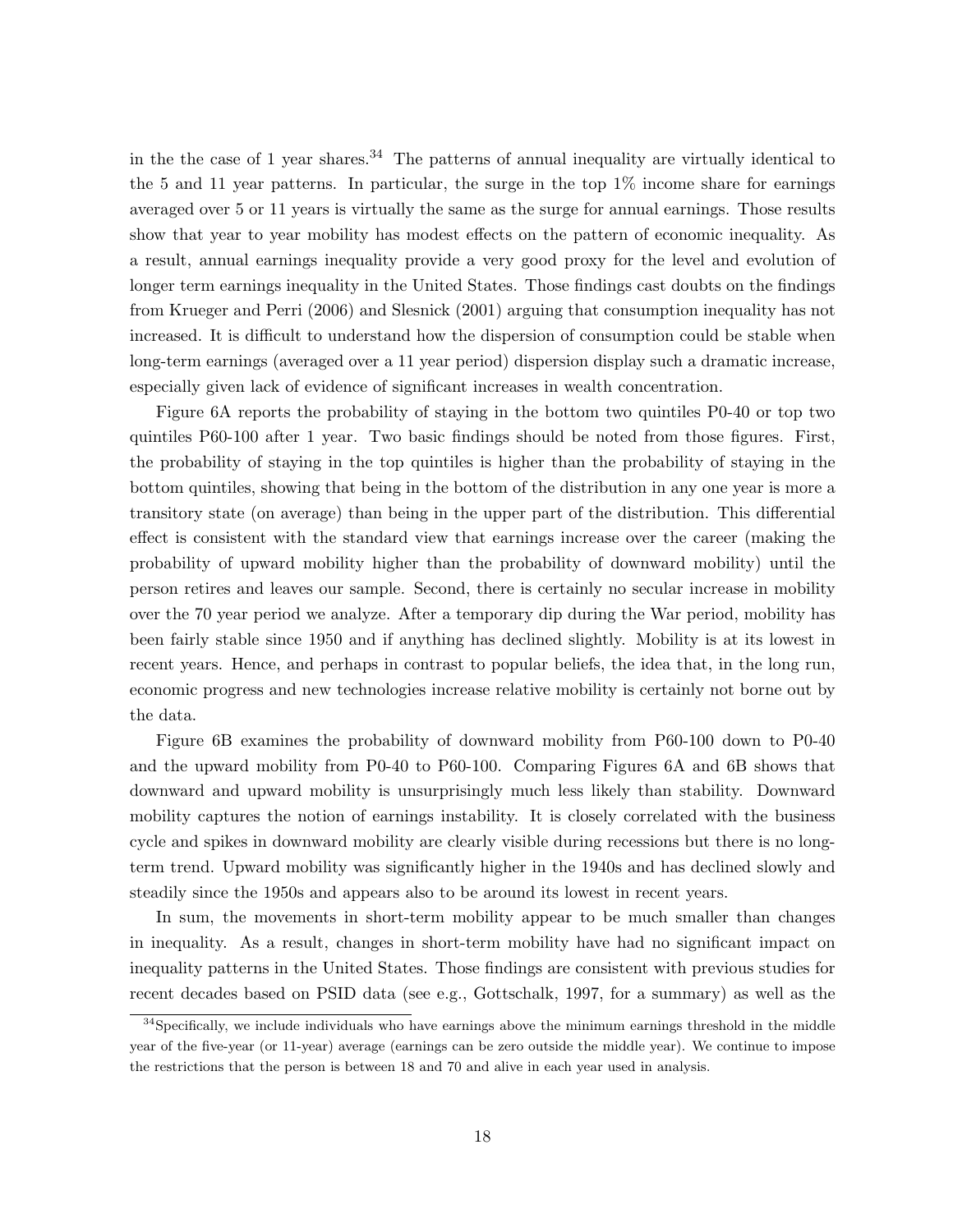most recent SSA data based analysis of Congressional Budget Office (2007) and the tax return based analysis of Carroll et al. (2007). They are more difficult to reconcile, however, with the findings of Hacker (2006) showing great increases in family income variability in recent decades.

## 5 Long-term mobility and Life Time Inequality

The very long span of our data allows us to estimate long-term mobility. Such mobility measures go beyond the issue of transitory earnings analyzed above and describe instead mobility across a full career. Such estimates have not been produced for the United States in any systematic way because of the lack of very long and large panels. Hence, our data can address some of the central questions on the issue of career mobility: what is the probability of getting toward the top when starting from the bottom within a lifetime? Has this social mobility grown or decreased in the United States over the last 6 decades? How does long-term mobility affect long-term inequality measures such as earnings averaged over a full career?

#### • Unconditional Long-Term Mobility

We begin with the simplest extension of our previous analysis to a longer-term horizon. We estimate 11 year long average individual earnings. For year t, that means earnings from year  $t-5$ to year  $t + 5$  and classify individuals in quintiles based on those averages.<sup>35</sup> Figure 7 displays upward mobility probabilities from P0-40 to P80-100 after 10, 15, and 20 years. If earnings after 10, 15, or 20 years were independent of base earnings, the probability of moving up to the top quintile would be 20%. The probability is substantially lower than this although it reaches about 10% for the 20 year mobility graph for the most recent years. After a temporary surge in upward mobility due to the World War II episode, the graph shows increases in upward longterm mobility (especially after 20 years) since the 1950s, with some indication of stabilization or decline toward the end of the period. This graph suggests that, in contrast to short-term mobility, there was a noticeable increase in long-term upward mobility.

#### • Cohort based Long-Term Mobility

The analysis so far ignored changes in the age structure of the population as well as changes in the wage profiles over a career. To address those shortcomings we turn to cohort-level analysis. Figure 8 displays long-run mobility series.<sup>36</sup> Figure 8A focuses on the probability of staying in

 $35\text{As above},$  the sample is selected conditional on the middle year t earnings above the minimum threshold and conditional on being aged 18 to 70 during the full 11 year window.

<sup>&</sup>lt;sup>36</sup>Due to top-coding problems, we restrict attention to quintiles of the distribution and observations that can be constructed using data starting with 1951. Imputations do not have an effect on our results as long as they do not lead to mis-classifying individuals. Since we assign earnings randomly only within the top 1% (in 1951-1977), we can construct longer-term quintiles as long as all individuals in the top 1% stay in top quintile of a longer-term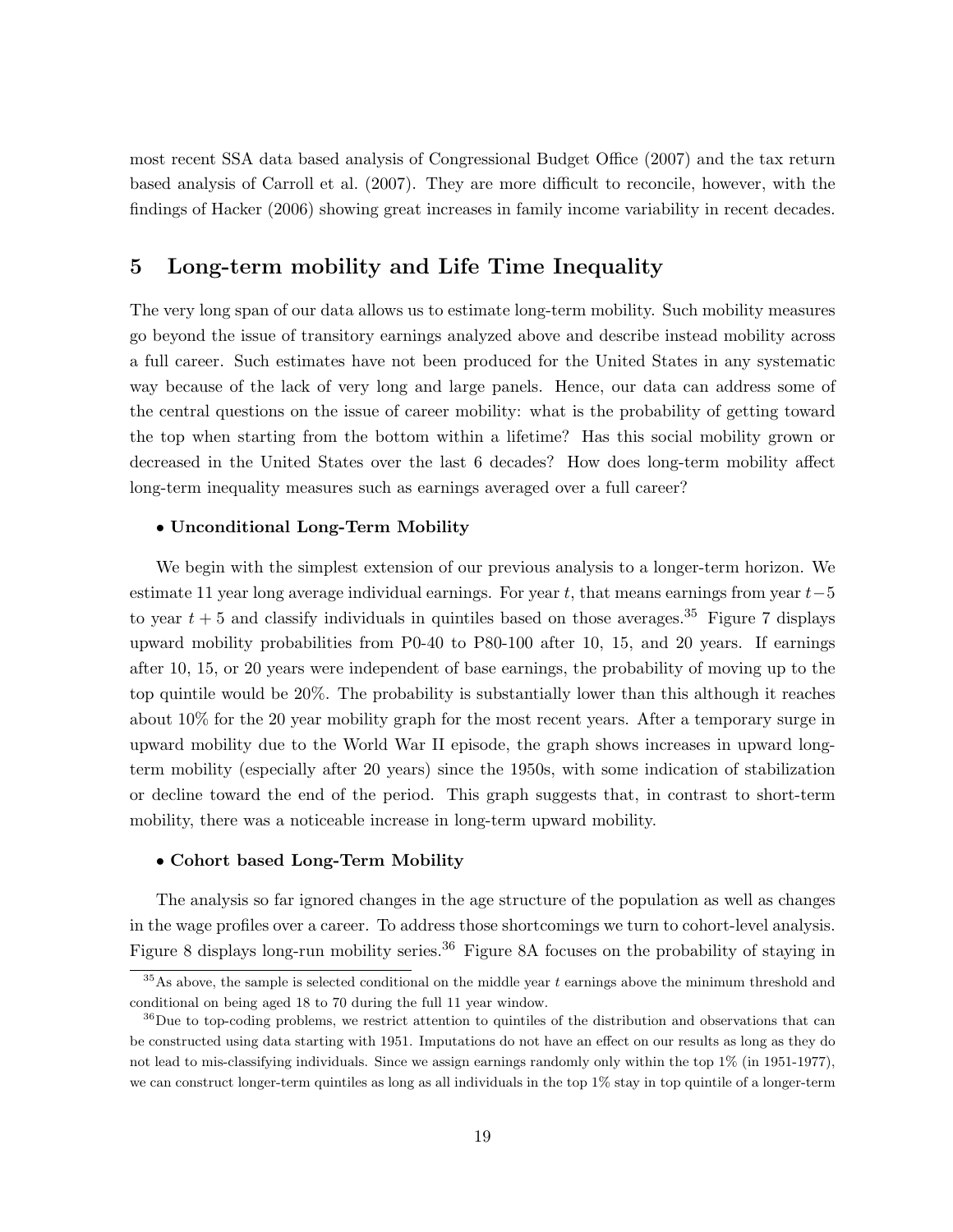the top quintile (P80-100), Figure 8B focuses on the probability of staying in the bottom 2 quintiles (P0-40), Figure 8C focuses on upward mobility and reports the probability of moving to the top quintile conditional on being in the bottom two quintiles. Finally, Figure 8D focuses on downward mobility (the probability of moving down to P0-40 when starting from P80-100). Each panel reports 3 mobility series: from the early part of the career (age 25 to 36) to the middle career (age 37 to 48), from middle to late career (age 49 to 60), and from early to late. We have also extrapolated in lighter grey the series up to six years.<sup>37</sup>

Two important results should be noted. First, mobility over a life-time is relatively modest. For example, Figure 8A shows that for the cohort born in 1940 (corresponding to a working career from 1965 to 2000), the probability of staying in the top quintile from early to middle is 68% and is still 54% from early to late. If there were no correlation, those probabilities should be 20%. This shows that there is a quite substantial but not deterministic relationship in earnings across those broad lifetime episodes. Figure 8B shows the probability of staying in the bottom two quintiles is also significantly higher than in the no correlation case.

Second, the pattern of mobility over the period displays modest increases in mobility over the period we analyze. Those changes are most visible in the mobility from early to late career. For example, Figure 8C shows that upward mobility from early to late career increased from less than 6% for cohorts born before the Great Depression to over 8% for cohorts born just after World War II. Symmetrically, Figure 8D shows that the probability of downward mobility also increased from less than 10% to over 13%.

Those results are consistent with the unconditional long-term mobility results from the previous section and suggest that, in contrast to the annual inequality and short-term mobility series described above which point to increasing economic disparity, long-term mobility series appear to show modest increases in mobility.

#### • Long-Term Inequality

Figure 9 reports the top quintile (Figure 9A) and bottom two quintiles (Figure 9B) earnings share in early, middle, and late career. The top quintile earnings shares are consistent with annual inequality and the long-term mobility pattern we have uncovered. Interestingly, the series also show that there is much more income concentration in late career than in middle career, and in middle career than in early career. Coupled with an increasing pattern at all stages, it suggests that overall inequality may further increase as currently young cohorts age.

In contrast, Figure 9B shows that the share of P0-40 has declined for early cohorts but has then increased for cohorts born after 1940. Hence, bottom quintiles are actually doing

distribution. This is true with probability close to one.

<sup>&</sup>lt;sup>37</sup>As explained in detail in appendix, those extrapolations are based on series using truncated parts of each career stage.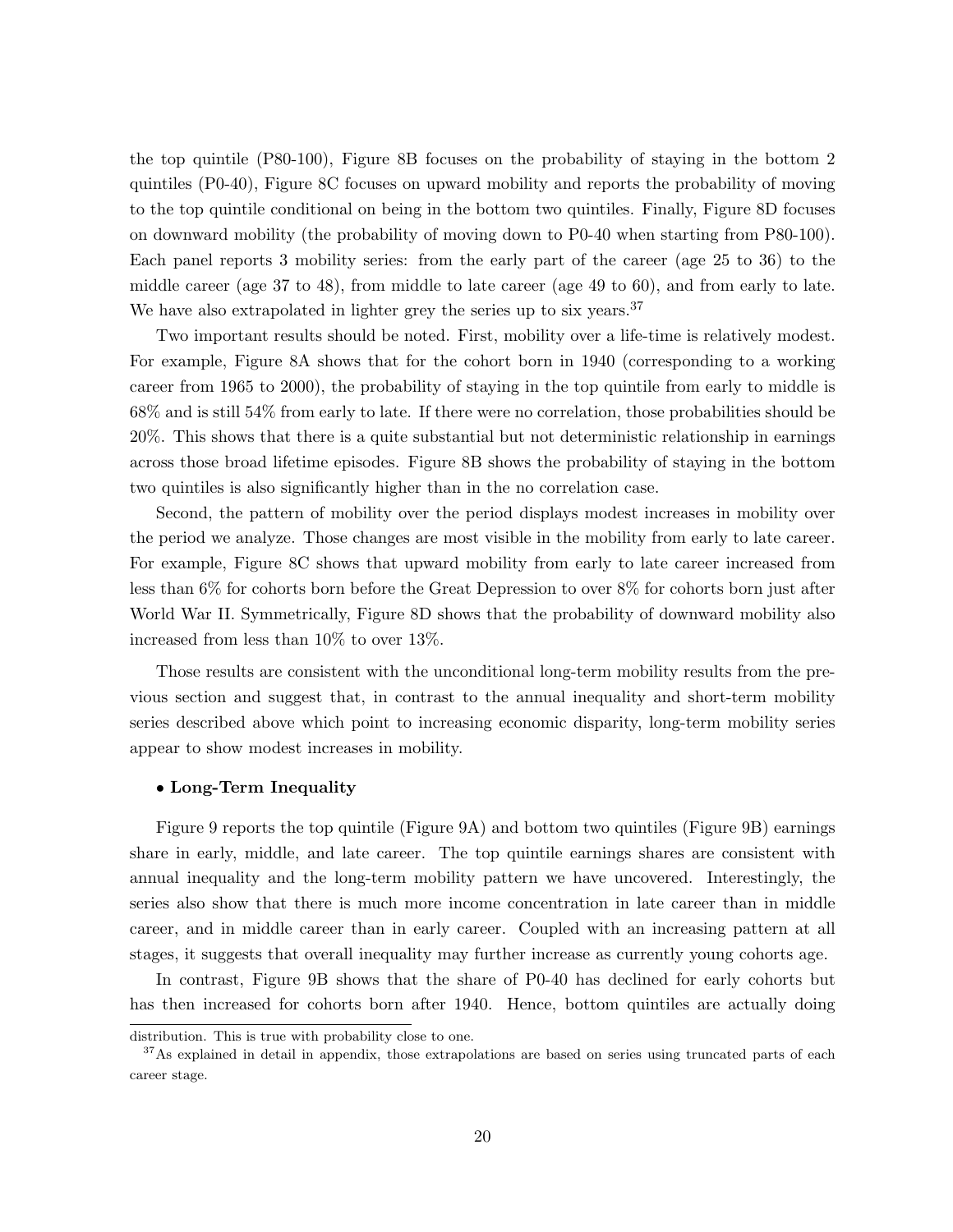better when we consider a longer term perspective, especially in the early part of the career. Those results are striking in light of our results from previous sections showing a worsening of the share going to bottom groups either in annual cross-sections or in averages across 5 years. Those results can actually be reconciled once compositional gender effects are understood. We turn to those effects in the next section.

## 6 The Role of Gender, Racial and Native-Immigrant Gaps

Economic disparity across groups such as gender, ethnic, and native vs. foreign born groups is widely perceived as a central issue in American society, and one that has attracted a lot of attention from scholars. In the context of the analysis of overall inequality and mobility in this paper, we want to examine to what extent the closing (or widening) of economic gaps across those groups has contributed to shaping the patterns we have documented earlier.

### 6.1 Annual Earnings Gaps

We first document the broad facts on annual earnings gaps, pointing out which facts were previously known and where the SSA data casts new light.

Figure 10 shows the fraction of women, Blacks, and foreign born workers in our commerce and industry core sample. As is well known, the fraction of women in the workforce has increased steadily since 1937 from around 27% to about 45% today. World War II generated a temporary surge in women labor force participation, two thirds of which was reversed immediately after the war.<sup>38</sup> Women labor force participation has been steadily increasing since the mid 1950s and seems to have reached an asymptote around 45% by 1990. Those slow and continuous gains in women labor force participation are consistent with previous work based on CPS and Census data (Goldin, 1991; Blau et al., 2006). In contrast, the fraction Black increased steadily exactly during World War II with little reversal after the War and stability afterwards.<sup>39</sup> Finally, the fraction foreign born displays a sharp U-shape: it decreases from over 11% in 1937 to a low below 6% around 1950 and then increases up to around 15% today. Increases since the 1980s have been particularly rapid.<sup>40</sup>

Figure 11 displays average earnings for each of those three groups, as well as for all workers. It shows that Black earnings caught up with Women earnings in the years just preceding World War II. From 1942 to 1961, Women and Black average earnings remained very close. Blacks'

<sup>&</sup>lt;sup>38</sup>This is fully consistent with the analysis of Goldin (1991) which uses a unique micro survey data covering women workforce history from 1940 to 1951. Acemoglu et al. (2004) use the war induced changes in female labor supply to estimate its effects on the wage structure.

 $39$ This is consistent with previous Census analysis of Smith and Welch (1989), Donohue and Heckman (1991), and Chandra (2000).

 $^{40}$ Note that our data captures only workers who use a valid Social Security Number (SSN).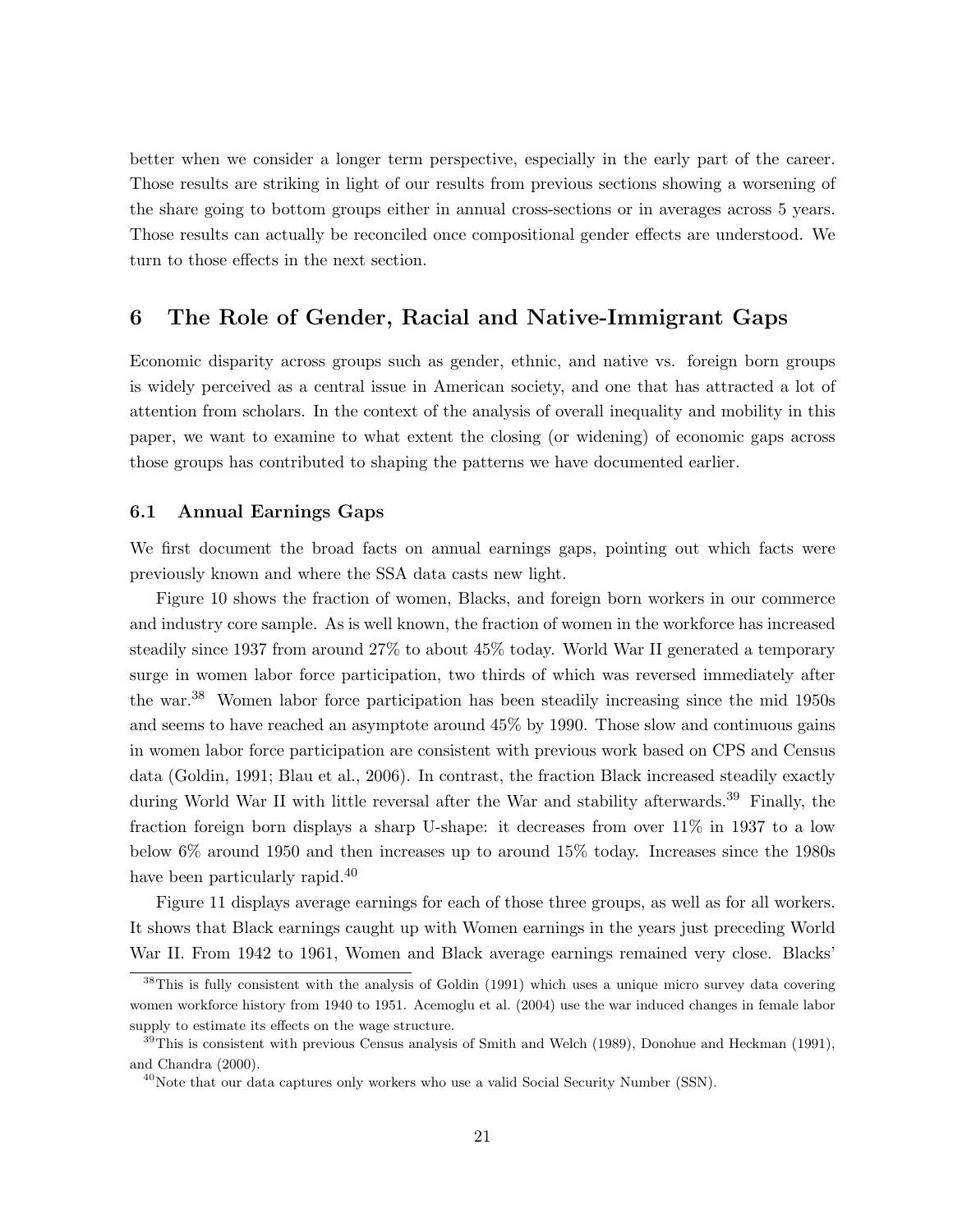earnings increased significantly more than women's from 1961 to the mid 1970s. From 1980 on, women's earnings grew faster than Black's earnings and overtook them in 1994.

Average earnings of foreign-born are close to the overall average, exceeding it somewhat prior to mid-1960s and falling behind afterward. This pattern is consistent with the shift toward immigration from less-developed countries after liberalization of immigration policies in 1965 (Borjas et al., 1997), alternatively it may be driven by an increase in the relative number of less-experienced and therefore low-earning immigrants driven by the overall increase in inflow of immigrants. Because our data excludes the informal sector, in particular immigrants without a valid SSN, the gap between overall and immigrant average earnings is likely to be somewhat understated.<sup>41</sup>

As is well known, the direct comparison of earnings or wage gaps among workers across different groups can be biased by composition effects such as differential changes in labor force participation<sup>42</sup>, or differential changes in the wage structure.<sup>43</sup>

A simple way to get around those composition effects with our data is to consider the fraction of women (or Blacks) in each earnings group relative to the fraction of women (or Blacks) in the adult population. Those fractions with no adjustment capture the total realized gaps including labor supply decisions.<sup>44</sup> As a result, they combine not only the traditional wage gap among workers but also the labor force participation gap. Such measures have rarely been used when analyzing the gender or Black-White gaps<sup>45</sup> because economists have traditionally started by analyzing average wage ratios and then extended that analysis by looking at percentile wage ratios (such as the ratio of medians). However, we believe that the measure of the fraction female in a given group has several advantages over wage ratio measures.

First, it is a very transparent measure that is easy to understand and interpret. Second, it is neutral with respect to changes in the wage structure. Indeed, a change in the wage structure

<sup>&</sup>lt;sup>41</sup>The number of foreign-born individuals in our data is close to CPS-based estimates. For example, the U.S. Census Bureau (2001) estimate for 2000 shows that 12.4% of the labor force was foreign-born (page 38), while the corresponding estimate for our commerce-industry sample is 13.4%. While undercounting of illegal immigrants biases CPS figures downwards, underestimates are believed to be in the range of 10-25% Hanson (2006) and with illegal immigrants constituting less than 1/3 of the total foreign-born population (Congressional Budget Office, 2004), the CPS-based estimates of the share of foreign-born in the labor force are unlikely to be biased by more than 10%. It appears therefore that our data captures great majority of foreign-born population.

 $^{42}$ For example, if unskilled women start working, this will automatically increase the gender wage gap. Correcting for such selection issues is discussed in the case of the gender gap by Blau (1998).

<sup>&</sup>lt;sup>43</sup>For example, if Blacks are less skilled than Whites on average, an increase in the skill premium will increase the overall Black-White gap, even in the absence of changes in black-white gaps by skill levels. Juhn et al. (1991) make this point and propose a decomposition. Blau and Kahn (1997) apply this to the gender gap.

<sup>&</sup>lt;sup>44</sup>Labor supply decisions include participation and hours of work but also the decision to work in the commerce and industry sector (rather than other sectors or self-employment).

<sup>&</sup>lt;sup>45</sup>Such measures have often been used to measure occupational gaps. See Bertrand and Hallock (2002) in the case of women among CEOs and Blau (1998); Blau et al. (2006) for a summary of the literature on such gender occupational gaps.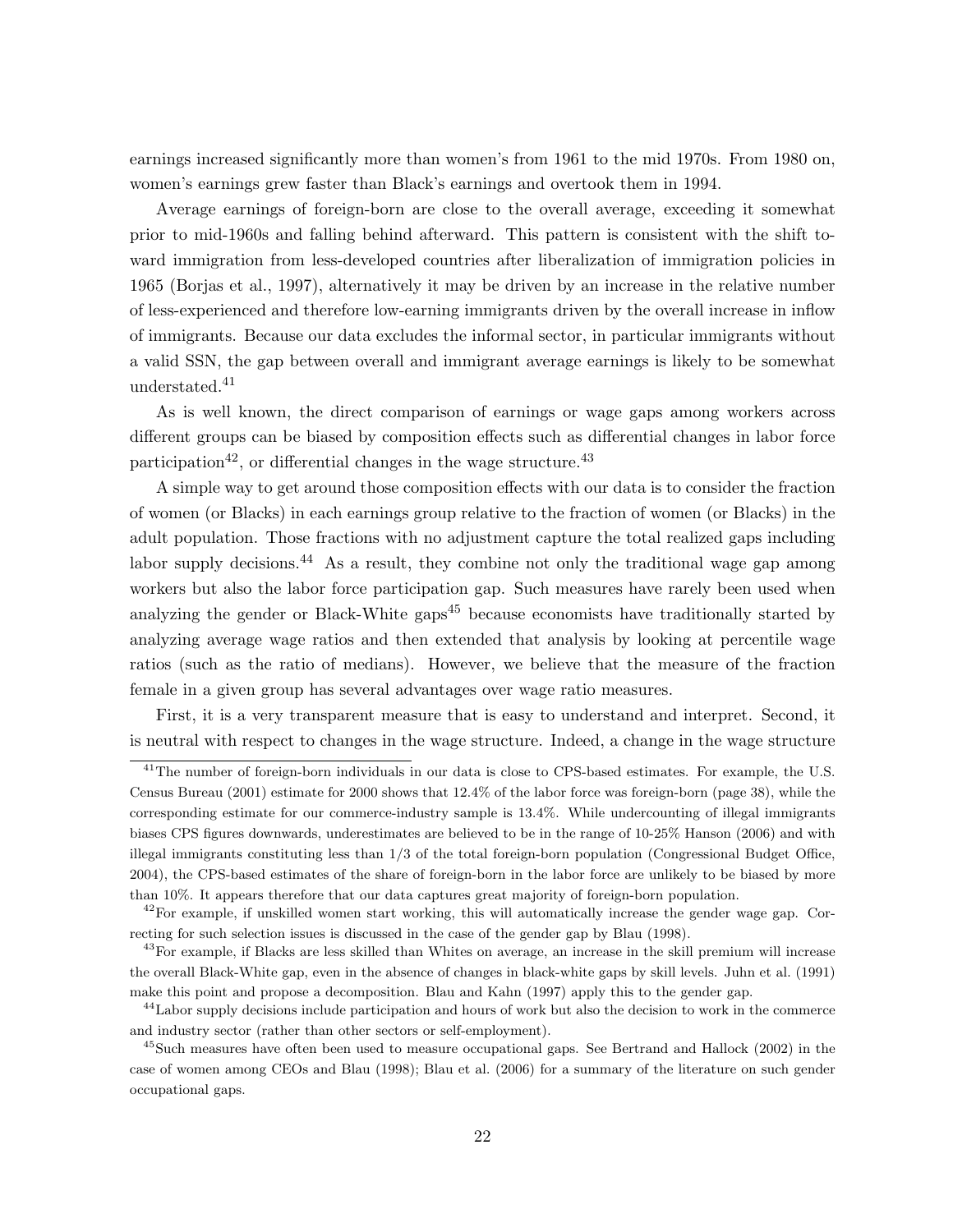can be defined as gender neutral if it leaves the fraction of women in each quantile unchanged. Third, such measures could easily lend themselves to traditional decompositions in order to analyze the relative contribution of different factors (such as increased education, fertility or marriage decisions, etc.) as this is commonly done in the case of average wage ratios. $^{46}$ 

#### • Gender Gap

Figures 12A and 12B plots the fraction of women overall in our core sample and in various upper income groups. As adult women aged 18 to 70 are about half of the adult population aged 18 to 70, with no gender differences in earnings, those fractions should be approximately 0.5. For comparison purposes, we report on the right y-axis the traditional gender gap measured as average women earnings divided by average men earnings (without any adjustment).

The gender gap series shows that the representation of women in upper earnings groups has increased significantly over the last four decades and in a staggered fashion across upper groups.<sup>47</sup> The fraction of women in P60-80 starts to increase in 1965 from around 13% and reaches about 38% in the early 1990s and has remained about stable since then. The fraction of women in the top decile (P90-100) does not really start to increase before 1973 from around  $2\%$ to almost 22% in 2004 and is still quickly increasing. Figure 12B shows that the representation of women in the top percentile did not really start to increase before the late 1970s. In 2004, the representation of women is still sharply declining as one moves up the earnings distribution. The representation at the top is clearly still increasing.48,49

This staggered pattern could be explained by career effects (Goldin, 2004, 2006a): starting in the 1960s, women started entering new careers but it took time before those women were able to reach the top of the ladders in their professions. Our findings are consistent with the previous literature (see e.g., Goldin, 1990; Blau and Kahn, 1997; Blau, 1998; Goldin, 2004; Blau and Kahn, 2006; Goldin, 2006b), which finds a narrowing of the gender gap especially during the 1970s and 1980s. It is useful to note that the (uncorrected) ratio of women to men earnings decreases from 1950 to the early 1970s. Hence, the early gains of women at the top are masked by increased

<sup>&</sup>lt;sup>46</sup>The econometrics would be simpler than in the case of percentile wage ratios as the left-hand-side variable is simply a dummy for belonging to a given quintile. We leave such an analysis for future work.

<sup>&</sup>lt;sup>47</sup>There was a surge in women in P60-80 during World War II but this was entirely reversed by 1948. As discussed above, the increase in women labor force participation during the War was only partly reversed afterwards.

 $^{48}$ This is consistent with the CEO findings of Bertrand and Hallock (2002).

 $^{49}$ It should be noted that, before the 1970s, a very large fraction of all college educated women were teachers (Goldin et al., 2006, Table 5) who are not included in our commerce and industry core sample. Indeed, in the full sample including all industrial groups, the fraction women in the top 10% would double to 4% (instead of 2% in commerce and industry) in 1970. The fraction women in the top 10% in 2004 is 25% (when including all industries) instead of 22% in the commerce and industry core sample. The fraction of women in the top 1% is very close in both 1970 and 2004 in the core sample and in the full sample as very few non commerce and industry workers are in the top 1%. This suggests that the dramatic trend upward in the representation of women at the top should be robust to including all employees.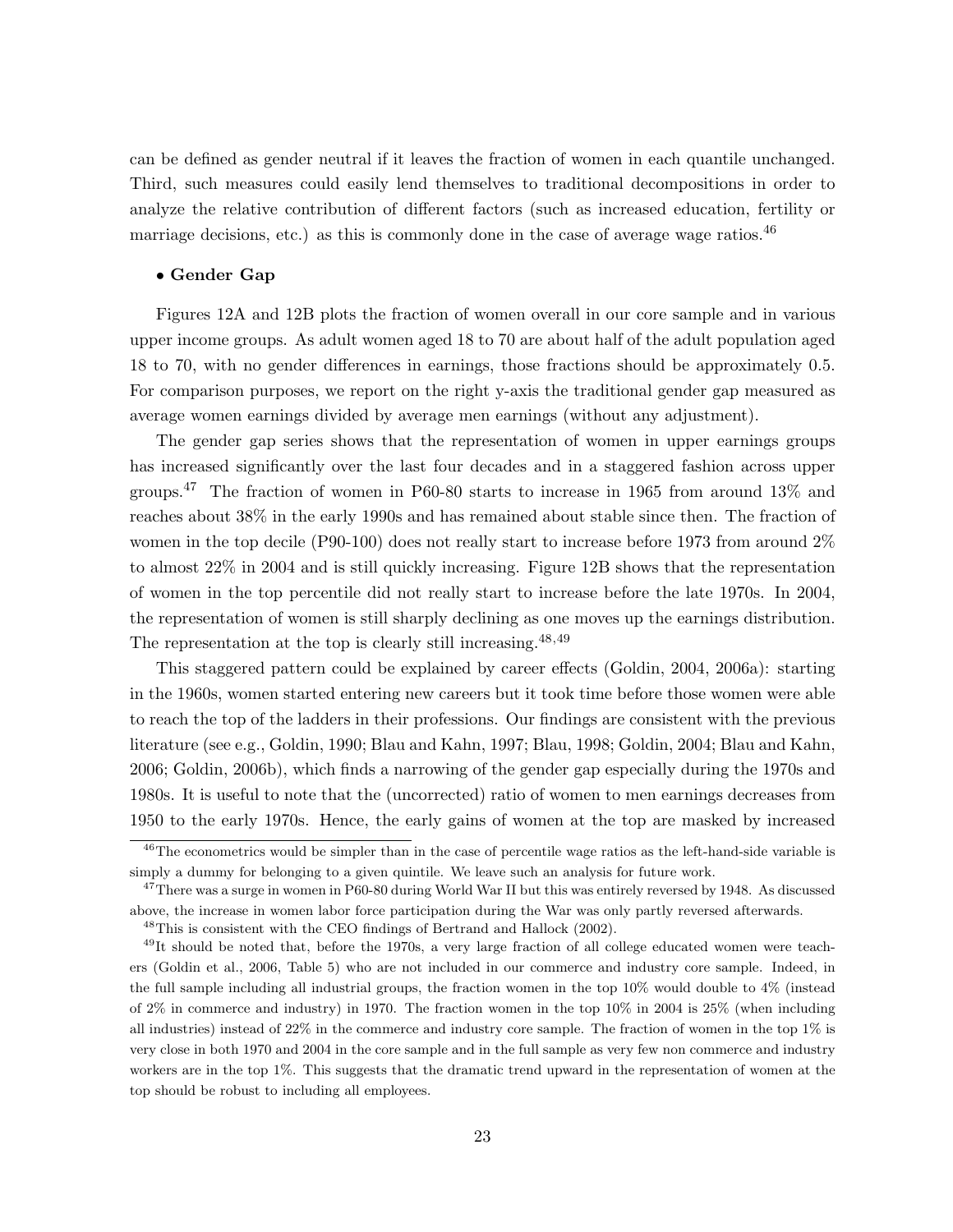labor force participation of women with low earnings.<sup>50</sup> The analysis of the representation of women by quantile groups has the virtue of showing very saliently where gains for women are taking place and where gains have stopped.

In contrast to the influential study by Albrecht et al. (2003) which does not find an increase in the ratio of percentiles of the distribution of men to those of women toward the top of the earnings distribution using CPS data, our results based on administrative data show that the fraction of women decreases continuously as one moves up the earnings distribution. Correspondingly, in our core sample in 2004 the percentile ratios of men to women increase in the top 10% as well: the log ratio is approximately 0.40 between P40 and P90, increases to 0.44 at P95, 0.75 at P99 and 1.04 at  $P99.9^{51}$  Under the standard assumption of both distributions being approximately Pareto, this implies that the upper tail of the men's distribution is thicker than the upper tail of the women's distribution.

### • Black-White Gap

Figures 13A and 13B plot the fraction of Black in our full sample and in various upper income groups relative to the Black share in the adult population. With no Black-White differences in the distribution of earnings, those fractions should be around one. For comparison purposes, we also report on the right y-axis the traditional Black-White gap measured as average Black earnings divided by average earnings (without any adjustment).

Figures 13A and 13B show that the Black-White gap has followed a different pattern from the gender gap. Blacks have made progress in the middle class and upper middle class groups during World War II. The average Black to White (defined as non-Black) wage ratio display a striking step pattern: it increases sharply exactly during the war years from 1941 to 1945 and is flat afterwards. This is consistent with the census based analysis of Smith and Welch (1989), Donohue and Heckman (1991), and Margo (1995). Such a step pattern can best be explained by economic migration of Blacks from the South to the North due to labor shortages during the war, and where Blacks remain in their better paid Northern industrial occupations after the war. Unfortunately, the SSA data before 1957 do not provide geographical information (beyond state of birth) allowing us to test this hypothesis in more detail.<sup>52</sup> Such a sudden pattern is

<sup>52</sup>Tabulations produced by SSA in Social Security Administration (1937-1952) show indeed a doubling of the

 $50$ The jump in the ratio from 2000 to 2002 is entirely due to the big drop in top earnings following the 2001 recession (as top earners are overwhelmingly male) and illustrates the impact of changes in inequality on the uncorrected traditional earnings gap ratio.

<sup>51</sup>Albrecht et al. (2003) do find increasing percentile ratios in the case of Sweden using administrative data. We suspect that the difference between CPS and SSA data is due to top coding and measurement error in the CPS data. Hence, this "Glass Ceiling" phenomenon uncovered by Albrecht et al. (2003) in the case of Sweden seems also to be present in the United States. Such a pattern of increasing percentile ratios could be due to many other factors than "Glass Ceiling" (if "Glass Ceiling" is understood as discrimination preventing women from going above certain positions in their careers).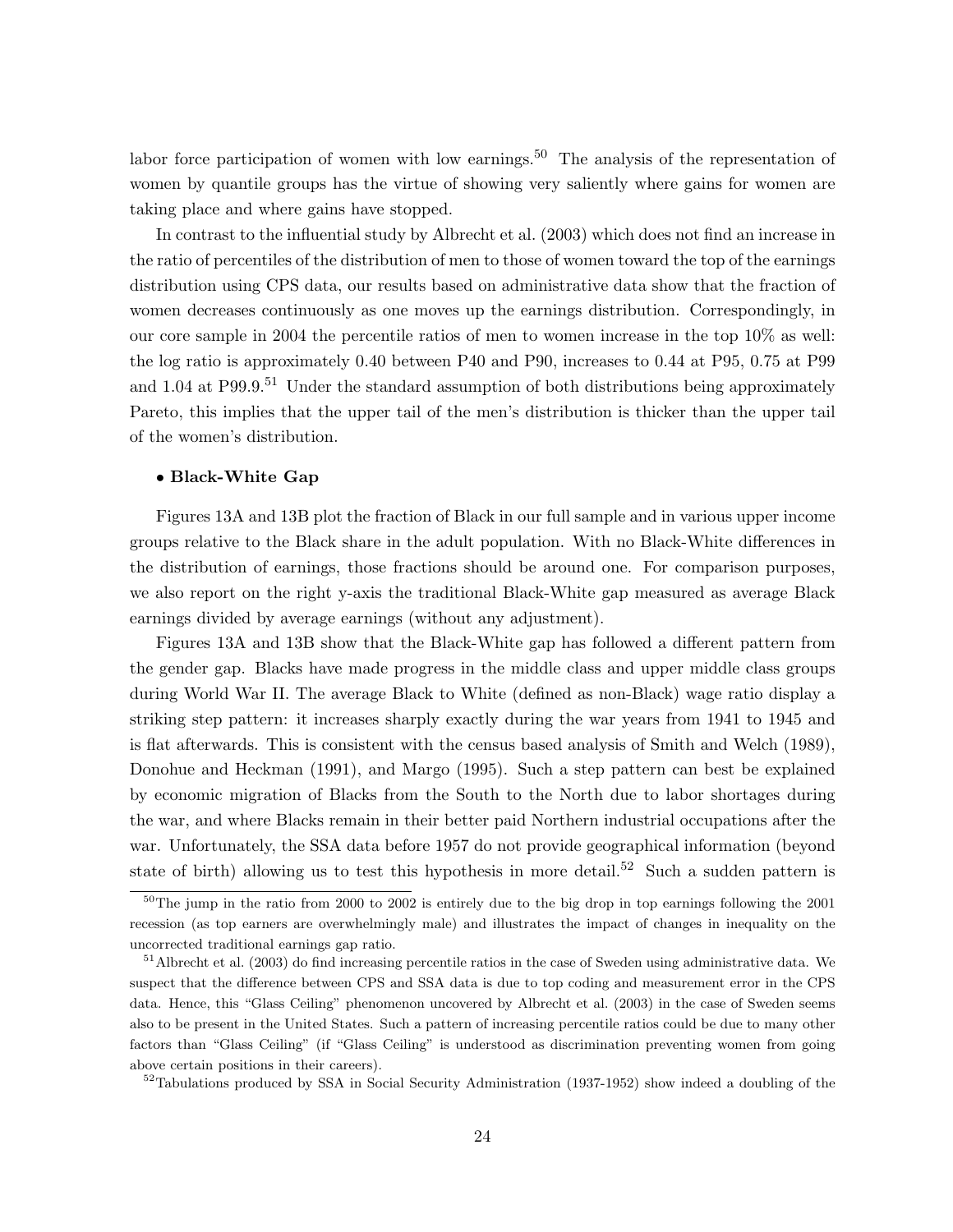harder to reconcile with slow improvement in Blacks' education.

After stability in the Black-White gap from the end of World War II to 1960, Blacks made significant progress from the early 1960s. Virtually all of our series on Figure 13A display a clear break starting in the early 1960s, arguably in  $1961<sup>53</sup>$  It is striking to note, however, that Black progress during the 1960s and the 1970s was actually smaller (and certainly much slower) than progress during World War II. Black progress stops around 1980 and is followed by a reversal except at the top of the distribution.<sup>54</sup> Indeed, while the representation of Blacks dropped significantly overall and in P60-80 since 1980, it was stable for P80-90 and P90-95, and actually increased significantly in the top percentile. It is also striking to see that, in contrast to women, the fraction Black in top  $1\%$  is actually lower than in the top 0.1%. This suggests that the composition of characteristics (such as occupation) of blacks in the top 1% is likely very different for blacks than for the rest of the population or that the labor market environment that blacks face is different from women.

#### • Immigrant-Native Gap

The gap between earnings of foreign-born and natives can be analyzed in a similar way. Figures 14A and 14B confirm that the distribution of the immigrant population shifted toward the bottom of the distribution in the 1960s and 1970s, but this pattern has stabilized afterwards. Foreign-born workers are nowadays somewhat under-represented at the top of the distribution, but the gap is much smaller than for women or Blacks. This is consistent with previous work based on Census data since 1960: Borjas (1999) shows that immigrants are much more likely to fall in the bottom deciles of the wage distribution in 1990 than in 1960 (Table 3, p. 1726). Butcher and DiNardo (2002) show that this increasing wage gap between immigrants and natives is in large part due to the widening of the overall wage structure.<sup>55</sup> By definition, our represen-

fraction Black among covered workers from 1939 to 1945 outside the South while the fraction Black remained constant in the South. Those tables also show that average wages are much higher in the North than in the South both in 1939 and 1945 and that Black workers were also paid much more on average in the North than the South in 1939. Unfortunately, no tabulations by state and race are available in 1945 to verify that Blacks in the North were also paid much more than in the South after the war. Consistent with the migration explanation, the SSA micro data show that relative earnings gains of Blacks were indeed concentrated among South born Blacks with no change in relative earnings of North born Blacks.

<sup>&</sup>lt;sup>53</sup>Dating exactly the beginning of Black's earnings gains is important to determine the causes. Donohue and Heckman (1991) emphasize this issue and the difficulty of dating the break point using survey data. Vroman (1991) shows using top coded SSA earnings data that Black earnings made progress relative to whites' primarily from 1965 to 1975. Card and Krueger (1993) using matched CPS-SSA earnings data also date most of the reduction in earnings gap starting after 1965.

<sup>&</sup>lt;sup>54</sup>A number of studies have tried to account for the lack of progress of Blacks' relative earnings since 1980. See in particular Bound and Freeman (1989), Bound and Freeman (1992), Card and Lemieux (1994), Juhn et al. (1991).

<sup>55</sup>A number of studies, including Borjas (1995), Borjas (2000), LaLonde and Topel (1992), and Jasso et al.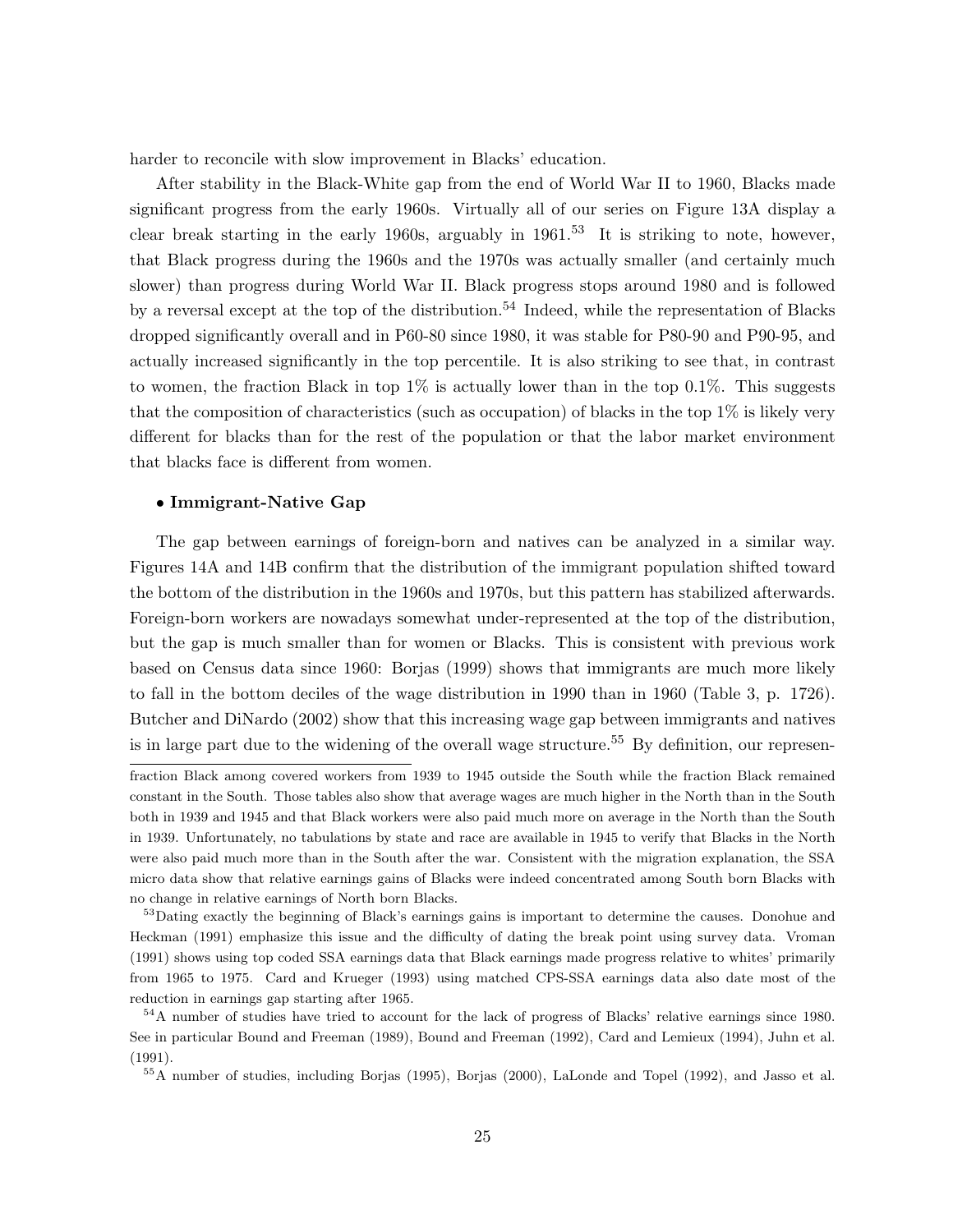tativeness ratios should not be affected by changes in the overall wage structure as long as the skill composition of new immigrants stays constant. Given the size and changes of immigration over the 1990s, this assumption is unlikely to be correct, though. The declining pattern of the ratios for the top 1% and top .1% visible on Figure 14B corresponds to a slightly increasing share of immigrants in the top 1% (from approximately 11% in 1990 and 13.6% in 2004) and a flat pattern in the top  $.1\%$  (fluctuating between 10.5 and 12.5% from 1990 to 2004).

The patterns we find do not indicate that accounting for immigration is likely to make an important difference to measures of overall income distribution and in fact we have verified that earnings shares and the Gini coefficient for the native population are extremely close to those based on overall population (see Figure A2B in appendix).

The evidence for women and blacks shows that they have in part shared the extraordinary gains at the top of the earnings distribution. While both groups are still under-represented at the top of the distribution, the period of widening earnings distribution was also a period of reduction in gender and racial gap at the very top of the distribution.

## 6.2 Long-Term Earnings Gaps

Figure 15A displays the long-term upward mobility from P0-40 to P80-100 after 20 years for 11 year averages for various groups: all (as in Figure 7), men, women, Blacks and foreign-born. The figure shows a striking heterogeneity across groups. First, men have significantly higher levels of upward mobility than women and Blacks. Thus, in addition to the annual earnings gap we documented, there is an upward mobility gap as well across groups. Second, the mobility gap has also been closing overtime: the probability of upward mobility among men has been stable overall since World War II with a slight increase up to the 1960s and declines after the 1970s. In contrast, the probability of upward mobility of women has continuously increased from less than 0.5% in the 1940s to about 7% in the 1980. The probability of upward mobility for Blacks also started very low but increased earlier and more sharply than for women. It has however slightly declined since 1965. There is no major difference between upward mobility of foreign-born and the rest of the population. The increase in upward mobility for women and Blacks compensate for the stagnation or slight decline in mobility for men so that the overall upward mobility for all workers is slightly increasing. It is conceivable that upward mobility is lower for women (or Blacks) because even within P0-40, they are more likely to be in the bottom half of P0-40 than men. We recompute those upward mobility series controlling for such differences in Figure A6A in appendix. Our results are virtually unchanged showing that the mobility gap we describe is

<sup>(2000),</sup> have focused on the relative wages of immigrants and natives and analyzed how it evolves with experience in the US labor market. Lubotsky (2001) and Lubotsky (2007) used CPS and SIPP data matched to SSA earnings records and showed that using actual longitudinal data shows that convergence of immigrants wages is much slower than in Census based repeated cross section analysis.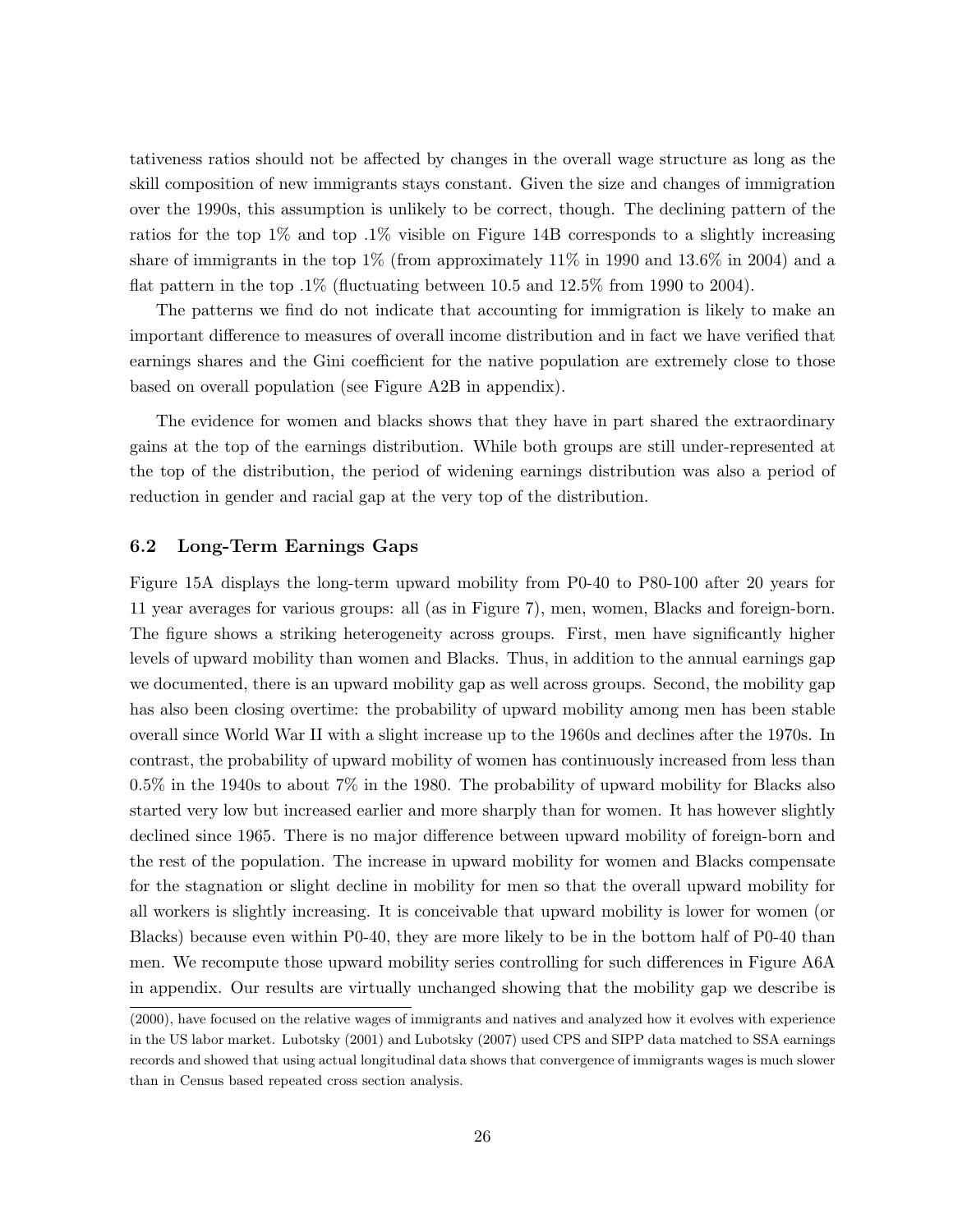robust to controlling for base earnings.

Figure 15A also suggests that the gains in annual earnings made by women and Black were in part due to women and Blacks already in the labor force making earnings gains rather than gains entirely due to the entry of new cohorts of women and Blacks with higher earnings.

Figure 15B focuses on career mobility within cohorts (as Figure 8). It displays upward mobility probabilities from early career (age 25-36) to late career (age 49-60) for men, women, and all workers. Similar to Figure 15A, it shows a large upward mobility gap that closes overtime: men upward mobility is stable at around 12% while women mobility increases from 1-2% to around 7%. This shows again that the reason for the slight increase in upward career mobility for all workers is entirely due to the gains made by women.<sup>56</sup>

Figure 16 shows that the share P0-40 over various career stages has actually declined sharply when the sample is restricted to men (rather than all workers as in Figure 9B). Interestingly, the drop starts in the early 1970s for each career stage which shows that the worsening of the economic condition for male low earners since the 1970s was a widespread phenomenon that is clearly visible from a long-run perspective. Furthermore, it is possible to show that this worsening economic situation for low earning men was even more pronounced among those men with strong attachment in the labor force (i.e., men working at least 10 years over the 12 year career stages we are considering).

Therefore, the gains of P0-40 displayed on Figure 9B for recent cohorts are due primarily to the increased attachment of women into the labor force. P0-40 used to include a large number of women with very weak labor force attachment and hence very low earnings making the P0-40 share low. The increased labor force attachment of women since the 1960s reduced the number of very low earners in P0-40 and hence drove the P0-40 share up. This effect was actually so strong that it can entirely mask the worsening economic situation of low earning men displayed on Figure 9B.

Thus, one can say that low income earners have gained modestly in recent cohorts. However, those modest gains are the net effect of great gains experienced by women who work more regularly than before and earn more than before when they work combined with great losses experienced by low earning men. Hence, it appears that women gains were at least partly men's losses, the point that has previously been suggested by Fortin and Lemieux (1998).

Figure 17 displays the fraction of women (Figure 17A) and Blacks (relative to Black adult population) (Figure 17B) in the top quintile from a long-term perspective by cohorts at each stage of the career.

Figure 17A shows three important things. First, it shows that the period starting after the mid-1960s was favorable to all women (and not only young women): the share of women in the

<sup>&</sup>lt;sup>56</sup>Those results are also robust to controlling for differences in the distribution of base earnings for men and women within P0-40. See appendix Figure A6B.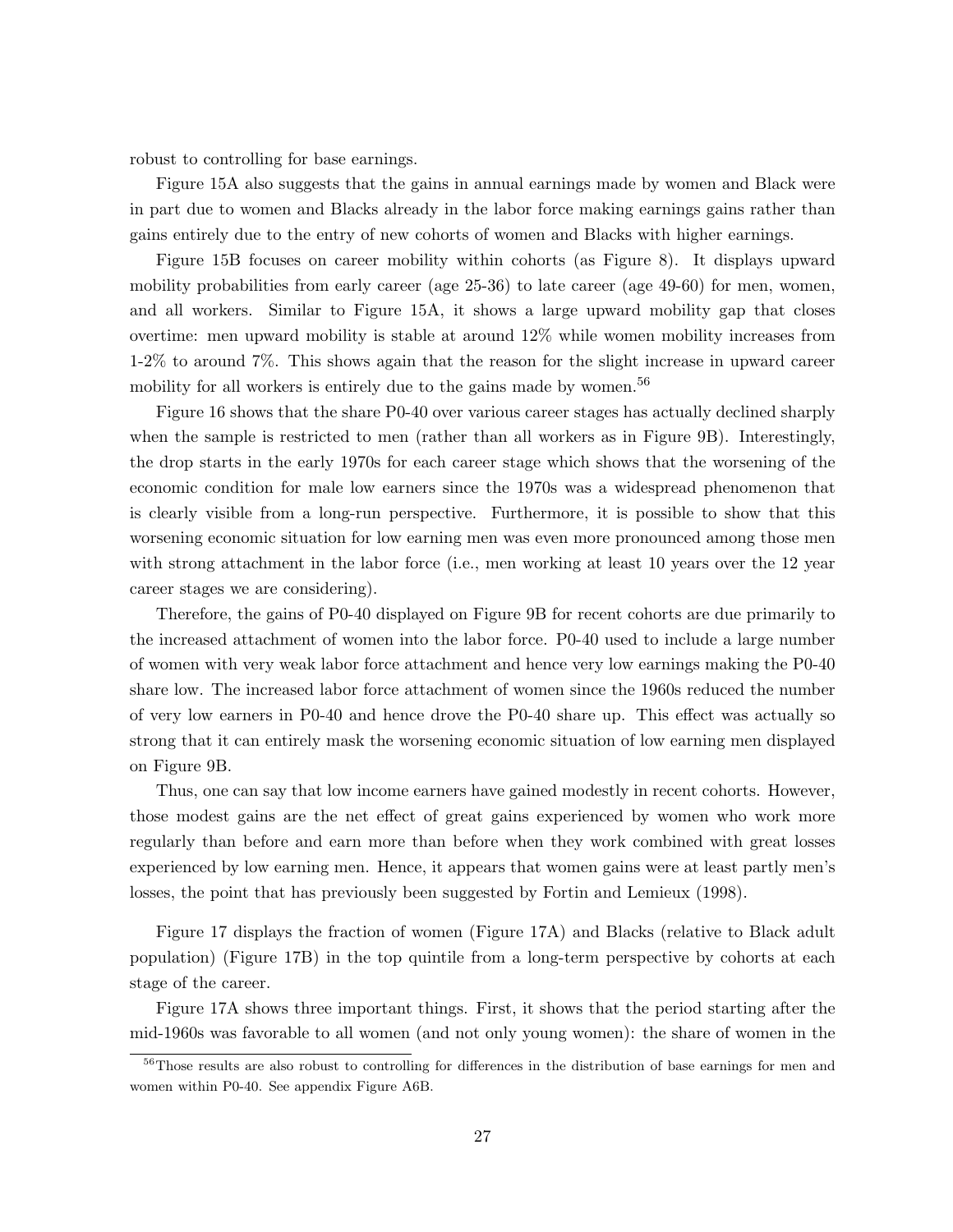top quintile increases around the 1920 cohort for late career women (aged 49-60), around the 1930 cohort for mid career women (aged 37-48), and around the 1941 cohort for early career women (aged 25-36). This demonstrates that women's progress cannot be entirely due to a change in education, fertility or marriage status, or career decisions of young women. Second, Figure 17A also shows a sharp break in the early and middle career situation starting with the 1941 cohort. This means that there was also an additional positive effect on women born starting with the 1941 cohort. This is consistent with the sharp breaks found by Goldin (2004, 2006a) in various series such as college graduation of women, fraction women in professional schools, age of first marriage of educated women, or employment expectations of young women.<sup>57</sup> Third, young women representation in the top quintile seems to have stopped growing for cohorts 1965- 1974 and the representation of women at the top in mid career is no longer higher than in early career (after the 1960 cohort). This suggests that economic progress of women might well reach an asymptote well before parity is attained.<sup>58</sup> The lack of changes in the top two quintiles for young women born after 1965 is striking in light of the continuous and rapid progress of women relative college graduation rates for cohorts 1965 to 1975 (see (Goldin et al., 2006)).

Figure 17B shows that the progress in representation of Blacks at the top shows also very sharp gains followed by a clear downturn at all career stages starting with the 1950 cohort.

## 7 Conclusion and Future Work

Our paper has used U.S. Social Security earnings administrative data to construct series of inequality and mobility in the United States since 1937. The analysis of these data has allowed us to start exploring the evolution of mobility and inequality over a full career as well as complement the more standard analysis of annual inequality and short term mobility in several ways. We found that changes in mobility have not substantially affected the evolution of inequality, so that annual snapshots of the distribution provide a good approximation of the evolution of the longer term measures of inequality.

However, our key finding is that while the overall measures of mobility are fairly stable, they hide heterogeneity by gender groups. Inequality and opportunity among male workers has worsened along almost any dimension since the 1950s: our series display sharp increases in annual earnings inequality, slight reductions in short-term mobility, large increases in long-

<sup>57</sup>Goldin and Katz (2002) demonstrate that availability of birth control pills for single women, starting in the late 1960s, had strong effects on marital and educational choices of women. The SSA data shows that women start gaining with the 1941 cohort suggesting that factors happening earlier than the pill for single women also had a positive impact on women's earnings.

<sup>&</sup>lt;sup>58</sup>A similar figure for P60-80 shows that the fraction of women in the second to top quintile has stopped growing for early career women born after 1958 and is around 0.39 for cohorts 1958-1974. The fraction of women among all early careers is around 0.45 for those cohorts (see appendix Figure A7).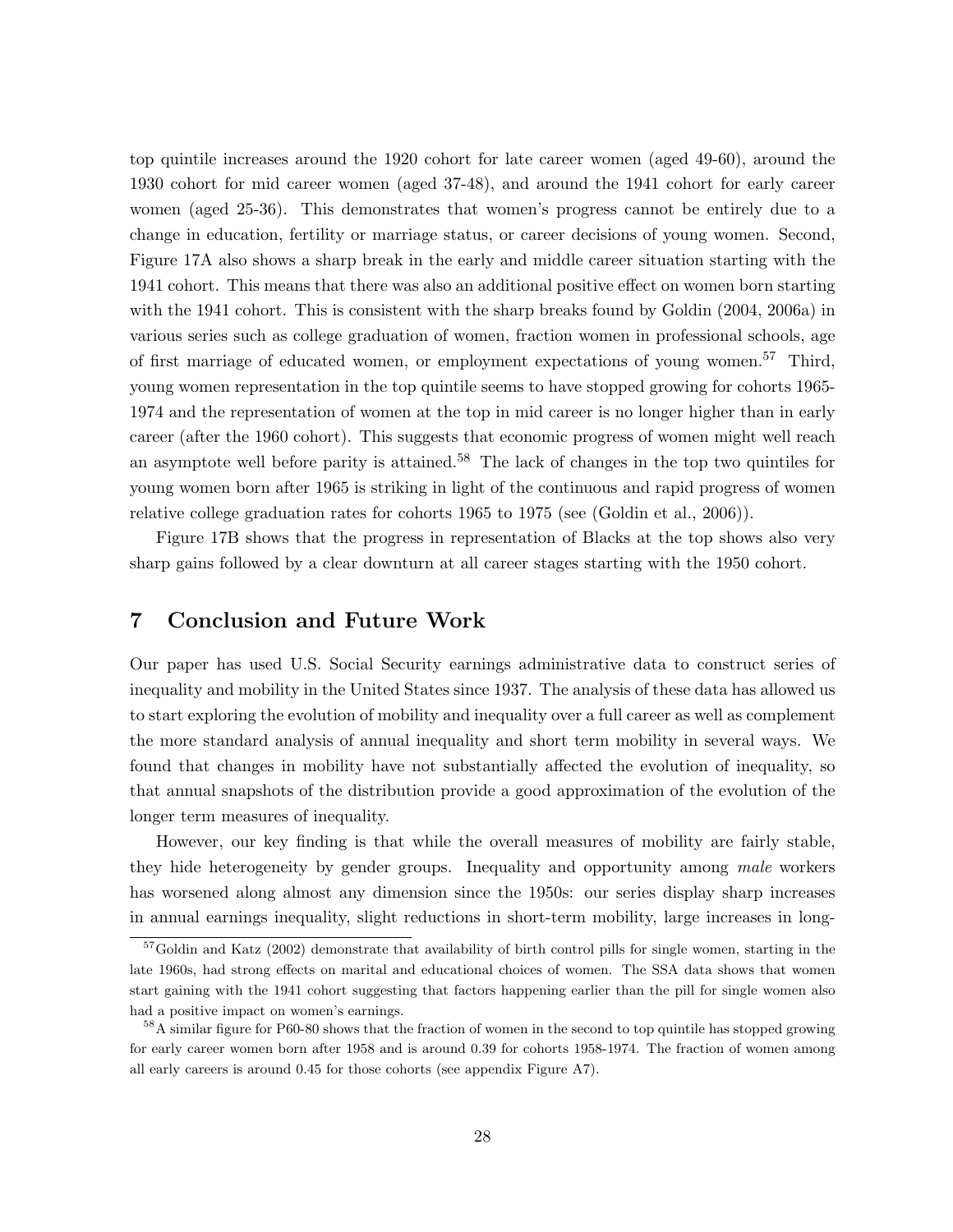term career wide inequality with slight reduction or stability of long-term mobility. Against those developments stand the very large earning gains achieved by women since the 1950s, due to increases in labor force attachment as well as increases in earnings conditional on working. Those gains have been so great that they more than compensate for the increase in inequality for males when focusing on the bottom of the distribution.

Thus, the weakening of social norms and labor market institutions inherited from the postwar years which favored low skilled white male workers<sup>59</sup> at the expense of women, Blacks, and top talent has had two important and conflicting consequences for earnings inequality in recent decades. It has allowed women to close a large part of the gender gap, hence improving the position of low earners (especially from a lifetime and upward mobility perspective). However, it may have also strengthened pure market forces which have contributed to increasing sharply the pay of top earners in the US economy.

We would like to develop the present analysis in several ways in future work. First, we plan on investigating in more detail the mechanisms of the surge in top earnings using employeeemployer data. This will allow us to examine the industrial composition of top earnings and its evolution. We will also be able to analyze the evolution of the labor market for top earners (such as tenure, turn-over, and earnings changes within jobs and across jobs). Second, our analysis has remained largely descriptive without trying to test formally specific hypotheses or decompose patterns into various factors. Even though the administrative SSA data have relatively few covariates, it should be possible to expand the analysis in that direction.

More importantly, our analysis has lead us to assemble various SSA data that had not been systematically used for research purposes previously. We hope that our broad analysis of inequality and mobility, as well as the new opportunities for joint research projects between SSA and outside academic researchers, will encourage further research with these extraordinary SSA earnings data which can cast new light on many different aspects of labor economics in the United States.

<sup>59</sup>Levy and Temin (2007) describe the earlier set of institutions as the "Treaty of Detroit" and characterize it by strong unions, very progressive taxes, and high minimum wages, and argue that those institutions have been replaced by the Washington consensus favoring free markets and deregulation.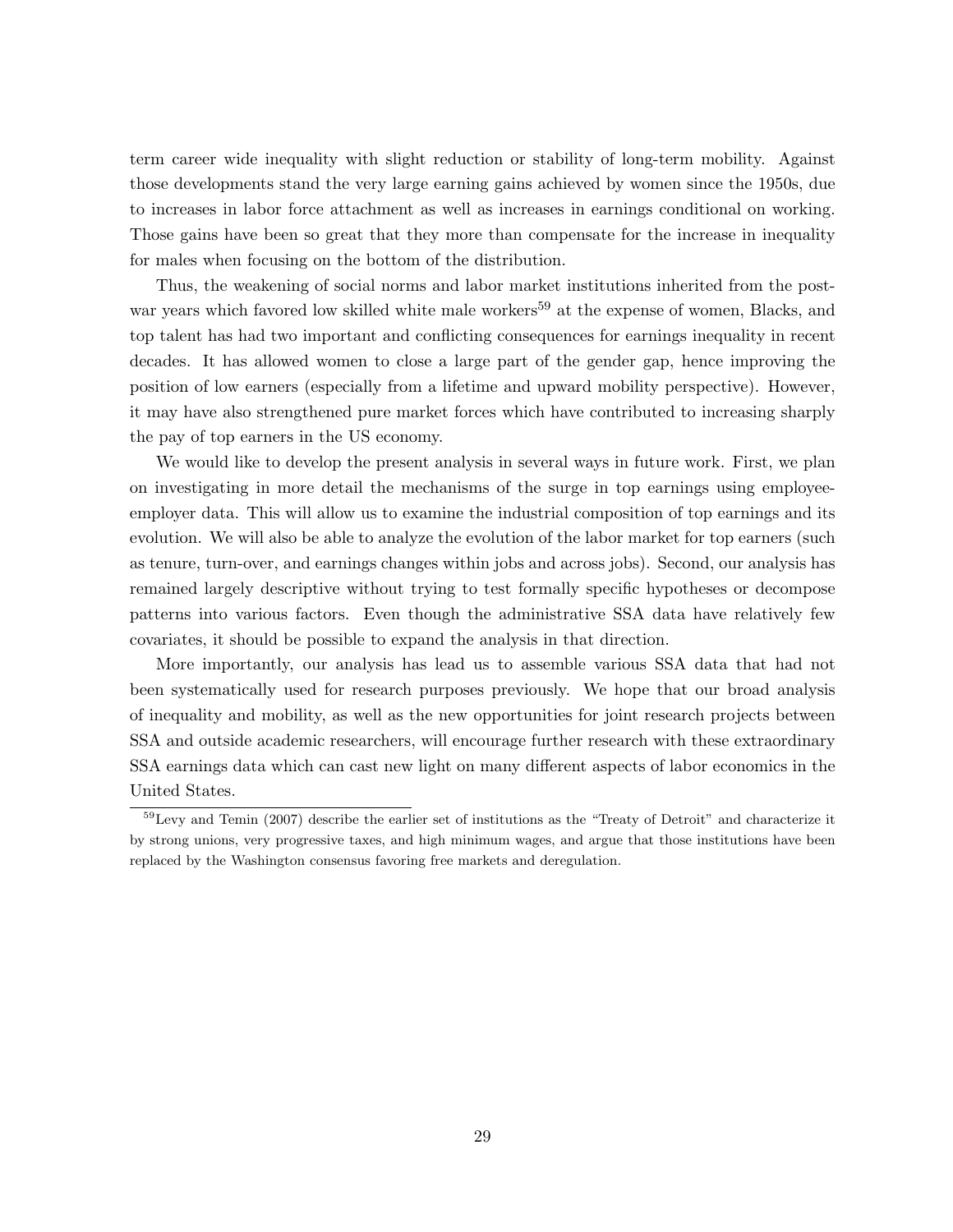# Appendix

## A.1 Data Sample and Organization

#### • Covered Workers

Table 2.A1 of the *Annual Statistical Supplement* of SSA (2005) presents the evolution of covered employment and self-employment provisions from 1937 to date. At the start in 1937, only employees in commerce and industry were covered. There have been a number of expansions in coverage since 1937.

In 1951 most self-employed workers and all regularly employed farm and domestic employees became covered. The coverage has also been (in some cases electively or for new hires) extended to non-profit organizations and some state and local government employees. A further expansion to state and local employees covered under a state or local retirement system took place in 1954, followed by many smaller change expanding coverage to additional categories of state, local and federal government employees. For this reason, we eliminate from our main sample (referred to as "commerce and industry") workers that fall into categories that have not always been covered. Quantitatively, other than directly obvious categories of public administration, selfemployed, farm workers and household employees, these expansions brought into the system a large number of workers in education and health care.

Self-employment and farm earnings do not correspond to W-2 forms, instead SSA obtains this information from the IRS as reported on tax returns. As a result, self-employment earnings were effectively top-coded at the taxable maximum until 1993 (when the cap for Medicare tax was eliminated) and are never present in the data on a quarterly basis. All of it makes it impossible to pursue any reasonable imputation strategy for top incomes in that group. Additionally, the presence of self-employment earnings may potentially interact with withholding and reporting of other types of income. Hence, we exclude individuals with other than occasional self-employment income, i.e. those who have self-employment income in two subsequent years (the number of observations affected is very small). Imputations above maximum taxable earnings from 1951 to 1977 (either our own imputations from 1951 to 1956 or the LEED imputations from 1957 to 1977) are also based solely on employment earnings excluding farm wages. Therefore, excluding self-employment earnings and farm employment earnings has no repercussions for imputations above the top code.

To exclude non-always covered industry categories, we rely on industry codes present in the LEED (starting with 1957). We exclude workers with main source of earnings in the following categories (using SIC classification): agriculture, forestry and fishing (01-09), hospitals (8060- 8069), educational services (82), social service (83), religious organizations and non-classified membership organizations (8660-8699), private households (88), public administration (91-97).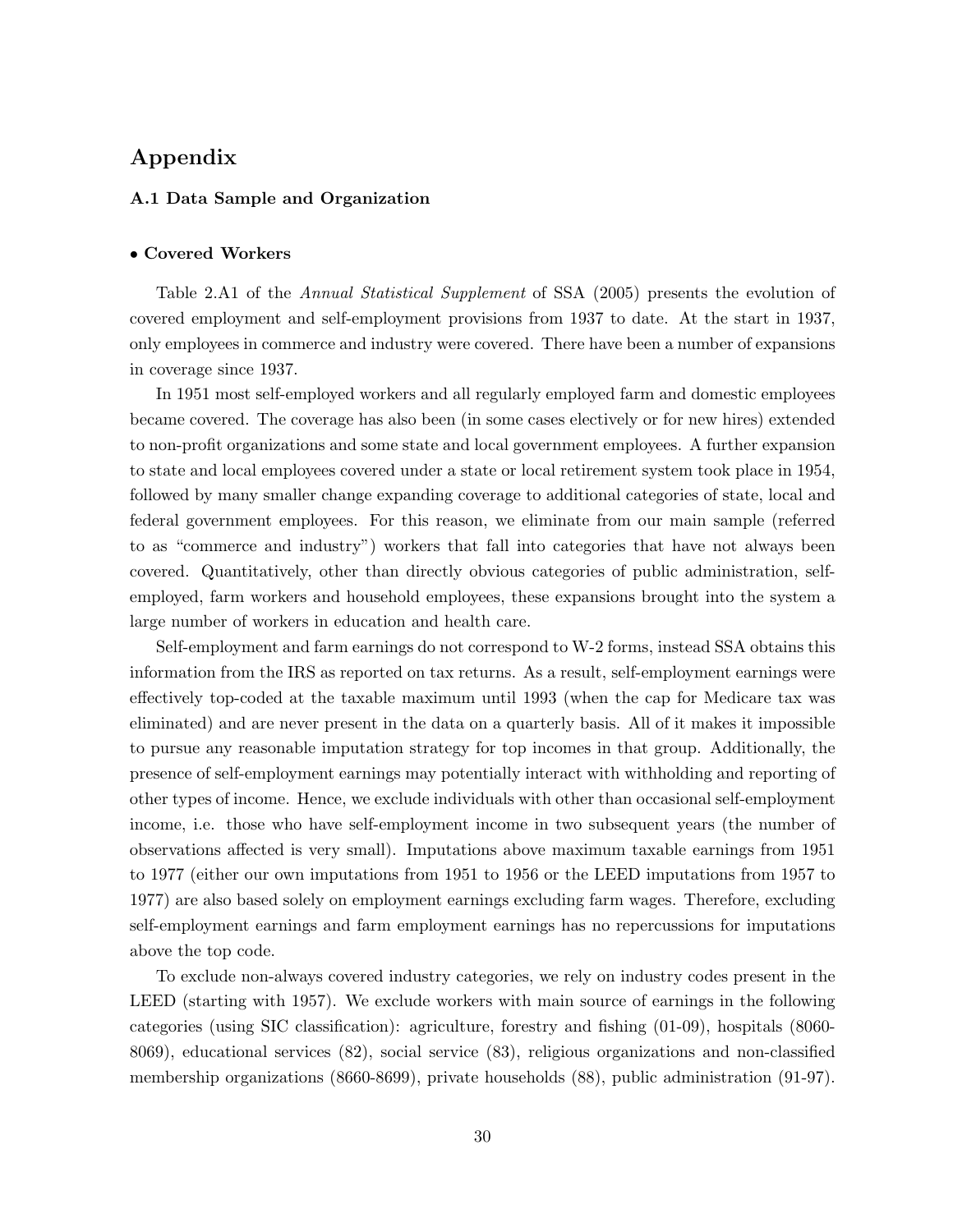These categories were selected by looking at the fraction of individuals in each industry in 1957 who were present in the data in 1950, i.e. prior to expansions (when industry codes are not available). We selected categories with over 60% of newly covered workers (the average for the whole sample was  $29\%$ , with no large remaining categories exceeding  $40\%$ ).

Between 1951 and 1956 no industry codes are present. Hence, we apply a heuristic to correct for the expansion of coverage during that period. We eliminate earnings in 1951-1956 for workers who worked in one of the excluded industries in 1957 or 1958 (if there are no earnings in 1957) and who did not have any covered earnings in 1949-1950. We also eliminate 1951-1956 earnings for workers with no earnings in 1947-1950 and 1957-1960. For the remaining workers working in the excluded industries as of 1957 (who were by construction working in a covered occupation in 1949 or 1950), we randomly assign the date of joining that industry drawn from the uniform distribution on (1950,1957) and erase earnings in 1951-1956 preceding this imputed date. We verified that this procedure brings us close to matching the pattern of employment dynamics in the 1950s.

Figure A1 shows the numbers of workers in our full sample (already excluding self-employed and farm workers) and in the commerce-industry sample that underlies most of the estimates presented in the paper. By construction, the series coincide prior to 1951 and diverge afterwards. We also show how the number of observation relates to employment from the NIPA tables. The commerce and industry sample constitutes between 70 and 90% of overall employment, with a slight downward trend. We also compare our estimate of the number of commerce and industry workers to employment in the same industries constructed using the NIPA tables and find that this relationship is quite stable.

#### • Top Coding and Imputations Before 1978

The general idea is to use earnings for quarters when they are observed to impute earnings in quarters that are not observed (because the annual taxable maximum has been reached) and to rely on a Pareto interpolations when the taxable maximum is reached in the first quarter. Pareto parameters are obtained from income tax statistics tabulations (published in U.S. Treasury Department: Internal Revenue Service (1916-2004) by size of wage income combined with the Piketty and Saez (2003) homogeneous series estimated based on the same tax statistics source. The important point to note is that we do a Pareto interpolation by brackets because the location of the top code (or 4 times the top code) changes overtime and the Pareto parameter is somewhat sensitive to the threshold of earnings defining the top tail. Each individual\*year observation who reaches the annual taxable maximum is assigned a random iid uniformly distributed variable  $u_{it}$ . We describe our imputations from 1937 to 1977 by reverse chronological order as the complexity of the imputations is greater in the earlier years.

From 1957 to 1977, the 1% LEED file provides imputed earnings above the top code. This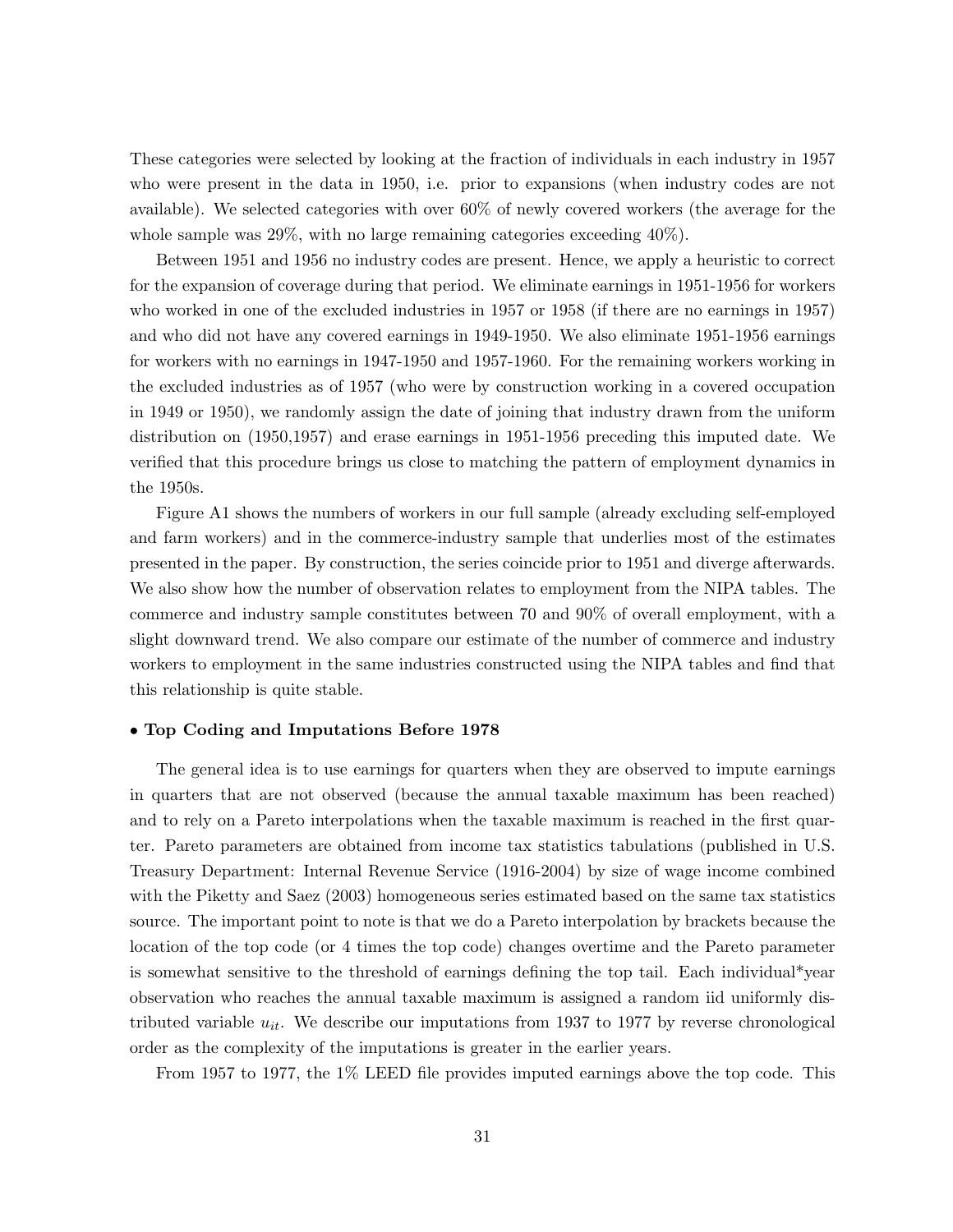imputation was originally done using quarterly earnings information and Method II described below. The imputation was based on employment earnings (and excluding farm wages and selfemployment earnings). Unfortunately, the quarterly earnings information has not been retained in the LEED file and hence we cannot replicate directly ourselves the imputation. The original Method II imputation for those above 4 times the top code was set equal to a given constant (which only varied by year and gender). From 1957 to 1977, we replace this LEED imputation for observations above 4 times the top code with a single Pareto interpolation:

$$
z_{it} = (4 \cdot taxmax) \cdot u_{it}^{-1/a_t},
$$

where  $a_t$  is the Pareto parameter estimated from the Piketty and Saez (2003) wage income series.  $a_t$  is estimated as  $b/(b-1)$  where b is average earnings above the threshold  $(4 \cdot taxmax)$  divided by the threshold. We pick as the threshold for the Pareto interpolation the percentile (P95, P99, P99.5 or P99.9) threshold from the Piketty and Saez (2003) series closest to the  $4 \cdot tarmax$ threshold.

From 1951 to 1956, the 0.1% CWHS also reports the earnings by quarter (up to point where the taxable maximum is reached). This information allows us to apply Method II (described in Kestenbaum, 1976). If the taxable maximum is reached in quarter 1, we do a Pareto interpolation as described above. If the taxable maximum is reached in quarter  $T(T = 2, 3, 4)$ , then earnings in quarters  $T, \ldots, 4$  are estimated as earnings in the most recent quarter with earnings exceeding earnings in quarter  $T$  or as earnings in quarter  $T$  if there is no earlier quarter with higher earnings.

From 1946 to 1950, the 0.1% CWHS reports the quarter in which the taxable maximum is reached (but does not report the amount of earnings in each quarter before the tax code is reached). This allows us to apply Method I to impute earnings. Method I is described in Kestenbaum (1976). Method I assumes that earnings are evenly distributed over the year. Hence, if the taxable maximum X is reached in quarter 1, we assume that annual earnings are above  $4 \cdot X$ . If the taxable maximum is reached in quarter 2, we assume that annual earnings are between  $2 \cdot X$  (when the taxable max is reached at the very end of quarter 2) and  $4 \cdot X$  (when the taxable max is reach at the very beginning of quarter 2). Similarly, if the taxable maximum is reached in quarter 3, we assume that annual earnings are between  $\frac{4}{3} \cdot X$  and  $2 \cdot X$  and if the taxable maximum is reached in quarter 3, we assume that annual earnings are between X and 4  $\frac{4}{3} \cdot X$ . We assume that the distribution of earnings in each of those brackets follows a Pareto distribution estimated bracket by bracket from the wage income tax statistics. The formula for imputed earnings  $z_{it}$  in the bracket  $[z_1, z_2]$  is:

$$
z_{it} = z_1 \cdot \left( u_{it} + (1 - u_{it}) \cdot \frac{z_1}{z_2} \right)^{-\frac{1}{a}},
$$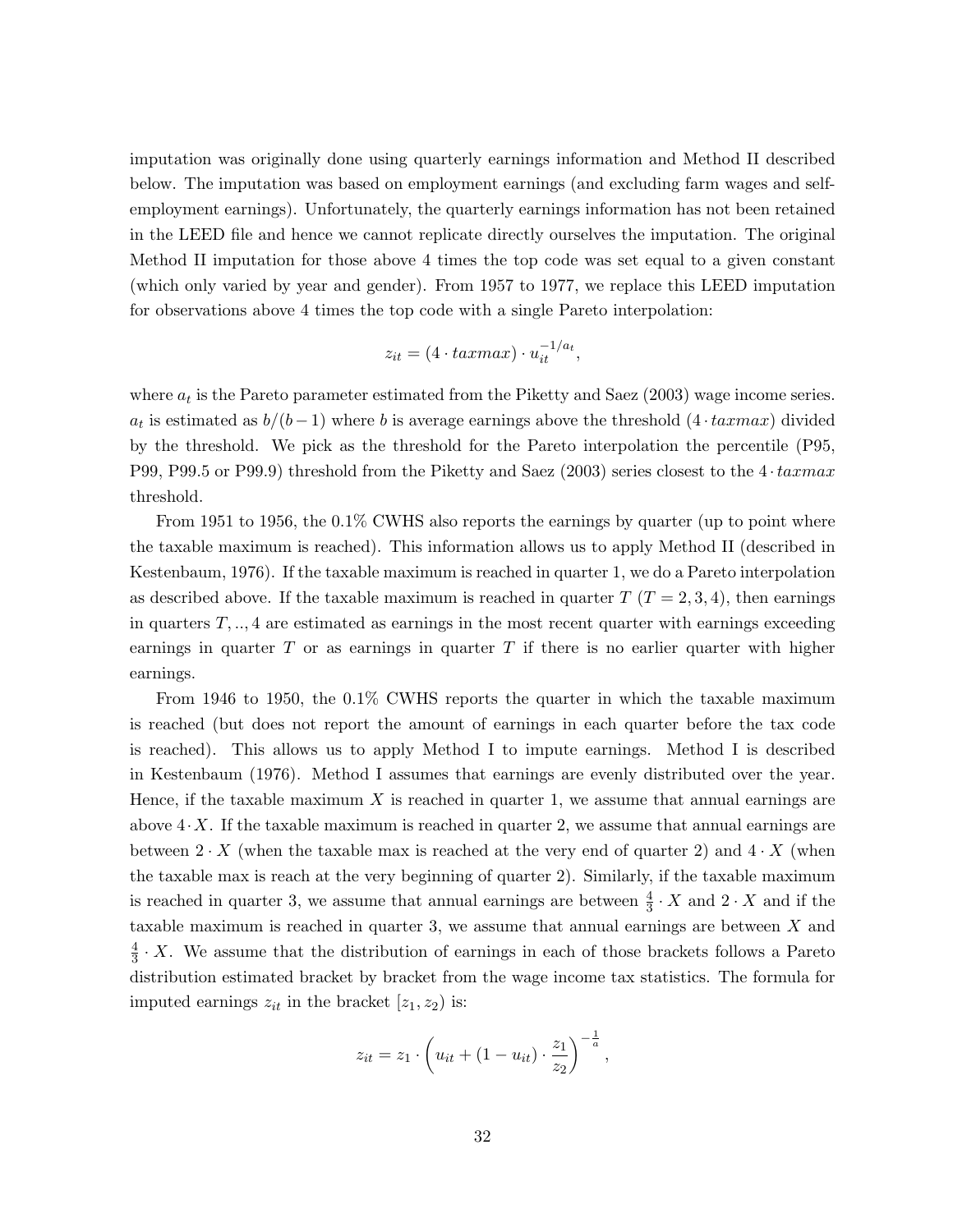where a is the Pareto parameter which is specific to each year and bracket.<sup>60</sup> For the top bracket, the Pareto parameter is estimated as  $b/(b-1)$  where b is average earnings above the threshold  $(4 \cdot taxmax)$  divided by the threshold.

For each year b is obtained from the Piketty and Saez (2003) series. For brackets below the top, the Pareto parameter  $a$  is obtained from the tax statistics using the formula:

$$
a = \frac{\log(p_2/p_1)}{\log(z_1/z_2)},
$$
\n(1)

where  $p_i$  is the fraction of earners above  $z_i$  and  $z_i$  are the cap thresholds  $X, \frac{4}{3} \times X, 2 \times X$ , and  $4 \times X$ .

From 1937 to 1945, the 0.1% CWHS reports only earnings up to the top code with no additional information on quarterly earnings for those who reach the annual top code. Hence, the data are effectively top coded up to the social security taxable maximum of \$3,000 for those years. The number of top coded individuals in our main sample grows from about 3% in 1937-1939 to almost 20% in 1944 and 1945 (see Table A2). Because the relative location of the top code changes so much during these years, a single standard Pareto interpolation would not reproduce accurately the wage income distribution from the tax statistics.

Therefore, for that period, we have imputed earnings above the top code using a Pareto interpolation by brackets in order to replicate the top wage income shares from Piketty and Saez (2003). More precisely, we replicate the Piketty and Saez (2003) wage income shares for P90-95, P95-99, and P99-100 up to a multiplicative factor (constant across years) in order to paste our series in 1951.

From 1937 to 1956, the 0.1% CWHS contains relatively few observations at the top, hence the Pareto imputation for the top bracket can sometimes generate extreme values which can have a large impact on top income shares. In order to remedy this noise issue in the imputation, we randomly order top-coded observations and space them equally in the corresponding c.d.f. underlying the Pareto imputation. This method guarantees that we match the top income share exactly without sampling noise.

Note that imputations in various years are independent and that imputations are independent of any earnings information in other years that we may know. In other words, we do not try to impute the mobility patterns for top-coded observations. This procedure is innocuous for the annual income shares of groups bigger than the top-coded group because by construction it matches those share exactly. It is important to note that it also provides an unbiased estimate of top income share based on averages over a number of years if all individuals with imputed income remain in the top income group. Because in 1951-1977 imputations apply to at most 1% of the sample and, empirically, the likelihood of an observation falling out from the top quintile for reason other than death or retirement is extremely low, this procedure is expected to provide

<sup>&</sup>lt;sup>60</sup>The same formula applies for the top bracket where  $z_2 = \infty$ .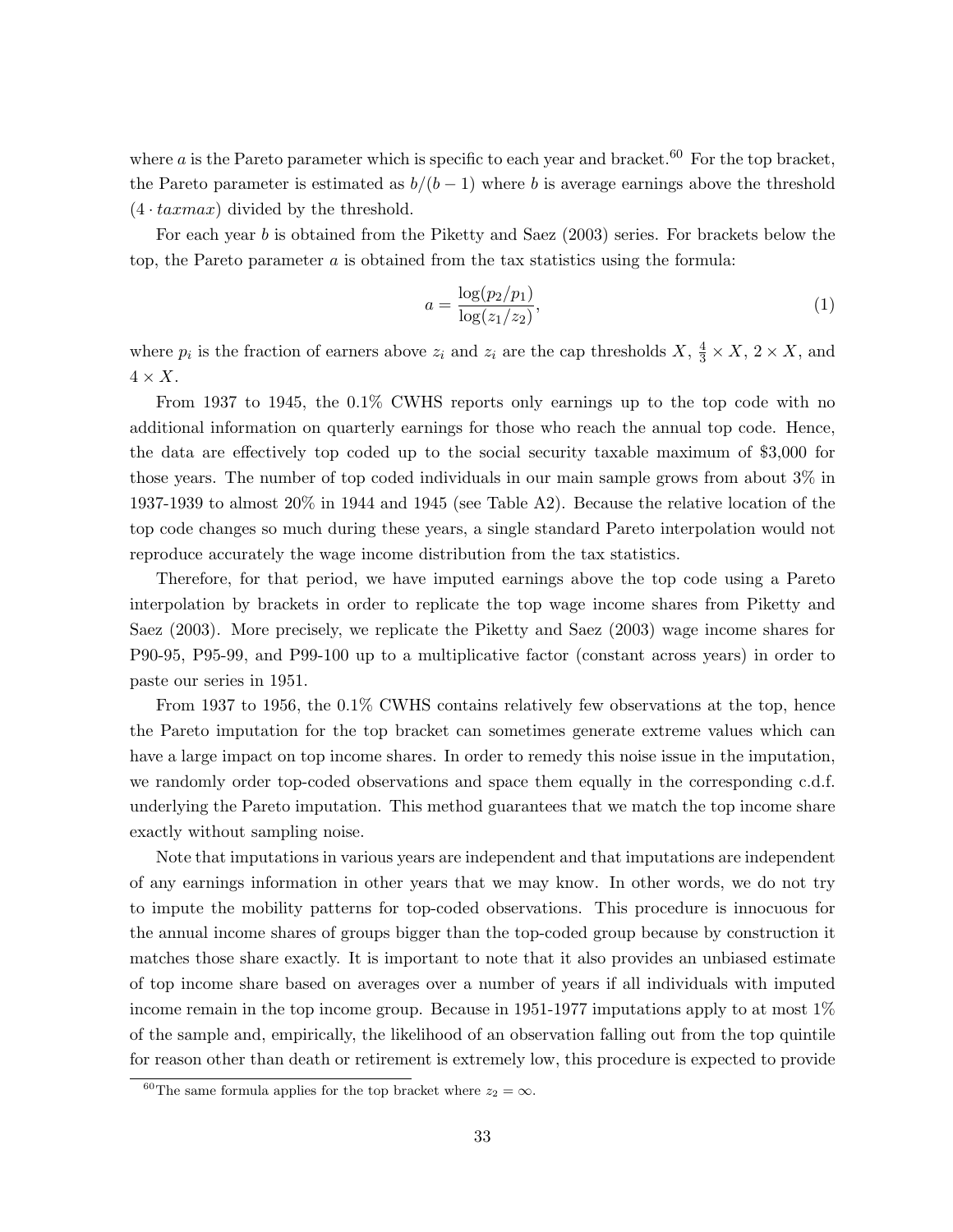a good approximation of the income share of the top quintile of distribution averaged over a number of years.

#### • Data cleaning

As pointed out by (Utendorf, 2001/2002), there are a number of errors in the uncapped earnings for year 1978 to 1980 that are due to errors in the coding of the data and which bias severely top income shares and mobility measures if not corrected for. There are also some erroneous observations in some years after 1978 (although much less common).

We first explain the nature of these problems, and then describe our procedure. We also describe the procedure that to use in our ongoing work that deals with the problems more precisely and explain why it is not applied in this paper. The problems are already present in the administrative database (Master Earnings File, MEF) from which CWHS and LEED are derived. Among other things, the MEF contains information on total compensation (starting in 1978) and Social Security covered earnings derived from W-2. Each W-2 corresponds to one or more records in the database. A single W-2 may correspond to multiple records, either to accommodate multiple boxes on W-2 or to split large numbers. A single employment relationship may correspond to multiple W-2s, for example when the W-2 was later amended. Subsequent corrections of errors are also recorded as additional records in the MEF. The research databases are obtained from the MEF by aggregating information to the employer level (LEED) or individual level (CWHS). Any problems in the underlying MEF records are then potentially confounded and hence hard to detect due to aggregating them with other information. The problems in the administrative data take a variety of forms: some records are duplicated, adjustments may be made to FICA earnings but not to total compensation, typos are present and so on. Problems in the MEF are common in 1978-1980, the dominant (but not the sole) one being omission of the decimal point in total compensation figure.<sup>61</sup> The documentation for the MEF indicates that the total compensation in 1978 and soon after may reflect the decimal point as being in the wrong position but does not provide a way to identify affected observations. These problems affect total compensation. The (top-coded) FICA earnings are of very high quality, presumably because they are the critical input in computing benefits.

Using the MEF, these problems are hard but not impossible to identify and address by comparing FICA and total compensation, searching for duplicates, checking for the lack of adjustments to total compensation when adjustments to FICA are present and so on. An ideal correction routine would work directly on the MEF. In our ongoing work, we follow this path

 $61$ Another important type of problem arises when corrections to W-2 were made: they are implemented by adding two new records — one showing the amended income and another with negative income equal to the old value so that it gets offset when aggregating. In practice, these negative numbers are correctly included in the FICA field but sometimes missing from the total compensation field making aggregation of total compensation less reliable.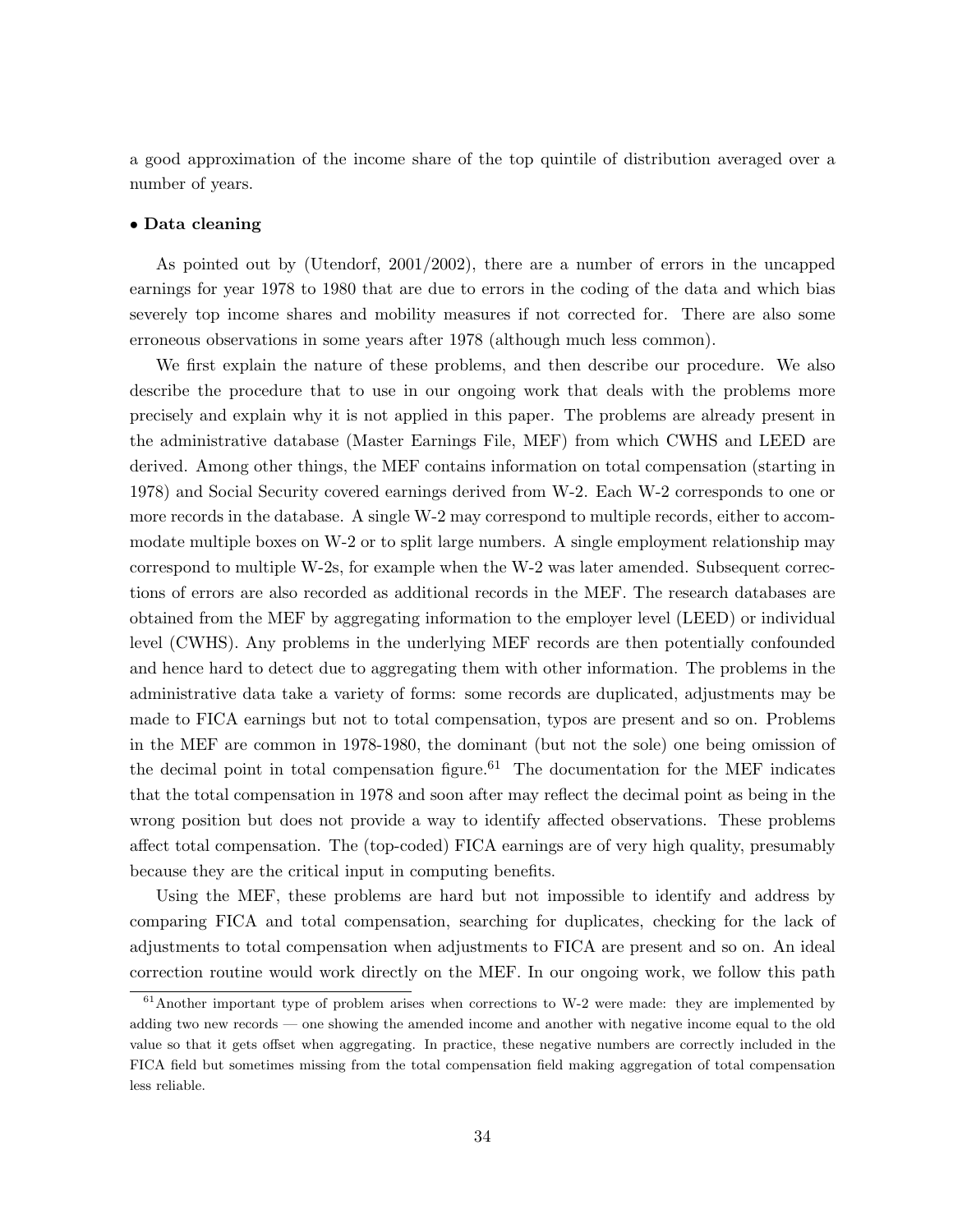and work directly with extracts from the MEF. However, estimates presented in this paper rely on our earlier and more heuristic data cleaning procedure that incorporates information on total compensation and FICA earnings present in 1% CWHS and LEED. The main reason for this approach is our desire to retain consistency of pre- and post-1978 data. CWHS and LEED are derived from the MEF after about a year and are not subsequently updated to reflect any future adjustments and undergo some additional processing. Starting with 1978, CWHS and LEED can be thought of as (processed) extracts from the MEF, however prior to 1978 these datasets contain some information that is not present in the modern MEF.<sup>62</sup> Since MEF does not contain detail information for years prior to 1978, data cleaning procedure relying on the MEF would require replicating the process of creating LEED and CWHS in order to retain consistency with pre-1978 data, we did not attempt to do so. However, we rely on the 1% MEF in 1978-2004 to address another deficiency of the data. In some years a substantial number of observations is missing from CWHS but present in the MEF. $63$  We investigated carefully the patterns of entry/exit from the sample and did not find evidence that such problems were present prior to 1978. Not addressing this issue would result in discrete changes in the number of observations used driven by factors other than Social Security coverage.

We proceed as follows to construct earnings variables in 1978-2004. We construct corrected total compensation for everyone as described below. However, we use FICA-covered earnings for individuals with earnings below taxable maximum and use the corrected total compensation only for those with earnings above the taxable maximum.

Our objective is to obtain a dataset that preserves information for high-income individuals and does not distort mobility patterns. In designing the data cleaning procedure, we compared income distributions, mobility patterns and joint distributions of incomes from all available sources with those for years that are not affected by these issues and with earnings distribution based on income tax records. The procedure was designed to be as conservative as possible so that we do not correct observations that need not be adjusted.

Unless otherwise indicated, the procedure is applied to all years starting with 1978 (but in practice affects few observations after 1980). We first supplement CWHS earnings by earnings from the MEF (using the same definition as one used for earnings in the CWHS to maintain consistency) if CWHS is missing. Next, we verified that virtually all 1978-1979 observations that are missing in LEED but present in the CWHS and that have total earnings greater than \$100,000 have FICA earnings (when below taxable max) and earnings in adjacent years smaller

<sup>&</sup>lt;sup>62</sup>Obviously, how earnings histories are recorded and stored by the SSA evolved over time and the CWHS has not always been a simple extract from the administrative database. In fact, the CWHS predates the computer technology: it started in 1940, with information originally recorded on punch cards (Perlman and Mandel, 1944).

<sup>&</sup>lt;sup>63</sup>The worst case in that respect is 1981, when 50,000 out of 900,000 observations are missing. The extent of this last problem generally falls over time, by 1987 it applies to less than 2% of observations and by the end of our sample it falls below 1%.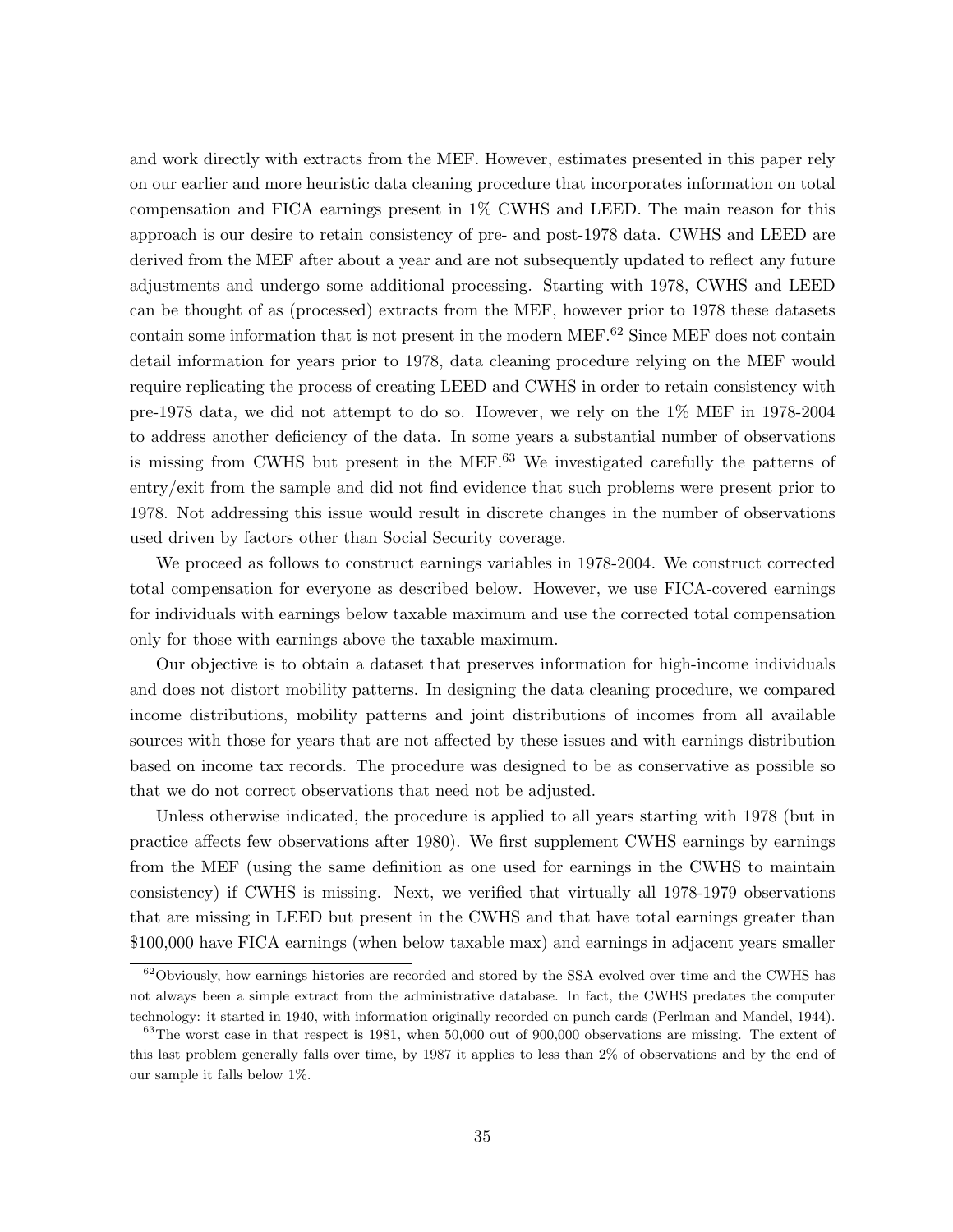by the factor of the order 100. In many cases, FICA earnings are exactly 1/100th of total earnings. Consequently, we divide CWHS earnings in such cases by 100. There are 2400 cases of this nature in 1978 and about 1400 in 1979. We are confident that over-correction here, if any, is limited to a handful of cases.

In other cases, we use CWHS total earnings if (1) LEED earnings are missing (2) CWHS earnings are greater than 50 and smaller than 5 times LEED earnings or (3) (in 1978-1979) when CWHS earnings exceed LEED earnings by a multiple of 100,000 with CWHS above taxable max and earnings in at least one of the three following years equal to at least a half of CWHS earnings.<sup>64</sup> If none of these is the case, we start with LEED earnings.

We compare Social Security earnings with total compensation and if the latter is 100 times greater than the former (plus or minus \$100), we use Social Security earnings. For other observations we proceed with a more heuristic algorithm. Candidates to be corrected are defined as follows: an observations must have FICA earnings higher than taxable max minus 10 or total earnings must exceed FICA earnings by a factor of at least 5, with FICA earnings positive. We make adjustments only to those observations among the ones identified above that have earnings in adjacent years that are very much out of line. We use income in the three following years (fewer years in 2002-2004) and income in two preceding years with the exception of 1978-1980 when we use instead income in 1977. Starting with the last year, we correct by dividing by 100 or reverting to LEED in cases where LEED and CWHS were different by a multiple of 100,000 if and only if the following three conditions hold: (1) income in any of the adjacent years as specified above is not zero, (2) income in all the adjacent years is less than 20 of income in the year considered and (3) if 1977 income is used, it is not at the taxable max. We repeat this step one more time for 1979 and 1980 so that some additional corrections take place based on already corrected observations.

In our final dataset, in 1978, 50,000 out of approximately 870,000 observations have their origin in LEED and in 1979 this is the case for 100,000 of approximately 900,000. In other years, earnings have their source only in CWHS or MEF.<sup>65</sup> Due to the multitude of tests that we apply before an observation gets corrected, the number of observations that are affected by our correction procedure is small (and the numbers below are overestimates because we construct the corrected earnings measure for all observations, including those with earnings below the taxable maximum for which we end up using FICA earnings anyway). Other than the accurate adjustment of observations missing from LEED mentioned above, we end up correcting about 6900 observations in 1978, 5600 in 1979 and 800 in 1980. Afterwards, this procedure usually affects 500 or fewer observations, with the exception of 1982, 1987, 2002, 2003 and 2004 when it affects approximately 1000 cases. Although the number of affected observations is very

 $64$ We verified that W2-level earnings data in 1978-1979 in LEED never exceed 100,000 and in fact include only the last five digits (and decimal part).

 ${}^{65}$ In 1978-1980, few observations from MEF need to be used.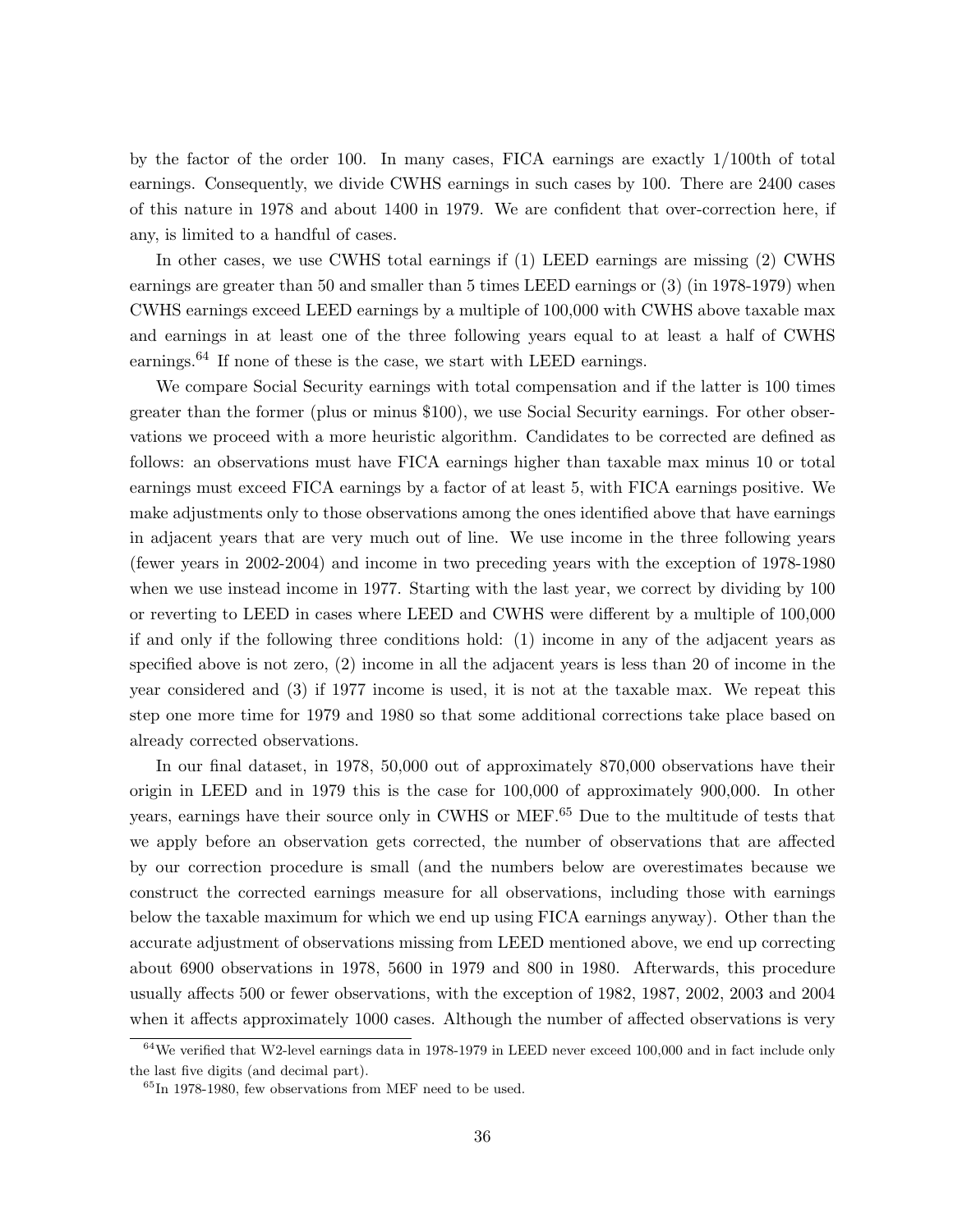small relative to the sample size, their pre-corrected values were heavily concentrated at the top and both mobility and inequality patterns at the top were obviously and very significantly incorrect. These adjustments bring earnings shares in line with tax statistics and generate mobility patterns that do not exhibit significant discontinuities.

## A.2 Series Estimation

#### • Sample Selection

We use as the base year t sample individuals aged at least 18 by the end of year t and aged at most 70 by the beginning of year  $t$ .

Our base sample is also defined for individuals whose annual earnings are least equal to a minimum threshold  $X(t)$ .  $X(t)$  is defined at \$2,575 in 2004 which is 1/4 of a full time full year minimum wage (500 hours times \$5.15).  $X(t)$  is defined for earlier years using the Average Wage Index (AWI) estimated by SSA from 1951 to present. For years 1937 to 1950, the SSA does not compute an AWI. We have estimated the AWI based on the nominal annual average wage and salaries from National Income and Product Accounts. This annual average wage and salaries is directly estimated as total wages and salaries divided by the number of employees (which includes both full time and part time employees).

#### • Earnings Shares and Gini

For each year t, we divide our sample of interest into 10 groups P0-20, P20-40, P40-60, P60- 80, P80-90, P90-95, P95-99, P99-99.5, P99.5-99.9, P99.9-100. We then obtain earnings shares by dividing earnings accruing in each of those groups by total earnings for our sample of interest (denoted by P0-100). Individuals excluded from the sample of interest (either because of their age, or because their earnings are below  $X(t)$  is called the out group and forms the 11th group.

Gini coefficients are estimated using the standard exact formula of computing the correlation between earnings and rank in the distribution.

### • Multi-Year Earnings Shares

We also compute earnings shares based on multi-year averages (such as 3 or 5 years). In that case, we average earnings over a 3 or 5 year period using the AWI. Our year  $t$  sample is defined as individuals with earnings in year t above  $X(t)$  and aged 18 to 70 over the 3 or 5 year period. We impose the minimum threshold on year  $t$  so that our sample is directly comparable to the annual earnings share samples. We then rank individuals based on their multi-year averages and compute corresponding multi-year earnings shares.

#### • Short-Term Mobility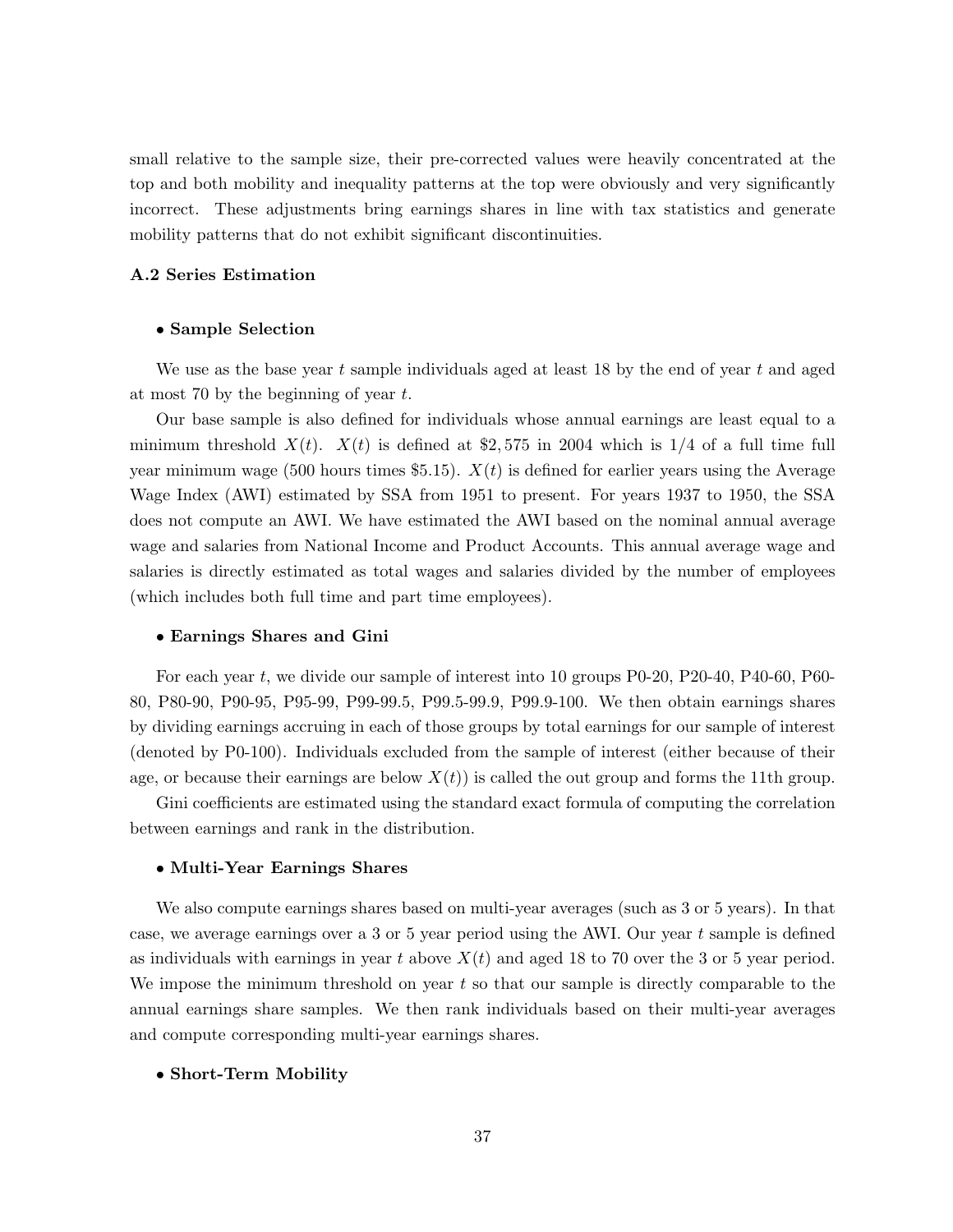We consider again our 10 earnings groups plus the out group.

For each year from 1937 to present, we estimate an 11x11 mobility matrix showing in each cell  $(a, b)$  the number of individuals falling in group a in year t and in group b in year  $t + 1$ . We then repeat the same procedure but for mobility between year t and year  $t+3$ ,  $t+5$ ,  $t+10$ . For years prior to 1978, because of top coding, we limit the cells up to the top 1%. For years 1937 to 1945, we have to further limit our mobility computations at the top because of top coding limitations for those years. The smallest group we can consider is the top decile and even the top quintile for 1943-1945.

The mobility series presented are always conditional on staying in our sample of interest. For example, the probability of staying in the top quintile after 1 year is defined as the ratio of individuals in top quintile in both years t and  $t+1$  divided by the individuals in the top quintile in year t who are still in our sample of interest in year  $t + 1$  (age 18 to 70 and earnings above the minimum threshold). We present in the sensitivity analysis section some comparison results based on unconditional mobility.

### • Gender, Black-White and Immigrant gaps

For gender, Black-White and Immigrant gaps, we compute the fraction of Women, Black and Immigrants in various earnings groups. We express the fraction Black and Immigrant relative to the overall share of population in these groups. We estimate the Black and Immigrant adult population share using decennial Census estimates from 1930 to 2000 and using the Statistical Abstract of the US (2006 edition) for year 2004. Those sources provide the fraction of Blacks and Immigrants in the population aged 20-64. We do not correct for the fact that our population of interest is 18-70. We use cubic splines to interpolate between those years.

#### • Career Mobility and Inequality

For long term mobility and inequality series, we divide one's career into three stages. Early career is defined as the calendar year the person reaches 25 to the calendar year the person reaches 36. Middle and later careers are defined similarly from age 37 to 48 and age 49 to 60 respectively. For example, for a person born in 1944, the early career is calendar years 1969- 1980, middle career is 1981-1992, and late career is 1993-2004. Hence the cohort born in 1944 is the latest for which our data can capture the full career. Symmetrically, the cohort born in 1912 is earliest for which our data can capture the full career.

We estimate average individual earnings at each stage of the career for each individual. Averages are always performed using the AWI. Our sample of interest is defined as individuals whose average earnings in a given stage of the career is above the minimum indexed threshold. We then rank individuals within their cohort of birth into quintiles at each stage of their career. We cannot consider groups smaller than quintiles because of top coding imputations.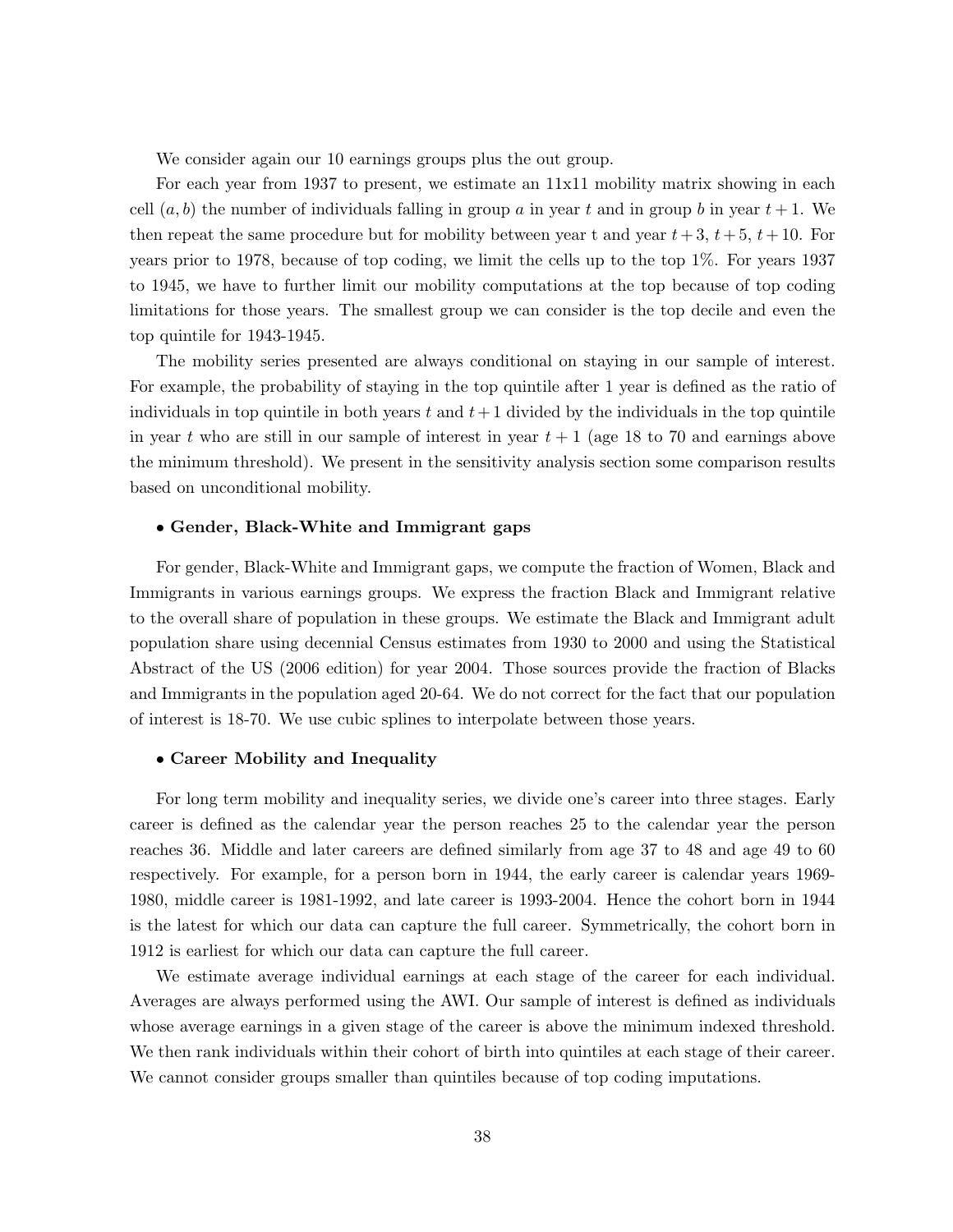We compute earnings shares for each quintile by cohort and career stage. We estimate the probability of moving from quintile  $a$  to quintile  $b$  from the early career to middle career, middle to late career, and early to late career. Those long-term mobility matrices are always computed conditional on having average earnings in each career stage above the minimum threshold. Those mobility matrices are based on cohorts (so that we always compare individuals relative to the individuals born in the same year) and hence are always be presented by year of birth.

We have extended our career mobility and long-term gender and Black-White gaps estimates to later cohorts for which we do not have complete earnings information. To do so, we compute the average of earnings over the first six years of any given stage of the career (25-30, 37-42, 49-54) and scale the resulting series to match the full 12-year period value for the last cohort that we can observe for 12 years. This provides as with six extra data points for the younger cohorts that are displayed on our figures in gray. In the sensitivity analysis section we show that series based on such six-year averages track reasonably well the full 12-year series.

### A.3 Sensitivity Analysis

Figure A2 compares estimates of the Gini coefficient for our commerce-industry core sample and various alternative samples. Figure A2A displays the Gini coefficient for a broader sample including all industrial groups. The overall trend and pattern is the same. The Gini including all industries is lower today than the commerce and industry sample while the Gini for the two samples was almost identical in 1970. This is consistent with Katz and Krueger (1991) who show that inequality within the public sector has increased much less than in the private sector in the 1980s. We cannot document changes in inequality outside the commerce and industry sector during the Great Compression. However, Margo and Finegan (2002), using census data, showed that a similar compression took place within the public sector as well. This suggests that the overall U-shape pattern for the Gini should be robust to including all sectors.

Figure A2A also displays the Gini coefficient when increasing the minimum threshold by a factor 4 (so that it is equal to a full-time full-year minimum wage \$10,300 in 2004). Unsurprisingly, the Gini is lower for that sample. However, the overall U-shape pattern and the key inflection points remain identical. Figure A2A also displays the Gini coefficient when excluding the top 1% earner. The figure shows that the increase in the Gini in the 1980s and especially the 1990s is noticeably smaller when excluding the top 1%. This is not surprising that the top 1% share has increased dramatically and the share going to the top affects significantly the Gini (this can be easily seen by drawing the Lorenz curve). This shows that Gini estimates based on top coded data such as the CPS are likely to be severely biased relative to administrative data with no top code and good coverage at the top. Finally, Figure A2A shows that the U-shape pattern is also robust to limiting the sample to workers aged 25-60 (inequality is unsurprisingly lower for that narrower age group).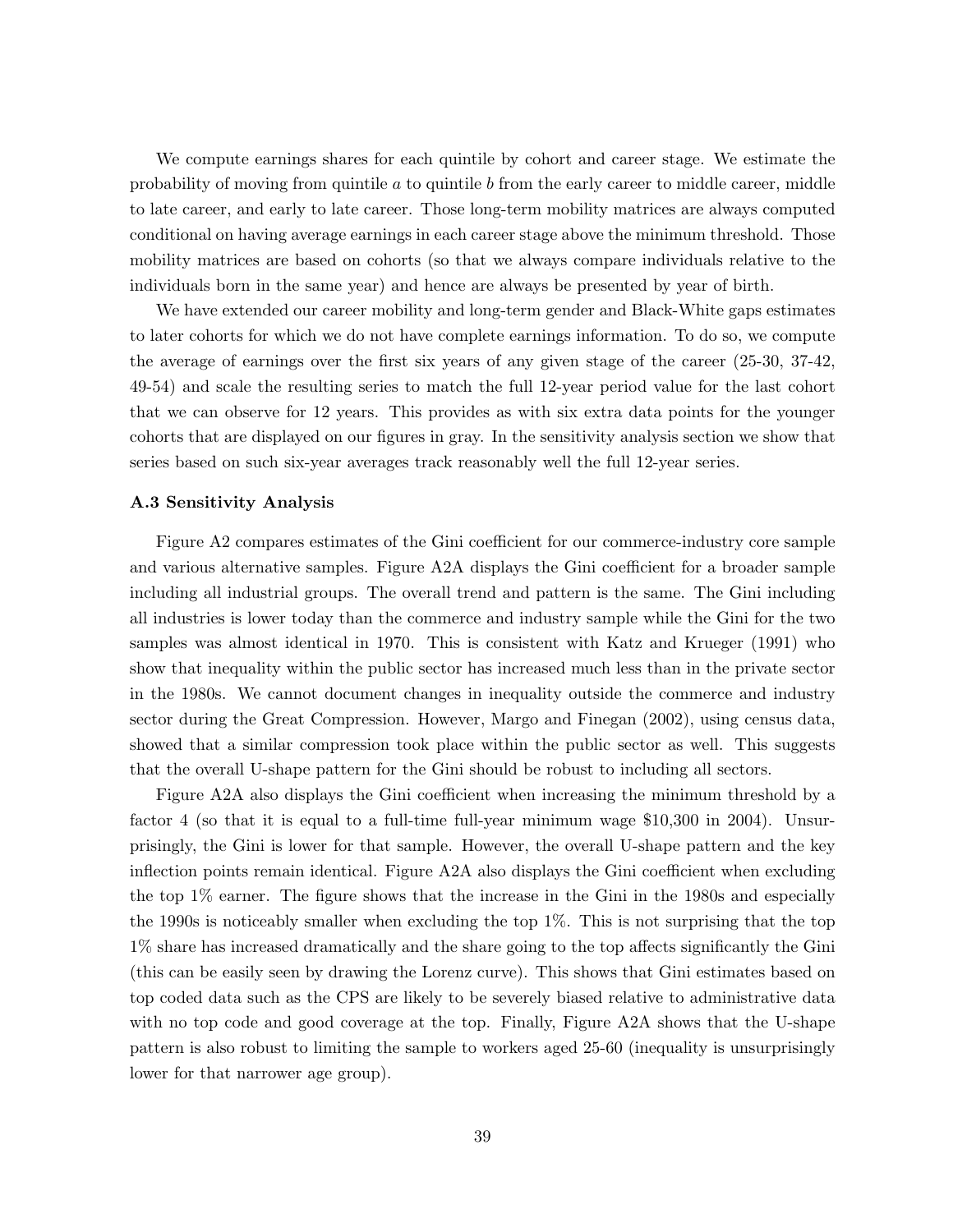Figure A2B displays the Gini coefficient for various demographic groups. The Gini coefficients white and those born in the U.S. is almost distinguishable from the series based on the full population, which is not surprising given that those groups constitute the great majority of the population. The Gini coefficient for the blacks is much lower than overall. It follows a different pattern than the overall Gini until the early 1970s, peaking during the WWII and stabilizing afterwards. Forces affecting inequality since the 1970s influenced Blacks as well, as the inequality among them grew in line with the overall trend. The Gini coefficient for immigrants follows similar pattern as the overall for most of the period, with the exception of the early 1940s and the 1990s. The Gini coefficient among immigrants stabilized in the 1990s, presumably reflecting an increase in low-income immigration during that period.

Figure A3 shows that restricting the sample to commerce and industry does not have an important effect on our mobility figures. On the other hand, there is evidence that, contrary to our baseline sample, mobility for men has been declining suggesting that the overall stability of mobility patterns has to do with the difference in changes experienced by men and women.

All mobility figures in the paper present probabilities of moving between groups conditional on staying in the sample (i.e., excluding retirements, disability, unemployment and deaths). Figure A4 shows the alternative unconditional probability. By construction, the unconditional probabilities are lower than conditional ones but their time patterns are very similar.

Figure A5 illustrates how we construct imputations for cohorts for which we have less than twelve years of data at a given stage of a career. We show in gray the probability of staying in P80-100 based on average earnings over the first six years of a career and in black the corresponding regular series. These series extend for six more years. Our imputation scales the last seven years of the 6-year series so that it matches the 12-year one; we show the extension in the graph as well. The figure illustrates that 6-year and 12-year based series are close to parallel suggesting that this out-of-sample imputation is likely to be informative.

Figure A6A and A6B explore how our long-term upward mobility results are affected when we control for the distribution of base earnings within P0-40. More precisely, we re-estimate the upward mobility series by re-weighing the fraction of women (or men, blacks, or foreign-born) in P0-20 versus P20-40 in base year so that they are equal to those in the overall distribution. The graphs show that this has only a minimal effect on the patterns we find suggesting that fully controlling for base earnings would not change our findings. Table A4 reveals why this is the case for women: fraction of women in P0-20 and P20-40 is very similar so that reweighing makes little difference.

Figure A7 displays the fraction of women in the overall sample and in the fourth quintile P60-80 by career stage and birth cohort. The figure shows that women participation increased slowly overtime (in contrast to the fraction of women in the top quintile). The figure also shows that the fraction of women in P60-80 increased sharply but has reached an asymptote for recent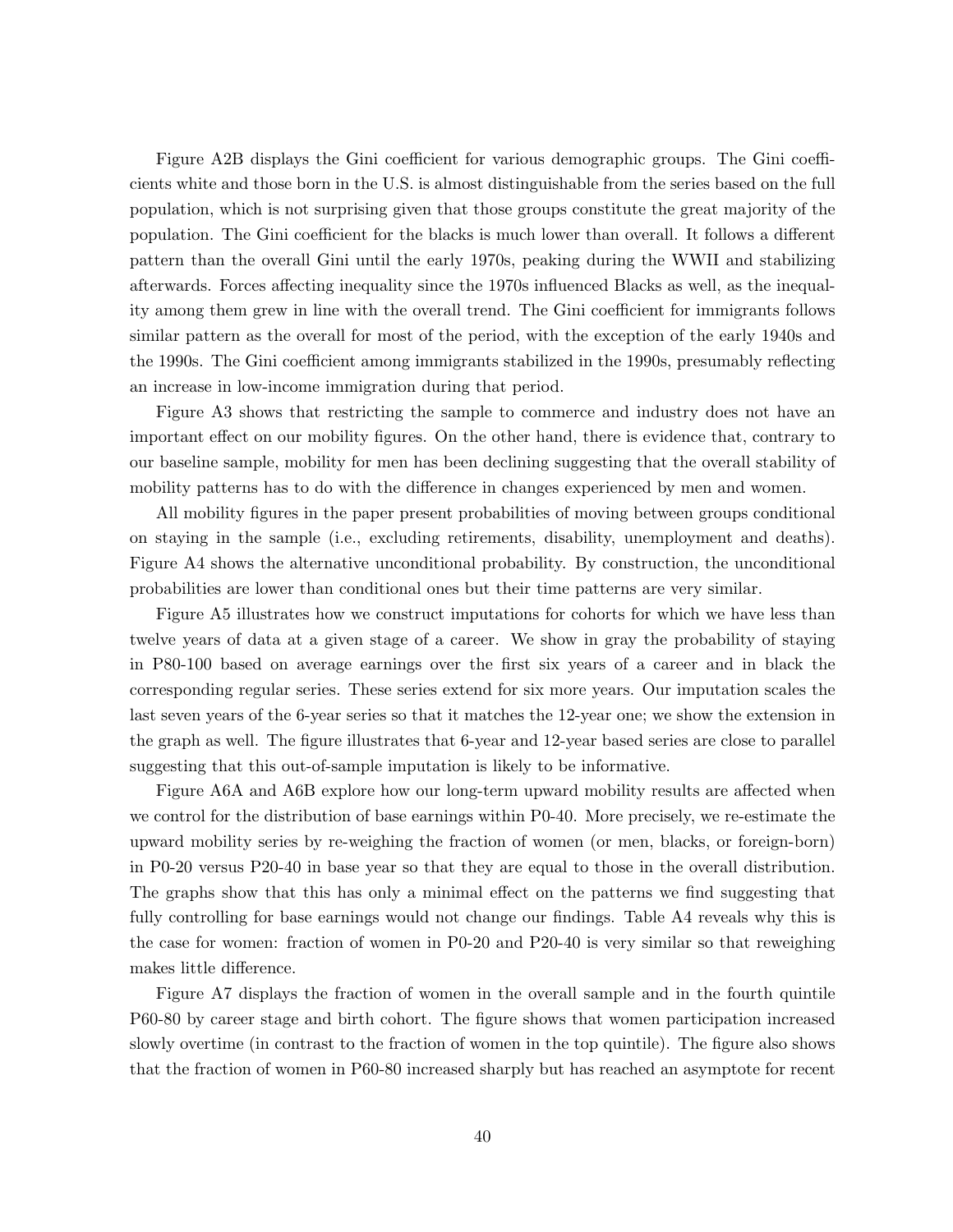cohorts suggesting that the long-term gender gap will not close entirely.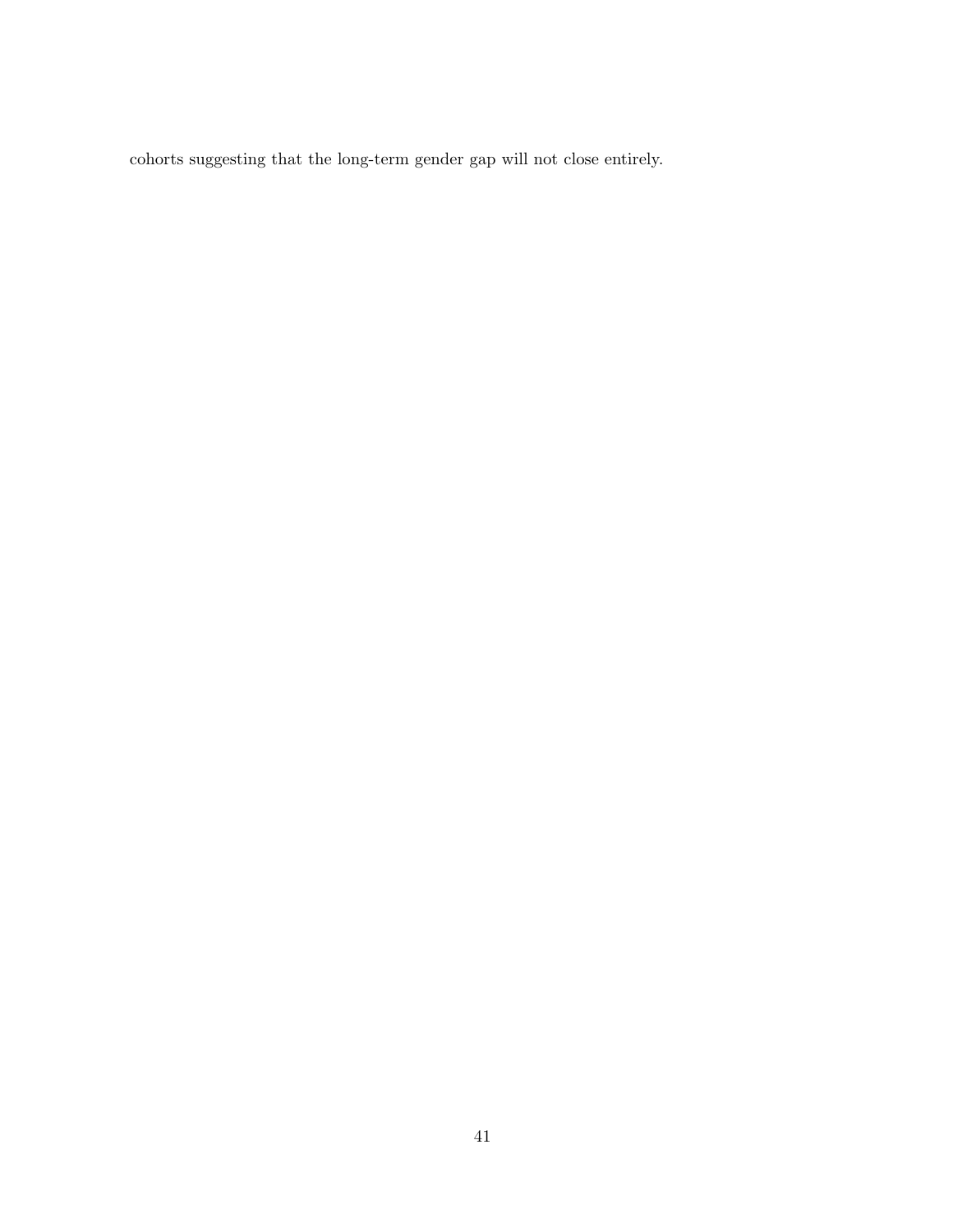## References

- Abowd, John M. and Martha Stinson, "Estimating Measurement Error in SIPP Annual Job Earnings: A Comparison of Census Survey and SSA Administrative Data," January 2005. Cornell University, mimeo.
- Acemoglu, Daron, "Technical Change, Inequality, and the Labor Market," Journal of Economic Literature, March 2002, 90 (1), 7–72.
- $\overline{\phantom{a}}$ , David H. Autor, and David Lyle, "Women, War, and Wages: The Effect of Female Labor Supply on the Wage Structure at Midcentury," Journal of Political Economy, June 2004, 112 (3), 497–551.
- Albrecht, James, Anders Bjorklund, and Susan Vroman, "Is There a Glass Ceiling in Sweden?," Journal of Labor Economics, January 2003, 21 (1), 145–77.
- Atkinson, Anthony B., Francois Bourguignon, and Christian Morrisson, Empirical Studies of Earnings Mobility, Chur, Switzerland: Harwood Academic, 1992.
- Attanasio, Orazio, Erich Battistin, and Hidehiko Ichimura, "What Really Happened to Consumption Inequality in the US?," in Ernst Berndt and Charles Hulten, eds., *Measurement* Issues in Economics - The Paths Ahead. Essays in Honor of Zvi Griliches, Chicago: University of Chicago Press, 2007.
- Auten, Gerald E. and Geoffrey Gee, "Income Mobility in the U.S.: Evidence from Income Tax Returns For 1987 and 1996," OTA Working Paper 99, U.S. Department of Treasury May 2007.
- Autor, David, Lawrence F. Katz, and Melissa Schettini Kearney, "Trends in U.S. Wage Inequality: Re-Assessing the Revisionists," Review of Economics and Statistics, 2007.
- Baker, Michael and Gary Solon, "Earnings Dynamics and Inequality among Canadian Men, 1976-1992: Evidence from Longitudinal Income Tax Records," Journal of Labor Economics, April 2003, 21 (2), 289–321.
- Bertrand, Marianne and Kevin F. Hallock, "The Gender Gap In Top Corporate Jobs," International Labor Relations Review, October 2002, 55 (1), 3–21.
- **Blau, Francine D.**, "Trends in the Well-being of American Women, 1970-1995," *Journal of* Economic Literature, March 1998, 36 (1), 112–165.
- $\Box$  and Lawrence M. Kahn, "Swimming Upstream: Trends in the Gender Wage Differential in 1980s," Journal of Labor Economics, 1997, 15 (1), 1–42.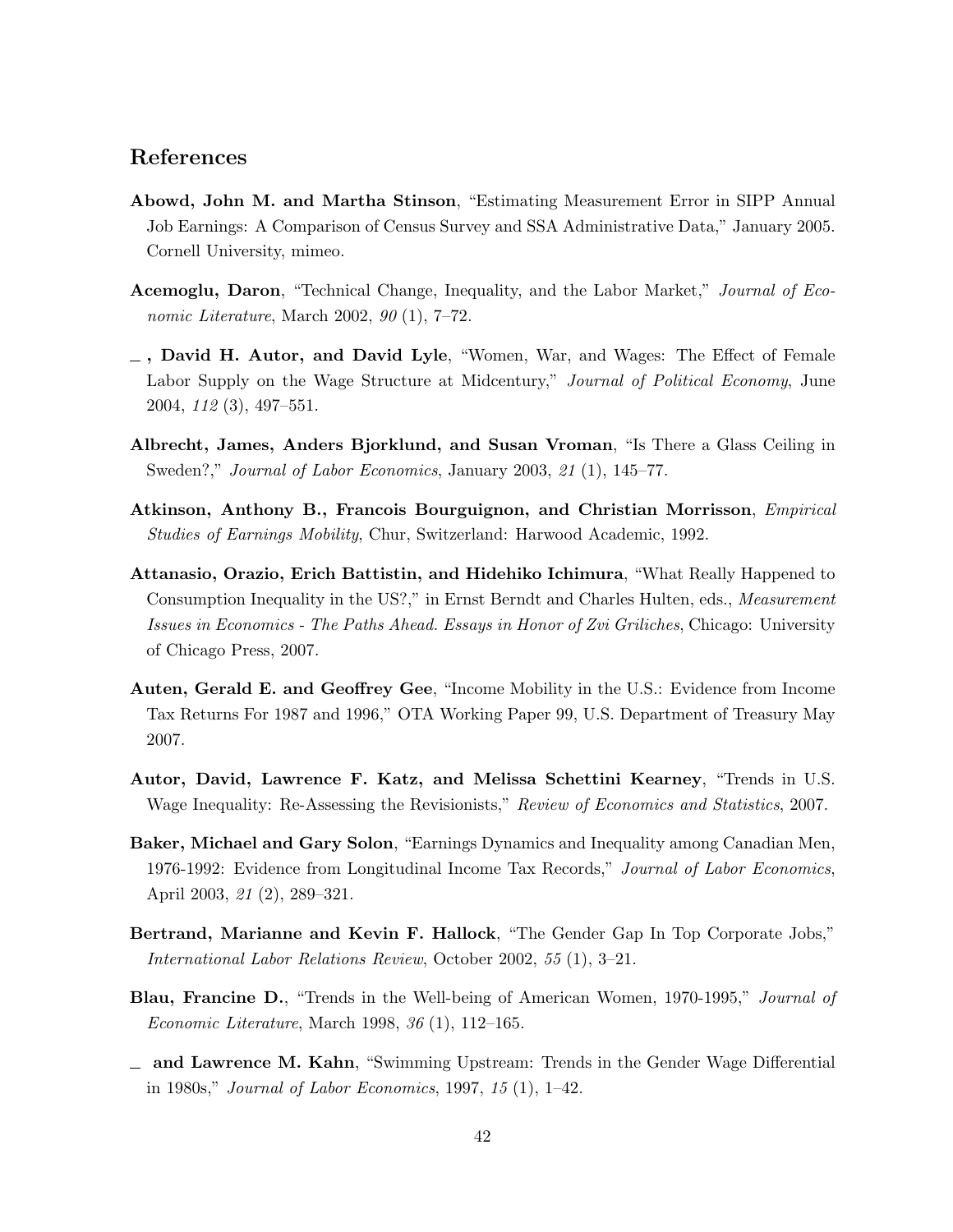- $\Box$  and  $\Box$ , "The Gender Pay Gap: Going, Going ... But Not Gone," in Francine D. Blau, Mary C. Brinton, and David B. Grusky, eds., The Declining Significance of Gender?, New York: Rusell Sage Foundation, 2006, 37–66.
- $\overline{\phantom{a}}$  , Marianne Ferber, and Anne Winkler, The Economics of Women, Men and Work, 4<sup>th</sup> ed., Prentice-Hall, 2006.
- Bollinger, Christopher R., "Measurement Error in the Current Population Survey: A Nonparametric Look," Journal of Labor Economics, 1998, 16 (3), 576–594.
- Borjas, George J., "Assimilation and Changes in Cohort Quality Revisited: What Happened to Immigrant Earnings in the 1980s?," Journal of Labor Economics, April 1995, 13 (2), 201–45.
- , "The Economic Analysis of Immigration," in Orley Ashenfelter and David Card, eds., Handbook of Labor Economics, Amsterdam; New York: Elsevier/North Holland, 1999, 1697–1760.
- , "The Economic Progress of Immigrants," in George J. Borjas, ed., Issues in the Economics of Immigration, Chicago: University of Chicago Press, 2000, 15–49.
- $\overline{\phantom{a}}$ , Richard B. Freeman, and Lawrence F. Katz, "How Much Do Immigration and Trade Affect Labor Market Outcomes?," Brookings Papers on Economic Activity, 1997, (1), 1–90.
- Bound, John and Alan B. Krueger, "The Extent of Measurement Error in Longitudinal Earnings Data: Do Two Wrongs Make a Right?," Journal of Labor Economics, January 1991,  $9(1), 1-24.$
- and Richard B. Freeman, "Black Economic Progress: Erosion of the Post-1965 Gains in the 1980s?," in Steven Shulman and William A. Darity Jr., eds., The Question of Discrimination, Middletown, CT: Wesleyan University Press, 1989.
- $\Box$  and  $\Box$ , "What Went Wrong? The Erosion of Relative Earnings of and Employment Among Young Black Men in the 1980s," *Quarterly Journal of Economics*, February 1992, 107 (1), 201–232.
- $\Box$ , Charles Brown, and Nancy Mathiowitz, "Measurement Error in Survey Data," in James J. Heckman and Edward Leamer, eds., Handbook of Econometrics, Amsterdam; London and New York: Elsevier Science B.V., 2001, 3707–3745.
- Buchinsky, Moshe and Jennifer Hunt, "Wage Mobility in the United States," Review of Economics and Statistics, August 1999, 81, 351–68.
- Butcher, Kristin and John DiNardo, "The Immigrant and Native Born Wage Distributions," Industrial and Labor Relations Review, October 2002, 56 (1), 97–121.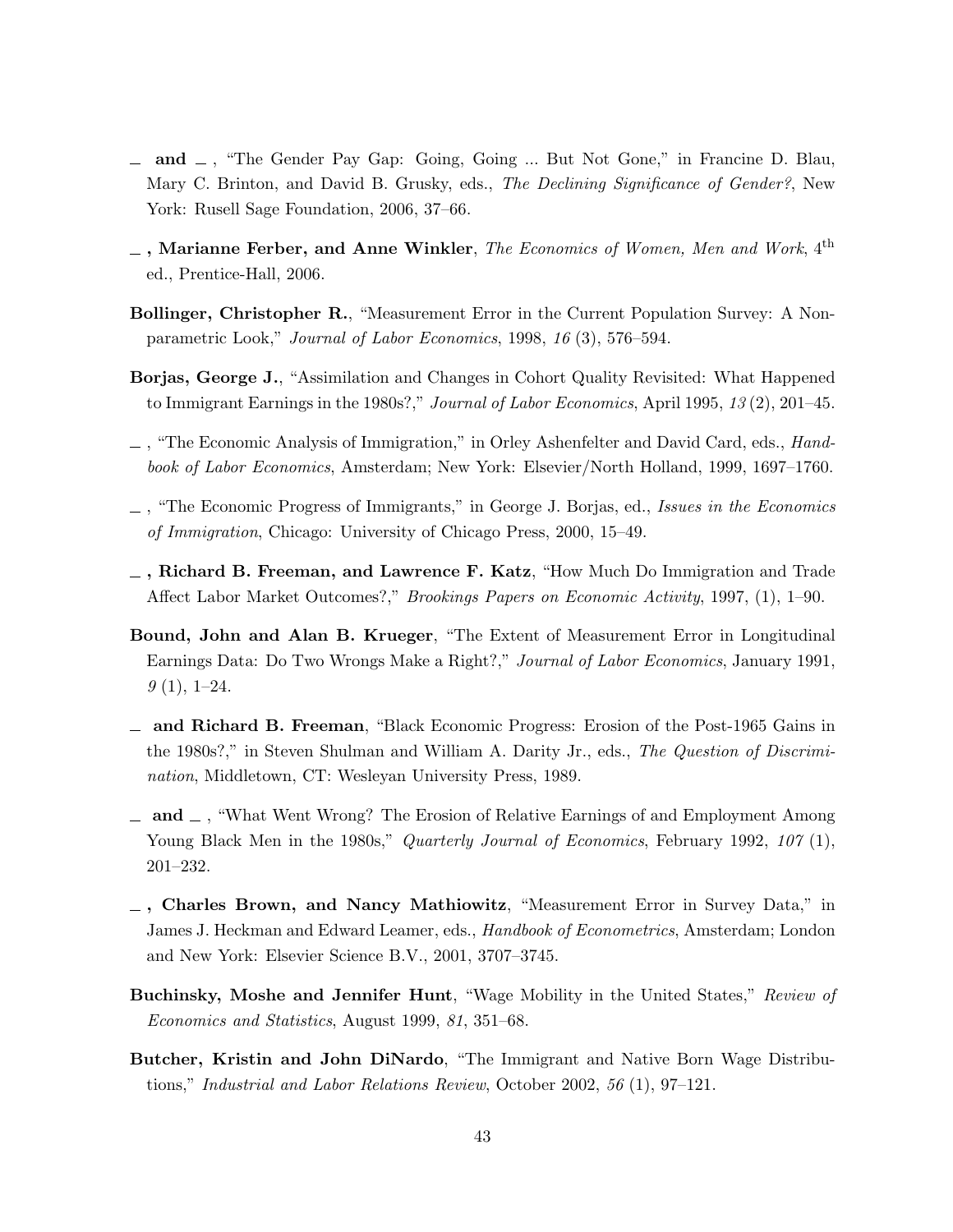- Card, David and Alan B. Krueger, "Trends in Relative Black-White Earnings Revisited," American Economic Review Papers and Proceedings, May 1993, 83 (2), 85–91.
- and John E. DiNardo, "Skill-Biased Technological Change and Rising Wage Inequality: Some Problems and Puzzles," Journal of Labor Economics, 2002, 20 (4), 733–783.
- and Thomas Lemieux, "Changing Wage Structure and Black-White Wage Differentials," American Economic Review Papers and Proceedings, 1994, 84 (2), 29–33.
- Carroll, Robert, David Joulfaian, and Mark Rider, "Income Mobility: The Recent American Experience," Working Paper 07-18, Andrew Young School of Policy Studies, Georgia State University March 2007.
- Chandra, Amitabh, "Labor-Market Dropouts and the Racial Wage Gap: 1940-1990," American Economic Review Papers and Proceedings, May 2000, 90 (2), 333–38.
- Congressional Budget Office, "A Description of the Immigrant Population," November 2004. Online at http://www.cbo.gov/ftpdocs/60xx/doc6019/11-23-Immigrant.pdf.
- , "Trends in Earnings Variability Over the Past 20 Years," Letter to the Honorable Charles E. Schumer and the Honorable Jim Webb April 2007. Online at http://www.cbo.gov/ftpdocs/ 80xx/doc8007/04-17-EarningsVariability.pdf.
- Cutler, David and Lawrence Katz, "Macroeconomic Performance and the Disadvantaged," Brookings Papers on Economic Activity, 1991, 2, 1–74.
- Donohue, John J. and James Heckman, "Continuous Versus Episodic Change: The Impact of Civil Rights Policy on the Economic Status of Blacks," Journal of Economic Literature, December 1991, 29 (4), 1603–1643.
- Dragoset, Lisa M. and Gary S. Fields, "U.S. Earnings Mobility: Comparing Survey- Based and Administrative-Based Estimates," Working Paper 2006-55, ECINEQ September 2006.
- Dynan, Karen E., Douglas W. Elmendorf, and Daniel E. Sichel, "The Evolution of Household Income Volatility," Working Paper, Brookings Institution June 2007.
- Edlund, Lena and Wojciech Kopczuk, "Women, Wealth and Mobility," Working Paper 13162, National Bureau of Economic Research June 2007.
- Ferrie, Joseph, "The End of American Exceptionalism? Mobility in the United States Since 1850," Journal of Economic Perspectives, Summer 2005, 19 (3), 199–215.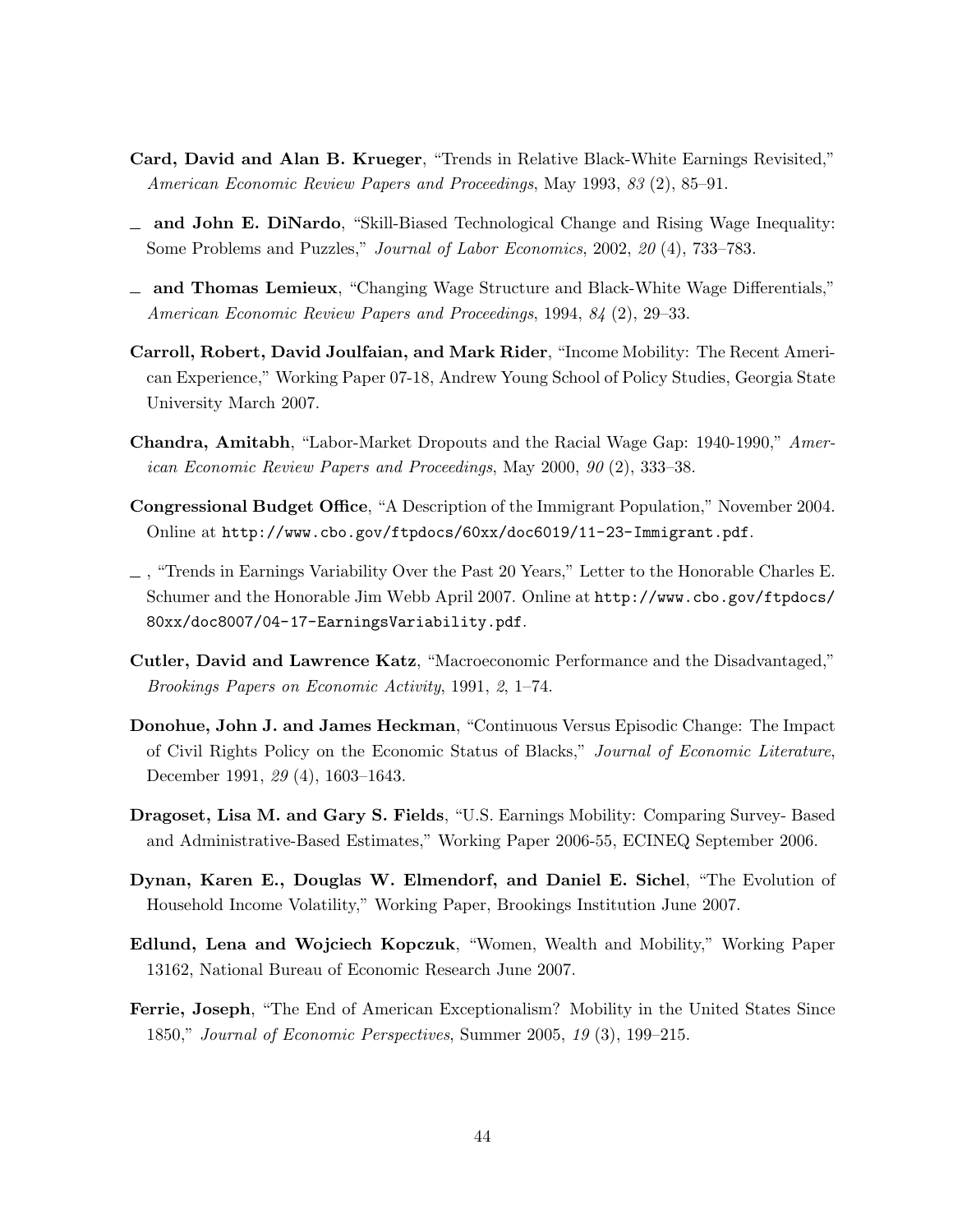- Fields, Gary S. and Efe Ok, "The measurement of income mobility: an introduction to the literature," in Jacques Silber, ed., Handbook of Income Inequality Measurement, Boston: Kluwer Academic Publishing, 1999.
- $\Box$ , Jesse Leary, and Efe Ok, "Stochastic Dominance in Mobility Analysis," *Economics* Letters, May 2003, 75 (3), 333–339.
- Fortin, Nicole M. and Thomas Lemieux, "Rank Regressions, Wage Distributions, and the Gender Gap," Journal of Human Resources, Summer 1998, 33 (3), 610–643.
- Gittleman, Maury and Mary Joyce, "Earnings Mobility in the United States, 1967-91," Monthly Labor Review, September 1995, 118 (9), 3–13.
- $\Box$  and  $\Box$ , "Earnings Mobility and Long-Run Inequality: An Analysis Using Matched CPS Data," Industrial Relations, April 1996, 35 (2), 180–196.
- Goldin, Claudia, Understanding the gender gap: An economic history of American women NBER Series on Long-Term Factors in Economic Development, New York; Oxford and Melbourne: Oxford University Press, 1990.
- $\Box$ , "The Role of World War II in the Rise of Women's Employment," American Economic Review, September 1991, 81 (4), 741–56.
- , "From the Valley to the Summit: The Quiet Revolution that Transformed Women's Work," Working Paper 10035, National Bureau of Economic Research March 2004.
- , "The Quiet Revolution That Transformed Women's Employment, Education, and Family," American Economic Review Papers and Proceedings, May 2006, 96 (2), 1–21.
- , "The Rising (and then Declining) Significance of Gender," in Francine D. Blau, Mary C. Brinton, and David B. Grusky, eds., *The Declining Significance of Gender?*, New York: Rusell Sage Foundation, 2006, 67–101.
- $\Box$  and Lawrence F. Katz, "The Returns to Skill across the Twentieth Century in the United States," Working Paper 7126, National Bureau of Economic Research May 1999.
- $\Box$  and  $\Box$ , "The Power of the Pill: Oral Contraceptives and Women's Career and Marriage Decisions," Journal of Political Economy, August 2002, 110 (4), 730–770.
- and Robert A. Margo, "The Great Compression: The Wage Structure in the United States at Mid-Century," Quarterly Journal of Economics, February 1992, 107 (1), 1–34.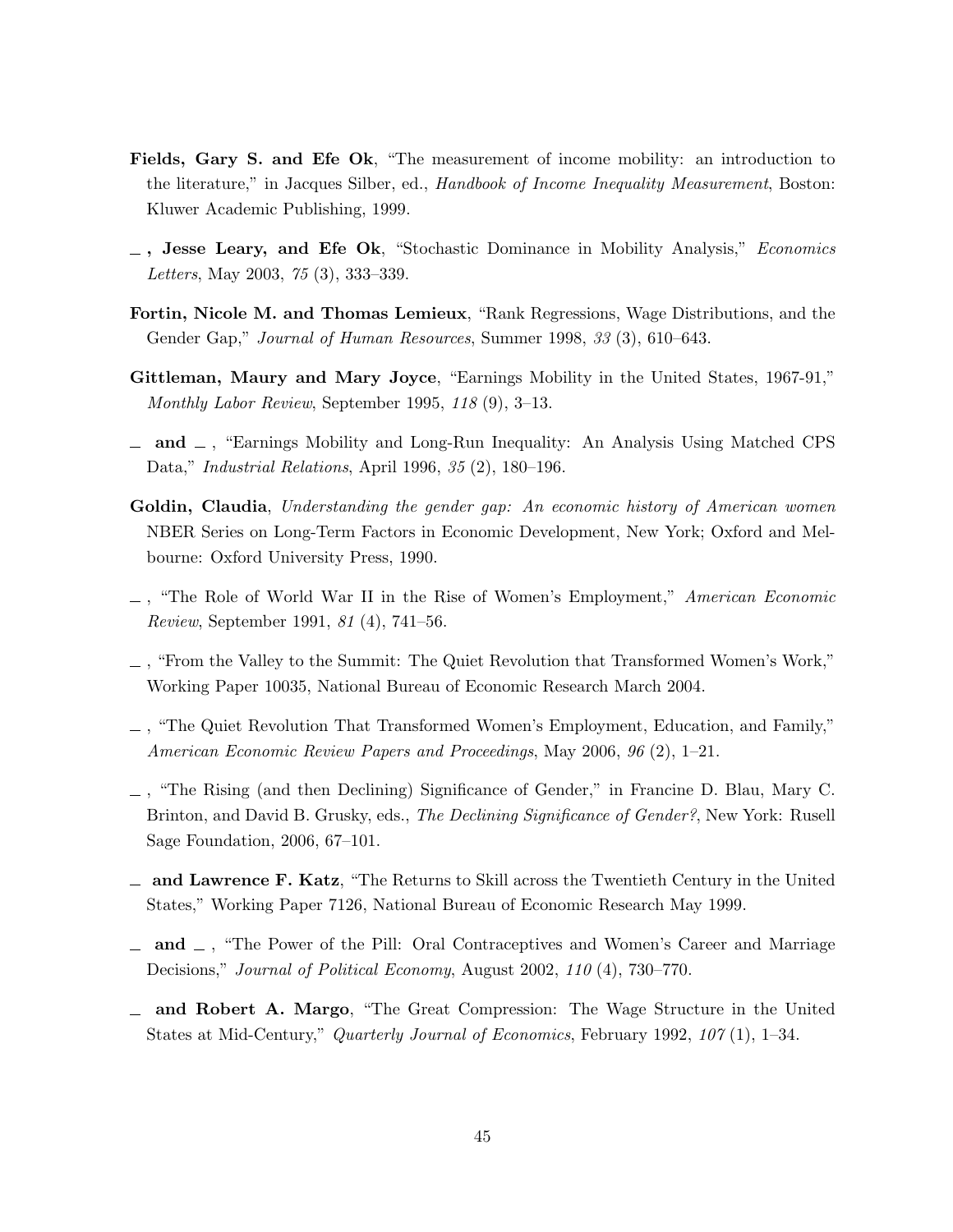- $\overline{\phantom{a}}$ , Lawrence F. Katz, and Ilyana Kuziemko, "The Homecoming of American Women: The Reversal of the College Gender Gap," Journal of Economic Perspectives, Fall 2006, 20 (4), 133–156.
- Gottschalk, Peter, "Inequality, Income Growth, and Mobility: The Basic Facts," Journal of Economic Perspectives, Spring 1997, 11 (2), 21–40.
- $\Box$  and Minh Huynh, "Impact of Non-Classical Measurement Error on Measures of Earnings Inequality and Mobility," Discussion Paper 2327, IZA September 2006.
- $\Delta$  and Robert Moffitt, "The growth of earnings instability in the U.S. labor market," *Brook*ings Papers on Economic Activity, 1994, (2), 217–54.
- Hacker, Jacob S, The Great Risk Shift: The Assault on American Jobs, Families Health Care, and Retirement - And How You Can Fight Back, Oxford University Press, 2006.
- Haider, Steven J, "Earnings Instability and Earnings Inequality of Males in the United States: 1967-1991," Journal of Labor Economics, October 2001, 19 (4), 799–836.
- **Hanson, Gordon H.**, "Illegal Immigration from Mexico to the United States," *Journal of* Economic Literature, December 2006, 44 (4), 869–924.
- Harte, James M., "Some Mathematical and Statistical Aspects of the Transformed Taxpayer Identification Number: A Sample Selection Tool Used at IRS," American Statistical Association Proceedings, Section on Survey Research Methods, 1986, 603–608.
- Hungerford, Thomas L, "U.S. Income Mobility in the Seventies and Eighties," Review of Income and Wealth, December 1993, 39 (4), 403–417.
- Jasso, Guillermina, Mark R. Rosenzweig, and James P. Smith, "The Changing Skill of New Immigrants to the United States: Recent Trends and Their Determinants," in George J. Borjas, ed., *Issues in the Economics of Immigration*, Chicago: University of Chicago Press and NBER, 2000.
- Juhn, Chinhui, "Wage Inequality and Demand for Skill: Evidence from Five Decades," Industrial and Labor Relations Review, April 1999, 52 (3), 424–443.
- $\overline{\phantom{a}}$ , Kevin M. Murphy, and Brooks Pierce, "Accounting for the Slowdown in Black-White Wage Convergence," in Marvin Kosters, ed., Workers and Their Wages, AEI Press, 1991, 107–43.
- Katz, Lawrence F. and Alan B. Krueger, "Changes in the Structure of Wages in the Public and Private Sectors," in Ronald G. Ehrenberg, ed., Research in Labor Economics, Vol. 12, Greenwich, Conn. and London: JAI Press, 1991, 137–172.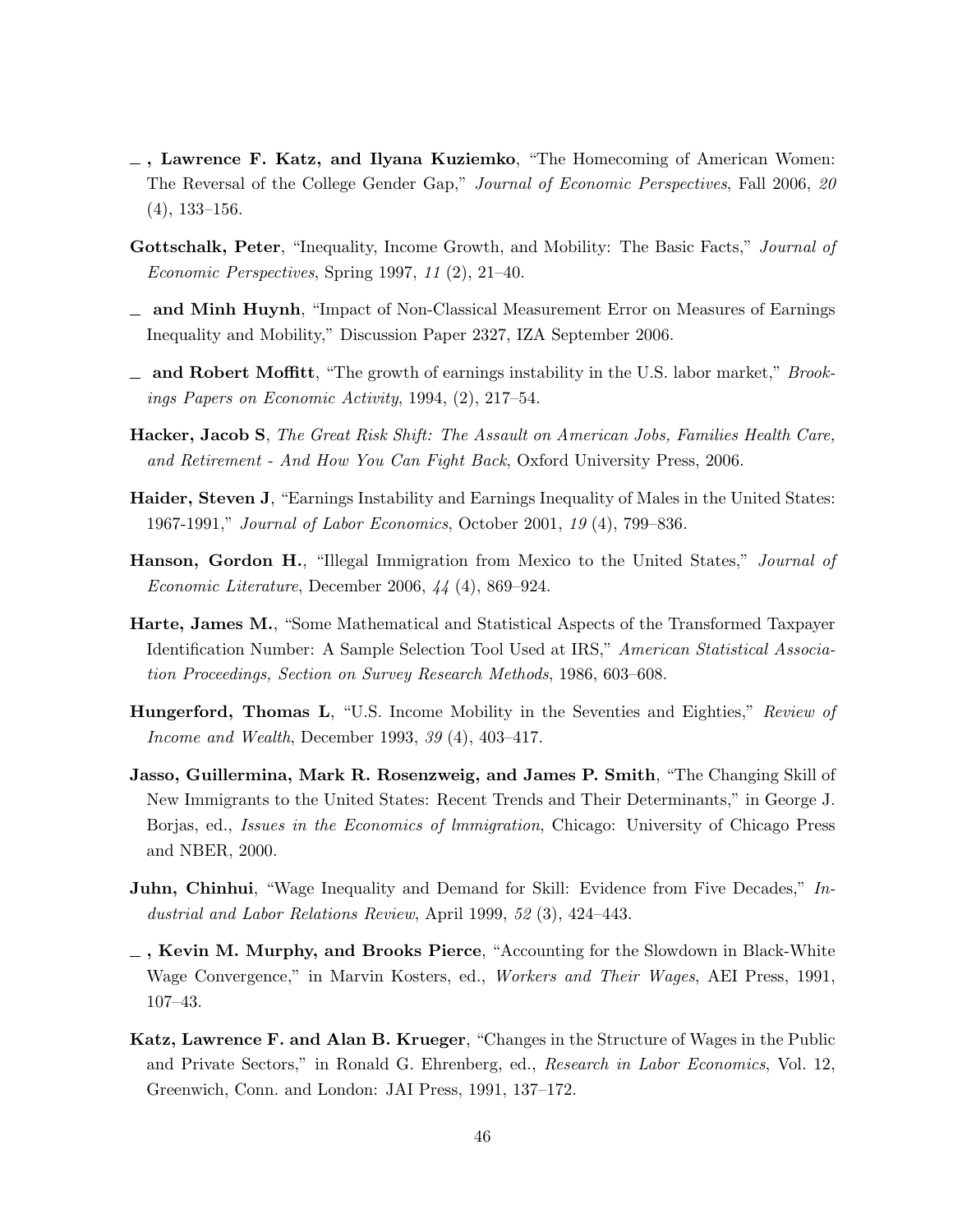- and David Autor, "Changes in the Wage Structure and Earnings Inequality," in Orley Ashenfelter and David Card, eds., Handbook of Labor Economics, Amsterdam; New York: Elsevier/North Holland, 1999.
- $\equiv$  and Kevin M. Murphy, "Changes in Relative Wages, 1963-87: Supply and Demand Factors," Quarterly Journal of Economics, February 1992, 107 (1), 35–78.
- Kennickell, Arthur B., "Currents and Undercurrents: Changes in the Distribution of Wealth, 1989-2004," Discussion Paper 2006-13, Federal Reserve Board 2006.
- Kestenbaum, Bert, "Evaluating SSA's Current Procedure for Estimating Untaxed Wages," American Statistical Association Proceedings of the Social Statistics Section, 1976, Part 2, 461–465.
- Kopczuk, Wojciech and Emmanuel Saez, "Top Wealth Shares in the United States, 1916- 2000: Evidence from Estate Tax Returns," National Tax Journal, June 2004, 57 (2 (part 2)), 445–488.
- Krueger, Dirk and Fabrizio Perri, "Does Income Inequality Lead to Consumption Inequality? Evidence and Theory," Review of Economic Studies, January 2006, 73 (1), 163–93.
- Kuznets, Simon, Shares of Upper Income Groups in Income and Savings, New York: National Bureau of Economic Research, 1953.
- LaLonde, Robert J. and Robert H. Topel, "The Assimilation of Immigrants in the U.S. Labor Market," in George J. Borjas and Richard B. Freeman, eds., Immigration and the Work Force: Economic Consequences for the United States and Source Areas, Chicago: University of Chicago Press, 1992, 67–92.
- Lee, David S, "Wage Inequality in the United States during the 1980s: Rising Dispersion or Falling Minimum Wage?," Quarterly Journal of Economics, August 1999, 114 (3), 977–1023.
- Leimer, Dean R., "Historical Redistribution Under the Social Security Old-Age and Survivors Inusrance Program," ORES Working Paper Series 101, Social Security Administration April 2003.
- Lemieux, Thomas, "Increasing Residual Wage Inequality: Composition Effects, Noisy Data, or Rising Demand for Skill?," American Economic Review, June 2006, 96 (3), 461–498.
- Leonesio, Michael V. and Linda Del Bene, "The Evolution of Lifetime Earnings Patterns in the U.S.: Evidence from Social Security Longitudinal Earnings Records," Working Paper, Social Security Administration 2006.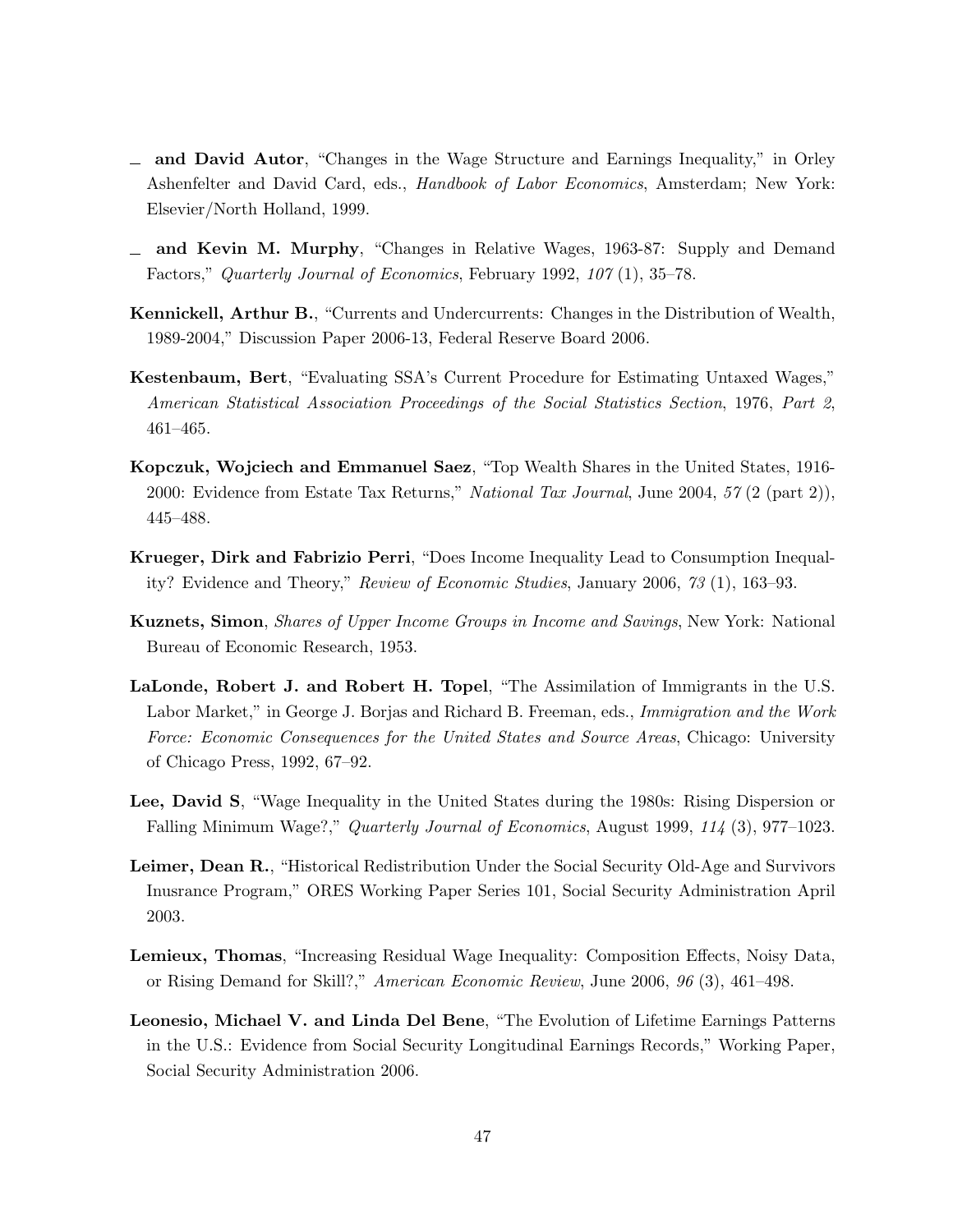- Levy, Frank and Peter Temin, "Inequality and Institutions in 20th Century America," Working Paper 13106, National Bureau of Economic Research May 2007.
- Lindert, Peter, "Three Centuries of Inequality in Britain and America," in Anthony B. Atkinson and Francois Bourguignon, eds., Handbook of Income Distribution, Amsterdam; New York: Elsevier/North Holland, 2000, 167–216.
- Lubotsky, Darren, "The Effect of Changes in the U.S. Wage Structure on Recent Immigrants," 2001. University of Illinois at Urbana-Champaign, mimeo.
- , "Chutes or Ladders? A Longitudinal Analysis of Immigrant Earnings," May 2007. University of Illinois at Urbana-Champaign, mimeo.
- Margo, Robert A., "Explaining Black-White Wage Convergence, 1940-1950," Industrial and Labor Relations Review, April 1995, 48 (3), 470–481.
- $\equiv$  and T. Aldrich Finegan, "The Great Compression of the 1940s: The Public versus the Private Sector," Explorations in Economic History, April 2002, 39 (2), 183–203.
- Moffitt, Robert A. and Peter Gottschalk, "Trends in the Autocovariance Structure of Earnings in the U.S.: 1969-1987," 1995. Johns Hopkins University, mimeo.
- $\Box$  and  $\Box$ , "Trends in the transitory variance of earnings in the United States," *Economic* Journal, March 2002, 112 (478), C68–C73.
- Murphy, Kevin M. and Finis Welch, "Occupational Change and the Demand for Skill, 1940-1990," American Economic Review Papers and Proceedings, May 1993, 83 (2), 122–126.
- O'Neill, June and Solomon Polachek, "Why the Gender Gap in Wages Narrowed in the 1980s," Journal of Labor Economics, January 1993, 11 (1, Part 1), 205–28.
- Panis, Constantijn, Roald Euller, Cynthia Grant, Melissa Bradley, Christine E. Peterson, Randall Hirscher, and Paul Steinberg, SSA Program Data User's Manual RAND June 2000. Prepared for the Social Security Administration.
- Perlman, Jacob and Benjamin Mandel, "The Continuous Work History Sample Under Old-Age and Survivors Insurance," Social Security Bulletin, February 1944, 7 (2), 12–22.
- Piketty, Thomas and Emmanuel Saez, "Income Inequality in the United States, 1913-1998," Quarterly Journal of Economics, February 2003, 118, 1–39.
- Pischke, Jörn-Steffen, "Measurement Error and Earnings Dynamics: Some Estimates From PSID Validation Study," Journal of Business and Economic Statistics, July 1995, 13 (3), 305–314.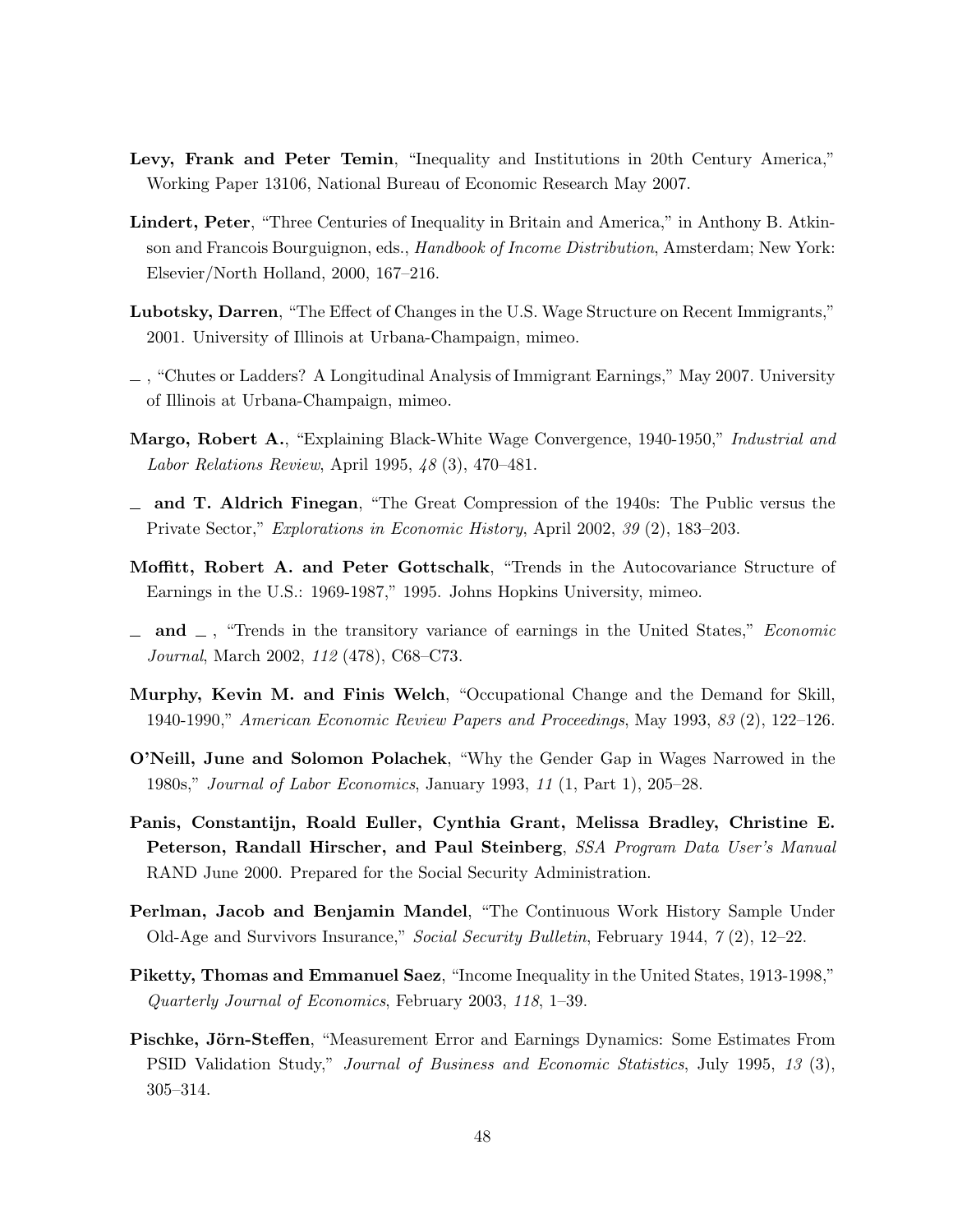- Scholz, John Karl, "Wealth Inequality and the Wealth of Cohorts," 2003. University of Wisconsin, mimeo.
- Shin, Donggyun and Gary Solon, "Trends in Men's Earnings Volatility: What Does the Panel Study of Income Dynamics Show?," July 2007. Working Paper.
- Slesnick, Daniel T., Consumption and Social Welfare: Living Standards and Their Distribution in the United States, Cambridge, New York and Melbourne: Cambridge University Press, 2001.
- Smith, James and Finis Welch, "Black Economic Progress After Myrdal," Journal of Economic Literature, June 1989, 27 (2), 519–564.
- Social Security Administration, Handbook of Old-Age and Survivors Insurance Statistics (annual), Washington, D.C.: US Government Printing Office, 1937-1952.
- Solon, Gary, "Intergenerational Mobility in the Labor Market," in Orley Ashenfelter and David Card, eds., *Handbook of Labor Economics*, Vol. 3A, Amsterdam; New York: Elsevier/North Holland, 1999, 1761–1800.
- U.S. Census Bureau, "Profile of the Foreign-Born Population in the United States: 2000," Current Population Reports, Special Studies P23-2006, U.S. Department of Commerce December 2001. Online at http://www.census.gov/prod/2002pubs/p23-206.pdf.
- U.S. Treasury Department: Internal Revenue Service, "Statistics of Income," 1916-2004. Washington, D.C.
- Utendorf, Kevin R., "The Upper Part of the Earnings Distribution in the United States: How Has It Changed?," Social Security Bulletin, 2001/2002, 64 (3), 1–11.
- Vroman, Wayne, "Industrial Change and Black Men's Relative Earnings," in Ronald G. Ehrenberg, ed., Research in Labor Economics, Vol. 12, Greenwich, Conn. and London: JAI Press, 1991, 213–44.
- Williamson, Jeffrey G. and Peter H. Lindert, American Inequality: A Macroeconomic History, New York: Academic Press, 1980.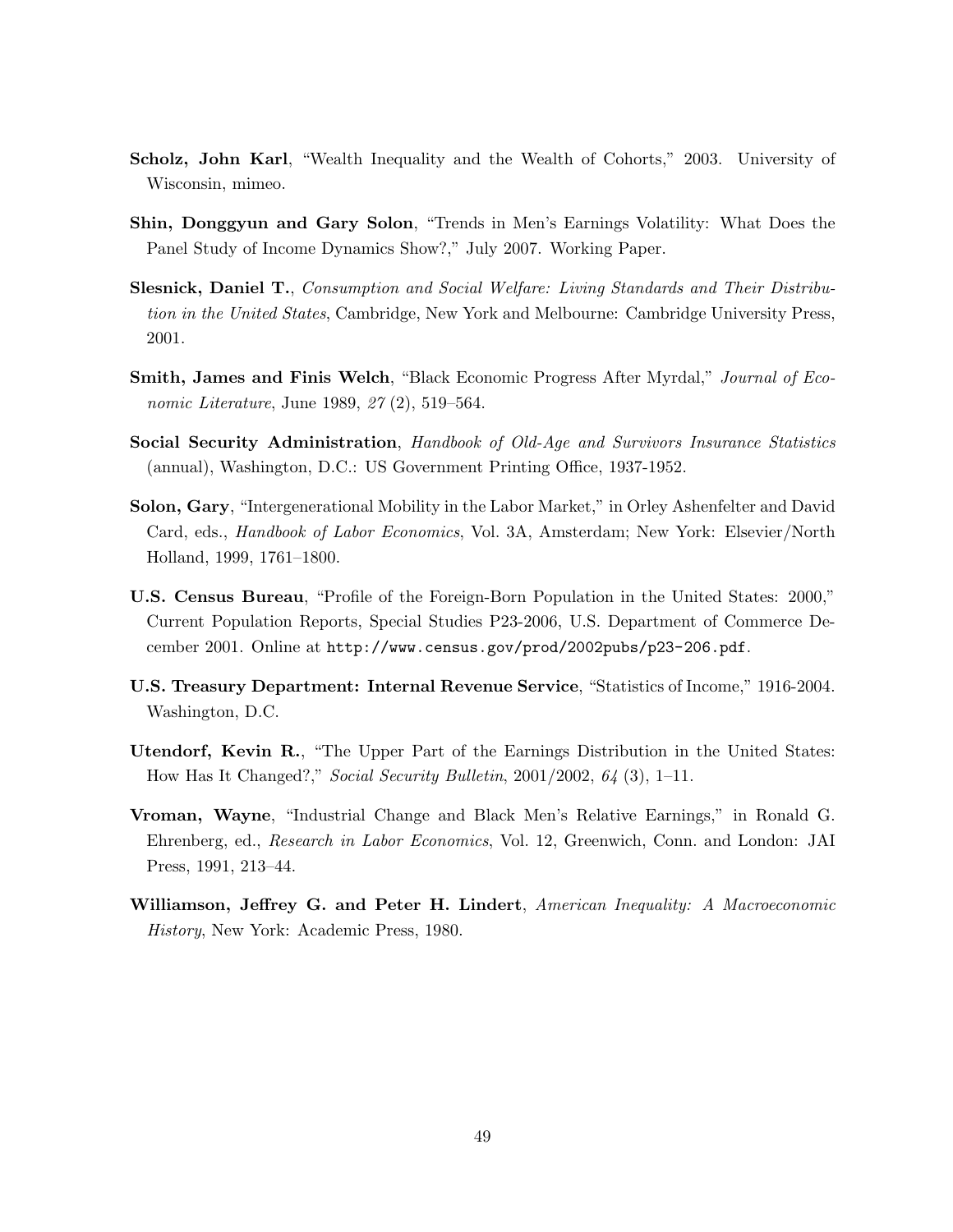# Figures footnotes

- Figure 0: Sample is the core sample defined as all employees in Commerce and Industry with earnings above minimum threshold (\$2,575 in 2004 and indexed using average wage for earlier years) and aged 18 to 70 (by January 1st of a given year  $t$ ). Commerce and Industry is defined as all industrial sectors excluding government employees, agriculture, hospitals, educational services, social services, religious and membership organizations, and private households. Only commerce and industry earnings are included. Self-employment earnings are fully excluded. See the appendix for details.
- **Figure 1:** Sample is the core sample (see Figure 0 footnote)
- Figure 2: Sample is the core sample (see Figure 0 footnote). Earnings above the top code (annual social security cap from 1937-1945 and 4 times the annual cap from 1946-1977) are imputed using Pareto distributions calibrated based on wage income tax statistics. Earnings since 1978 are fully uncapped.
- Figure 3: Sample is white males in the core sample with earnings greater than \$10,300 in 2004, indexed using average wage. An individual is considered present in the sample when earnings are above the minimum threshold, entry and exit into the sample are defined accordingly. Series presented in Panel C are constructed based on subsamples that impose additional restrictions. The "over 40 years old" sample includes individuals 40 or older in the given year. The "in sample 1937-1956" group includes those who are 21 and over in a given year and present in the sample every year between 1937 and 1956 as along as they are between 21 and 60. The "no entry/exit during war" subsample includes those who are 30 or over and excludes individuals with (1) war-related exits defined as being present in the sample in 1937-1939 and absent for at least one year between 1941 and 1945 or (2) war-related entries defined as not being present in the sample in 1937-1939 but present in at least one year between 1941 and 1945.
- Figure 4: Sample is core sample (see Figure 0). Probabilities of staying in top 0.1% group in Panel A are conditional on being in the top 0.1% group in base year and staying in the core sample after 1, 3, 5, or 10 years. In Panel B, 3 and 5 year averages in year  $t$ are estimated for individuals with earnings above the minimum threshold in the middle year t (earnings can be zero in other years) and alive and aged 18 to 70 in the 3 (or 5) year window. Earnings over the 3 or 5 year window are averaged using the average wage index. Panel C displays the location in year  $t - 10$  of top 1% core sample earners in year t conditional on being in the core sample in year  $t - 10$ .
- **Figure 5:** Sample is core sample (see Figure 0). 5 and 11 year averages in year t are estimated for individuals with earnings above the minimum threshold in the middle year  $t$  (earnings)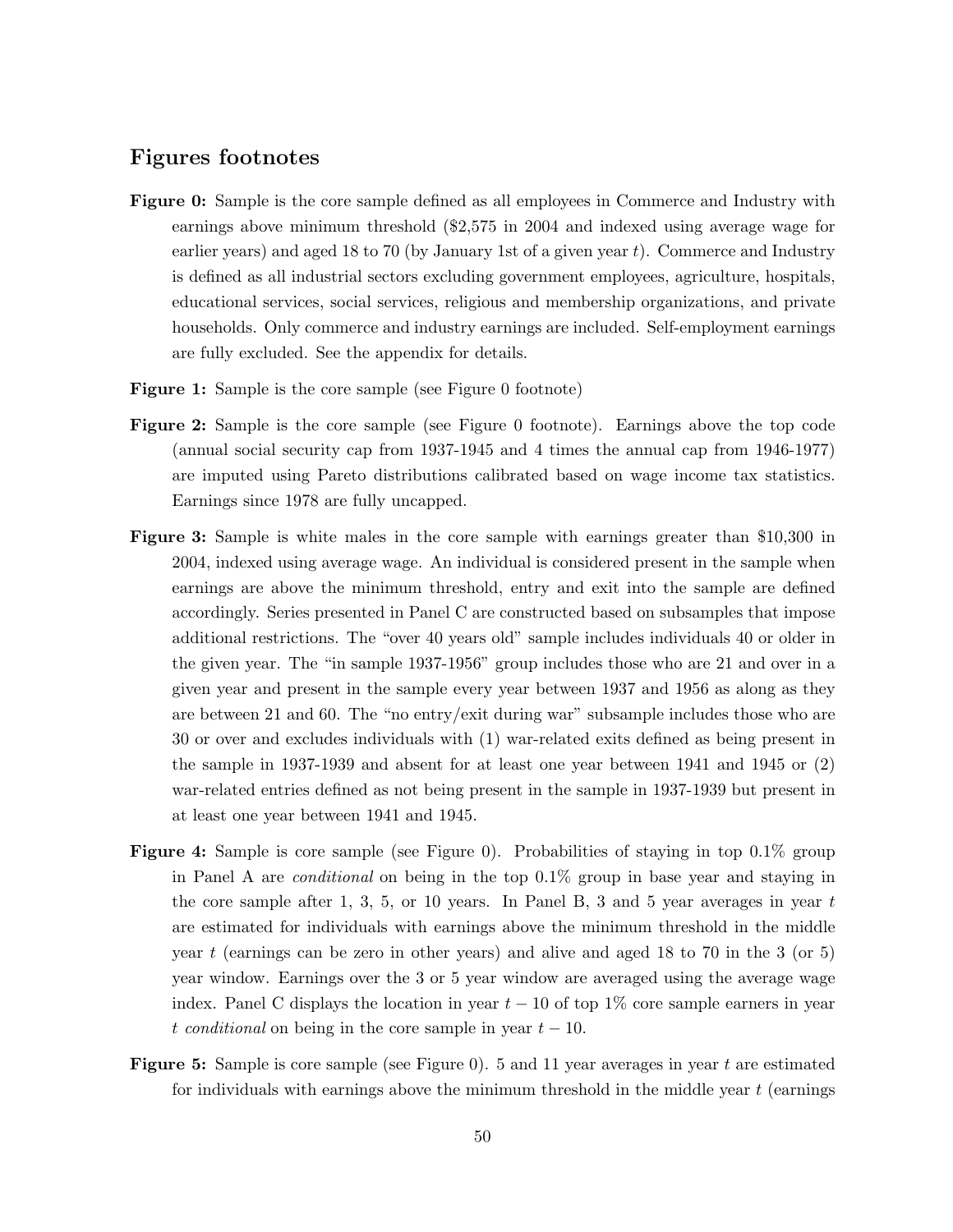can be zero in other years) and alive and aged 18 to 70 in the 5 (or 11) year window. Earnings over the 5 or 11 year window are averaged using the average wage index.

- Figure 6: Sample is core sample (see Figure 0). Panel A displays the probabilities of staying in group P0-40 (P60-100) after 1 year conditional on being in group P0-40 (P60-100) in base year and staying in core sample after 1 year. Panel B displays the probabilities of moving from P60-100 to P0-40 (P0-40 to P60-100) after 1 year conditional on being in group P60-100 (P0-40) in base year and staying in core sample after 1 year. Shaded areas denote recession months defined using NBER dates (yearly tick marks correspond to the middle of the year). Because of small sample size, series before 1957 are smoothed using a weighted 3-year moving average with weight of .5 for cohort t and weights of .25 for  $t-1$ and  $t + 1$  (sample size of SSA data is 0.1% up to 1956 and 1% afterwards).
- Figure 7: Sample in year t is core sample (see Figure 0) with additional restriction that individual is alive and aged 18 to 70 in the 11 window centered around middle year t. The figure displays the probability of moving from P0-40 to P80-100 after 10 (15, 20) years conditional on being in group P0-40 in base year and staying in core sample (with additional restriction as in base year) after 10 (15, 20) years. Percentile groups in year  $t$  $(t+10, t+15, t+20)$  are defined based on 11 year earnings averages (centered around middle year  $t (t+10, t+15, t+20)$  and using average wage index) and conditional on earnings in middle year being above the minimum threshold and conditional on being alive and aged 18 to 70 in the 11 window around middle year. Because of small sample size, series including earnings before 1957 are smoothed using a weighted 3-year moving average with weight of .5 for cohort t and weights of .25 for  $t-1$  and  $t+1$ .
- Figure 8: Sample is career sample defined as follows for each career stage and birth cohort: all employees with average Commerce and Industry earnings (using average wage index) over the 12-year career stage above the minimum threshold (\$2,575 in 2004 and indexed on average wage for earlier years). Note that earnings can be zero for some years. Quintiles are then defined within each birth cohort based on average (Commerce and Industry) earnings in each career stage. Probability of moving from quintile  $q_1$  to quintile  $q_1$  from a career stage  $s_1$  to career stage  $s_2$  is conditional on being in the career sample in both career stages  $s_1$  and  $s_2$  and conditional on being in quintile  $q_1$  in stage  $s_1$ . Because of small sample size, series including earnings before 1957 are smoothed using a weighted 3-year moving average with weight of .5 for cohort t and weights of .25 for  $t-1$  and  $t+1$ . Estimates in lighter grey are imputed based on less than 12 year of earnings (as the career stage is right-censored in 2004), see appendix for details.
- Figure 9: Sample is career sample for each given stage and birth cohort (see Figure 8). Quintile shares are defined within each cohort and career stage. Smoothing as in Figure 8.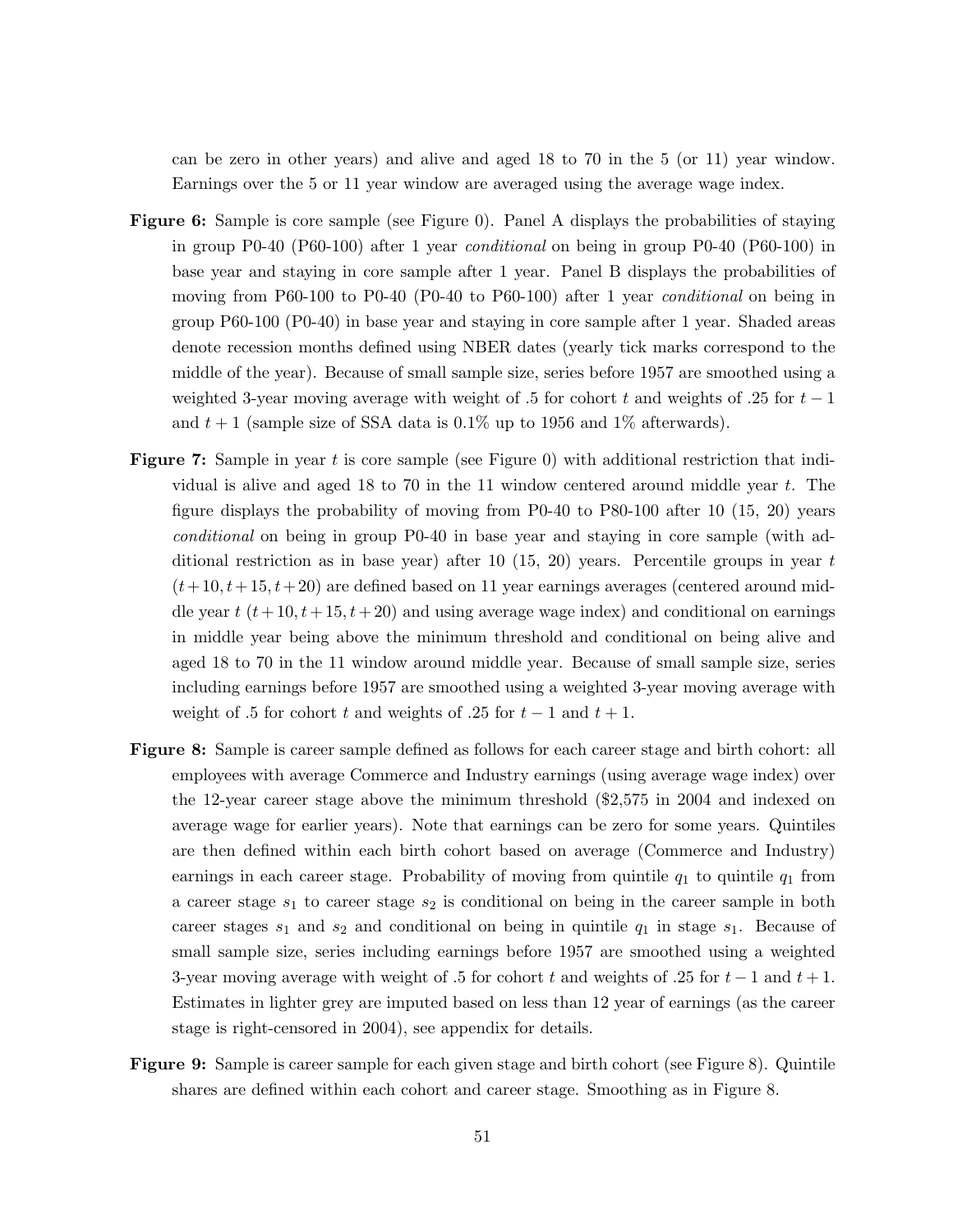- Figure 10: Sample is core sample (see Figure 0).
- Figure 11: Sample is core sample (see Figure 0).
- Figure 12: Sample is core sample (see Figure 0). Panels A and B display the fraction of women in various groups. Panel A displays the average earnings ratio of women to men on the right axis.
- Figure 13: Sample is core sample (see Figure 0). Panels A and B display the fraction of Blacks in various groups (relative to the fraction of Blacks in the adult population aged 18 to 70 estimated from decennial Census data and cubic spline interpolation between census years). Panel A displays the average earnings ratio of Blacks to Whites on the right axis.
- Figure 14: Sample is core sample (see Figure 0). Panels A and B display the fraction of foreign born individuals in various groups (relative to the fraction foreign born in the adult population aged 18 to 70 estimated from decennial Census data and spline interpolation between census years). Panel A displays the average earnings ratio of foreign born to natives on the right axis.
- Figure 15: Sample in Panel A is core sample with same restriction and smoothing as in Figure 7. Probabilities for each group (such as women) are also conditional on belonging in the group. Sample in Panel B is career sample (as in Figure 8). Probabilities for each group (such as women) are conditional on being in the group (smoothing and imputations beyond 2004 is as in Figure 8).
- Figure 16: Sample is career sample for each given stage and birth cohort (see Figure 8). Quintile shares are defined within each cohort and career stage. Quintile shares for men are computed in the career sample restricted to men (smoothing is as in Figure 8).
- Figure 17: Sample is career sample for each given stage and birth cohort (see Figure 8). Panel A reports the fraction of women in the top quintile for each career stage and birth cohort groups (smoothing and imputations beyond 2004 as in Figure 8). Panel B reports the fraction of Black in the top quintile (relative to blacks at the given career stage and birth cohort) for each career stage and birth cohort groups. Panel B series are smoothed throughout using a weighted 3-year moving average with weight of  $.5$  for cohort t and weights of .25 for  $t-1$  and  $t+1$ .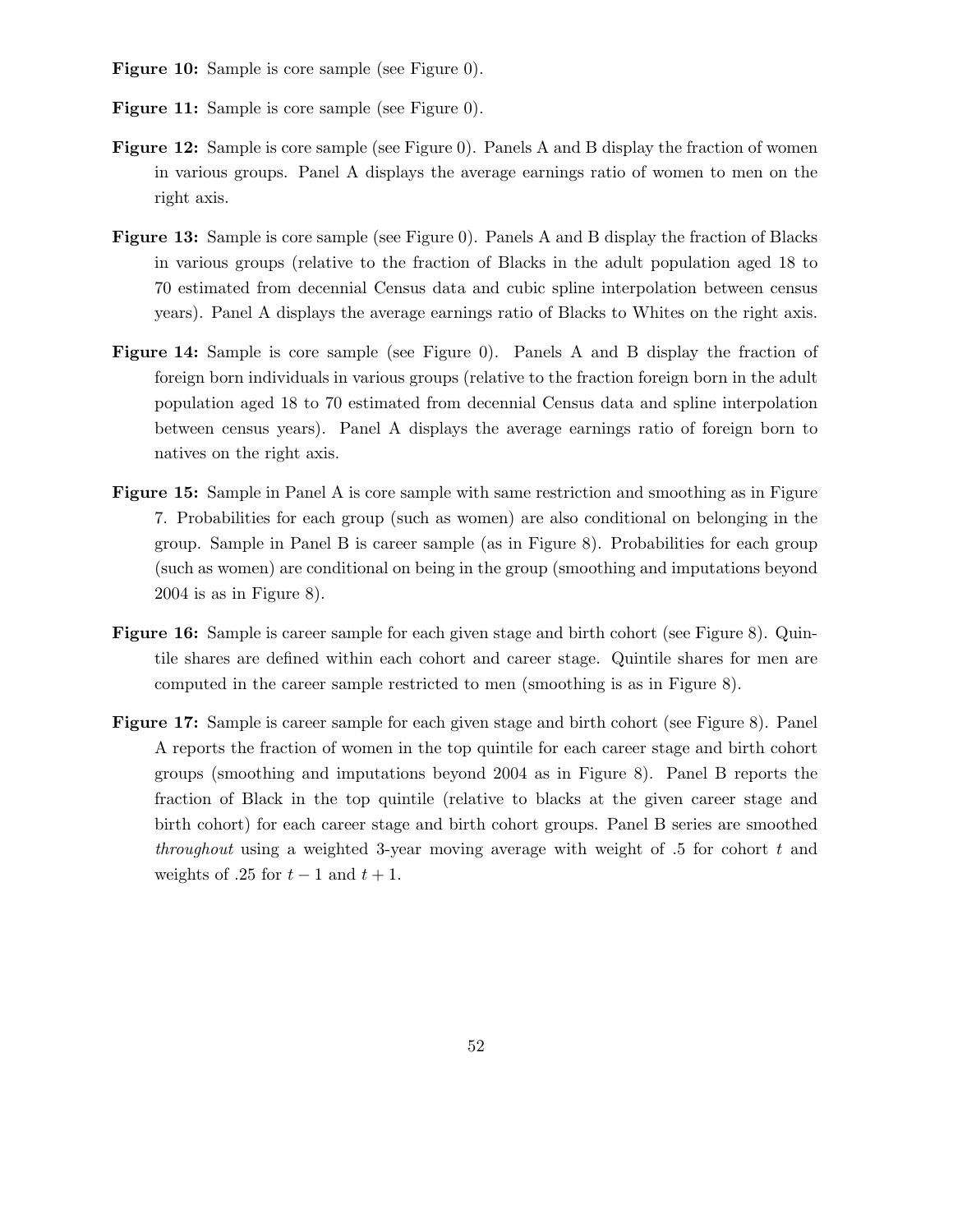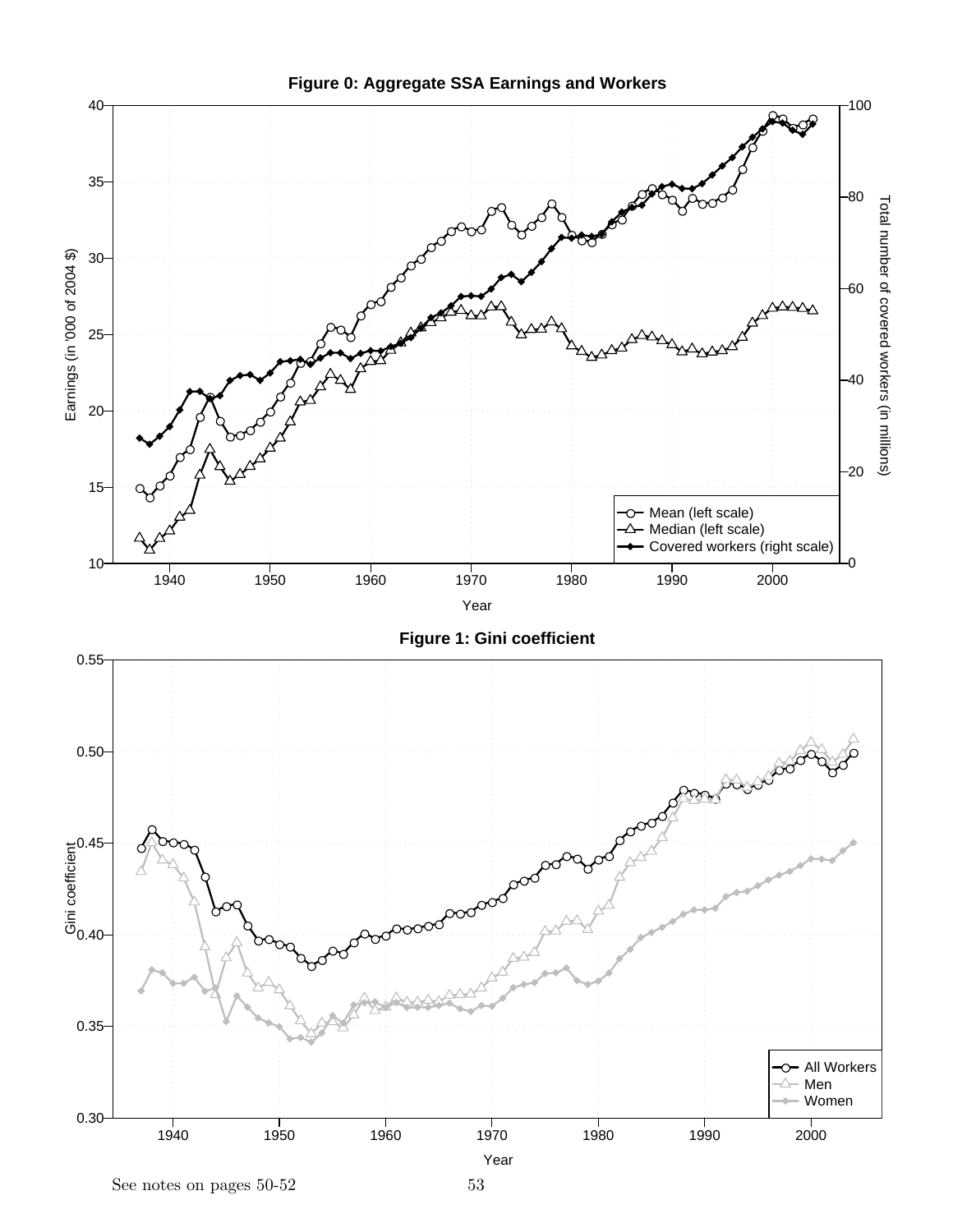

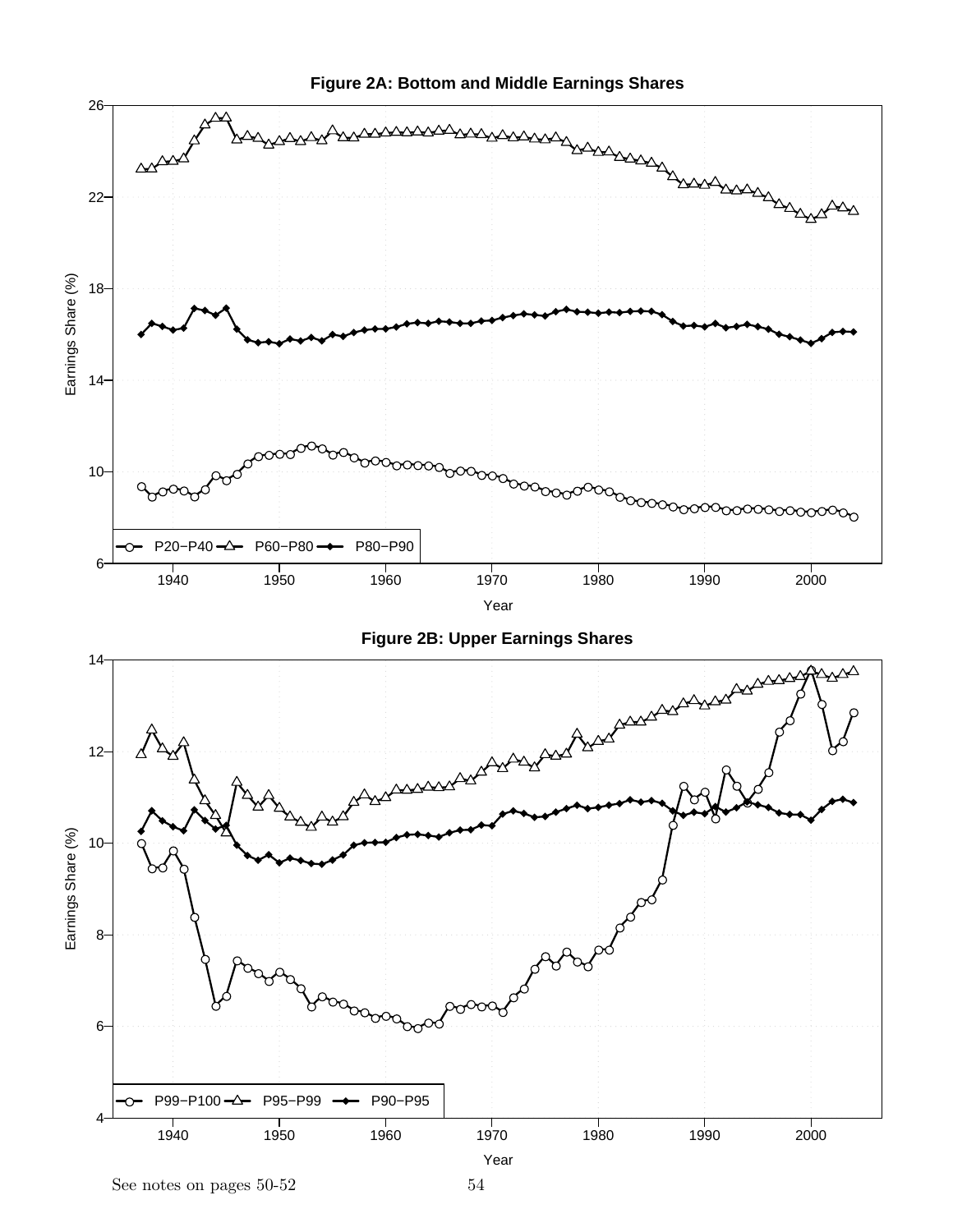

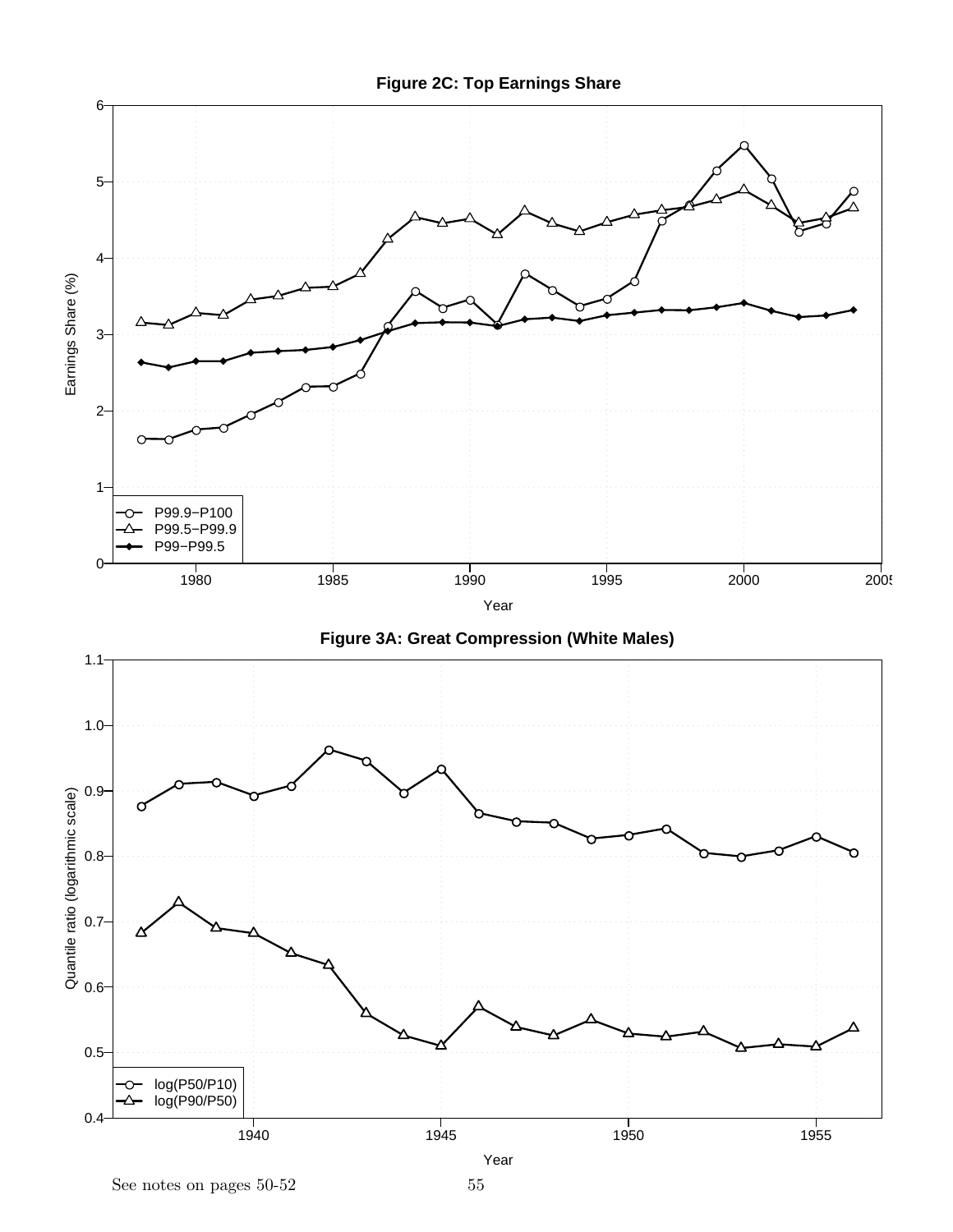





**Figure 3B: Great Compression: Entry and Exit**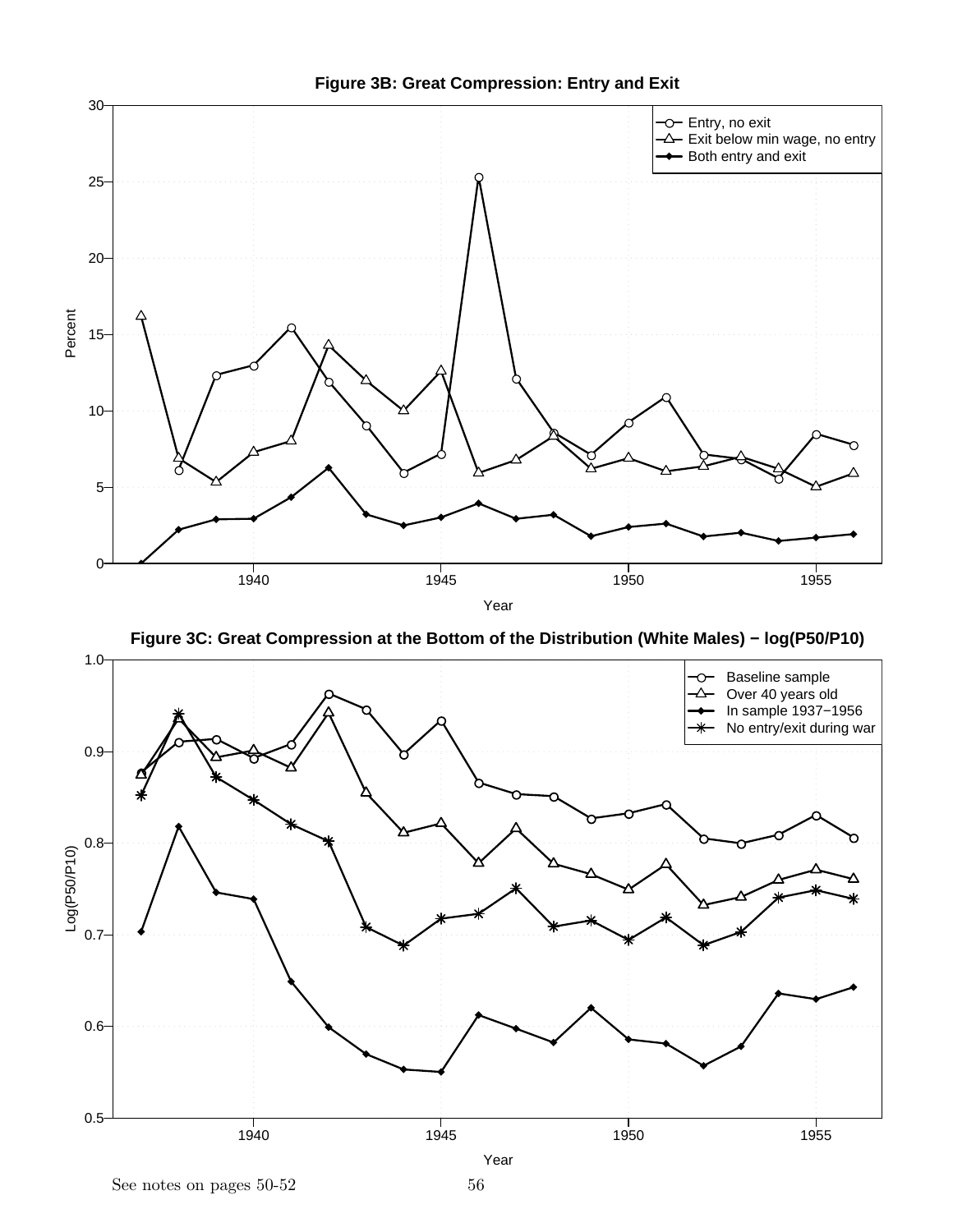



See notes on pages  $50-52$  57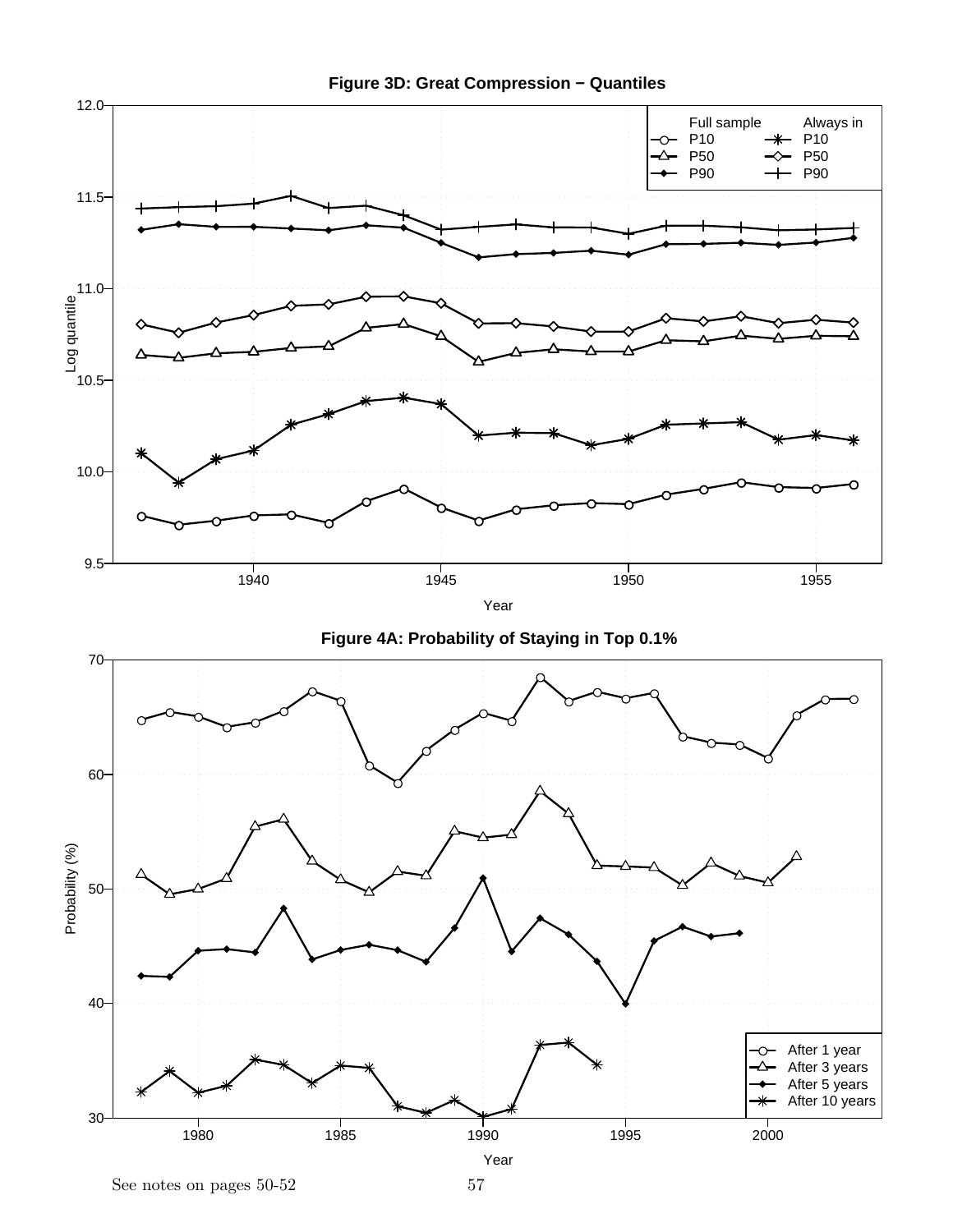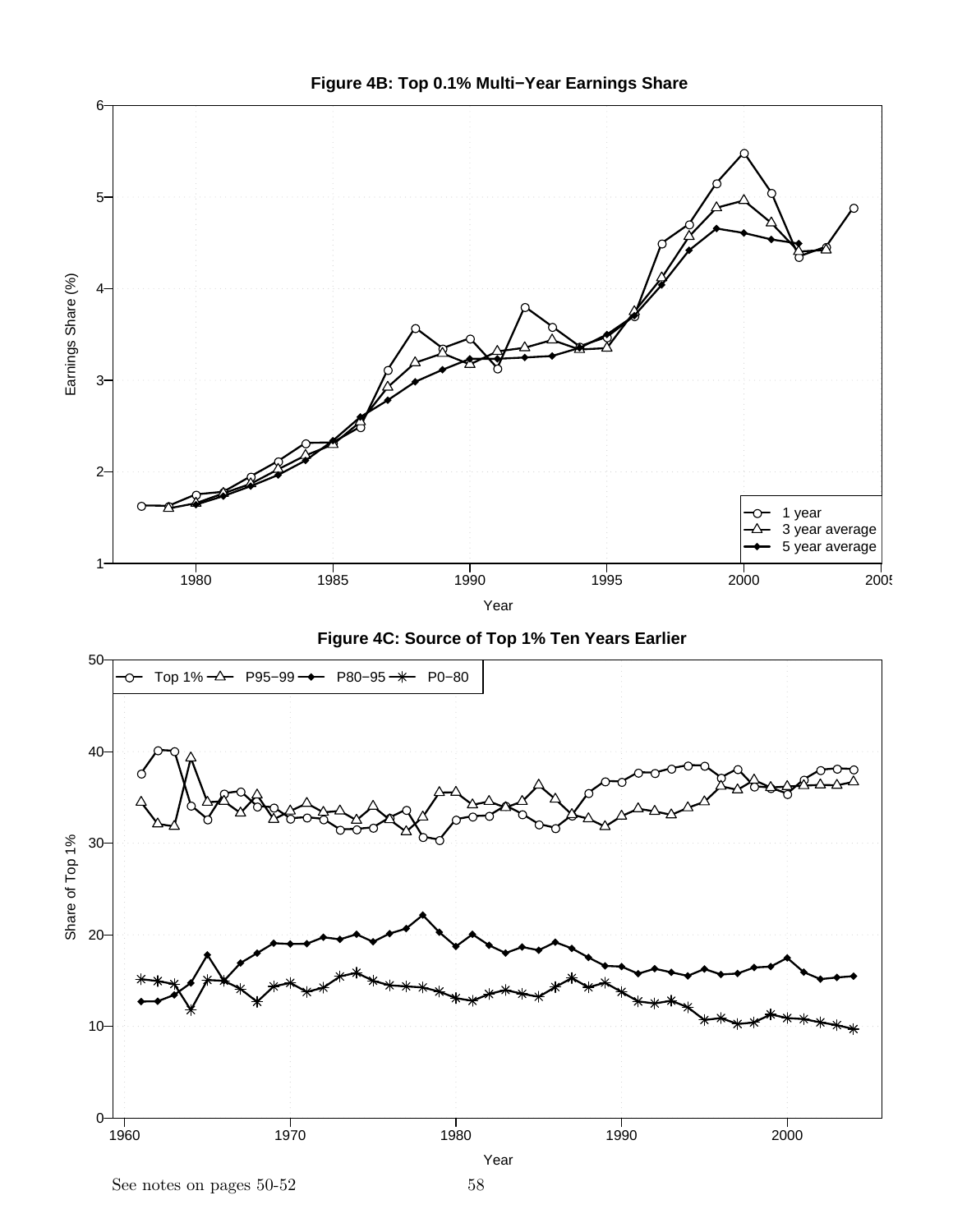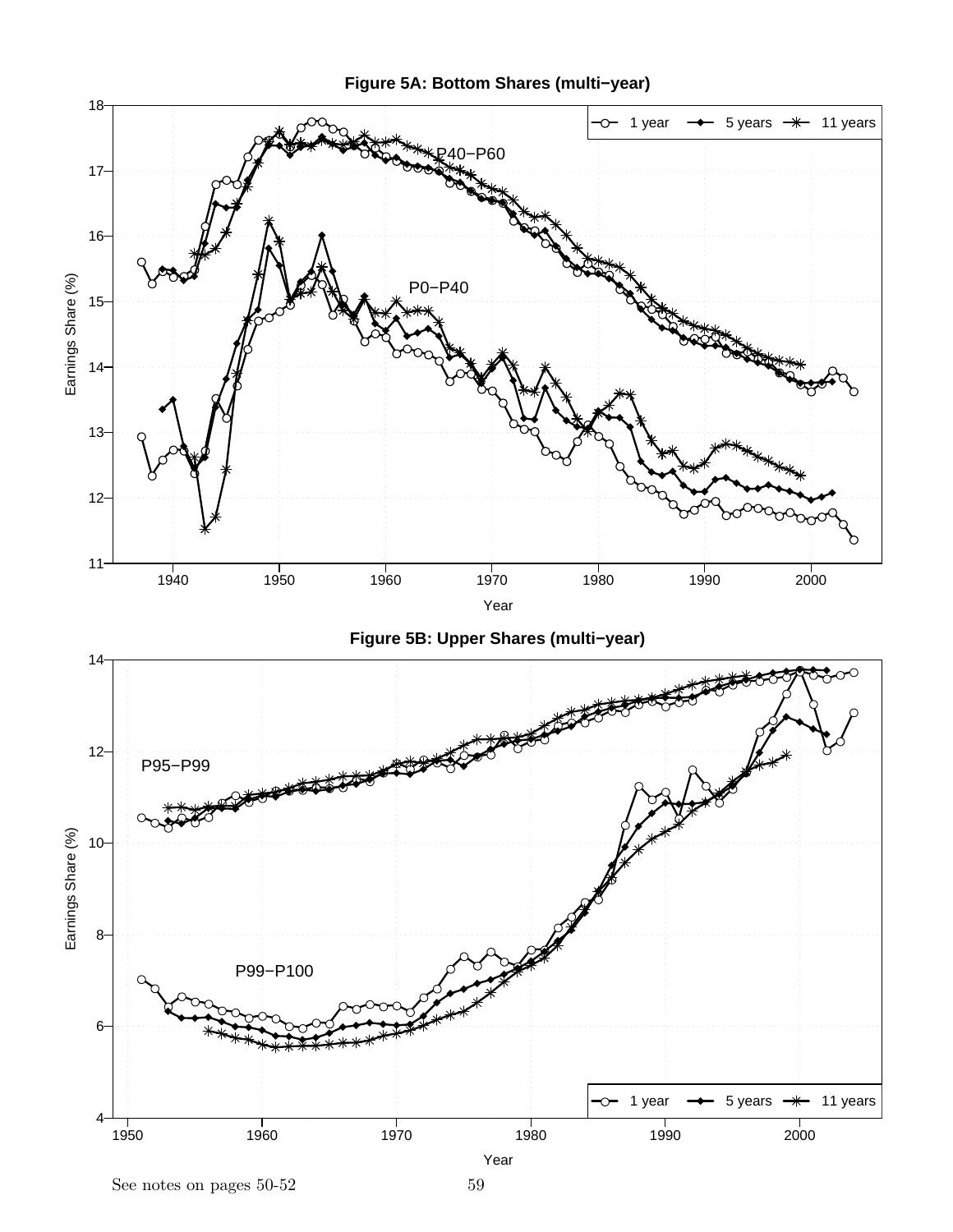

**Figure 6A: Probability of Staying in Top and Bottom Groups**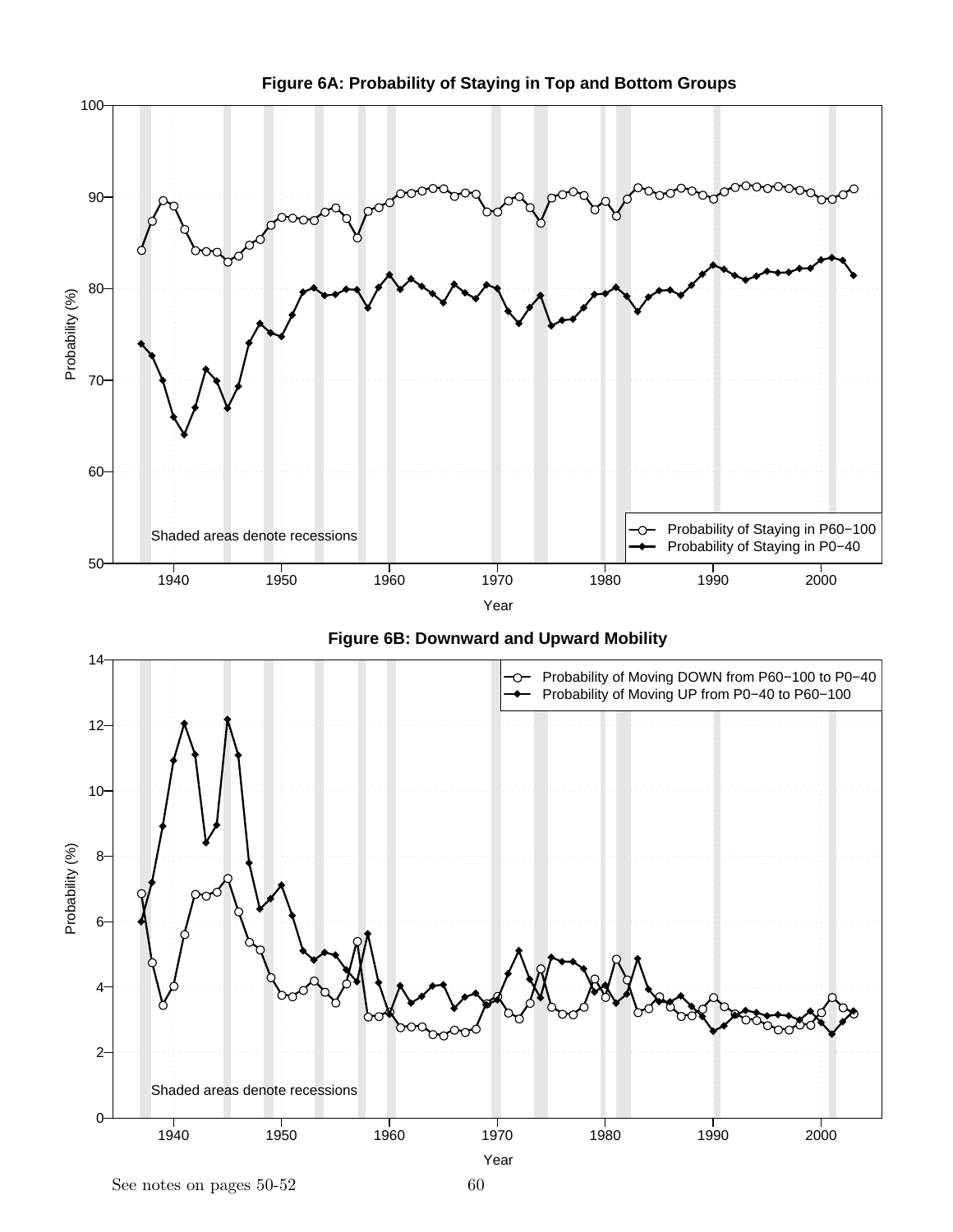

**Figure 7: Probability of Upward Mobility for 11 Year Earnings Average**

45

50

Year of birth

1920 1930 1940 1950 1960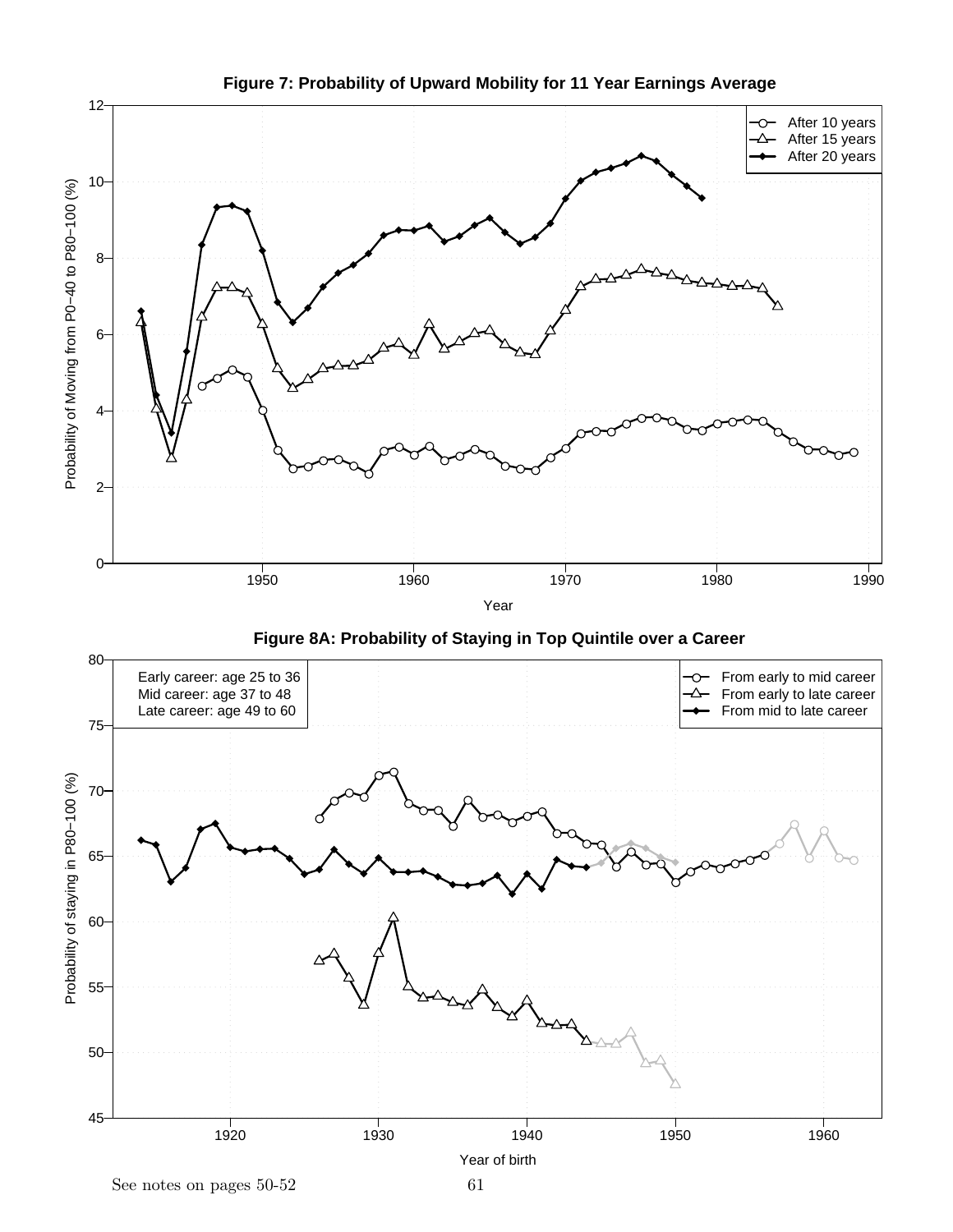

**Figure 8B: Probability of Staying in Bottom Two Quintiles over a Career**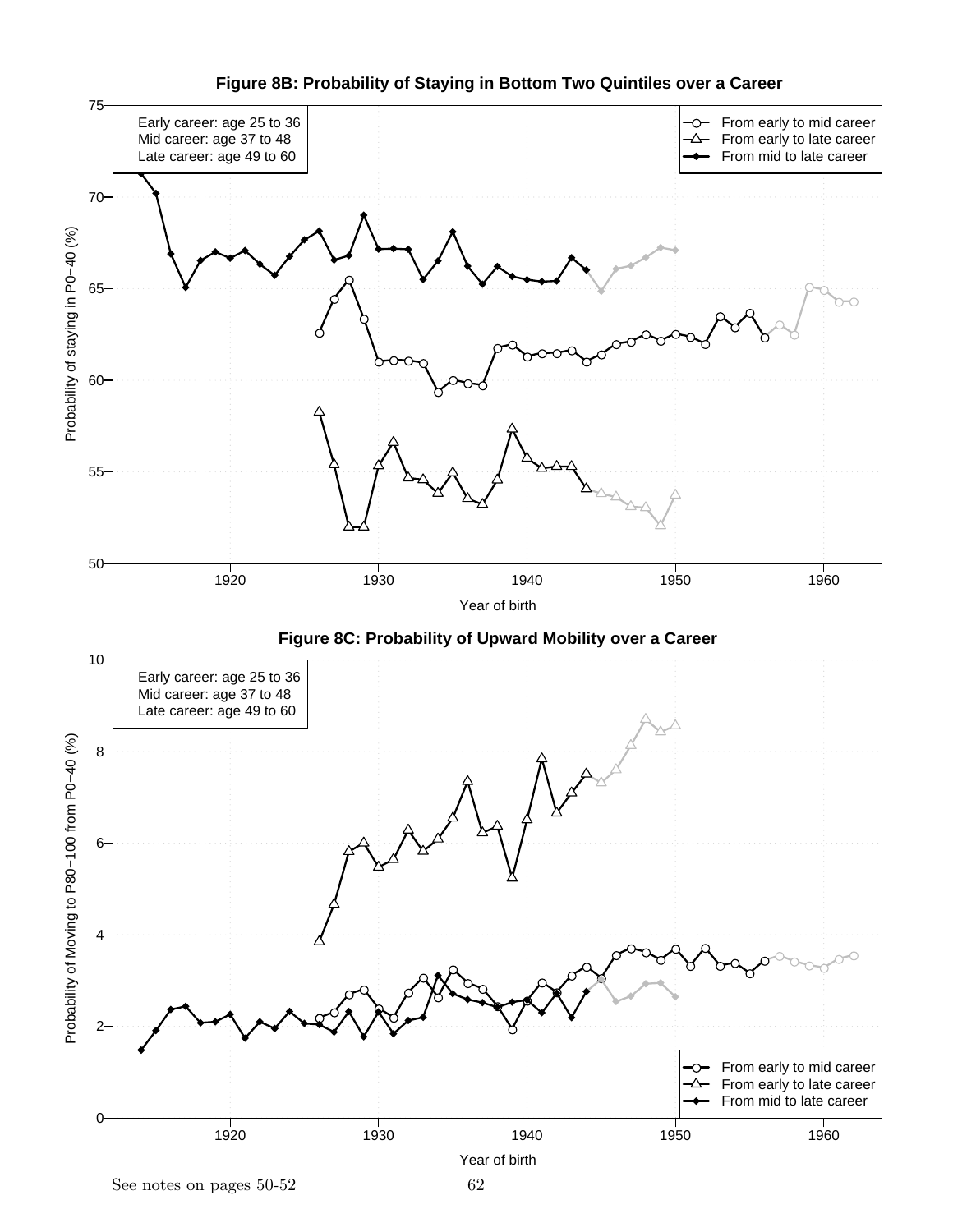

**Figure 8D: Probability of Downward Mobility over a Career**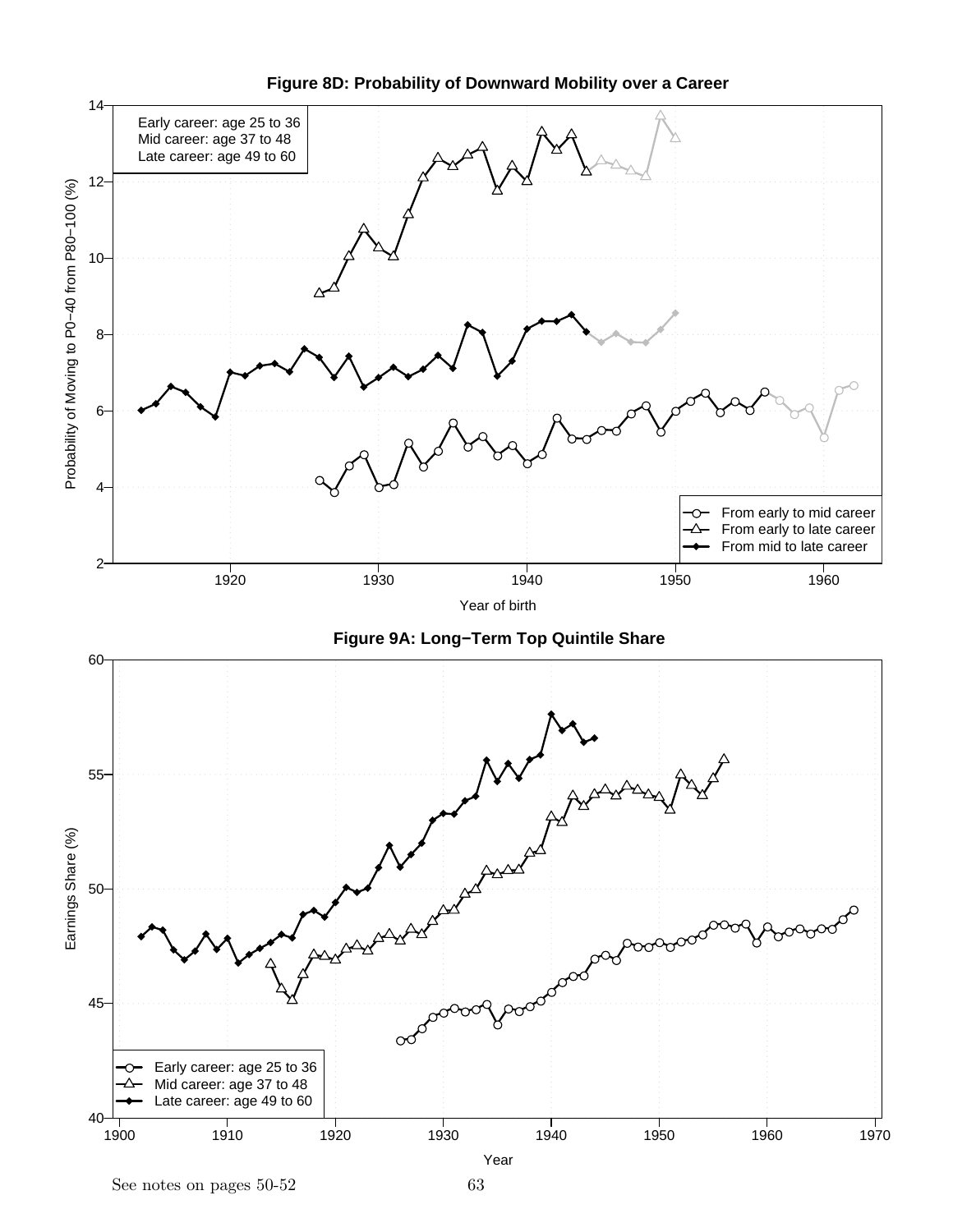



 $\quad \ \, {\rm See \,\, notes \,\, on \,\, pages} \,\, 50\text{-}52 \qquad \qquad \ \, 64$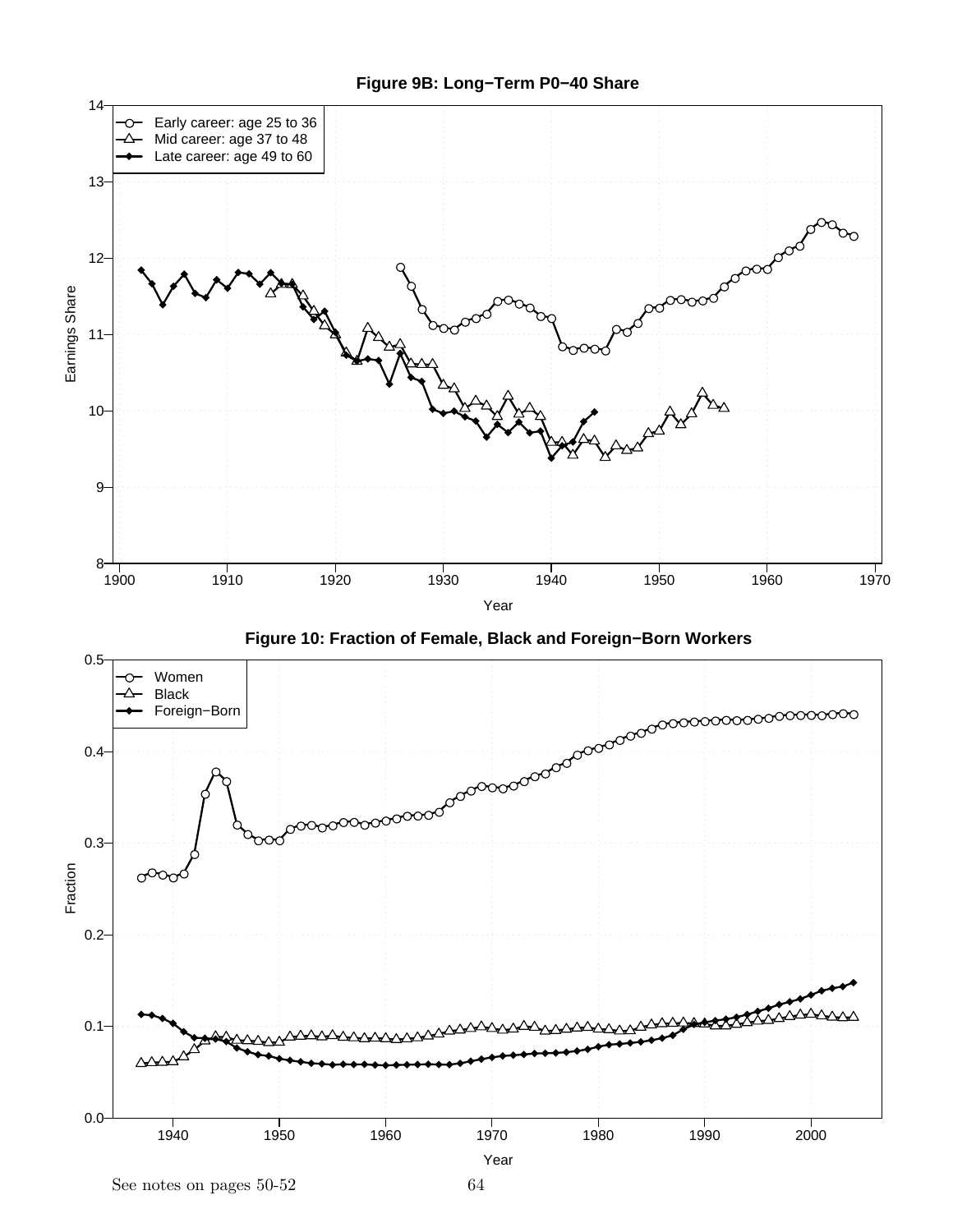

**Figure 11: Average Earnings of Female, Black and Foreign−Born Workers**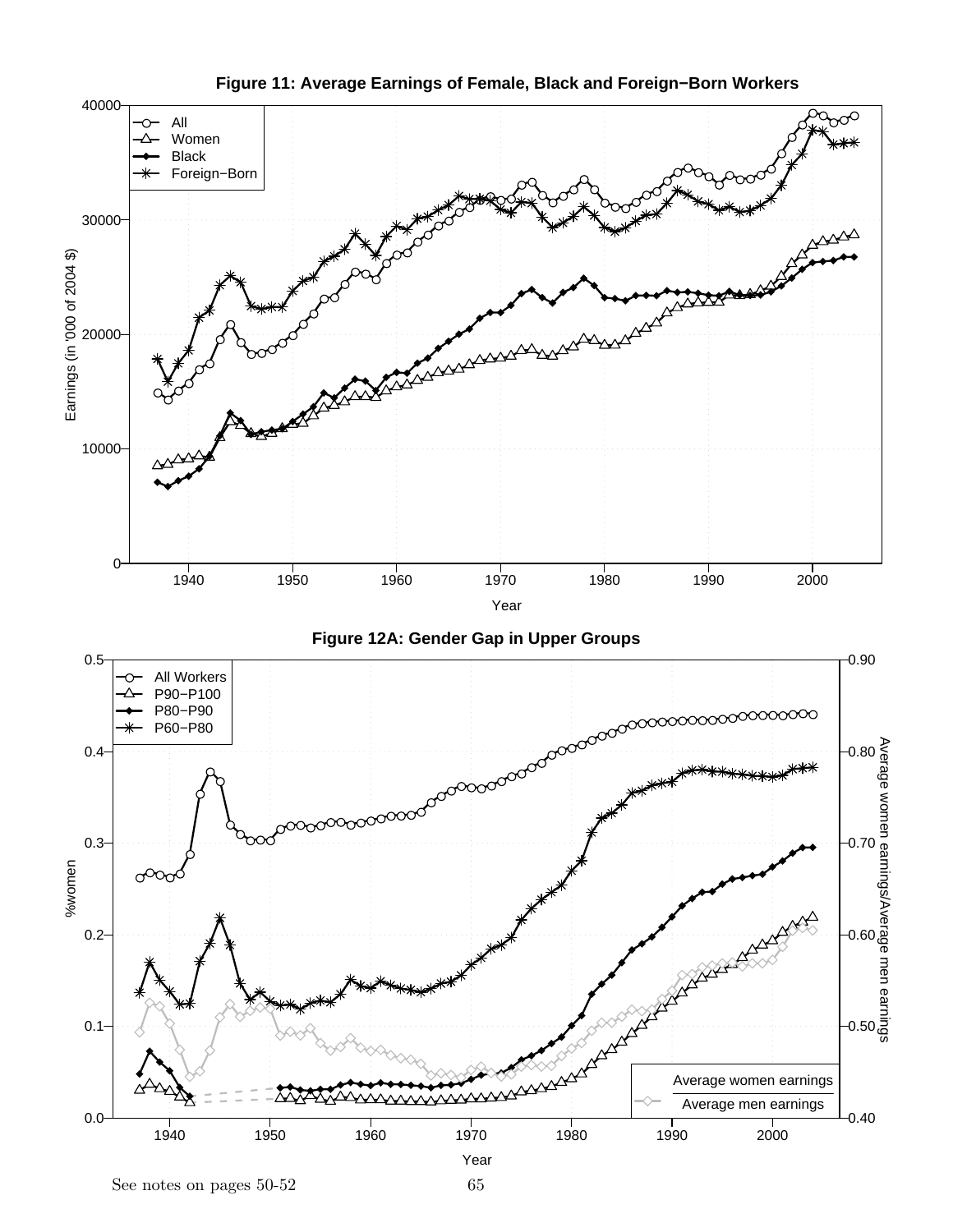

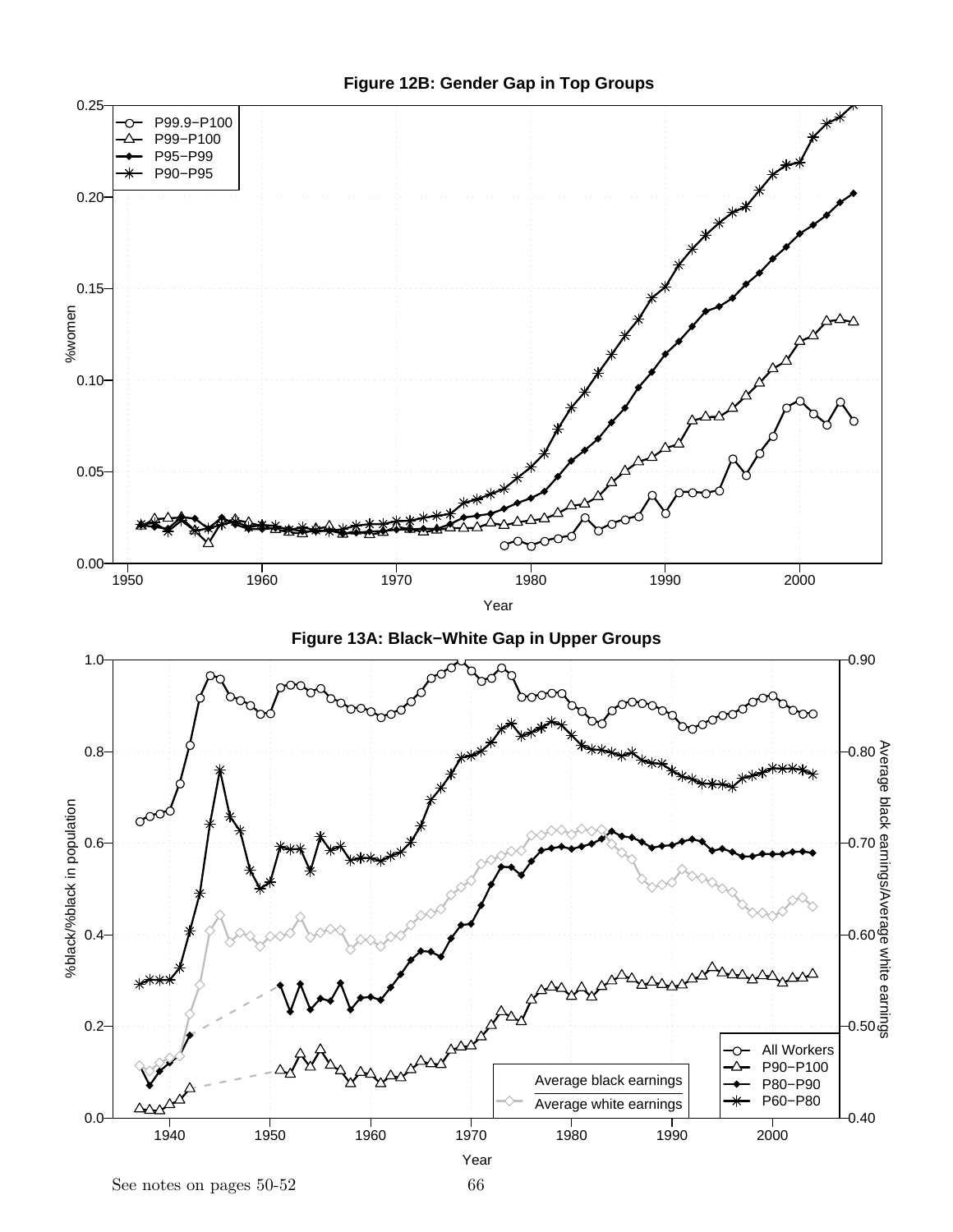

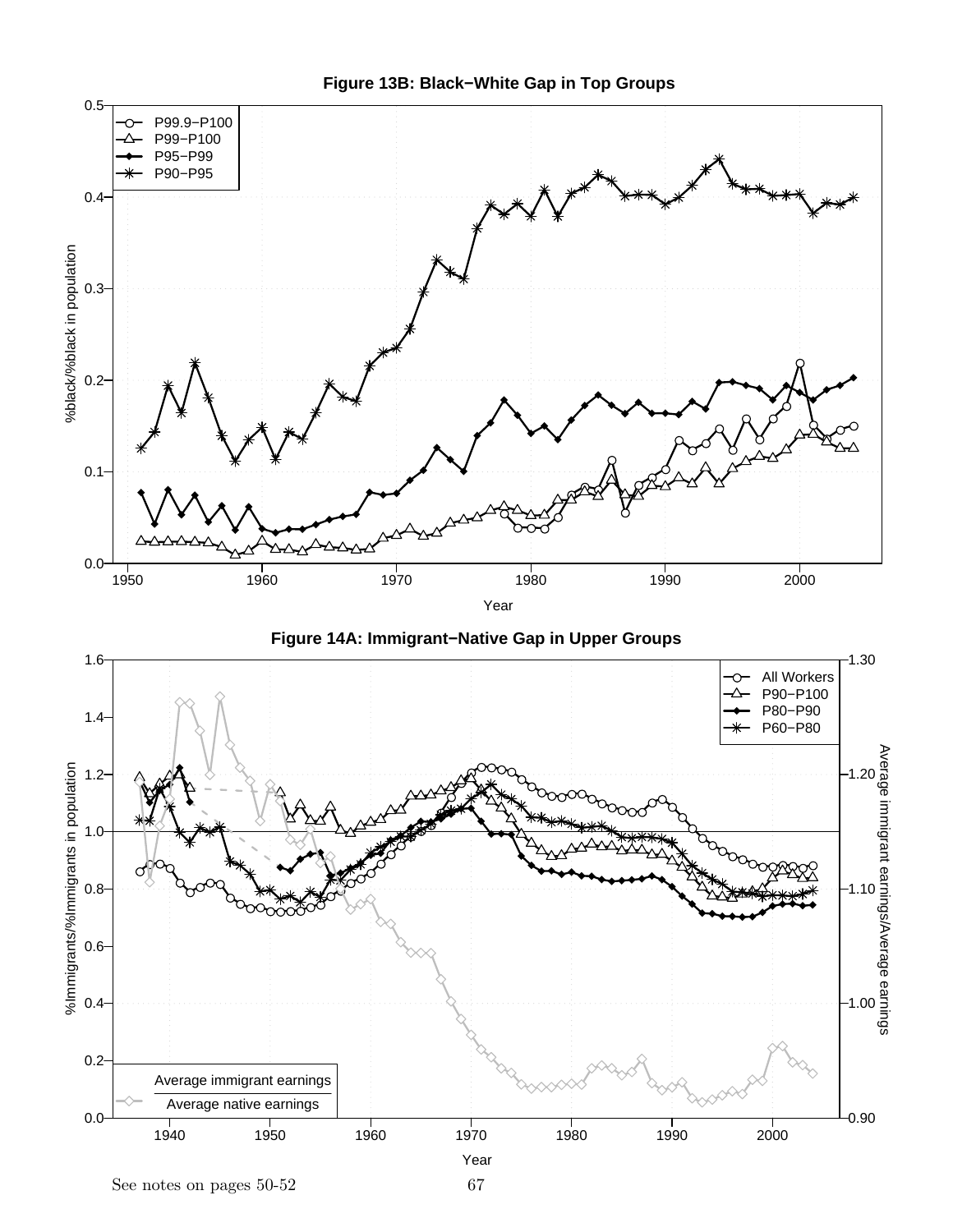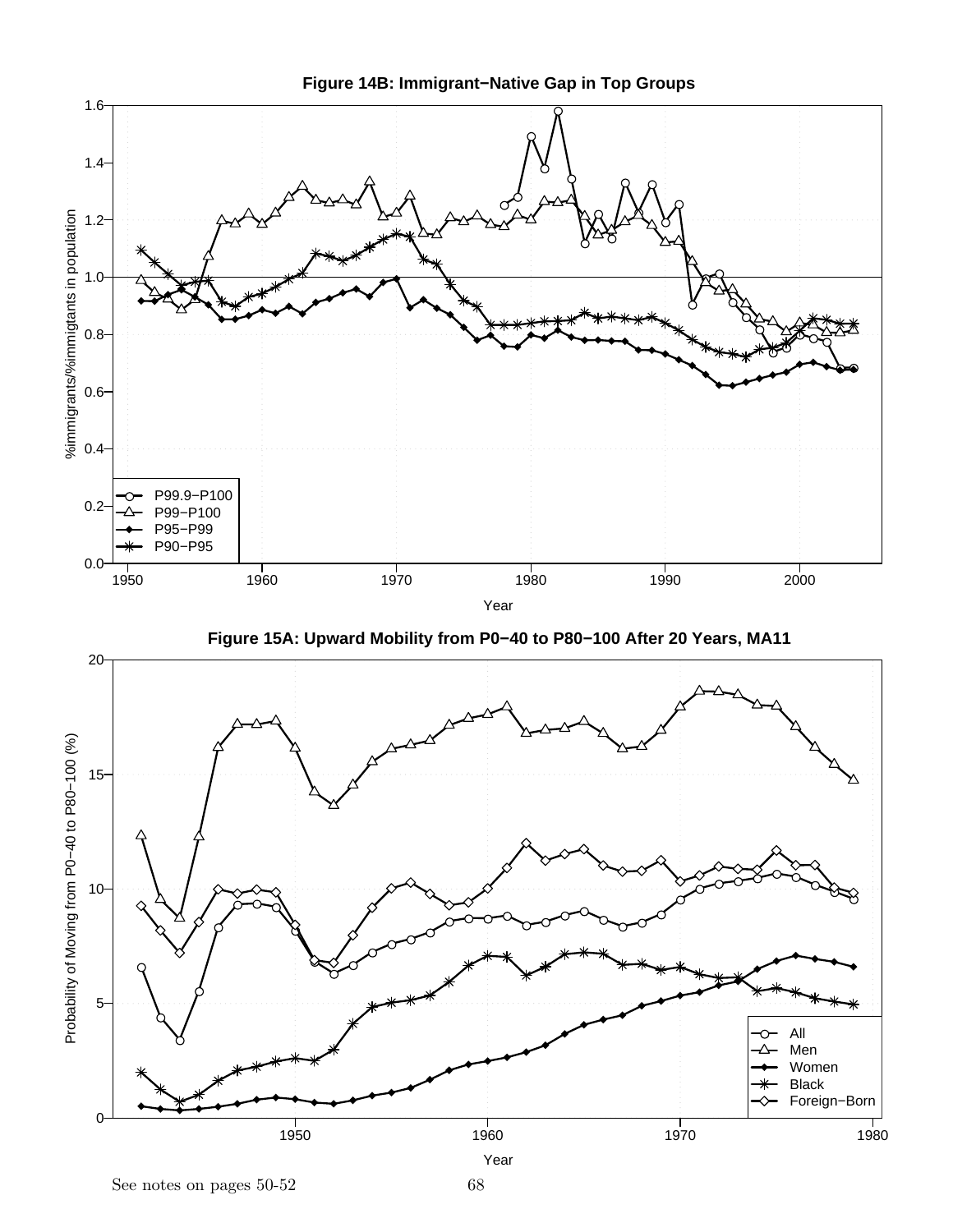

**Figure 15B: Probability of Upward Mobility over a Career by Gender**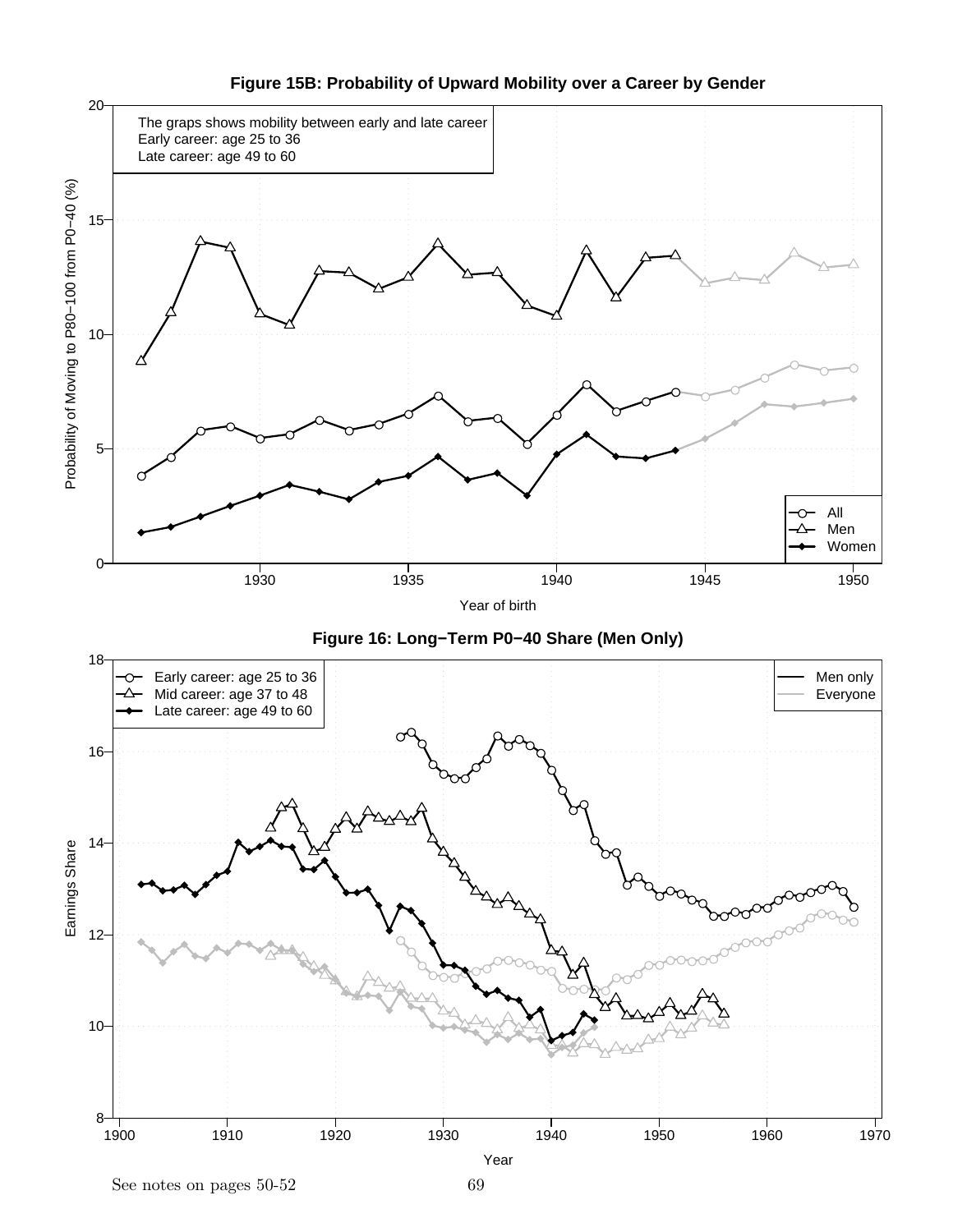

**Figure 17A: Women in Top Quintile (Long−Term)**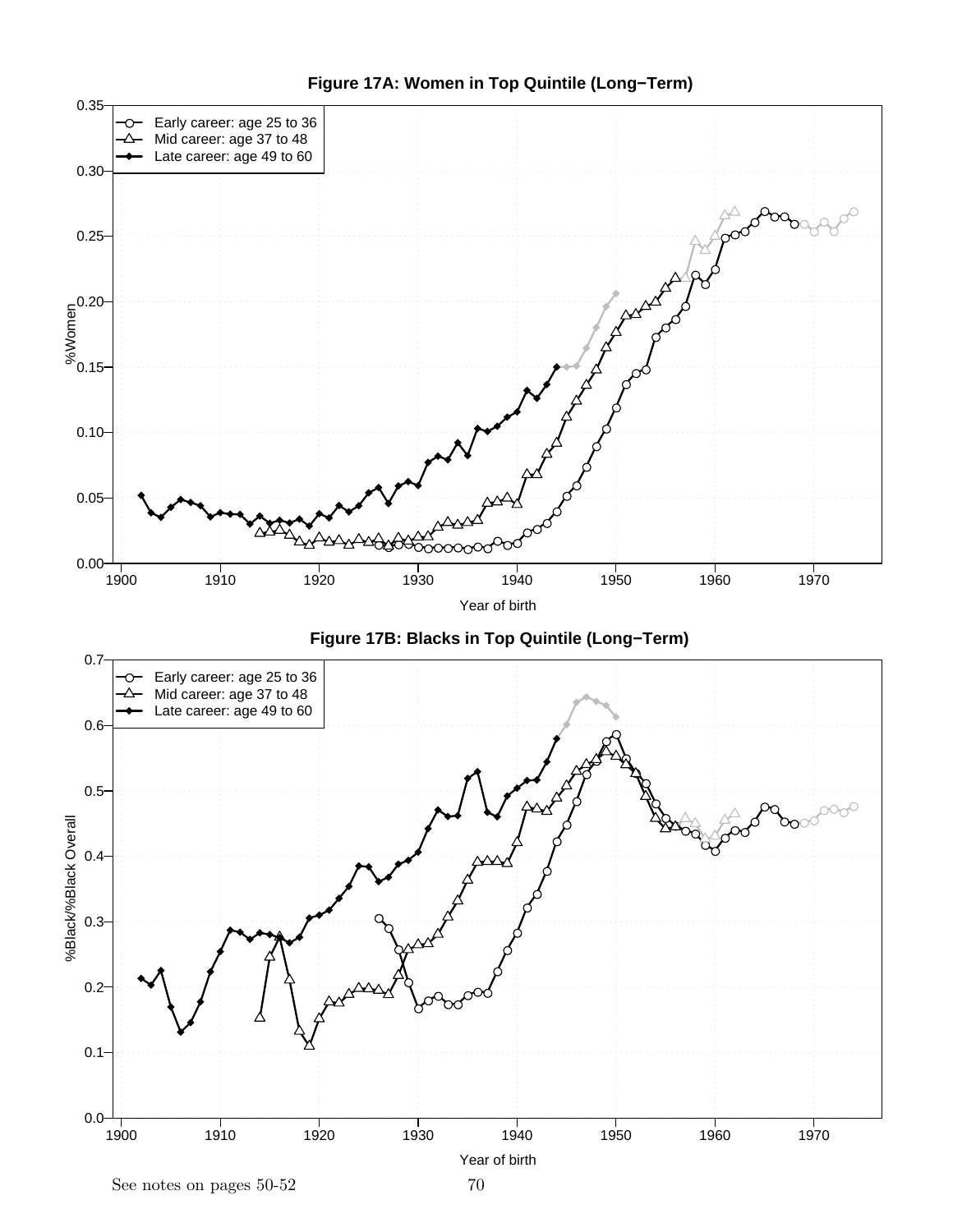## Appendix figures footnotes

- Figure A1: Workers in full sample defined as all employees above minimum threshold (\$2,575) in 2004 and indexed on average wage for earlier years) and aged 18 to 70 (by January 1st of a given year  $t$ ). In contrast to core sample, there are no industry restrictions. Self-employment earnings are fully excluded. Commerce-industry sample denotes the core sample (see Figure 0). NIPA excluding military is the number of full time and parttime civilian employees from National Income and Products Accounts. NIPA commerceindustry is the number of full time and part-time civilian employees excluding government employees, agriculture, fish and forestry, health services, educational services, social services and membership organizations, and private households.
- Figure A2: Commerce and industry core sample is the core sample (see Figure 0). Including all industries sample is the core sample extended to include all industries as in Figure A1. Core sample using min threshold 4 times higher (\$10,300 in 2004) limits the core sample to individuals with (commerce and industry) earnings above \$10,300 in 2004 (and indexed using average wage for earlier years) which is 4 times the minimum threshold used in the core sample. Core sample aged 25-60 limits the core sample to workers aged 25-60 (instead of 18-70).
- Figure A3: Figure A3 displays the (conditional) probability of staying in P60-100 after 1 year for the core sample (same as in Figure 6A), for the core sample extended to including all industries (same definition as in Figure A1), for the core sample restricted to men.
- Figure A4: Figure A4 displays the probability of staying in P60-100 after 1 (or 5) year for the core sample conditional on being in the core sample after  $1$  (or  $5$ ) years (as in Figure  $6A$ ) and unconditional (the individual can then have no earnings, have died, or exceeded the 70 year age limit after 1 (or 5) years).
- Figure A5: Figure A5 displays the probability of staying in the top quintile between stages of a career defined as in Figure 8 (solid lines) and the probability of staying in the top quintile defined based on earnings during the first six years of each stage of the career (dashed lines).
- Figure A6: Figure A6 (A and B) replicates Figure 15 (A and B) but re-weighing the upward mobility estimates assuming that the distribution of individuals in a given group (women, men, blacks, or foreign born) across P0-20 and P20-40 in base year is the same as for all workers (only workers present in both year t and  $t + 1$  are included). This re-weighing allows to control partially for unequal distributions of each group within P0-40 in base year.
- Figure A7: Sample is career sample for each given stage and birth cohort (see Figure 8). Graph reports the fraction of women in the sample and in the second quintile for each career stage and birth cohort groups (smoothing and imputations beyond 2004 as in Figure 8).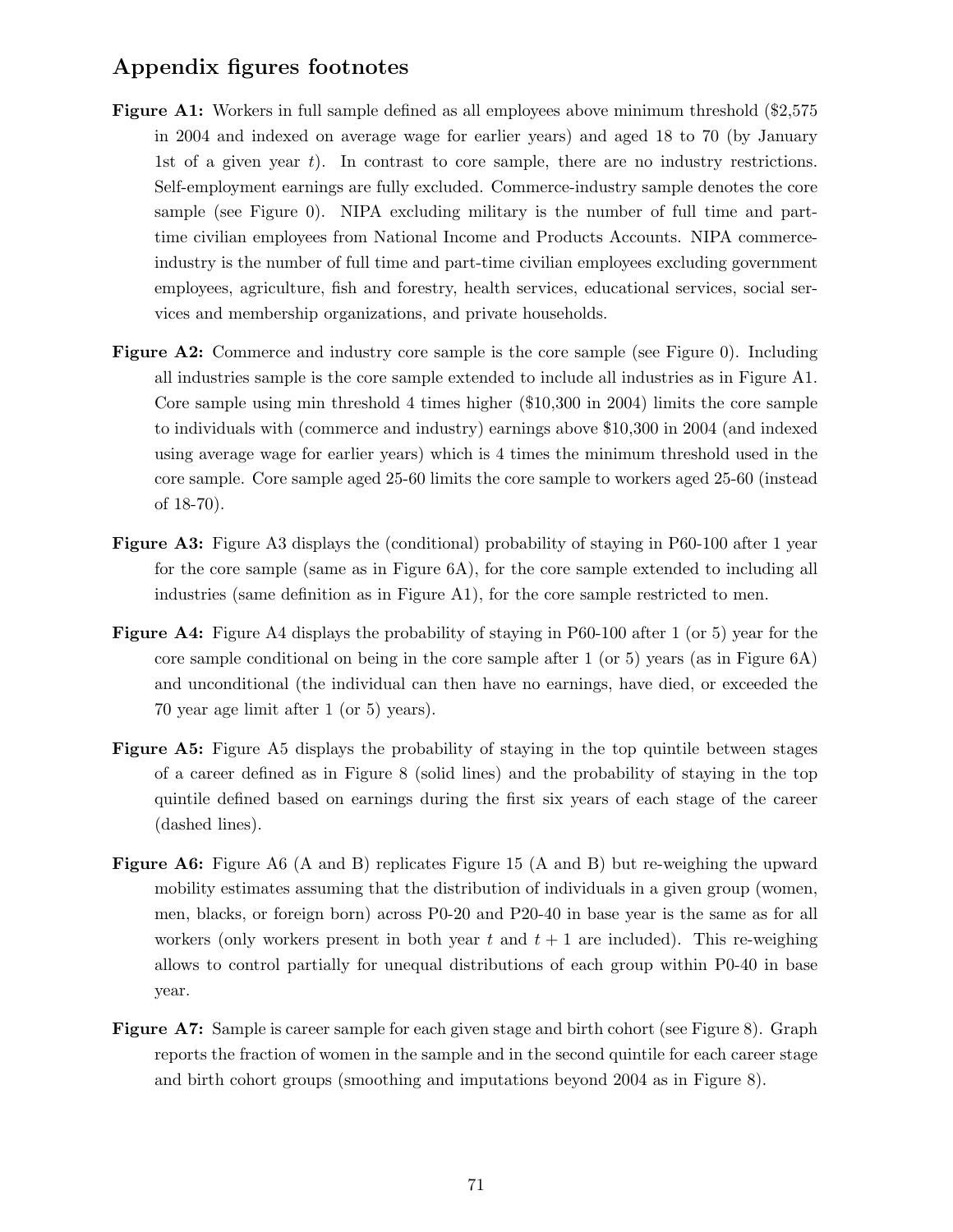



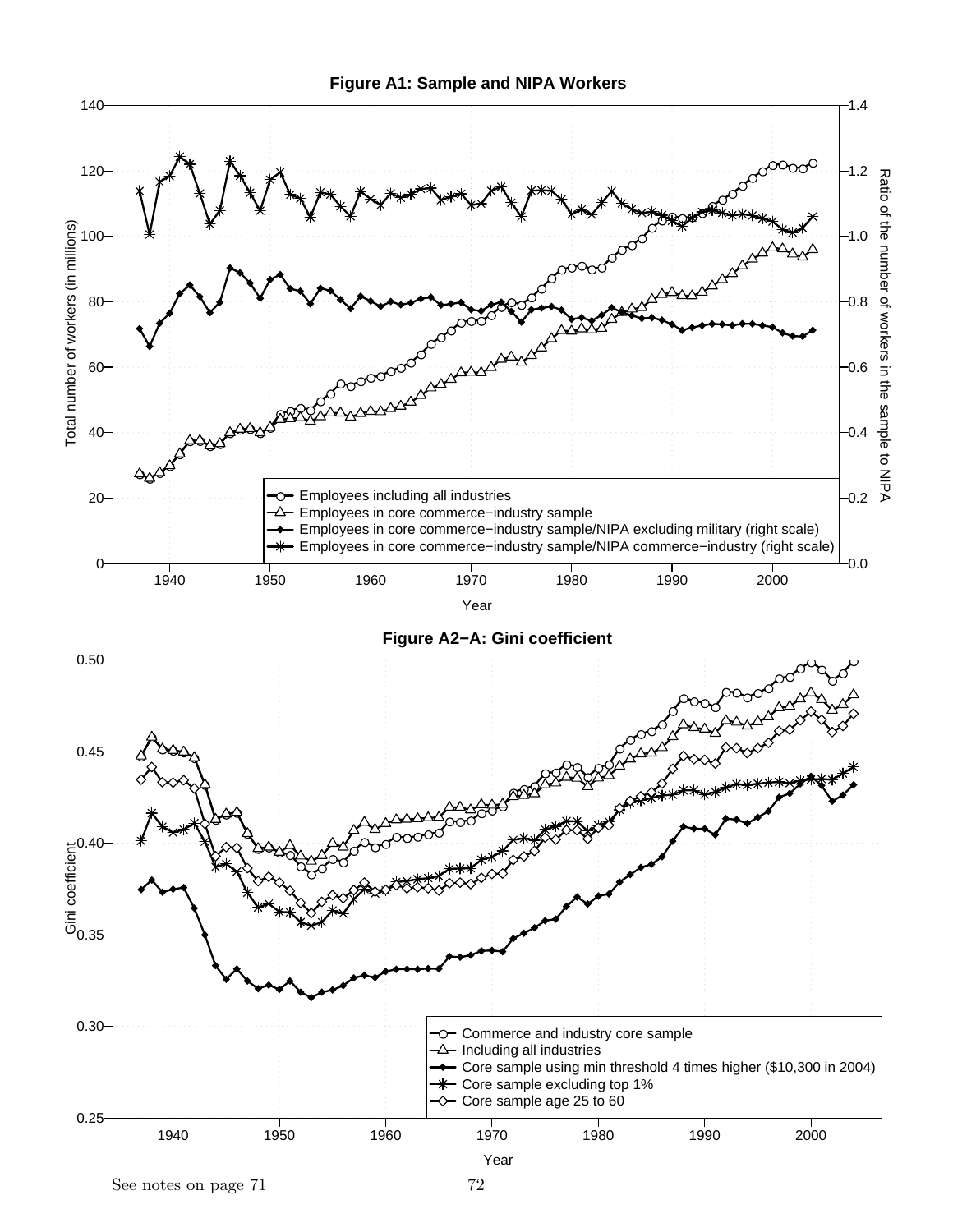

**Figure A2−B: Gini coefficient by race and place of birth**



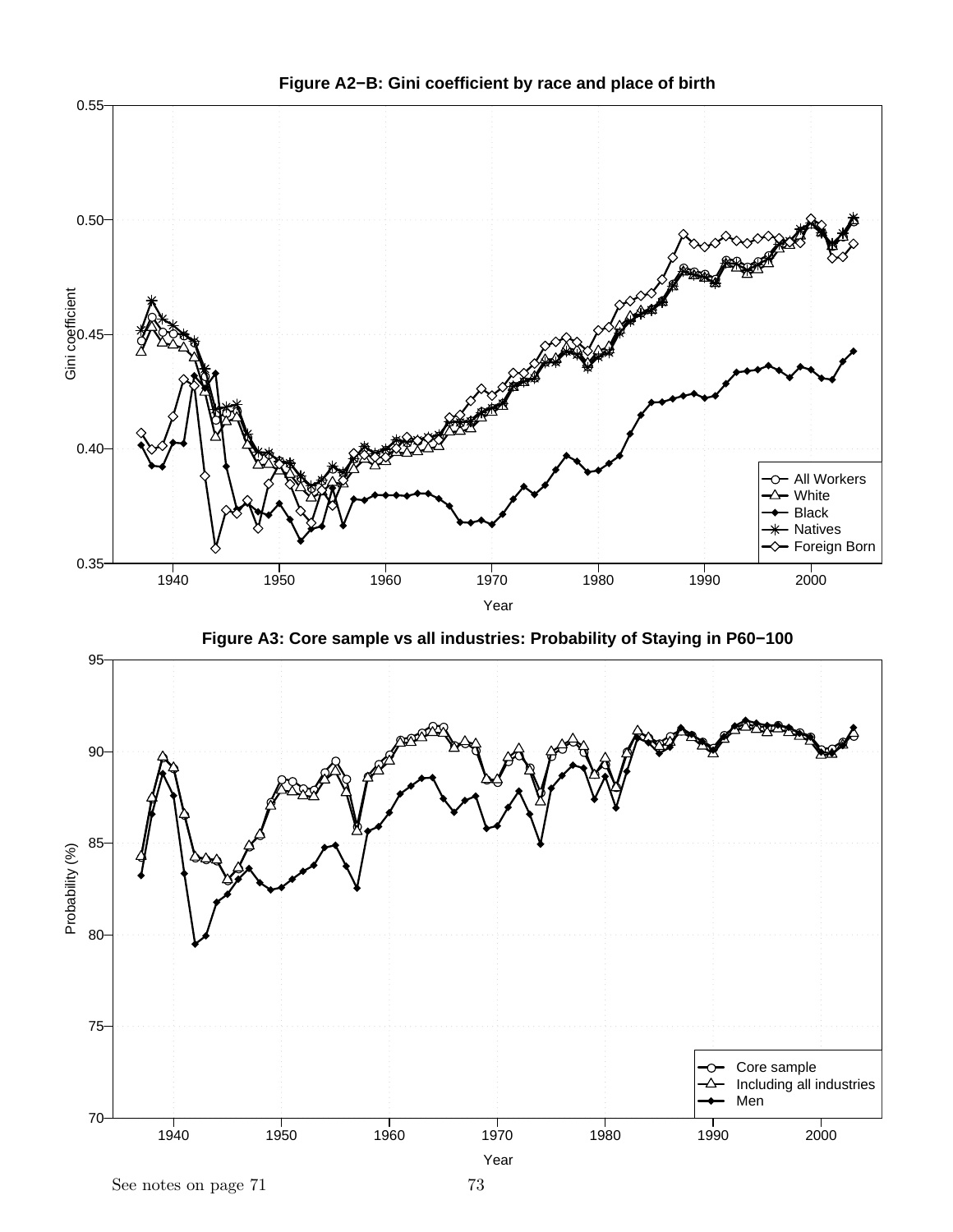

**Figure A4: Conditional and Unconditional Probability of Staying P60−100**

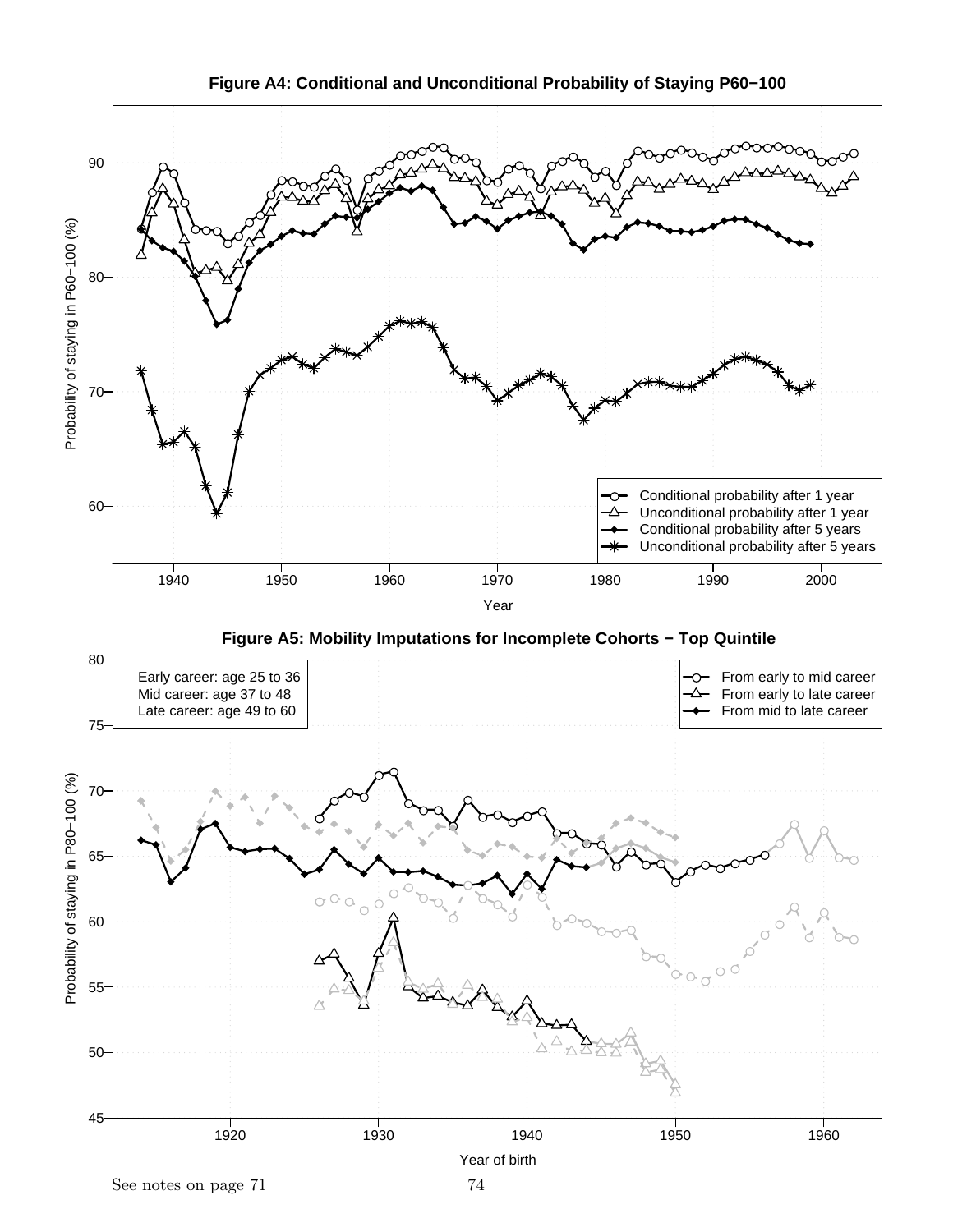

**Figure A6−A: Probability of Upward Mobility over a Career by Gender (reweighted)**



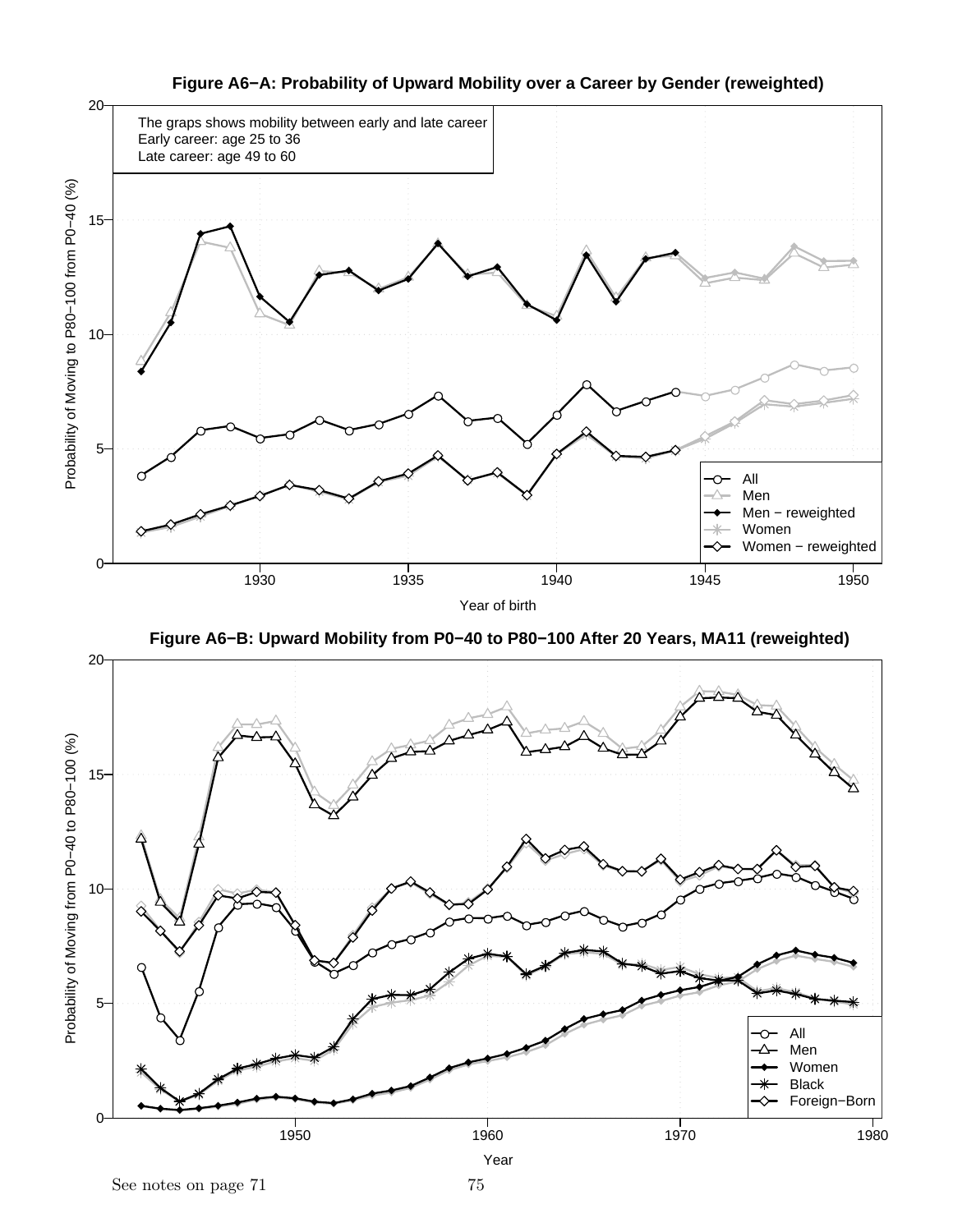

## **Figure A7: Women in P60−80 (Long−Term)**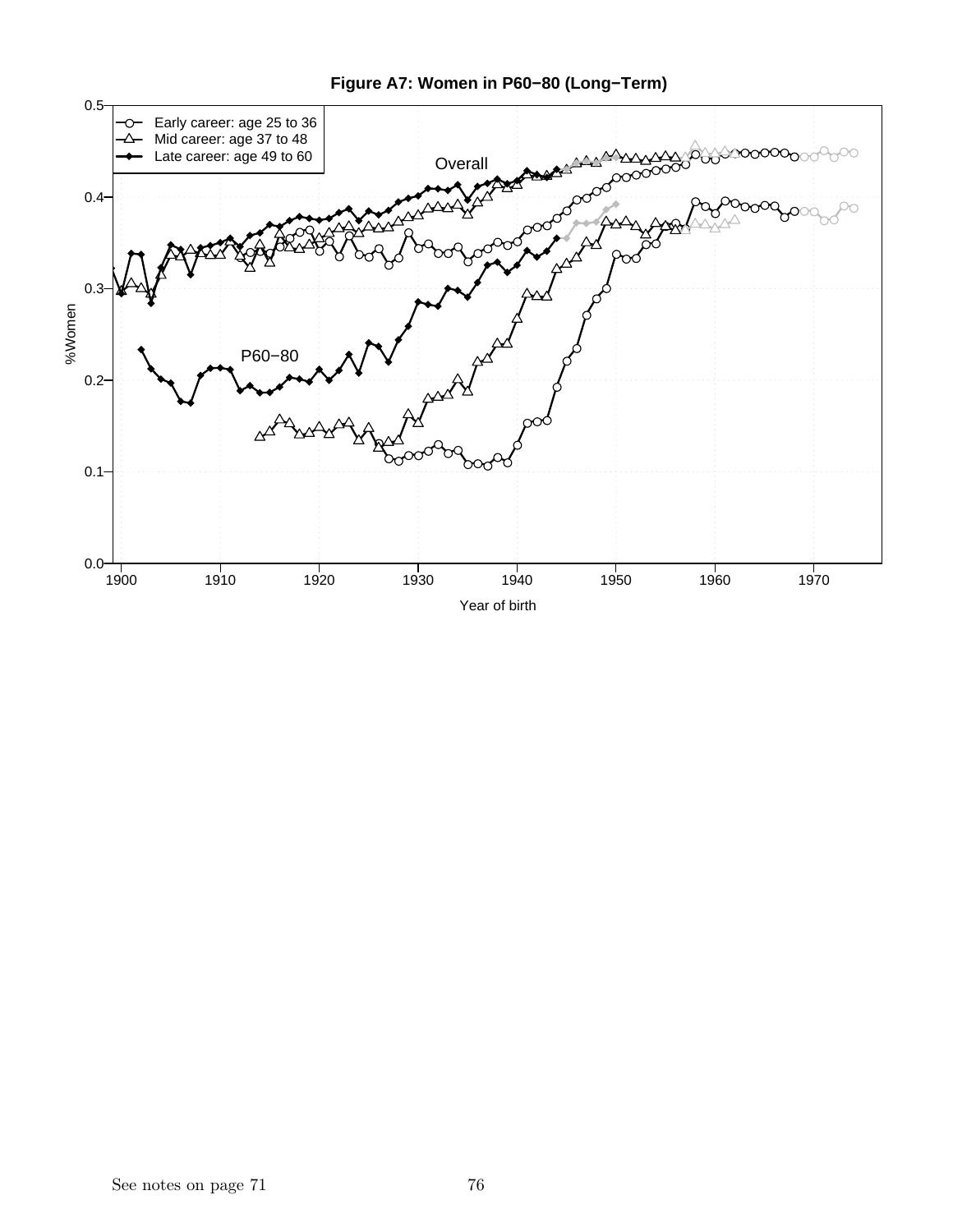| Percentile      | Income            | Income              | Average          | Number of        |
|-----------------|-------------------|---------------------|------------------|------------------|
| threshold       | threshold         | group               | income           | workers          |
|                 | $\left( 2\right)$ | $\left( 3\right)$   | $\left(4\right)$ | $\left(5\right)$ |
| P50             | 26,553            | P0-100              | 39,176           | 95,965,600       |
| P0              | 2,575             | $P0-20$             | 6,482            | 19,192,400       |
| P <sub>20</sub> | 10,827            | P <sub>20</sub> -40 | 15,794           | 19,193,400       |
| P <sub>40</sub> | 20,966            | P <sub>40</sub> -60 | 26,715           | 19,193,500       |
| <b>P60</b>      | 33,042            | P60-80              | 41,869           | 19,192,400       |
| <b>P80</b>      | 53,173            | P80-90              | 63,114           | 9,596,800        |
| P <sub>90</sub> | 76,211            | P90-95              | 85,304           | 4,798,800        |
| P <sub>95</sub> | 98,681            | P95-99              | 134,639          | 3,838,600        |
| P99             | 219,153           | P99-99.5            | 260,240          | 479,800          |
| P99.5           | 319,402           | P99.5-99.9          | 456,234          | 383,900          |
| P99.9           | 771,353           | Top $.1\%$          | 1,914,153        | 96,000           |

Table 1: Thresholds and Average Earnings by Group in 2004 — Commerce and Industry Sample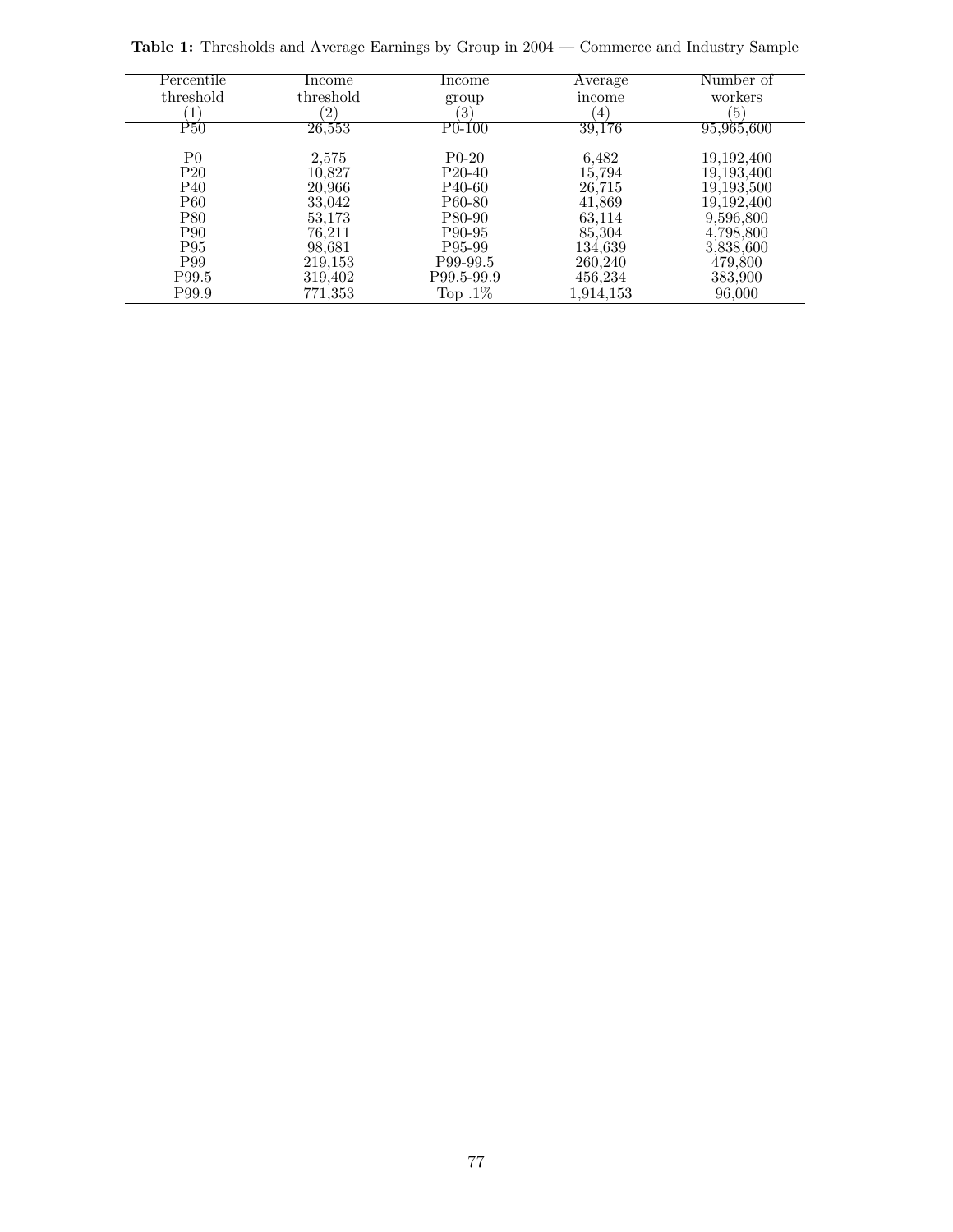| Percentile                | Income    | Income              | Average        | Number of   |
|---------------------------|-----------|---------------------|----------------|-------------|
| threshold                 | threshold | group               | income         | workers     |
|                           | (2)       | $\left(3\right)$    | $\overline{4}$ | 5           |
| $\overline{\mathrm{P}50}$ | 26,941    | $P0-100$            | 38,014         | 122,630,000 |
| P <sub>0</sub>            | 2,575     | $P0-20$             | 6,611          | 24,524,000  |
| P <sub>20</sub>           | 11.136    | P <sub>20</sub> -40 | 16,213         | 24,526,200  |
| P <sub>40</sub>           | 21,375    | P <sub>40</sub> -60 | 27,068         | 24,526,900  |
| P60                       | 33,280    | P60-80              | 41,702         | 24,526,700  |
| P80                       | 52,379    | P80-90              | 61,530         | 12,263,200  |
| P <sub>90</sub>           | 73,510    | P90-95              | 82,077         | 6,131,300   |
| P <sub>95</sub>           | 92,882    | P95-99              | 124,302        | 4,905,400   |
| P99                       | 199,026   | P99-99.5            | 234,329        | 613,100     |
| P99.5                     | 285,845   | P99.5-99.9          | 406,570        | 490,500     |
| P99.9                     | 682,466   | Top $.1\%$          | 1,666,034      | 122,700     |

 $\bf \textbf{Table A1:}$  Thresholds and Average Earnings by Group in 2004 — Full Sample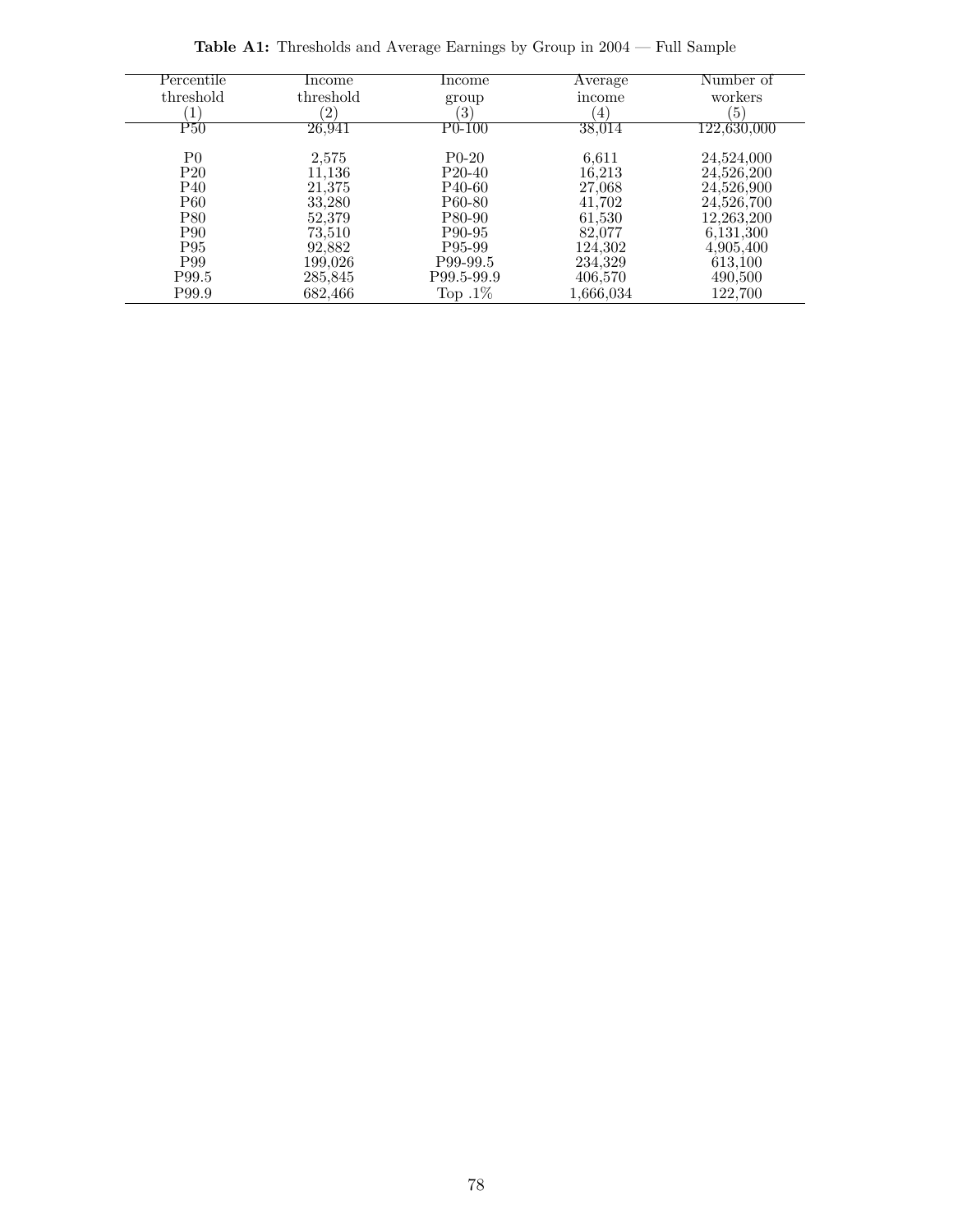Table A2: Aggregate Statistics and the Number of Observations

| Year         |                      |                   |                  | workers workers <b>Average</b> Median |                                                                               | Gini                 | Gini           | Tax max %Above %Above                 |                  |                      |
|--------------|----------------------|-------------------|------------------|---------------------------------------|-------------------------------------------------------------------------------|----------------------|----------------|---------------------------------------|------------------|----------------------|
|              | $(core, no (all in-$ |                   | (core            |                                       | $(2004 \text{ } \text{\textsterling}) \ (2004 \text{ } \text{\textsterling})$ | MA1                  | MA5            | (nominal tax max)                     |                  | $4*$ tax             |
|              | min)                 | dustries) sample) |                  |                                       |                                                                               |                      |                | $\$\)$                                |                  | max                  |
| (1)          | (2)                  | (3)               | (4)              | (5)                                   | (6)                                                                           | (7)                  | (8)            | $\left( \stackrel{\left( }{9}\right)$ | (10)             | (11)                 |
| 1937         | 30,850               | 27,395            | 27,395           | 14.968                                | $11{,}656$                                                                    | 0.448                |                | $3{,}000$                             | 3.61             |                      |
| 1938         | 29,840               | 26,031            | 26,031           | 14,354                                | 10,874                                                                        | 0.458                |                | 3,000                                 | 3.52             |                      |
| 1939         | 31,661               | 27,771            | 27,771           | 15,136                                | 11,642                                                                        | 0.451                | 0.441          | 3,000                                 | 3.63             |                      |
| 1940         | 34,041               | 29,885            | 29,885           | 15,789                                | 12,133                                                                        | 0.451                | 0.437          | 3,000                                 | 4.02             |                      |
| 1941         | 37,782               | 33,531            | 33,531           | 17,000                                | 13,032                                                                        | 0.450                | 0.444          | 3,000                                 | 5.44             |                      |
| 1942         | 42,480               | 37,524            | 37,524           | 17,514                                | 13,477                                                                        | 0.447                | 0.444          | 3,000                                 | 9.56             |                      |
| 1943         | 42,618               | 37,575            | 37,575           | 19,629                                | 15,785                                                                        | 0.432                | 0.433          | 3,000                                 | 15.74            |                      |
| 1944         | 40,675               | 36,008            | 36,008           | 20,942                                | 17,468                                                                        | 0.413                | 0.416          | 3,000                                 | 19.48            |                      |
| 1945         | 42,013               | 36,630            | 36,630           | 19,369                                | 16,339                                                                        | 0.416                | 0.412          | 3,000                                 | 17.35            |                      |
| 1946         | 45,058               | 39,975            | 39,975           | 18,336                                | 15,388                                                                        | 0.417                | 0.408          | 3,000                                 | 16.06            | 0.48                 |
| 1947         | 45,534               | 41,028            | 41,028           | 18,427                                | 15,830                                                                        | 0.405                | 0.401          | 3,000                                 | 23.15            | 0.61                 |
| 1948         | 45,579               | 41,226            | 41,226           | 18,755                                | 16,358                                                                        | 0.397                | 0.397          | 3,000                                 | 28.75            | $0.65\,$             |
| 1949         | 44,213               | 39,976            | 39,976           | 19,313                                | 16,851                                                                        | 0.398<br>$\,0.395\,$ | 0.382          | 3,000                                 | 28.97            | 0.71                 |
| 1950         | 45,766<br>47,817     | 41,604            | 41,604<br>44,052 | 19,977<br>20,965                      | 17,553<br>18,210                                                              | $0.394\,$            | 0.384<br>0.392 | 3,000<br>3,600                        | 32.88<br>28.94   | 0.69<br>0.64         |
| 1951<br>1952 | 47,853               | 45,808<br>46,716  | 44,273           | 21,872                                | 19,272                                                                        | 0.388                | 0.387          | 3,600                                 | 33.26            | 0.70                 |
| 1953         | 48,064               | 47,675            | 44,567           | 23,170                                | 20,582                                                                        | 0.383                | 0.384          | 3,600                                 | 37.64            | $0.78\,$             |
| 1954         | 47,102               | 46,964            | 43,469           | 23,288                                | 20,683                                                                        | 0.387                | $0.376\,$      | 3,600                                 | 38.34            | $\rm 0.94$           |
| 1955         | 48,493               | 49,721            | 44,864           | 24,445                                | 21,577                                                                        | 0.392                | 0.384          | 4,200                                 | 31.77            | 0.61                 |
| 1956         | 49,661               | 52,043            | 46,021           | 25,526                                | 22,392                                                                        | $0.390\,$            | 0.392          | 4,200                                 | 34.99            | 0.73                 |
| 1957         | 49,998               | 55,115            | 45,985           | 25,348                                | 21,989                                                                        | 0.396                | 0.393          | 4,200                                 | 36.46            | 0.78                 |
| 1958         | 48,999               | 54,336            | 44,740           | 24,861                                | 21,398                                                                        | 0.401                | 0.389          | 4,200                                 | $36.68\,$        | $0.84\,$             |
| 1959         | 49,936               | 55,831            | 45,876           | 26,274                                | 22,759                                                                        | 0.398                | 0.396          | 4,800                                 | 32.36            | $0.67\,$             |
| 1960         | 50,544               | 56,882            | 46,475           | 27,012                                | 23,230                                                                        | 0.400                | 0.398          | 4,800                                 | 34.86            | 0.78                 |
| 1961         | 50,540               | 57,359            | 46,388           | 27,204                                | 23,284                                                                        | 0.404                | 0.395          | 4,800                                 | 36.08            | $0.82\,$             |
| 1962         | 51,521               | 58,892            | 47,377           | 28,148                                | 23,962                                                                        | 0.403                | $0.399\,$      | 4,800                                 | 38.38            | $0.88\,$             |
| 1963         | 52,313               | 59,946            | 48,072           | 28,760                                | 24,457                                                                        | 0.404                | 0.399          | 4,800                                 | 40.14            | $\rm 0.96$           |
| 1964         | 53,711               | 61,529            | 49,320           | 29,552                                | 25,094                                                                        | 0.405                | 0.398          | 4,800                                 | 42.18            | 1.08                 |
| 1965         | 55,888               | 64,043            | 51,370           | 29,982                                | 25,436                                                                        | 0.406                | 0.401          | 4,800                                 | 43.89            | 1.17                 |
| 1966         | 58,259               | 67,247            | 53,668           | 30,745                                | 25,779                                                                        | 0.412                | 0.406          | 6,600                                 | 29.46            | 0.63                 |
| 1967         | 59,294               | 69,253            | 54,699           | 31,163                                | 26,088                                                                        | 0.412                | 0.406          | 6,600                                 | 31.51            | 0.70                 |
| 1968         | 60,979               | 71,359            | 56,262           | 31,798                                | 26,460                                                                        | 0.413                | 0.410          | 7,800                                 | 25.54            | 0.53                 |
| 1969         | 63,144               | 73,746            | 58,298           | 32,109                                | 26,574                                                                        | 0.417                | 0.415          | 7,800                                 | $29.05\,$        | 0.65                 |
| 1970         | 63,595<br>63,797     | 74,250            | 58,449           | 31,789<br>31,908                      | 26,227                                                                        | 0.418<br>0.420       | 0.412<br>0.410 | 7,800<br>7,800                        | 31.13<br>33.82   | $0.75\,$<br>$0.83\,$ |
| 1971<br>1972 | 65,673               | 74,283<br>76,031  | 58,327<br>59,919 | 33,124                                | 26,223<br>26,801                                                              | 0.428                | 0.417          | 9,000                                 | 29.79            | 0.74                 |
| 1973         | 68,251               | 78,549            | 62,428           | 33,369                                | 26,824                                                                        | 0.430                | 0.428          | 10,800                                | 24.12            | $0.58\,$             |
| 1974         | 68,996               | 79,982            | 63,131           | 32,217                                | 25,806                                                                        | 0.431                | 0.429          | 13,200                                | 17.62            | $0.44\,$             |
| 1975         | 67,668               | 79,177            | 61,520           | 31,576                                | 24,981                                                                        | 0.438                | 0.422          | 14,100                                | 17.80            | $0.50\,$             |
| 1976         | 69,660               | 81,467            | 63,560           | 32,148                                | 25,325                                                                        | 0.439                | 0.430          | 15,300                                | 17.90            | 0.46                 |
| 1977         | 72,047               | 84,131            | 65,900           | 32,712                                | 25,350                                                                        | 0.443                | 0.434          | 16,500                                | 18.15            | 0.50                 |
| 1978         | 74,186               | 87,318            | 68,732           | 33,611                                | 25,820                                                                        | 0.442                | 0.438          | 17,700                                | 18.81            | 0.51                 |
| 1979         | 76,554               | 89,947            | 71,194           | 32,723                                | 25,378                                                                        | 0.436                | 0.439          | 22,900                                | 12.02            | 0.32                 |
| 1980         | 76,701               | 90,574            | 71,038           | 31,552                                | 24,249                                                                        | 0.441                | 0.437          | 25,900                                | 10.91            | 0.33                 |
| 1981         | 77,513               | 91,133            | 71,721           | 31,194                                | 23,888                                                                        | 0.443                | 0.440          | 29,700                                | 9.50             | $0.29\,$             |
| 1982         | 77,639               | 90,022            | 71,408           | 31,076                                | 23,497                                                                        | 0.452                | 0.442          | 32,400                                | 8.74             | $0.31\,$             |
| 1983         | 78,310               | 90,571            | 71,882           | 31,618                                | 23,655                                                                        | 0.457                | 0.445          | 35,700                                | 7.77             | $0.28\,$             |
| 1984         | 81,227               | 93,570            | 74,612           | 32,245                                | 23,946                                                                        | 0.460                | 0.456          | 37,800                                | 7.71             | 0.30                 |
| 1985         | 83,662               | 96,018            | 76,722           | 32,559                                | 24,113                                                                        | 0.461                | 0.461          | 39,600                                | 7.71             | 0.30                 |
| 1986         | 84,893<br>85,362     | 97,422            | 77,768<br>78,234 | 33,470<br>34,228                      | 24,666<br>24,932                                                              | 0.465<br>0.472       | 0.465<br>0.466 | 42,000<br>43,800                      | $7.26\,$<br>7.25 | 0.32<br>0.40         |
| 1987<br>1988 | 87,996               | 99,485<br>102,741 | 80,702           | 34,613                                | 24,837                                                                        | 0.479                | 0.472          | 45,000                                | 7.56             | 0.45                 |
| 1989         | 89,644               | 104.982           | 82,278           | 34,212                                | 24,596                                                                        | 0.478                | 0.475          | 48,000                                | 7.09             | 0.43                 |
| 1990         | 90,078               | 106,169           | 82,828           | 33,858                                | 24,334                                                                        | 0.477                | 0.476          | 51,300                                | 6.50             | 0.41                 |
| 1991         | 89,294               | 105,707           | 81,884           | 33,130                                | 23,865                                                                        | 0.475                | 0.474          | 53,400                                | 6.40             | $0.37\,$             |
| 1992         | 89,414               | 105,952           | 81,828           | 33,973                                | 24,052                                                                        | 0.483                | 0.474          | 55,500                                | 6.48             | 0.42                 |
| 1993         | 90,827               | 107,215           | 82,933           | 33,587                                | 23,734                                                                        | 0.482                | 0.476          | 57,600                                | 6.29             | $0.39\,$             |
| 1994         | 92,748               | 109,400           | 84,825           | 33,646                                | 23,852                                                                        | 0.480                | 0.479          | 60,600                                | 6.08             | 0.36                 |
| 1995         | 94,842               | 111,329           | 86,804           | 33,995                                | 23,941                                                                        | 0.482                | 0.480          | 61,200                                | 6.48             | 0.40                 |
| 1996         | 96,703               | 113,146           | 88,624           | 34,520                                | 24,201                                                                        | 0.485                | 0.481          | 62,700                                | 6.77             | 0.43                 |
| 1997         | 99,006               | 115,584           | 90,976           | 35,865                                | 24,816                                                                        | 0.490                | 0.485          | 65,400                                | 6.91             | 0.45                 |
| 1998         | 101,077              | 117,980           | 93,064           | 37,290                                | 25,750                                                                        | 0.491                | 0.488          | 68,400                                | 7.04             | 0.47                 |
| 1999         | 102,992              | 120,005           | 94,897           | 38,375                                | 26,237                                                                        | 0.496                | 0.490          | 72,600                                | 6.85             | 0.47                 |
| 2000         | 104,735              | 121,912           | 96,481           | 39,400                                | 26,720                                                                        | 0.499                | 0.491          | 76,200                                | 7.76             | 0.54                 |
| 2001         | 104,766              | 122,082           | 96,164           | 39,177                                | 26,811                                                                        | 0.495                | 0.490          | 80,400                                | 6.68             | 0.44                 |
| 2002         | 103,500              | 121,076           | 94,600           | 38,564                                | 26,776                                                                        | 0.489                | 0.489          | 84,900                                | 5.98             | $0.37\,$             |
| 2003         | 102,780              | 120,880           | 93,695           | 38,787                                | 26,707                                                                        | 0.493                |                | 87,000                                | 6.14             | $0.38\,$             |
| 2004         | 105,637              | 122,630           | 95,966           | 39,176                                | 26,553                                                                        | 0.500                |                | 87,900                                | 6.48             | 0.42                 |

 $0.1\%$  sample from 1937 to 1956, 1% from 1957 to 2004. Number of workers in thousands.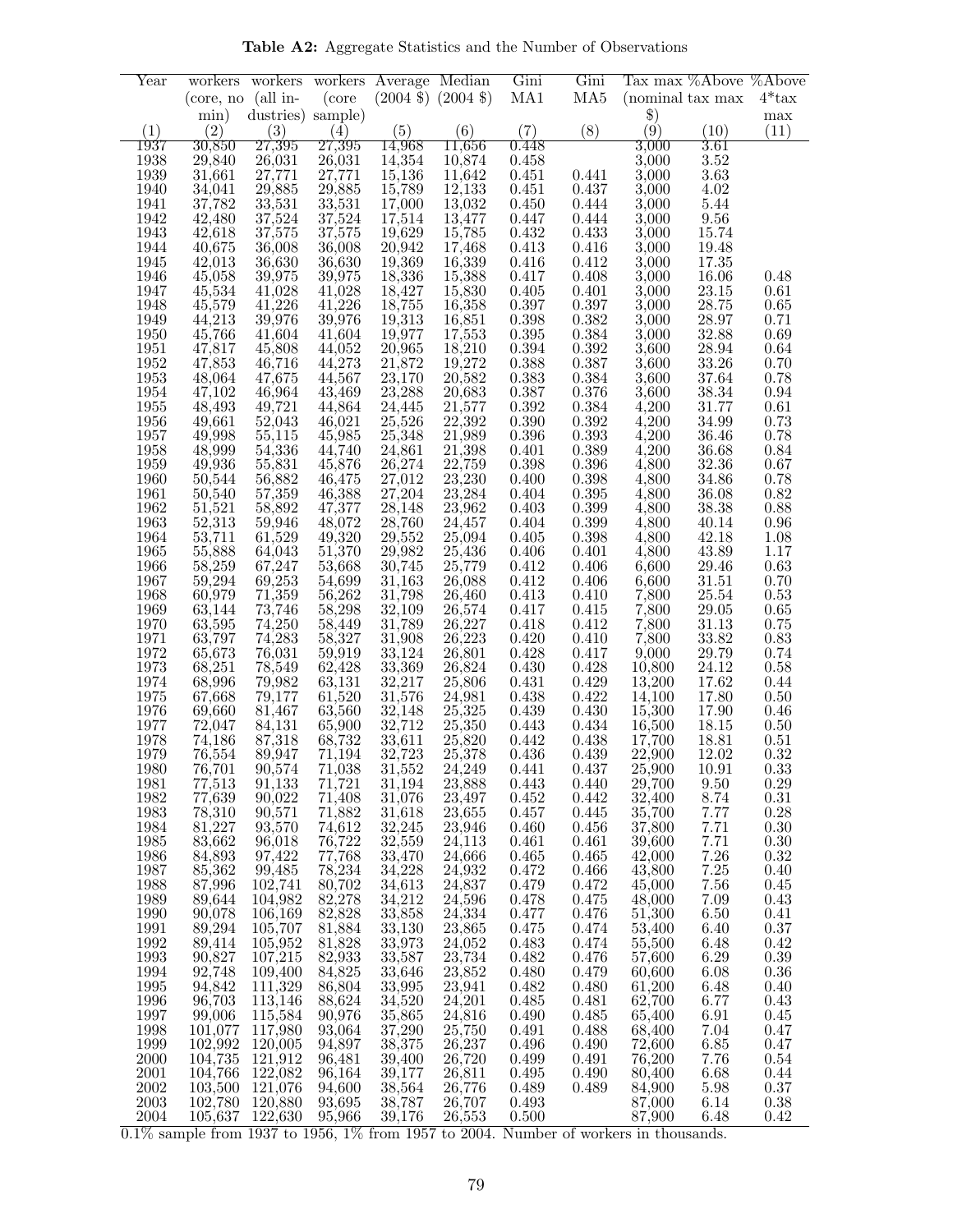| Year     | $P0-20$           | $P20-40$                                      | P <sub>40</sub> -60                                    | P60-80                      | P80-90    | P <sub>90</sub> -95 | P95-P99                                                  | P99-99.5                  | P99.5-99.9        | P99.9-100         |
|----------|-------------------|-----------------------------------------------|--------------------------------------------------------|-----------------------------|-----------|---------------------|----------------------------------------------------------|---------------------------|-------------------|-------------------|
| (1)      | (2)               | (3)                                           | (4)                                                    | (5)                         | (6)       | (7)                 | (8)                                                      | (9)                       | (10)              | (11)              |
| 1937     | $\overline{3.56}$ | 9.39                                          | 15.62                                                  | 23.22                       | 16.00     | 10.26               | 11.93                                                    | 2.64                      | $\overline{3.65}$ | 3.72              |
| 1938     | $3.41\,$          | $8.94\,$                                      | $15.29\,$                                              | 23.23                       | 16.49     | 10.71               | 12.47                                                    | $2.66\,$                  | $3.61\,$          | $3.20\,$          |
| 1939     | 3.43              | $9.16\,$                                      | 15.48                                                  | 23.55                       | 16.35     | 10.49               | 12.06                                                    | 2.56                      | 3.57              | $3.\overline{34}$ |
| 1940     | 3.46              | $9.28\,$                                      | 15.39                                                  | 23.56                       | 16.19     | $10.36\,$           | $\frac{11.90}{12.20}$                                    | $\overset{2.54}{_{2.71}}$ | 3.61              | 3.70              |
| 1941     | $3.53\,$          | $\ \, 9.21$                                   | 15.40                                                  | 23.67                       | 16.28     | $10.27\,$           |                                                          |                           | 3.65              | 3.10              |
| 1942     | 3.44              | $8.95\,$                                      | $15.50\,$                                              | 24.46                       | 17.14     | 10.73               | $11.38\,$                                                | $2.25\,$                  | $3.15\,$          | $3.00\,$          |
| 1943     | 3.47              | $9.26\,$                                      | 16.17                                                  | $25.15\,$                   | 17.05     | 10.50               | $10.93\,$                                                | $2.09\,$                  | 2.87              | 2.53              |
| 1944     | 3.66              | 9.87                                          | 16.81                                                  | 25.44                       | 16.84     | $10.31\,$           | $\overset{10.61}{\underset{10.22}{\hspace{-2.2mm}10.2}}$ | 1.96                      | 2.54              | 1.96              |
| 1945     | $3.58\,$          | $\,9.65\,$                                    | 16.87                                                  | $25.46\,$                   | $17.15\,$ | 10.39               |                                                          | $\frac{1.84}{2.57}$       | $2.52\,$          | $2.31\,$          |
| 1946     | $3.80\,$          | $9.93\,$                                      | 16.80                                                  | 24.50                       | 16.23     | 9.96                | 11.33                                                    |                           | 3.14              | 1.74              |
| 1947     | $3.90\,$          | 10.39                                         | 17.23                                                  | 24.65                       | 15.77     | 9.73                | $11.05\,$                                                | $2.52\,$                  | 3.00              | 1.76              |
| 1948     | 4.02              | 10.70                                         | $\frac{17.48}{17.48}$<br>$\frac{17.48}{17.57}$         | 24.57                       | 15.64     | $9.63\,$            | 10.79                                                    | 2.37                      | 2.91              | 1.89              |
| 1949     | 4.01              | 10.76                                         |                                                        | 24.27                       | 15.69     | 9.75                | 11.04                                                    | 2.42                      | 2.87              | 1.70              |
| 1950     | $4.06\,$          | $10.81\,$                                     |                                                        | 24.43                       | 15.60     | $\,9.57$            | $10.76\,$                                                | $2.30\,$                  | 2.88              | 2.02              |
| 1951     | 4.17              | 10.80                                         | 17.38                                                  | $24.56\,$                   | 15.80     | 9.68                | $10.58\,$                                                | 2.32                      | $2.82\,$          | $1.90\,$          |
| 1952     | $4.20\,$          | 11.07                                         | 17.67                                                  | 24.43                       | 15.72     | $9.62\,$            | 10.46                                                    | 2.36                      | 2.71              | 1.77              |
| 1953     | 4.25              | 11.17                                         | 17.76                                                  | 24.60                       | 15.87     | 9.56                | $10.35\,$                                                | 2.22                      | 2.67              | 1.56              |
| 1954     | 4.23              | $11.04\,$                                     | 17.76                                                  | 24.46                       | 15.72     | 9.54                | $10.57\,$                                                | $2.42\,$                  | 2.72              | 1.53              |
| 1955     | 4.04              | 10.77                                         | $17.65\,$                                              | 24.89                       | 16.00     | $9.63\,$            | 10.46                                                    | $2.22\,$                  | 2.71              | $1.62\,$          |
| 1956     | 4.17              | 10.88                                         | $17.61\,$                                              | 24.59                       | 15.92     | 9.74                | $10.58\,$                                                | $2.28\,$                  | $2.65\,$          | 1.58              |
| 1957     | 4.07              | $\begin{array}{c} 10.65 \\ 10.43 \end{array}$ | $\begin{array}{c} 17.30 \\ 17.27 \\ 17.36 \end{array}$ | $24.58\,$                   | 16.09     | $9.96\,$            | $\frac{10.89}{11.06}$                                    | 2.30                      | 2.64              | 1.42              |
| 1958     | $3.98\,$          |                                               |                                                        | 24.75                       | 16.19     | 10.01               |                                                          | $2.\overline{31}$         | $2.62\,$          | $1.\overline{39}$ |
| $1959\,$ | 4.01              | $10.52\,$                                     |                                                        | $24.75\,$                   | 16.24     | $10.02\,$           | $10.91\,$                                                | $2.26\,$                  | 2.60              | $1.\overline{33}$ |
| 1960     | $4.02\,$          | $10.45\,$                                     | 17.23                                                  | 24.80                       | 16.24     | 10.02               | 10.99                                                    | 2.30                      | 2.60              | $1.35\,$          |
| 1961     | 3.92              | $10.30\,$                                     | 17.16                                                  | 24.83                       | 16.33     | 10.12               | 11.16                                                    | $2.30\,$                  | 2.57              | 1.31              |
| 1962     | $3.95\,$          | $10.34\,$                                     | 17.07                                                  | 24.81                       | 16.47     | 10.18               | $11.16\,$                                                | 2.26                      | 2.52              | 1.24              |
| 1963     | $3.92\,$          | $10.31\,$                                     | 17.06                                                  | $24.85\,$                   | 16.52     | 10.19               | $11.17\,$                                                | 2.25                      | 2.49              | 1.23              |
| 1964     | $3.90\,$          | 10.30                                         | 17.03                                                  | 24.80                       | 16.48     | 10.17               | 11.22                                                    | 2.26                      | $2.53\,$          | 1.30              |
| 1965     | 3.87              | 10.23                                         | $17.01\,$                                              | $24.88\,$                   | 16.58     | 10.14               | $11.21\,$                                                | 2.24                      | 2.49              | $1.35\,$          |
| 1966     | $3.82\,$          | $\frac{9.97}{10.07}$                          | 16.83                                                  | $\overset{24.92}{_{24.72}}$ | $16.55\,$ | $10.23\,$           | $\frac{11.23}{11.41}$                                    | $2.33\,$                  | 2.67              | $1.45\,$          |
| 1967     | 3.84              |                                               | 16.79                                                  |                             | 16.48     | 10.29               |                                                          | 2.34                      | 2.65              | 1.41              |
| 1968     | 3.84              | $10.06\,$                                     | 16.70                                                  | $24.75\,$                   | 16.49     | 10.30               | $11.36\,$                                                | $2.39\,$                  | 2.67              | 1.43              |
| 1969     | 3.79              | 9.89                                          | 16.61                                                  | 24.73                       | 16.59     | 10.40               | $11.55\,$                                                | 2.37                      | 2.67              | 1.41              |
| 1970     | 3.79              | 9.86                                          | 16.56                                                  | 24.57                       | 16.61     | 10.38               | $11.76\,$                                                | 2.41                      | 2.69              | 1.36              |
| 1971     | 3.72              | 9.75                                          | 16.52                                                  | 24.69                       | 16.74     | 10.64               | 11.63                                                    | 2.36                      | 2.63              | 1.33              |
| 1972     | $3.64\,$          | $\ \, 9.51$                                   | 16.25                                                  | 24.59                       | 16.83     | 10.71               | $11.84\,$                                                | $2.45\,$                  | 2.77              | 1.43              |
| 1973     | 3.64              | 9.42                                          | $16.15\,$                                              | 24.63                       | 16.90     | $10.65\,$           | 11.77                                                    | 2.46                      | 2.87              | $1.51\,$          |
| 1974     | $3.65\,$          | $\boldsymbol{9.38}$                           | 16.10                                                  | 24.54                       | 16.86     | 10.57               | $11.65\,$                                                | 2.52                      | 3.07              | 1.67              |
| 1975     | $3.55\,$          | $9.18\,$                                      | $15.90\,$                                              | 24.50                       | 16.81     | $10.58\,$           | $11.93\,$                                                | $2.61\,$                  | 3.15              | 1.78              |
| 1976     | $3.55\,$          | $\,9.12$                                      | 15.83                                                  | 24.59                       | 17.00     | 10.68               | 11.90                                                    | 2.54                      | 3.09              | 1.71              |
| 1977     | $3.55\,$          | 9.02                                          | 15.60                                                  | $24.39\,$                   | 17.10     | $10.76\,$           | $11.95\,$                                                | $2.59\,$                  | 3.20              | 1.86              |
| 1978     | $3.68\,$          | $\,9.19$                                      | 15.46                                                  | 24.03                       | 16.99     | 10.83               | 12.38                                                    | $2.64\,$                  | 3.16              | 1.63              |
| 1979     | $3.76\,$          | $\rm 9.37$                                    | 15.59                                                  | 24.14                       | 16.97     | 10.76               | $12.08\,$                                                | $2.57\,$                  | $3.12\,$          | 1.63              |
| 1980     | 3.71              | $\boldsymbol{9.25}$                           | 15.47                                                  | $23.95\,$                   | 16.93     | 10.78               | 12.23                                                    | 2.65                      | 3.28              | 1.75              |
| 1981     | $3.67\,$          | $9.17\,$                                      | 15.42                                                  | 23.97                       | 16.98     | 10.83               | 12.28                                                    | 2.65                      | $3.25\,$          | 1.78              |
| 1982     | 3.57              | 8.93                                          | 15.20                                                  | 23.74                       | 16.95     | 10.87               | 12.58                                                    | 2.76                      | 3.46              | 1.95              |

Table A3: Earnings Shares, 1937-2004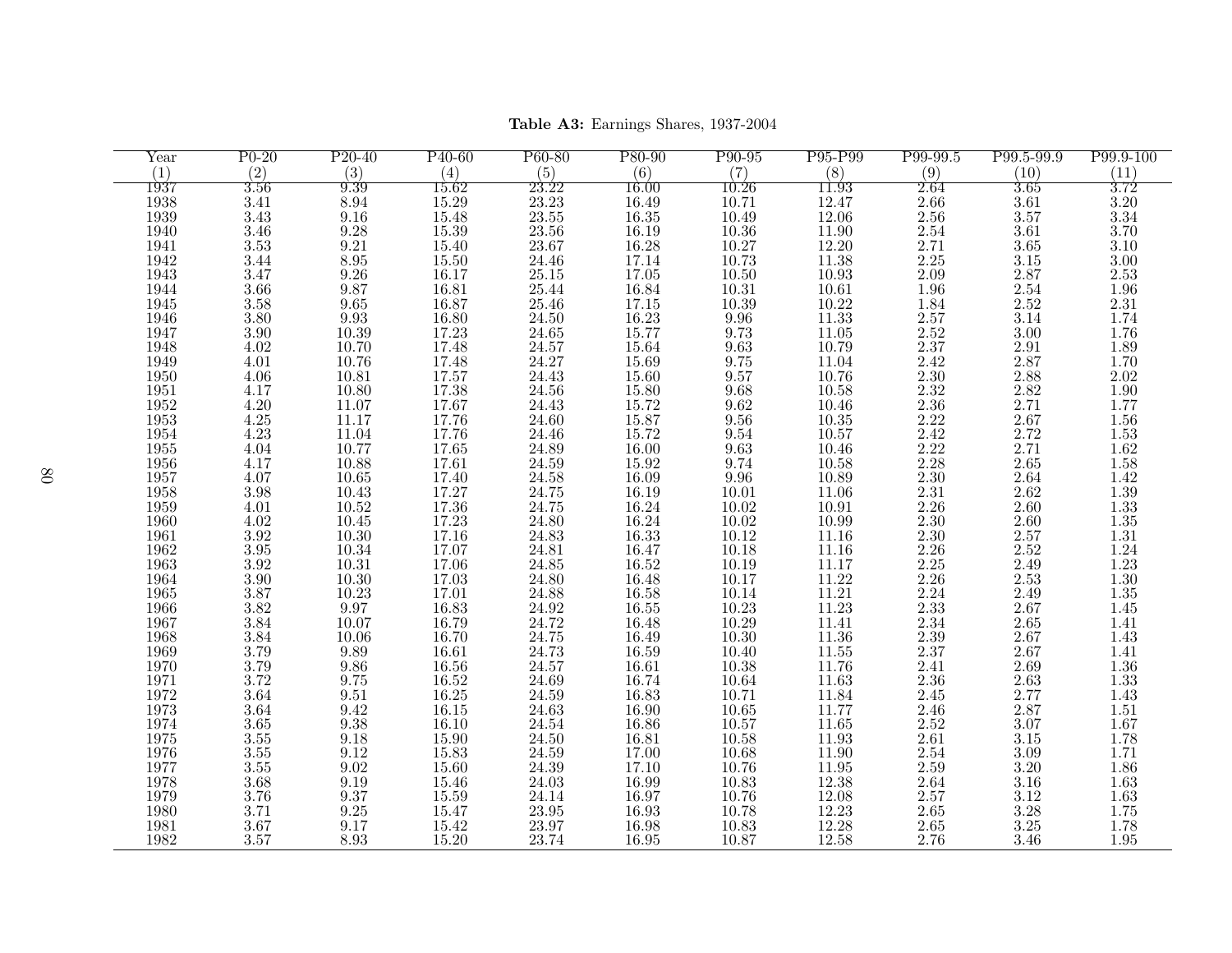|      | (2)      | (3)  | (4)       | (5)       | $\left(6\right)$ |           | (8)       | (9)      | 10       | $11\,$   |
|------|----------|------|-----------|-----------|------------------|-----------|-----------|----------|----------|----------|
| 1983 | $3.51\,$ | 8.78 | $15.04\,$ | $23.66\,$ | 17.01            | $10.95\,$ | $12.65\,$ | $2.78\,$ | $3.51\,$ | 2.12     |
| 1984 | 3.48     | 8.70 | 14.95     | 23.58     | 17.02            | 10.90     | 12.65     | 2.80     | 3.61     | 2.32     |
| 1985 | 3.48     | 8.66 | 14.90     | 23.48     | 17.01            | 10.93     | 12.75     | 2.84     | 3.63     | $2.32\,$ |
| 1986 | 3.45     | 8.60 | 14.82     | 23.27     | 16.87            | 10.87     | 12.90     | 2.93     | 3.80     | 2.49     |
| 1987 | 3.41     | 8.51 | 14.64     | 22.89     | $16.57\,$        | 10.71     | 12.87     | 3.04     | 4.25     | 3.12     |
| 1988 | 3.38     | 8.39 | 14.41     | 22.54     | 16.37            | 10.61     | 13.04     | 3.15     | 4.54     | 3.57     |
| 1989 | 3.40     | 8.43 | 14.45     | 22.57     | 16.39            | 10.68     | 13.11     | 3.16     | 4.46     | 3.35     |
| 1990 | 3.45     | 8.48 | 14.44     | 22.52     | 16.33            | 10.64     | 13.00     | 3.16     | 4.52     | 3.46     |
| 1991 | 3.47     | 8.49 | 14.47     | 22.64     | 16.48            | 10.80     | 13.09     | 3.11     | 4.31     | $3.13\,$ |
| 1992 | 3.40     | 8.34 | 14.23     | 22.31     | 16.29            | 10.68     | 13.12     | 3.20     | 4.62     | 3.80     |
| 1993 | 3.43     | 8.35 | 14.20     | 22.27     | 16.35            | 10.77     | 13.36     | $3.22\,$ | 4.46     | 3.59     |
| 1994 | 3.45     | 8.42 | 14.25     | 22.32     | 16.44            | 10.90     | 13.32     | 3.18     | 4.35     | 3.37     |
| 1995 | 3.45     | 8.40 | 14.14     | 22.16     | 16.34            | 10.84     | 13.47     | 3.25     | 4.47     | 3.47     |
| 1996 | 3.43     | 8.38 | 14.10     | 21.97     | 16.23            | 10.78     | 13.54     | 3.29     | 4.57     | 3.70     |
| 1997 | 3.42     | 8.31 | 13.93     | 21.67     | 16.01            | 10.66     | 13.55     | 3.32     | 4.63     | 4.50     |
| 1998 | 3.45     | 8.35 | 13.89     | 21.51     | 15.90            | 10.63     | 13.59     | 3.32     | 4.67     | 4.71     |
| 1999 | 3.42     | 8.28 | 13.75     | 21.25     | 15.76            | 10.63     | 13.64     | 3.36     | 4.77     | 5.16     |
| 2000 | 3.41     | 8.26 | 13.64     | 21.03     | 15.61            | 10.50     | 13.76     | 3.41     | 4.89     | 5.49     |
| 2001 | 3.41     | 8.31 | 13.76     | 21.23     | 15.82            | 10.74     | 13.68     | 3.31     | 4.69     | 5.05     |
| 2002 | 3.42     | 8.37 | 13.96     | 21.60     | 16.09            | 10.91     | 13.60     | 3.23     | 4.46     | 4.35     |
| 2003 | 3.36     | 8.25 | 13.85     | 21.53     | 16.13            | 10.96     | 13.68     | $3.25\,$ | 4.53     | 4.46     |
| 2004 | 3.31     | 8.06 | 13.64     | 21.37     | 16.11            | 10.89     | 13.75     | 3.32     | 4.66     | 4.89     |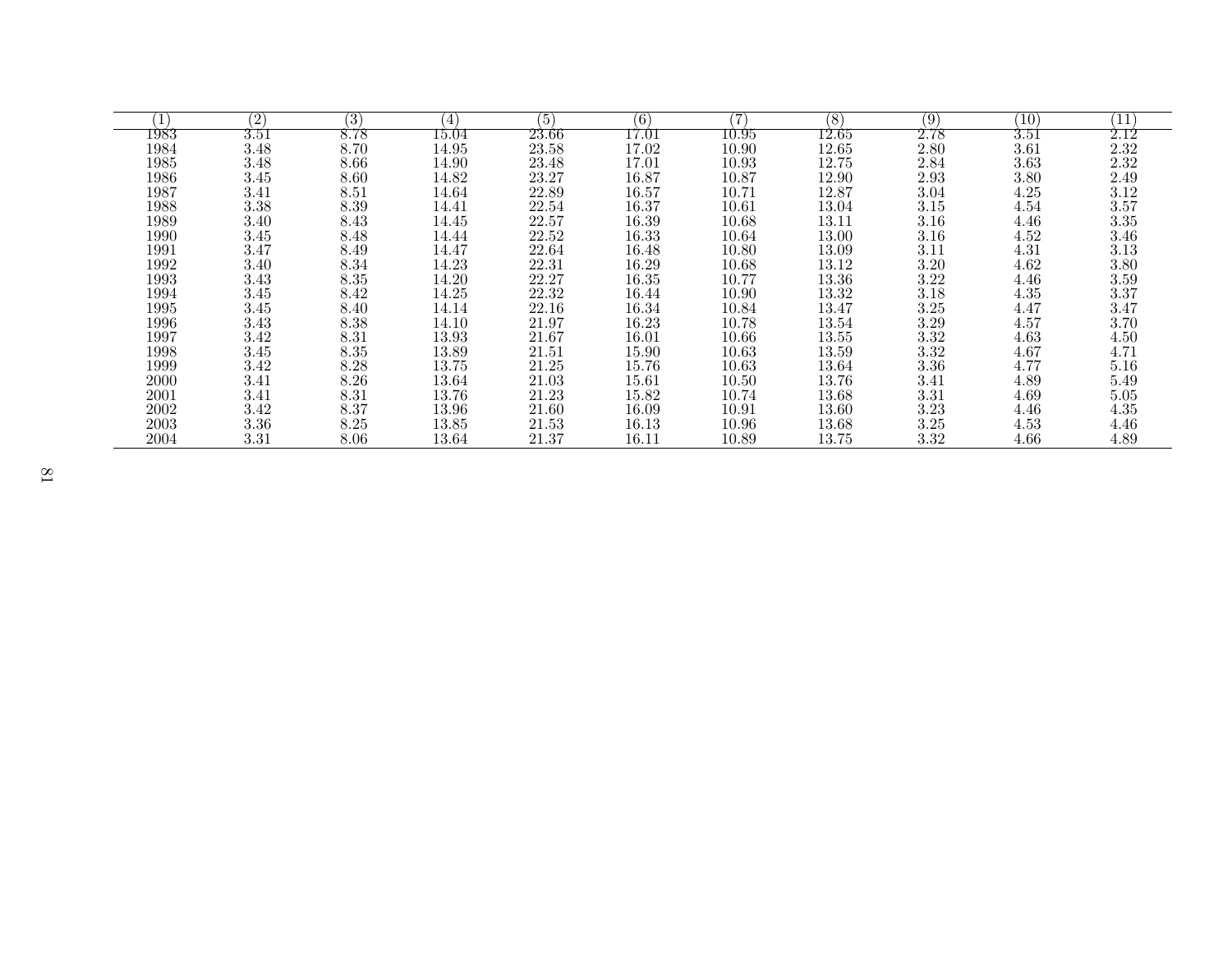| Year                 | $\sqrt{\text{Women in}}$                                                                                             | $P0-20$                                                         | $P_{20-40}$                                            | $P40-60$                                               | P60-80                                                          | P80-90                                                         | P90-95                                                          | P95-P99                     | P99-99.5       | P99.5-99.9                | P99.9-100 |
|----------------------|----------------------------------------------------------------------------------------------------------------------|-----------------------------------------------------------------|--------------------------------------------------------|--------------------------------------------------------|-----------------------------------------------------------------|----------------------------------------------------------------|-----------------------------------------------------------------|-----------------------------|----------------|---------------------------|-----------|
|                      | Sample                                                                                                               |                                                                 |                                                        |                                                        |                                                                 |                                                                |                                                                 |                             |                |                           |           |
| (1)                  | (2)                                                                                                                  | (3)                                                             | (4)                                                    | (5)                                                    | (6)                                                             | (7)                                                            | (8)                                                             | (9)                         | (10)           | (11)                      | (12)      |
| 1937                 | 26.297                                                                                                               | 0.394                                                           | 0.419                                                  | 0.326                                                  |                                                                 |                                                                |                                                                 | 0.088                       |                |                           |           |
| 1938                 | 26.864<br>26.864<br>26.311<br>26.739                                                                                 | $\overset{0.369}{_{0.370}}$                                     | $0.396\,$                                              | 0.354                                                  |                                                                 |                                                                |                                                                 | 0.113                       |                |                           |           |
| 1939                 |                                                                                                                      |                                                                 | 0.402                                                  | 0.361                                                  |                                                                 |                                                                |                                                                 | 0.099                       |                |                           |           |
| $\frac{1940}{1941}$  |                                                                                                                      | 0.378                                                           | 0.412                                                  | 0.347                                                  |                                                                 |                                                                |                                                                 | 0.089                       |                |                           |           |
|                      |                                                                                                                      | 0.413                                                           | $0.426\,$                                              | 0.346                                                  |                                                                 |                                                                |                                                                 | 0.076                       |                |                           |           |
| 1942                 | 28.867<br>35.449                                                                                                     | 0.469                                                           | $0.436\,$                                              | 0.394                                                  |                                                                 |                                                                |                                                                 | 0.073                       |                |                           |           |
| 1943                 |                                                                                                                      | $\frac{0.540}{0.582}$                                           | 0.559                                                  | 0.475                                                  |                                                                 |                                                                |                                                                 | 0.100                       |                |                           |           |
| 1944                 |                                                                                                                      |                                                                 | 0.594                                                  | 0.491                                                  |                                                                 |                                                                |                                                                 | 0.114                       |                |                           |           |
| 1945                 | $\frac{37.880}{36.830}$<br>$\frac{32.083}{32.083}$                                                                   | $0.486\,$                                                       | 0.569                                                  | 0.533                                                  |                                                                 |                                                                |                                                                 | 0.127                       |                |                           |           |
| 1946                 |                                                                                                                      | 0.474                                                           | 0.476                                                  | 0.415                                                  |                                                                 |                                                                |                                                                 | 0.120                       |                |                           |           |
| 1947                 | $\frac{31.050}{30.362}$                                                                                              | 0.490                                                           | 0.468                                                  | 0.407                                                  |                                                                 |                                                                |                                                                 | $\overset{0.094}{_{0.085}}$ |                |                           |           |
| 1948                 |                                                                                                                      | $0.484$<br>$0.475$                                              | 0.468                                                  | 0.395                                                  |                                                                 |                                                                |                                                                 |                             |                |                           |           |
| 1949                 | $\begin{array}{c} 30.441 \\ 30.367 \end{array}$                                                                      |                                                                 | 0.478                                                  | $\frac{0.387}{0.392}$                                  |                                                                 |                                                                |                                                                 | 0.092                       |                |                           |           |
| 1950                 |                                                                                                                      | 0.476                                                           | $\,0.481\,$                                            |                                                        |                                                                 |                                                                |                                                                 | 0.085                       |                |                           |           |
| $1951\,$<br>1952     | 31.608<br>31.970                                                                                                     | $\frac{0.516}{0.531}$                                           | $\frac{0.518}{0.527}$                                  | 0.397<br>0.389                                         | 0.124                                                           | 0.034                                                          | 0.022                                                           | $0.075\,$<br>0.020          |                |                           |           |
| 1953                 |                                                                                                                      | 0.536                                                           | 0.534                                                  | 0.389                                                  | 0.119                                                           | 0.031                                                          | 0.018                                                           | 0.019                       |                | 0.024<br>0.025            |           |
| 1954                 |                                                                                                                      | $0.530\,$                                                       |                                                        |                                                        | 0.125                                                           | 0.030                                                          | $\,0.023\,$                                                     | 0.025                       |                | $0.025\,$                 |           |
| 1955                 |                                                                                                                      | $\,0.542\,$                                                     | $\overset{\textstyle+0.519}{_{\textstyle-0.520}$       |                                                        | 0.128                                                           | $\,0.031\,$                                                    | $0.018\,$                                                       | 0.025                       |                | 0.018                     |           |
| 1956                 |                                                                                                                      |                                                                 | $0.530\,$                                              | $\begin{array}{c} 0.387 \\ 0.383 \\ 0.377 \end{array}$ |                                                                 | $\,0.031\,$                                                    | $\,0.019\,$                                                     | 0.019                       |                | 0.011                     |           |
| 1957                 |                                                                                                                      |                                                                 |                                                        |                                                        | $\begin{array}{c} 0.126 \\ 0.135 \\ 0.151 \end{array}$          | 0.036                                                          |                                                                 | 0.025                       |                |                           |           |
|                      |                                                                                                                      |                                                                 |                                                        |                                                        |                                                                 |                                                                |                                                                 | 0.021                       |                |                           |           |
| $\frac{1958}{1959}$  | $31.970$<br>$32.044$<br>$31.765$<br>$31.997$<br>$32.355$<br>$32.377$<br>$32.068$<br>$32.297$<br>$32.522$<br>$32.755$ | $\begin{array}{c} 0.559 \\ 0.555 \\ 0.532 \\ 0.553 \end{array}$ | $\begin{array}{c} 0.520 \\ 0.504 \\ 0.512 \end{array}$ | $\begin{array}{c} 0.379 \\ 0.386 \\ 0.378 \end{array}$ | 0.144                                                           | $\begin{array}{c} 0.039 \\ 0.037 \end{array}$                  | $\begin{array}{c} 0.019 \\ 0.021 \\ 0.023 \\ 0.020 \end{array}$ | 0.019                       |                | $0.023$<br>0.024<br>0.024 |           |
| 1960                 |                                                                                                                      | $\rm 0.552$                                                     | 0.520                                                  | $0.385\,$                                              | $0.142\,$                                                       | $\,0.035\,$                                                    | $\,0.021\,$                                                     | 0.019                       |                | 0.020                     |           |
| 1961                 |                                                                                                                      | 0.545                                                           | 0.521                                                  | 0.394                                                  | 0.149                                                           | 0.038                                                          | 0.021                                                           | 0.019                       |                | 0.019                     |           |
| 1962                 | $33.042\,$                                                                                                           | $0.555\,$                                                       | $0.526\,$                                              | 0.399                                                  | 0.145                                                           | 0.037                                                          | 0.018                                                           | 0.019                       |                | 0.017                     |           |
| 1963                 | $\frac{33.067}{33.150}$                                                                                              | $0.556\,$                                                       | $\overline{0.533}$<br>$\overline{0.537}$               | $\frac{0.396}{0.399}$                                  | 0.141                                                           | 0.037                                                          | $\frac{0.020}{0.018}$                                           | 0.017                       |                | 0.016                     |           |
| 1964                 |                                                                                                                      | $\rm 0.555$                                                     |                                                        |                                                        | 0.140                                                           | 0.036                                                          |                                                                 | 0.017                       |                | 0.019                     |           |
| 1965                 |                                                                                                                      |                                                                 | 0.544                                                  | 0.405                                                  | 0.137                                                           | 0.035                                                          | $0.018\,$                                                       | 0.018                       |                | 0.020                     |           |
| 1966                 | $33.479$<br>$34.515$                                                                                                 | $\frac{0.561}{0.576}$                                           | $\frac{0.564}{0.578}$                                  | 0.420                                                  | 0.141                                                           | 0.033                                                          | 0.019                                                           | 0.016                       |                | 0.016                     |           |
| 1967<br>1968         | 35.210<br>35.793                                                                                                     | $\frac{0.580}{0.587}$                                           |                                                        | 0.429                                                  | 0.147                                                           | $\overset{\text{\normalsize 0.036}}{\text{\normalsize 0.036}}$ | $\overset{\text{{\Large 0.021}}}{0.022}$                        | 0.017                       |                | 0.018                     |           |
|                      |                                                                                                                      |                                                                 | 0.583                                                  | $\,0.443\,$                                            | 0.149                                                           |                                                                |                                                                 | 0.017                       |                | $0.016\,$                 |           |
| 1969                 |                                                                                                                      | $\frac{0.591}{0.578}$                                           | 0.587                                                  |                                                        | $0.156\,$                                                       | 0.038                                                          | $\,0.022\,$                                                     | 0.018                       |                | 0.017                     |           |
| $\frac{1970}{1971}$  |                                                                                                                      |                                                                 | 0.579                                                  |                                                        | 0.167                                                           | 0.042                                                          | 0.023                                                           | 0.018                       |                | 0.020                     |           |
|                      |                                                                                                                      | 0.571                                                           | 0.570                                                  | $0.452$<br>$0.452$<br>$0.452$<br>$0.452$               | 0.175                                                           | 0.047                                                          | 0.023                                                           | 0.019                       |                | 0.019                     |           |
| 1972                 |                                                                                                                      | 0.578                                                           | $\,0.566\,$                                            |                                                        | $0.185\,$                                                       | 0.048                                                          | $0.025\,$                                                       | 0.019                       |                | 0.017                     |           |
|                      |                                                                                                                      | 0.587                                                           | 0.570                                                  | 0.459                                                  | 0.189                                                           | 0.049                                                          | 0.026                                                           | 0.019                       |                | 0.018                     |           |
| 1973<br>1974<br>1975 | $35.793$<br>$36.293$<br>$36.148$<br>$36.041$<br>$36.344$<br>$36.827$<br>$37.362$<br>$37.662$<br>$39.345$             | $\frac{0.589}{0.576}$                                           | $\frac{0.579}{0.572}$                                  | $\frac{0.464}{0.473}$                                  | $\begin{array}{c} 0.197 \\ 0.216 \\ 0.229 \\ 0.238 \end{array}$ | $\,0.055\,$                                                    | $0.027\,$                                                       | $\overline{0.022}$<br>0.025 |                | 0.019                     |           |
|                      |                                                                                                                      |                                                                 |                                                        |                                                        |                                                                 | 0.064                                                          | $\,0.033\,$                                                     |                             |                | 0.019                     |           |
| $\frac{1976}{1977}$  |                                                                                                                      | $\overset{\textstyle+0.580}{_{\textstyle-0.584}$                | $0.577\,$<br>0.579                                     | $\frac{0.483}{0.487}$                                  |                                                                 | $\frac{0.068}{0.074}$                                          | $\overset{0.035}{_{0.038}}$                                     | 0.026<br>0.027              |                | 0.020<br>0.022            |           |
| 1978                 | 38.345<br>38.823<br>39.715                                                                                           | $0.596\,$                                                       | $\,0.593\,$                                            | 0.493                                                  | 0.246                                                           | $\,0.081\,$                                                    | 0.041                                                           | 0.030                       |                | 0.019                     | 0.010     |
| 1979                 | 40.191                                                                                                               | $0.596\,$                                                       | 0.599                                                  | 0.497                                                  | 0.254                                                           | 0.088                                                          | 0.047                                                           | 0.033                       | 0.024<br>0.027 | 0.019                     | 0.013     |
| 1980                 | 40.451                                                                                                               | 0.583                                                           | 0.593                                                  | 0.505                                                  | 0.270                                                           | 0.101                                                          | 0.053                                                           | 0.036                       | 0.030          | 0.019                     | 0.010     |
|                      |                                                                                                                      |                                                                 |                                                        |                                                        |                                                                 |                                                                |                                                                 |                             |                |                           |           |

Table A4: Gender Gap: %women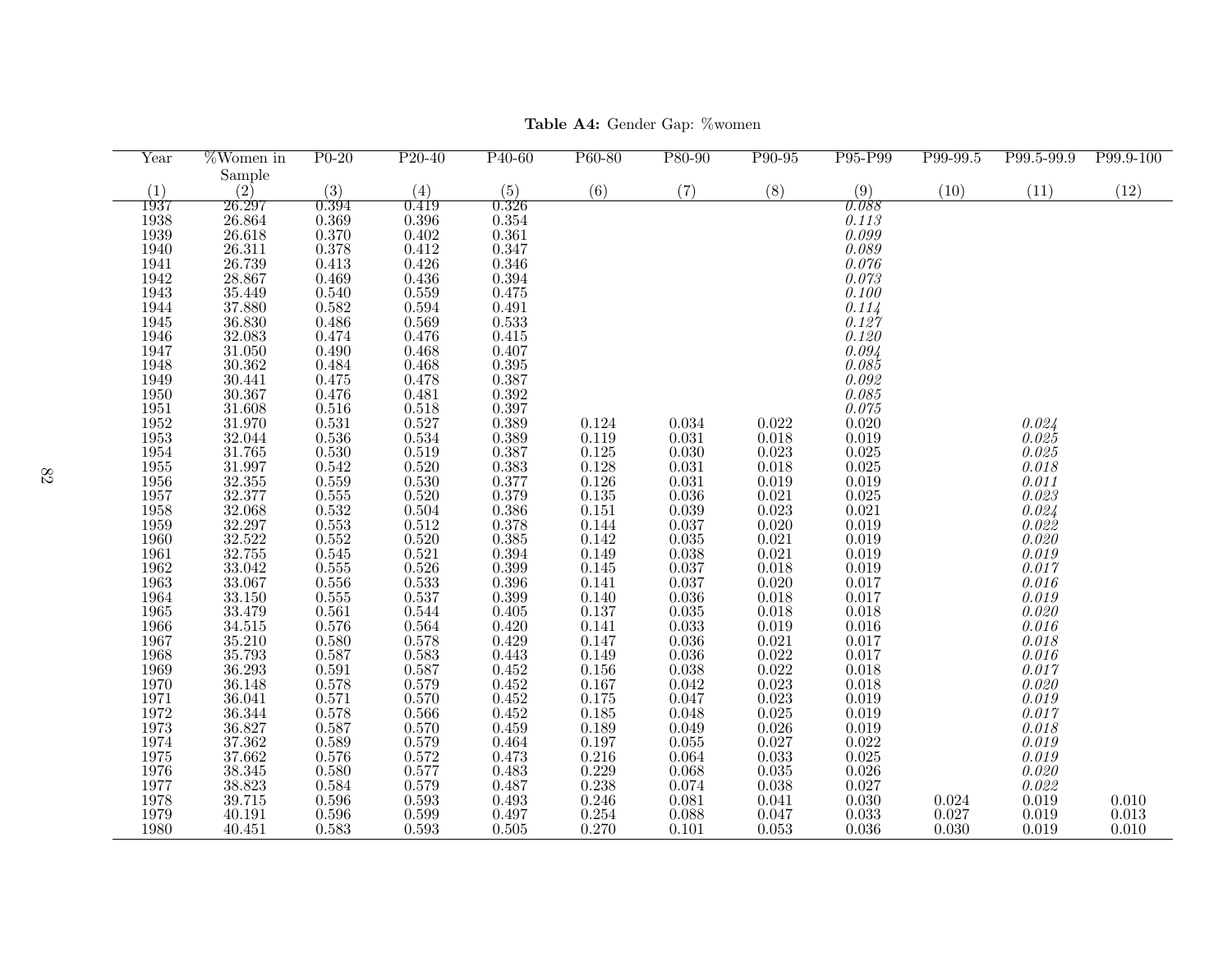|      | (2)    | (3)         | $\left( 4\right)$ | (5)         | (6)       | 7     | (8)   | (9)         | $\left(10\right)$ | $^{\prime}11$ | $\left(12\right)$  |
|------|--------|-------------|-------------------|-------------|-----------|-------|-------|-------------|-------------------|---------------|--------------------|
| 1981 | 40.832 | $\,0.583\,$ | $\,0.588\,$       | $\,0.509\,$ | ${0.281}$ | 0.112 | 0.060 | $\,0.039\,$ | $0.028\,$         | $\,0.022\,$   | $\overline{0.013}$ |
| 1982 | 41.325 | 0.571       | 0.577             | $0.510\,$   | 0.312     | 0.135 | 0.073 | 0.047       | 0.033             | 0.023         | 0.014              |
| 1983 | 41.791 | 0.565       | 0.571             | 0.519       | 0.328     | 0.146 | 0.085 | 0.056       | 0.036             | 0.030         | 0.015              |
| 1984 | 42.102 | 0.576       | 0.568             | 0.513       | 0.333     | 0.156 | 0.094 | 0.062       | 0.036             | 0.029         | 0.025              |
| 1985 | 42.554 | 0.576       | 0.570             | 0.513       | 0.342     | 0.170 | 0.104 | 0.068       | 0.041             | 0.036         | 0.018              |
| 1986 | 43.009 | 0.574       | 0.569             | 0.515       | 0.355     | 0.184 | 0.114 | 0.077       | 0.050             | 0.042         | 0.022              |
| 1987 | 43.155 | 0.574       | 0.567             | 0.514       | 0.357     | 0.190 | 0.124 | 0.085       | 0.062             | 0.043         | 0.024              |
| 1988 | 43.247 | 0.569       | 0.565             | 0.511       | 0.363     | 0.198 | 0.133 | 0.096       | 0.069             | 0.046         | 0.026              |
| 1989 | 43.326 | 0.566       | 0.563             | 0.508       | 0.365     | 0.208 | 0.145 | 0.104       | 0.069             | 0.049         | 0.038              |
| 1990 | 43.381 | 0.563       | 0.560             | 0.505       | 0.367     | 0.220 | 0.151 | 0.114       | 0.070             | 0.062         | 0.028              |
| 1991 | 43.445 | 0.553       | 0.553             | 0.506       | 0.376     | 0.232 | 0.163 | 0.121       | 0.077             | 0.057         | 0.039              |
| 1992 | 43.510 | 0.550       | 0.549             | 0.505       | 0.380     | 0.240 | 0.172 | 0.129       | 0.093             | 0.069         | 0.039              |
| 1993 | 43.480 | 0.550       | 0.545             | 0.500       | 0.380     | 0.247 | 0.179 | 0.138       | 0.096             | 0.070         | 0.039              |
| 1994 | 43.509 | 0.556       | 0.545             | 0.494       | 0.378     | 0.247 | 0.186 | 0.140       | 0.098             | 0.068         | 0.040              |
| 1995 | 43.633 | 0.557       | 0.548             | 0.490       | 0.378     | 0.255 | 0.192 | 0.145       | 0.098             | 0.074         | 0.058              |
| 1996 | 43.732 | 0.560       | 0.549             | 0.488       | 0.376     | 0.261 | 0.195 | 0.152       | 0.104             | 0.086         | 0.048              |
| 1997 | 43.947 | 0.562       | 0.552             | 0.490       | 0.375     | 0.263 | 0.204 | 0.159       | 0.111             | 0.093         | 0.060              |
| 1998 | 44.023 | 0.565       | 0.553             | 0.486       | 0.374     | 0.265 | 0.212 | 0.166       | 0.122             | 0.095         | 0.070              |
| 1999 | 44.039 | 0.562       | 0.555             | 0.485       | 0.373     | 0.266 | 0.217 | 0.173       | 0.122             | 0.102         | 0.085              |
| 2000 | 44.052 | 0.559       | 0.556             | 0.481       | 0.372     | 0.274 | 0.219 | 0.180       | 0.138             | 0.109         | 0.089              |
| 2001 | 44.017 | 0.553       | 0.550             | 0.482       | 0.374     | 0.281 | 0.233 | 0.185       | 0.144             | 0.110         | 0.082              |
| 2002 | 44.140 | 0.546       | 0.546             | 0.485       | 0.381     | 0.289 | 0.240 | 0.190       | 0.158             | 0.114         | 0.076              |
| 2003 | 44.240 | 0.546       | 0.544             | 0.486       | 0.382     | 0.295 | 0.244 | 0.197       | 0.152             | 0.121         | 0.089              |
| 2004 | 44.141 | 0.542       | 0.541             | 0.484       | 0.383     | 0.295 | 0.250 | 0.202       | 0.148             | 0.125         | 0.078              |